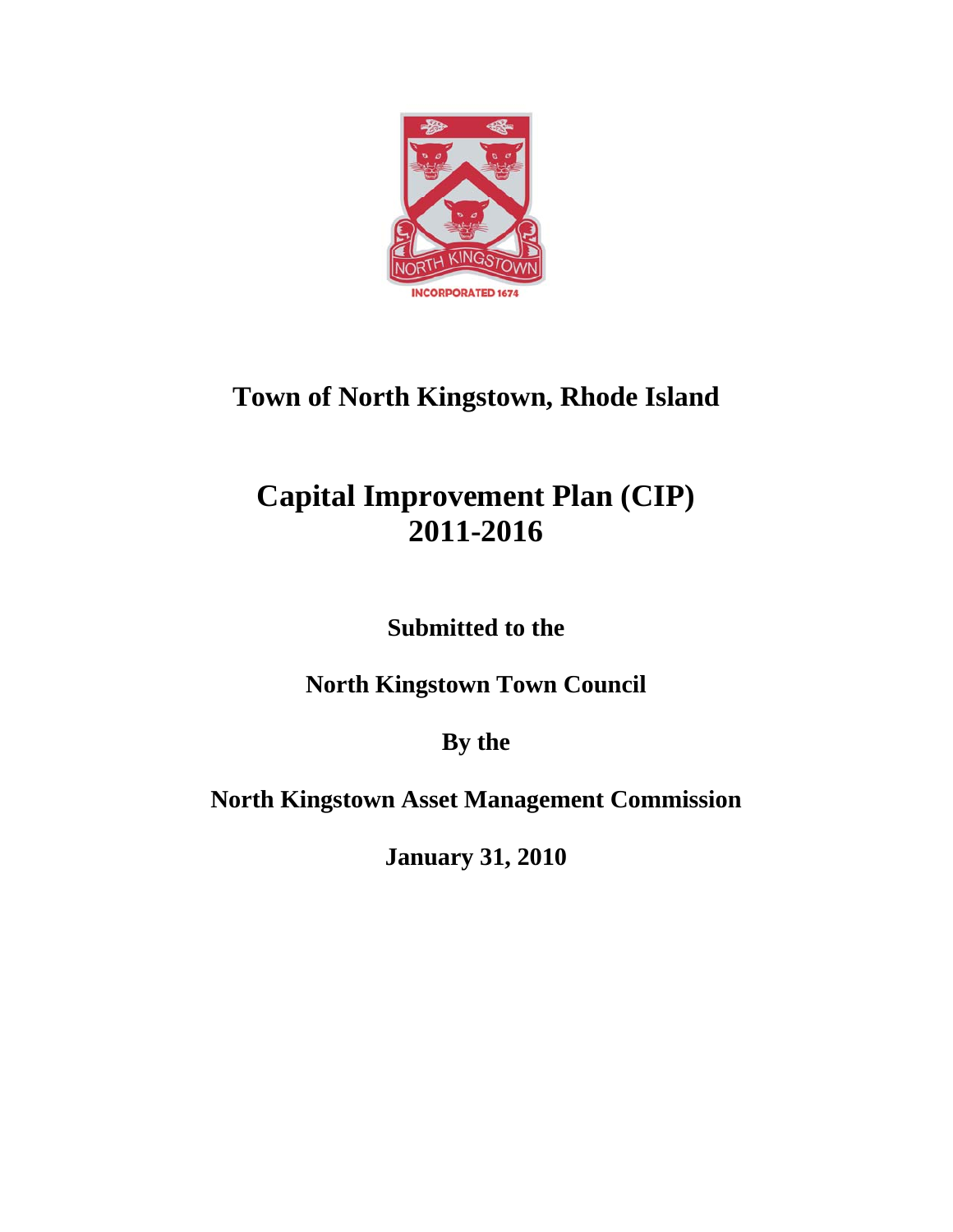

## Town of North Kingstown, Rhode Island

 80 Boston Neck Road North Kingstown, RI 02852-5762 Phone: (401) 294-3331 Fax: (401) 885-7373 Web: www.northkingstown.org

#### ANNUAL REPORT – ACCOMPANYING FISCAL YEAR 2011 (FY2011) CAPITAL IMPROVEMENT PROJECT PLAN PACKAGE (CIP)

TO: North Kingstown Town Council

FROM: NK Asset Management Commission (AMC)

Pursuant to the AMC Charter, we respectfully submit this overview report regarding the CIP contents and our advisory perspective on same. The notes below appear in their order of importance judged by our traditional ranking process. The AMC selected the CIP items herein for highlighting and emphasis.

#### SPECIFIC CIP ITEMS

- In terms of urgency and public safety**, the relocation of the Information Technology hardware** immediately became AMC's top priority. AMC urges all decision makers to take immediate action to mitigate the risk to the IT system. In light of the price for relocation to the firing range, we renew our interest in the potential to move the hardware into the CD building at Fairway Drive. There we find an existing ITE room that can share hardware space and can be available quickly and less expensively than other options. We worry about the power and vulnerability issues to our IT system that arrive with the summer season and we believe the CD building is an immediately available option that can serve as a permanent solution. Moving the equipment is a top priority.
- Also time-critical and relevant to public safety, we highlight the importance of the proposed **Quonset/Davisville Fire Station and Vehicle Maintenance** proposal. AMC feels that this project is worthy of a bond issue and pursuit of voter education and approval at our first opportunity, (November 2010). The vehicle maintenance portion of the project is most urgent; we know that our current facility could be reclaimed by QDC on short notice. However, here we differ from Chief Campion on the solution. AMC leans towards an expansion of the current Public Works facility to accommodate fire equipment repair and upkeep. We foresee a much longer process to site a Fire Station as we anticipate negotiations with QDC on resource sharing and with the union in order to redistribute Fire Department staff and equipment. We agree with the Chief that it would make sense to establish the station on the recently acquired parcel abutting the Public Works lot.
	- We will respectfully request a study and proposal from the Fire Department that explores the missing option of expanding the Public Works garage for purposes of Fire Department vehicle maintenance.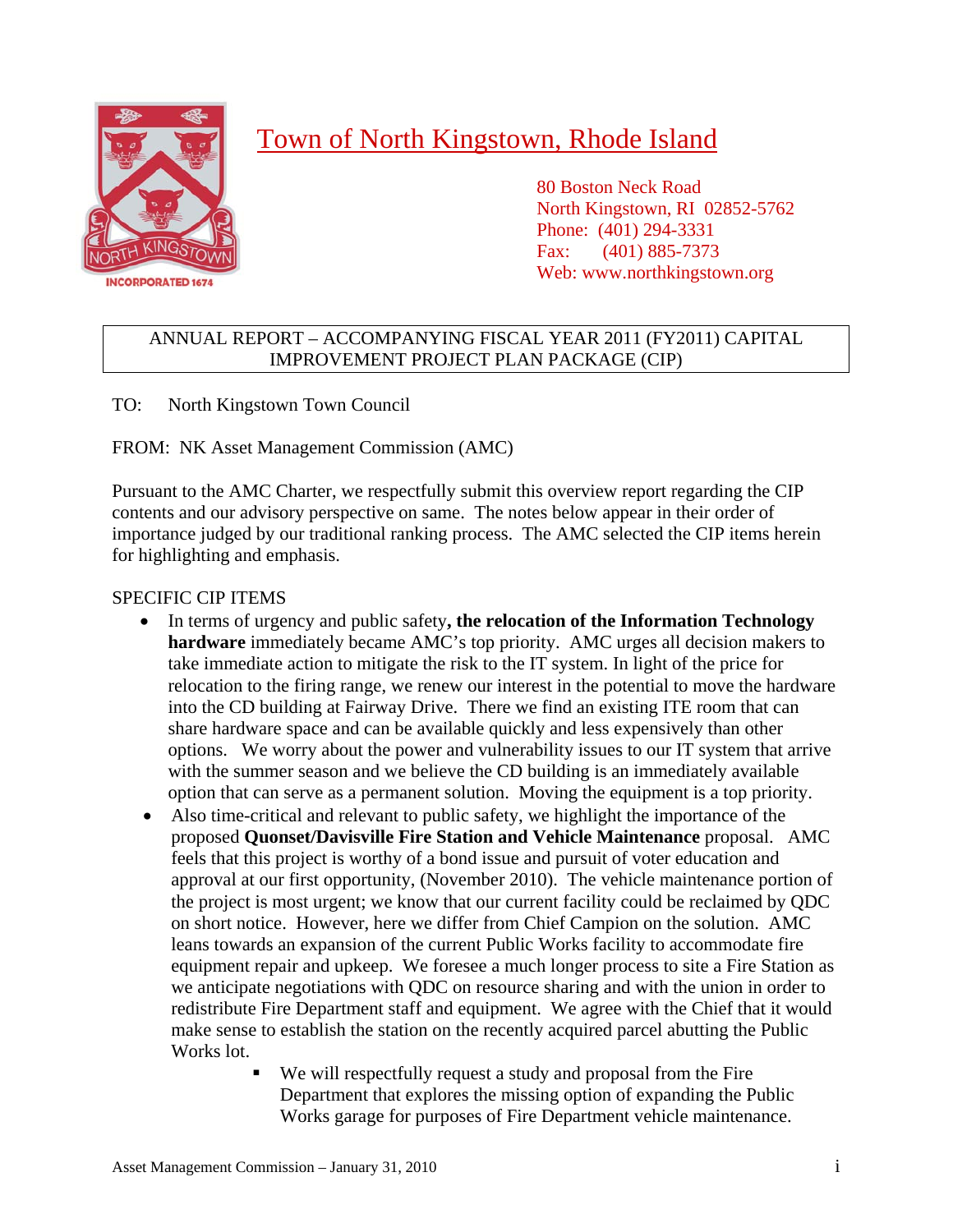- We believe the prospects for a fire station inside the industrial park must be driven by a partnership between RI QDC and NK. We understand the reasons for a station there, but we see benefits falling to the State that should be the basis for significant cost-sharing agreements. We understand those discussions are ongoing. We withhold endorsement of the Station piece until we see the outcome of the negotiations.
- The AMC is pleased to have representatives on the **School Department**'s Facilities Management and Planning Subcommittee. AMC wishes to maintain indirect oversight of the physical assets in the School Department on the taxpayers' behalf. We view this subcommittee as an excellent bridge between AMC and the School Department for this objective.
- AMC again declines to rank and score the School Department CIP entries. AMC repeats our intent to participate constructively on "bricks and mortar" type issues.
- AMC is concerned to see the School Capital Reserve is projected to go into deficit in FY12. We are concerned about the possible consequences of this to our taxpayer assets.
- AMC feels that it is important to keep adequate budget amounts for road and sidewalk repair/maintenance. These assets are used by a broad cross section of our taxpayers and are a core municipal service. AMC recommends we reverse the erosion of road and sidewalk funds.

#### FINANCIAL CONDITIONS AND OVERARCHING ISSUES

- We recognize the tight financial conditions affecting all sectors of the economy. The obvious result is a prioritized CIP based on critical necessity and austerity. We support the Post Road Corridor project and the CIP was reviewed with particular attention to projects bringing potential economic benefits. Likewise, we feel it is prudent to limit our ambitions for open space acquisitions to cases where there is a clear economic or water resource benefit.
- We make few comments on projects driven by Enterprise Funds, particularly for Water Department projects where we are quite comfortable with the plans. The AMC will continue to work with the Recreation/Leisure Activities Department to help quantify and articulate their objectives. With the completion of the irrigation system at the golf course and the pending bulkhead repair at Allen Harbor, we have stabilized the revenue sources and further investments in recreation need to be more precisely justified in future CIP's.
- With a tight municipal budget and strained taxpayers, major projects will rely on properly spaced and scaled bonds for funding. AMC has carefully considered the timing of bond issues in developing our ranking and recommendations. We realize the bonds for sewers, Town Hall, landfill remediation and fire facilities loom in our future.
- AMC endorses the common-sense objective of consolidation of services and resources wherever possible. We see no down side to sharing resources and assets across North Kingstown.
- Related to consolidation, and as previously stated in a letter to the Town Council, AMC is unanimously in favor of using the Wickford Elementary School (WES) building as the comprehensive Town Hall and administrative facility. Because the WES/BH issues are in flux, the scoring by Commission members was somewhat inconsistent. Some used a low rank to reflect their opinion that any scoring is premature pending the Town Council decisions; while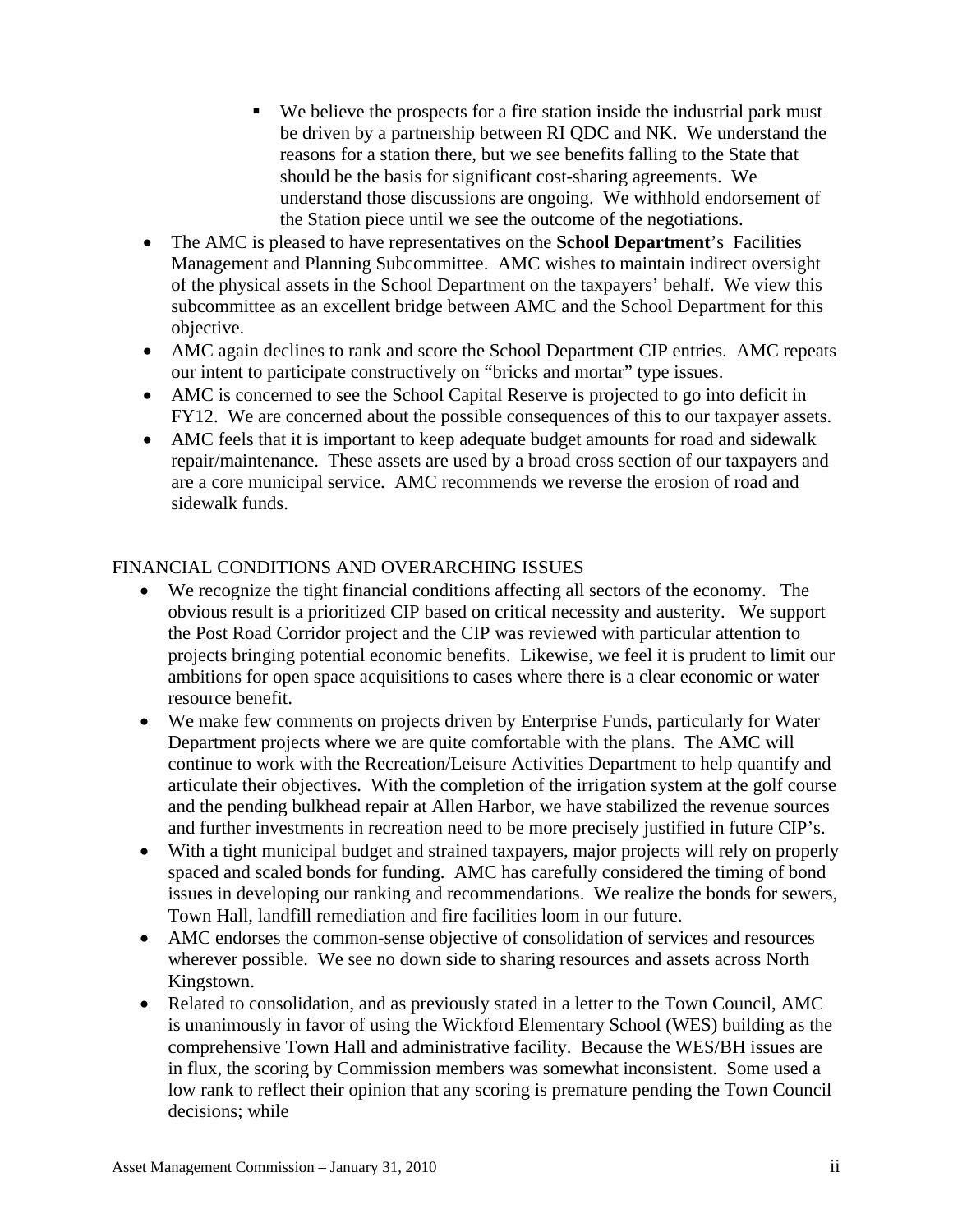- others scored it high as an endorsement of the renovation concept. We fundamentally agree that the WES building is stable and should eventually receive the investment to make it the consolidated long-term Town Hall/Administration facility. AMC stands ready to take Town Council direction when decided, but we wish to take this opportunity to briefly expand on the rationale behind our short message of 30 November 2009. We believe it is clearly our role to review and opine on this matter involving NK assets.
	- We regard the preliminary cost estimates for all the property options to be rough and deserving more careful workup by an independent party. But based on the available data, we are skeptical that the expansion of Town Hall will be significantly less expensive than the renovation of Wickford Elementary School. For example, we point out that unforeseen subsurface complications alone, such as contamination or archeological discoveries, would cause the project budget to mushroom. There are no such risks with the WES building, in addition to WES's better location with respect to flooding and emergency management. We are also sensitive to the impact the expanded Town Hall option would bring to the neighbors. At the end of a Town Hall expansion scenario, we predict that we would have a crammed and unattractive facility that would be outgrown again when prosperity returns to NK.
	- These considerations are just a few of the reasons why we believe it is in the taxpayers' best interests to seize this opportunity to develop the WES facility as a multi-use facility of adequate size to be a consolidated town administrative center to serve our town well into the future, if not permanently.

#### POSITIVES:

We would be remiss if we did not acknowledge at least some of the accomplishments achieved by our town staff and leadership, such as...

- A beautiful new Senior Center, on time and under budget
- A modernized Public Safety headquarters with reliable emergency operations capabilities
- Revenue protection for the Quonset/Davisville Enterprise Fund through investment into infrastructure, namely the irrigation system at the NKGC and the pending bulkhead replacement at Allen Harbor

Respectfully submitted this  $22<sup>nd</sup>$  day of January 2010. Ralph A. Balasamo, Jr. Judith G. Bitting Francis J. Boffi David A. Caldwell Nicholas P. Dewhurst Peter N. Elleman Thomas J. Grennan, III Harriet Powell Clifton A. Seabury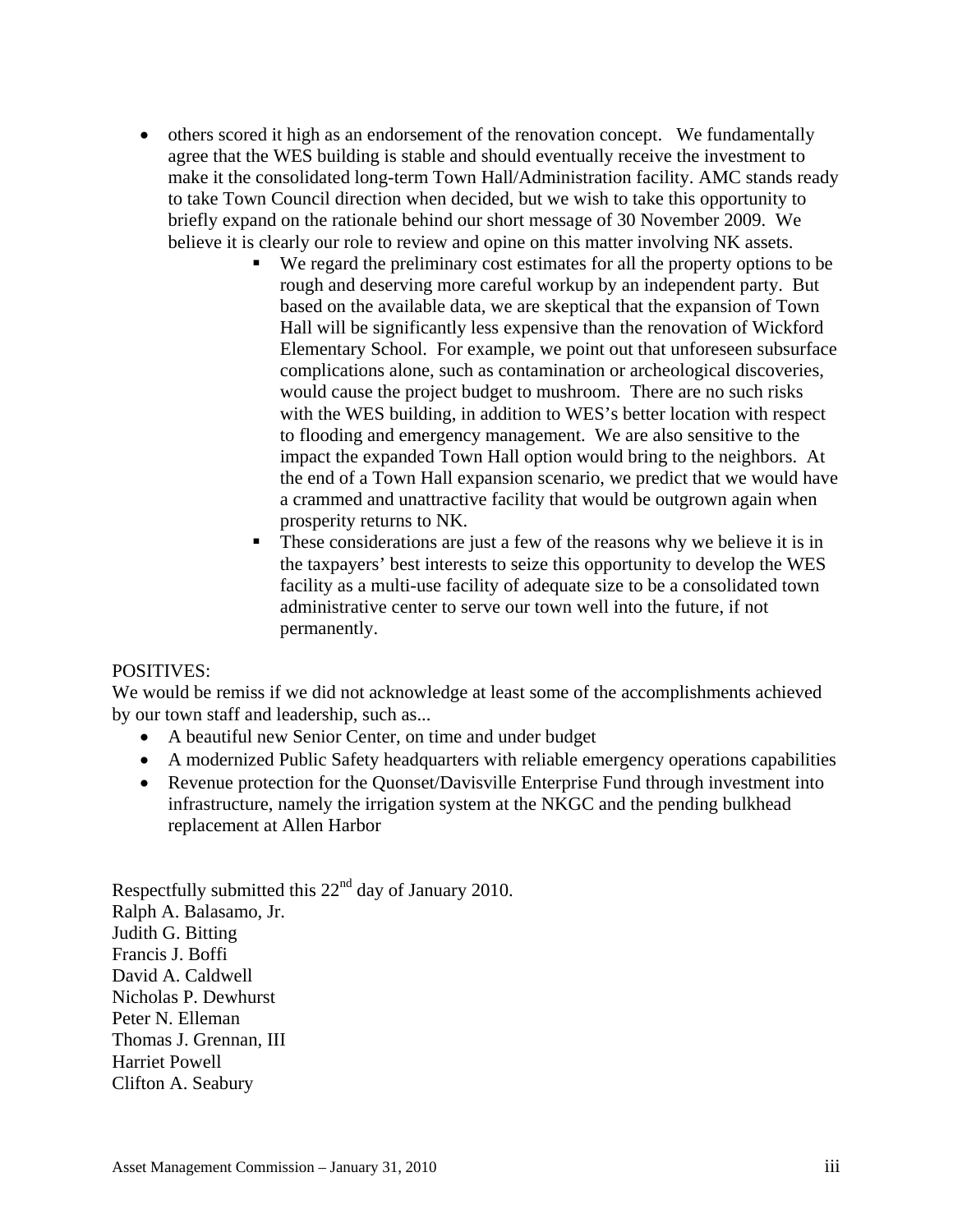#### **Asset Management Commission's Priority Numbers for CIP 2011-2016**

| <b>Department</b>                    | ProjectTitle                                       | <b>Priority</b><br># | Page #         | <b>Balsamo</b>  | <b>Bitting</b> | <b>Boffi</b>   |                | <b>Caldwell   Dewhurst</b> | Elleman        | Grennan        | <b>Powell</b>  | <b>Seabury</b>  | <b>Total</b><br>FY2011 |
|--------------------------------------|----------------------------------------------------|----------------------|----------------|-----------------|----------------|----------------|----------------|----------------------------|----------------|----------------|----------------|-----------------|------------------------|
| <b>Enterprise Funds</b>              |                                                    |                      |                |                 |                |                |                |                            |                |                |                |                 |                        |
| Water                                | <b>Emergency Generators</b>                        | 1                    | 1              | $5\overline{)}$ | $\sqrt{5}$     | $\overline{4}$ | 4              | $5\overline{)}$            | 5              | 4              | 5              | $5\overline{)}$ | 42                     |
| Water                                | Standpipe Maintenance and Painting                 | $\overline{2}$       | 2              | 5               | 5              | $\overline{4}$ | 3              | 5                          | 5 <sup>5</sup> | 4              | 5              | 5 <sup>1</sup>  | 41                     |
| Water                                | Water Main Replacement Program                     | 3                    | 3              | 5               | 5              | $\overline{4}$ | 3              | 5                          | 5              | 4              | 5              | 3               | 39                     |
| Water/Planning                       | Land Acq for New Supply Source Dev &               | 3                    | 4              | 5               | 5              | 5 <sup>5</sup> | 3              | 5                          | 4              | 4              | 5              | 3               | 39                     |
| Water                                | PRV with Chlorination                              | 3                    | 5              | 5               | 5              | 4              | 4              | 5                          | 5              | 3              | $\overline{4}$ | 4               | 39                     |
| Water                                | <b>Lead Contaminated Soil Remediation</b>          | 4                    | 6              | 5               | 5              | 3              | 3              | 5                          | 5              | 4              | 5              | 3               | 38                     |
| Recreation                           | Allen Harbor Master Plan Improvements              | $\overline{4}$       | $\overline{7}$ | $\overline{4}$  | $\overline{2}$ | $\overline{4}$ | 4              | 5                          | 5              | 4              | 5              | 5               | 38                     |
| Recreation                           | Golf Course Improvements                           | 5                    | 8              | $\overline{4}$  | 5              | $\overline{3}$ | 3              | 5                          | $\overline{2}$ | 4              | 5              | 5               | 36                     |
| <b>NonEnterprise Funded Projects</b> |                                                    |                      |                |                 |                |                |                |                            |                |                |                |                 |                        |
| Information                          | Technology Systems and Hardware                    | 1                    | 9              | $5\overline{)}$ | $\overline{4}$ | 5 <sup>5</sup> | 2              | 5                          | 5              | 4              | 5              | 5               | 40                     |
| <b>Public Safety</b>                 | Fire Dept Maintenance Facility                     | 2                    | 10             | 5               | 5              | 4              | 5              | $\overline{4}$             | 5              | 3              | 3              | 5               | 39                     |
| Information                          | Data Center Project                                | 3                    | 11             | 5               | $\overline{4}$ | 5 <sup>5</sup> | $\overline{0}$ | 5                          | 5              | 4              | 5              | 4               | 37                     |
| Planning                             | Post Road Sewers (multiple phases)                 | $\overline{4}$       | 12             | 5               | 5              | 3              | 0              | 5                          | 5              | 4              | 5              | 3               | 35                     |
| <b>Public Works</b>                  | Road Maintenance Projects                          | 4                    | 13             | 5               | $\overline{4}$ | 4              | 4              | $\overline{4}$             | 3              | 4              | 5              | $\overline{2}$  | 35                     |
| <b>Public Works</b>                  | Roofing Projects                                   | 5                    | 14             | 5               | 3              | $\mathbf{1}$   | 5              | $\overline{4}$             | 4              | 4              | $\overline{4}$ | 4               | 34                     |
| <b>Public Works</b>                  | <b>Wickford Elementary School Repairs</b>          | 6                    | 15             | $\overline{4}$  | -1             | $\mathbf{2}$   | 5              | $\overline{4}$             | 4              | 4              | 4              | 4               | 32                     |
| <b>Public Works</b>                  | Landfill Closure - Hamilton Allenton and           | $\overline{7}$       | 16             | $\overline{4}$  | $\overline{4}$ | $\overline{3}$ | 3              | $\overline{4}$             | 4              | 3              | $\overline{4}$ | 1               | 30                     |
| <b>Public Works</b>                  | Sidewalk Maintenance Program                       | 8                    | 17             | 3               | 5              | $\overline{3}$ | $\overline{2}$ | $\overline{4}$             | 3              | 3              | $\overline{4}$ | 1               | 28                     |
| Recreation                           | <b>McGinn Park</b>                                 | 9                    | 18             | $\overline{3}$  | 3              | $\overline{2}$ | $\overline{2}$ | 3                          | $\overline{2}$ | 3              | $\overline{4}$ | 1               | 23                     |
| Recreation                           | <b>Signal Rock</b>                                 | 10                   | 19             | $\overline{3}$  | $\overline{1}$ | $\overline{4}$ | $\mathbf{1}$   | 3                          | $\overline{2}$ | 4              | 3              | $\mathbf{1}$    | 22                     |
| Planning                             | Development Rights Acquisition                     | 11                   | 20             | $\mathbf{3}$    | $\overline{2}$ | $\mathbf{1}$   | 2              | $\overline{4}$             | 3              | 3              | 3              | $\mathbf 0$     | 21                     |
| Recreation/Planning Yorktown Park    |                                                    | 11                   | 21             | 3               | $\mathbf{1}$   | 3              | $\overline{3}$ | 3                          | $\overline{2}$ | $\overline{2}$ | 3              | 1               | 21                     |
| <b>Public Safety</b>                 | Fire Station/Fire Apparatus Maint Fac              | 12                   | 22             | $\mathbf 0$     | $\overline{1}$ | 5 <sup>1</sup> | 5              | $\mathbf{1}$               |                | 2              | 3              | $\overline{2}$  | 20                     |
| <b>Public Works</b>                  | Misc. Dam Repair Projects                          | 12                   | 23             | $\mathbf 0$     | 3              | $\overline{2}$ | $\mathbf{1}$   | $\boldsymbol{2}$           | 4              | 3              | $\overline{4}$ | 1               | 20                     |
|                                      | Recreation/Planning Town-wide Playing Fields       | 12                   | 24             | 3               | $\overline{2}$ | $\mathbf{2}$   | 2              | $\overline{2}$             | $\overline{2}$ | 4              | 3              | $\mathbf 0$     | 20                     |
|                                      | Recreation/Planning Calf Pasture Point Master Plan | 13                   | 25             | $\mathbf{2}$    | $\overline{1}$ | 3              | 2              | $\overline{4}$             | 1              | 2              | 3              | 1               | 19                     |
|                                      | Planning/Recreation North End Recreational Fields  | 14                   | 26             | $\overline{2}$  | $\mathbf{1}$   | $\overline{c}$ | 2              | $\overline{2}$             | $\overline{2}$ | 3              | 3              | 1               | 18                     |
| <b>Public Safety</b>                 | Fire Station (Quonset Davisville)                  | 15                   | 27             | $\overline{2}$  | $\overline{2}$ | $\overline{0}$ | 2              | $\mathbf{1}$               | 3              | $\overline{2}$ | $\overline{2}$ | 3               | 17                     |
|                                      | Planning/Recreation McGinn Park Skating            | 16                   | 28             | $\overline{4}$  | -1             | $\mathbf{1}$   | $\mathbf{1}$   | $\overline{2}$             | 2              | 2              | 3              | $\mathbf 0$     | 16                     |
| Recreation                           | Indoor Recreation Facility                         | 17                   | 29             | $\Omega$        | $\overline{2}$ | $\overline{2}$ | $\Omega$       | $\overline{1}$             | 2              | 3              | $\Omega$       | $\Omega$        | 10                     |
| <b>School Proposed Projects</b>      |                                                    |                      |                |                 |                |                |                |                            |                |                |                |                 |                        |
| School                               | District Wide - Various Equipment Needs            |                      | 30             | $\overline{0}$  |                | $\overline{0}$ |                |                            |                | $\mathbf 0$    | $\pmb{0}$      |                 | $\Omega$               |
| School                               | Admin/CD/Mtc, installation & repairs               |                      | 31             | $\mathbf 0$     |                | $\overline{0}$ |                |                            |                | 0              | $\mathbf 0$    |                 | $\Omega$               |
| School                               | Davisville Elementary Addtn if enrollment          |                      | 32             | 0               |                | $\overline{0}$ |                |                            |                | 0              | $\mathbf 0$    |                 | $\mathbf 0$            |
| School                               | Fishing Cove Elementary Gym Addtn &                |                      | 33             | $\mathbf 0$     |                | $\overline{0}$ |                |                            |                | $\Omega$       | 0              |                 | $\mathbf 0$            |
| School                               | Forest Park Elementary asbestos                    |                      | 34             | 0               |                | 0              |                |                            |                | $\overline{0}$ | 0              |                 | $\overline{0}$         |
| School                               | NKHS-Capital upgrads due to age/use                |                      | 35             | $\overline{0}$  |                | $\overline{0}$ |                |                            |                | $\overline{0}$ | $\mathbf 0$    |                 | 0                      |
| School                               | Wickford MS - deferred maintenance                 |                      | 36             | $\overline{0}$  |                | $\overline{0}$ |                |                            |                | $\overline{0}$ | $\mathbf 0$    |                 | $\mathbf 0$            |
| School                               | Davisville MS - Capital upgrades due to            |                      | 37             | $\overline{0}$  |                | 0              |                |                            |                | $\overline{0}$ | $\mathbf 0$    |                 | $\mathbf 0$            |
| School                               | Hamilton Elementary, HVAC, life safety             |                      | 38             | $\overline{0}$  |                | $\overline{0}$ |                |                            |                | $\overline{0}$ | $\pmb{0}$      |                 | 0                      |
| School                               | Quid Henseler-HVAC, Life safety &                  |                      | 39             | $\overline{0}$  |                | 0              |                |                            |                | $\overline{0}$ | $\pmb{0}$      |                 | $\overline{0}$         |
| School                               | Stony Lane El - repairs                            |                      | 40             | $\Omega$        |                | $\overline{0}$ |                |                            |                | $\Omega$       | $\mathbf 0$    |                 | $\overline{0}$         |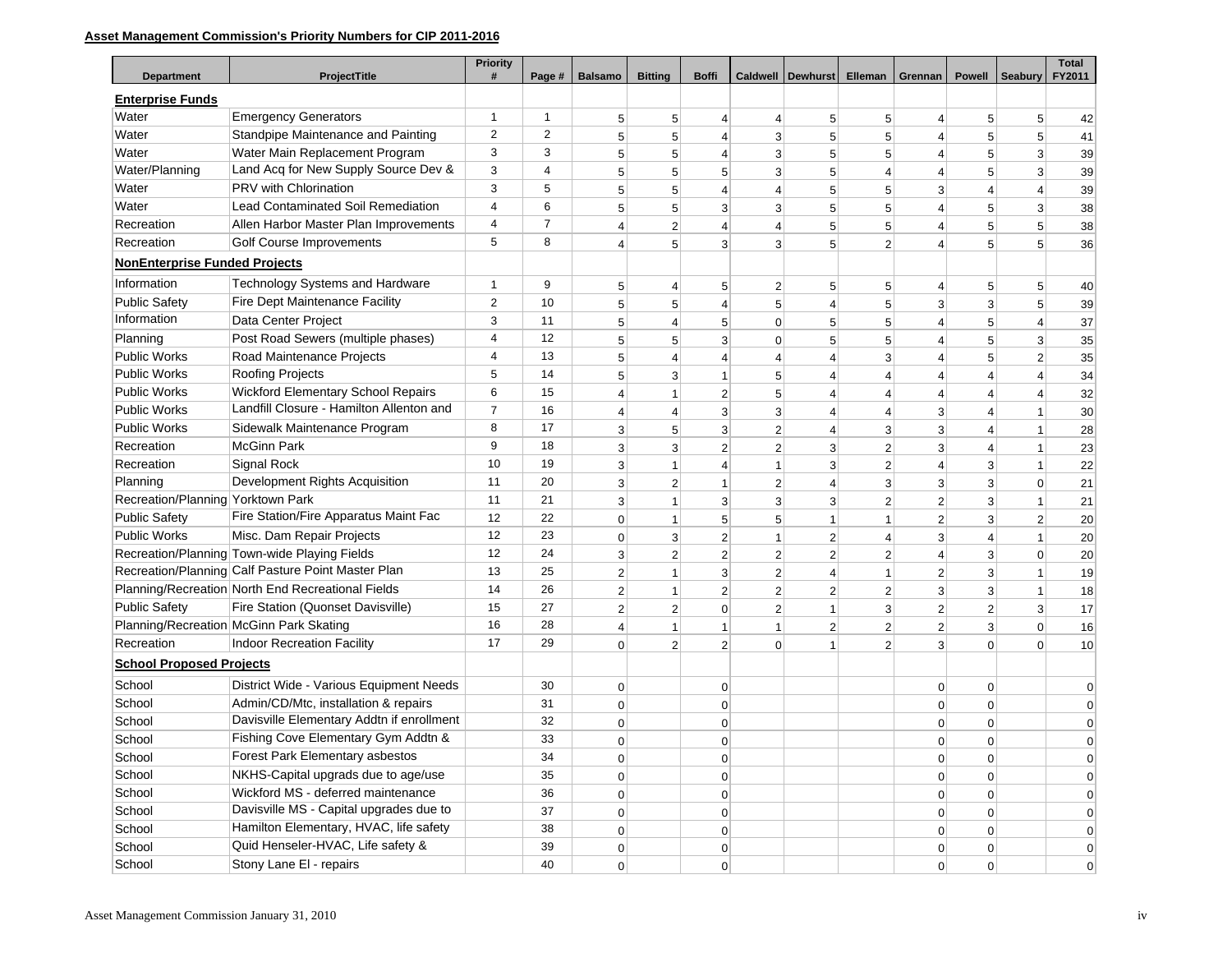## **Table A**

## **Capital Improvement Program Departmental Totals**

|                                         |                |                | <b>Yearly Expenses</b> |                |                | <b>Funding Source</b> |                 |                     |                   |                            |                                         |                                |
|-----------------------------------------|----------------|----------------|------------------------|----------------|----------------|-----------------------|-----------------|---------------------|-------------------|----------------------------|-----------------------------------------|--------------------------------|
|                                         | 2010/2011      | 2011/2012      | 2012/2013              | 2013/2014      | 2014/2015      | 2015/2016             | Dept. Total     | <b>General Fund</b> | <b>Enterprise</b> | Authorized<br><b>Bonds</b> | Unauthorized Grants and<br><b>Bonds</b> | Other                          |
| <b>Information</b><br><b>Technology</b> | \$640,000.00   | \$390,000.00   | \$70,000.00            | \$70,000.00    | \$70,000.00    | \$70,000.00           | \$1,310,000.00  | \$420,000.00        | \$0.00            | \$0.00                     | \$640,000.00                            | \$250,000.00                   |
| <b>Planning</b>                         | \$1,700,000.00 | \$4,800,000.00 | \$3,600,000.00         | \$4,600,000.00 | \$4,600,000.00 | \$4,100,000.00        | \$23,400,000.00 | \$1,200,000.00      | \$0.00            | \$1,000,000.00             |                                         | \$16,000,000.00 \$5,200,000.00 |
| <b>Planning/Recreation</b>              | \$610,000.00   | \$100,000.00   | \$150,000.00           | \$0.00         | \$0.00         | \$0.00                | \$860,000.00    | \$415,000.00        | \$0.00            | \$0.00                     | \$0.00                                  | \$445,000.00                   |
| <b>Public Safety</b>                    | \$752,000.00   | \$8,000,000.00 | \$0.00                 | \$0.00         | \$0.00         | \$0.00                | \$8,752,000.00  | \$0.00              | \$0.00            | \$0.00                     | \$8,000,000.00                          | \$752,000.00                   |
| <b>Public Works</b>                     | \$1,735,000.00 | \$3,630,000.00 | \$1,175,000.00         | \$1,125,000.00 | \$600,000.00   | \$600,000.00          | \$8,865,000.00  | \$2,250,000.00      | \$0.00            | \$900,000.00               | \$5,440,000.00                          | \$275,000.00                   |
| Recreation                              | \$500,000.00   | \$210,000.00   | \$3,743,800.00         | \$75,000.00    | \$75,000.00    | \$75,000.00           | \$4,678,800.00  | \$40,060.00         | \$475,000.00      | \$0.00                     |                                         | \$450,000.00 \$3,713,740.00    |
| <b>Recreation/Planning</b>              | \$61,200.00    | \$373,890.00   | \$195,000.00           | \$433,000.00   | \$163,000.00   | \$136,000.00          | \$1,362,090.00  | \$5,000.00          | \$0.00            | \$0.00                     |                                         | \$0.00 \$1,357,090.00          |
| <b>School</b>                           | \$3,589,390.00 | \$2,900,500.00 | \$390,000.00           | \$1,613,625.00 | \$8,745,453.00 | \$20,250,250.00       | \$37,489,218.00 | \$2,968,563.00      | \$0.00            | \$2,490,000.00             | \$32,060,155.00                         | \$0.00                         |
| Water                                   | \$1,979,535.00 | \$250,000.00   | \$510,000.00           | \$0.00         | \$0.00         | \$0.00                | \$2,739,535.00  | \$0.00              | \$2,739,535.00    | \$0.00                     | \$0.00                                  | \$0.00                         |
| <b>Water/Planning</b>                   | \$750,000.00   | \$0.00         | \$750,000.00           | \$0.00         | \$0.00         | \$0.00                | \$1,500,000.00  | \$0.00              | \$900,000.00      | \$0.00                     | \$0.00                                  | \$600,000.00                   |

Grand Total \$12,317,125.00 \$20,654,390.00 \$10,583,800.00 \$7,916,625.00 \$14,253,453.00 \$25,231,250.00 \$90,956,643.00 \$7,269,123.00 \$4,114,535.00 \$4,390,000.00 \$62,590,155.00 \$12,592,830.00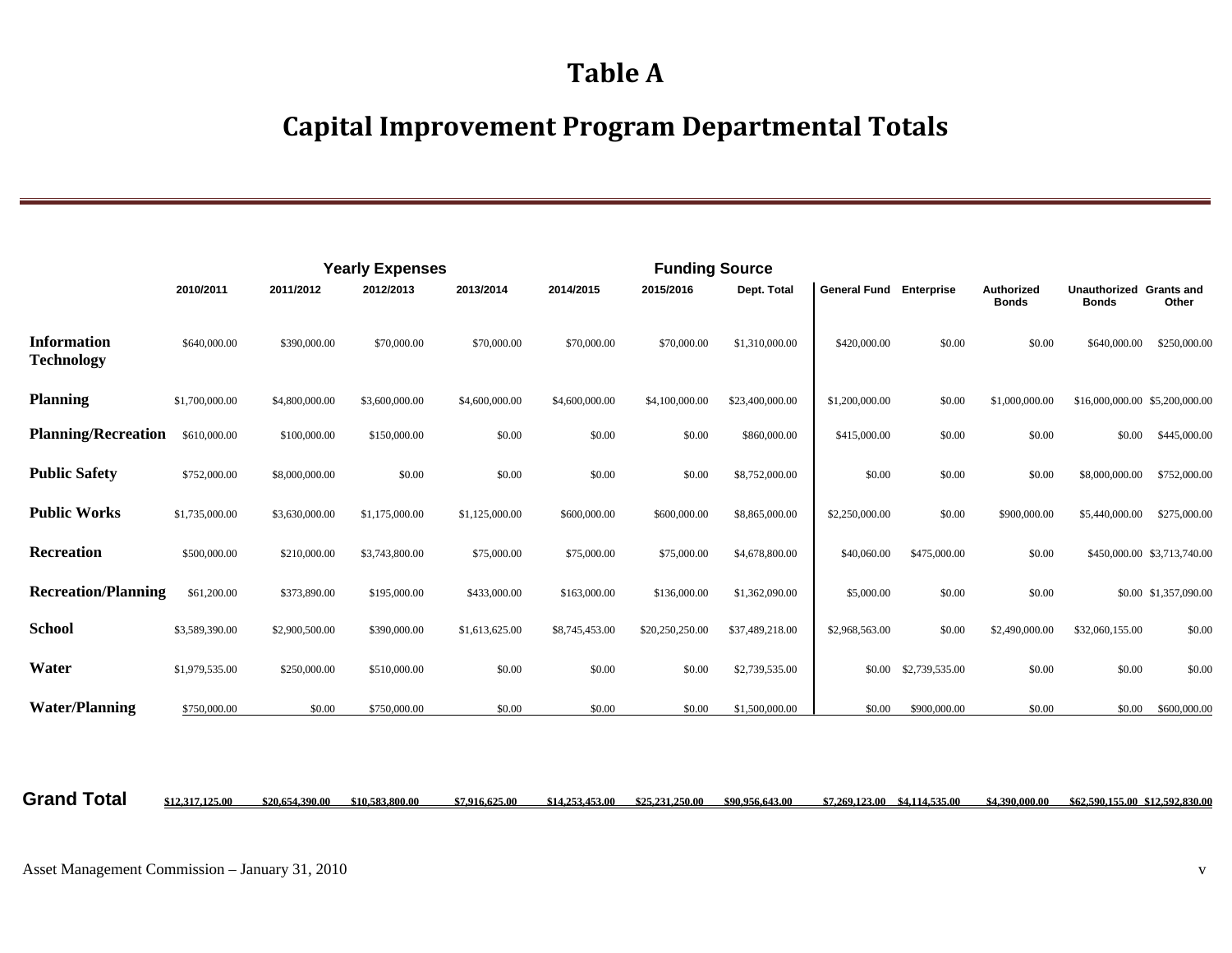|                                                           |              |              |             | <b>Yearly Expenses</b> |             |             |                      |                                |        | <b>Funding Source</b>      |                              |                     |
|-----------------------------------------------------------|--------------|--------------|-------------|------------------------|-------------|-------------|----------------------|--------------------------------|--------|----------------------------|------------------------------|---------------------|
|                                                           | 2010/2011    | 2011/2012    | 2012/2013   | 2013/2014              | 2014/2015   | 2015/2016   | <b>Project Total</b> | <b>General Fund Enterprise</b> |        | Authorized<br><b>Bonds</b> | <b>Unauthorized</b><br>Bonds | Grants and<br>Other |
| <b>Information</b>                                        |              |              |             |                        |             |             |                      |                                |        |                            |                              |                     |
| 1 Technology Systems<br>and Hardware<br>Lifecycle Program | \$70,000.00  | \$70,000.00  | \$70,000.00 | \$70,000.00            | \$70,000.00 | \$70,000.00 | \$420,000.00         | \$420,000.00                   | \$0.00 | \$0.00                     | \$0.00                       | \$0.00              |
| 3 Data Center Project                                     | \$570,000.00 | \$320,000.00 | \$0.00      | \$0.00                 | \$0.00      | \$0.00      | \$890,000.00         | \$0.00                         | \$0.00 | \$0.00                     | \$640,000.00                 | \$250,000.00        |
| <b>Department Total</b>                                   | \$640,000.00 | \$390,000.00 | \$70,000.00 | \$70,000.00            | \$70,000.00 | \$70,000.00 | \$1,310,000.00       | \$420,000.00                   | \$0.00 | \$0.00                     | \$640,000.00                 | \$250,000.00        |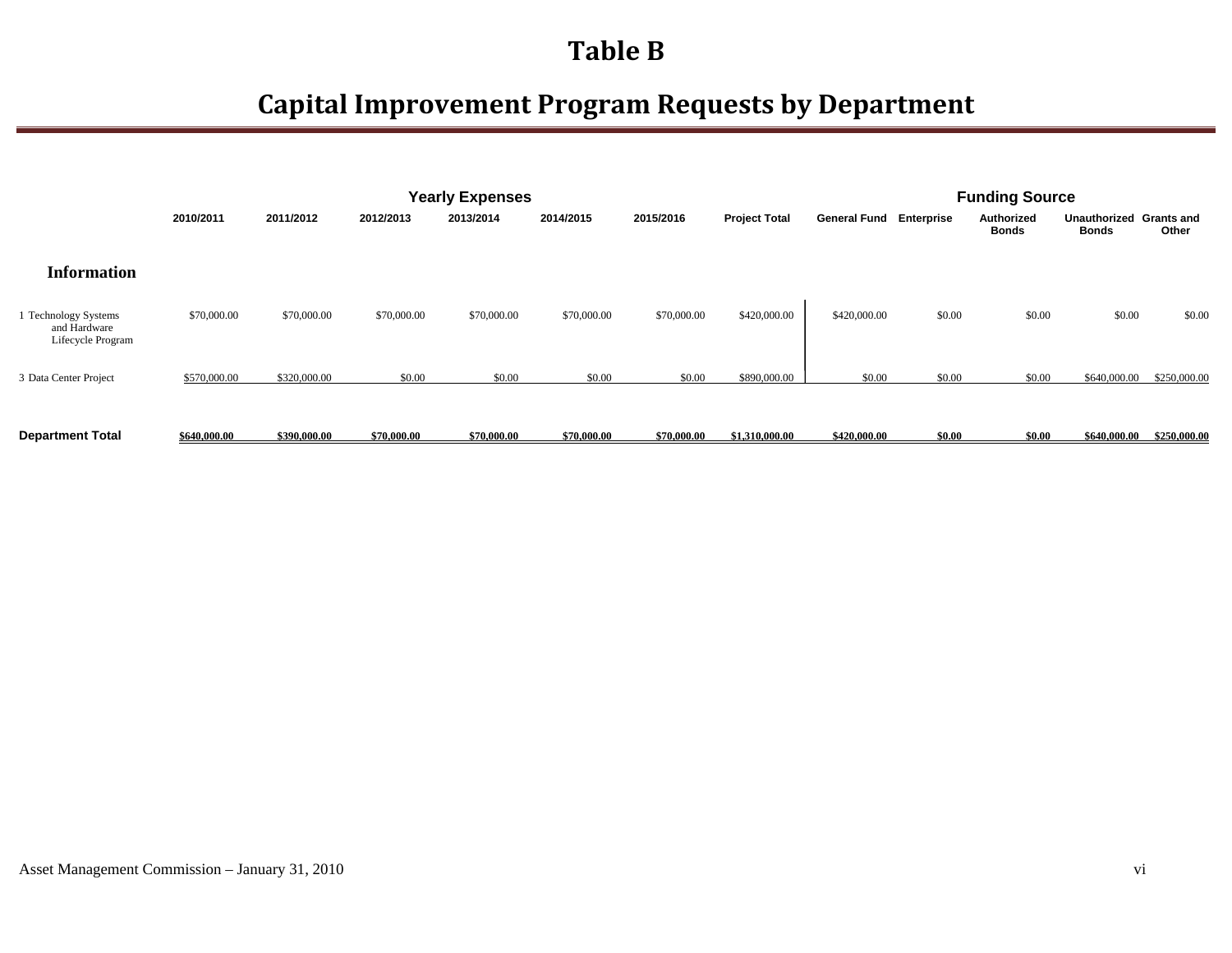|                                         |                |                |                | <b>Yearly Expenses</b> |                |                |                      |                                |        | <b>Funding Source</b>      |                                         |                       |
|-----------------------------------------|----------------|----------------|----------------|------------------------|----------------|----------------|----------------------|--------------------------------|--------|----------------------------|-----------------------------------------|-----------------------|
|                                         | 2010/2011      | 2011/2012      | 2012/2013      | 2013/2014              | 2014/2015      | 2015/2016      | <b>Project Total</b> | <b>General Fund Enterprise</b> |        | Authorized<br><b>Bonds</b> | Unauthorized Grants and<br><b>Bonds</b> | Other                 |
| <b>Planning</b>                         |                |                |                |                        |                |                |                      |                                |        |                            |                                         |                       |
| 4 Post Road Sewers<br>(multiple phases) | \$300,000.00   | \$2,400,000.00 | \$2,700,000.00 | \$3,700,000.00         | \$3,700,000.00 | \$3,200,000.00 | \$16,000,000.00      | \$0.00                         | \$0.00 | \$0.00                     | \$16,000,000.00                         | \$0.00                |
| 11 Development Rights                   | \$1,400,000.00 | \$2,400,000.00 | \$900,000.00   | \$900,000.00           | \$900,000.00   | \$900,000.00   | \$7,400,000.00       | \$1,200,000.00                 | \$0.00 | \$1,000,000.00             |                                         | \$0.00 \$5,200,000.00 |
| <b>Planning/Recreation</b>              |                |                |                |                        |                |                |                      |                                |        |                            |                                         |                       |
| 14 North End<br>Recreational            | \$600,000.00   | \$0.00         | \$150,000.00   | \$0.00                 | \$0.00         | \$0.00         | \$750,000.00         | \$375,000.00                   | \$0.00 | \$0.00                     | \$0.00                                  | \$375,000.00          |
| 11 McGinn Park Skating                  | \$10,000.00    | \$100,000.00   | \$0.00         | \$0.00                 | \$0.00         | \$0.00         | \$110,000.00         | \$40,000.00                    | \$0.00 | \$0.00                     | \$0.00                                  | \$70,000.00           |
|                                         |                |                |                |                        |                |                |                      |                                |        |                            |                                         |                       |

| <b>Department Total</b> | \$2,310,000.00 | \$4,900,000.00 | \$3,750,000.00 | \$4,600,000.00 | \$4,600,000.00 | $$4,100,000.00$ $$24,260,000.00$ | \$1,615,000.00 | \$0.00 | \$1,000,000.00 | \$16,000,000,00 \$5,645,000,00 |
|-------------------------|----------------|----------------|----------------|----------------|----------------|----------------------------------|----------------|--------|----------------|--------------------------------|
|                         |                |                |                |                |                |                                  |                |        |                |                                |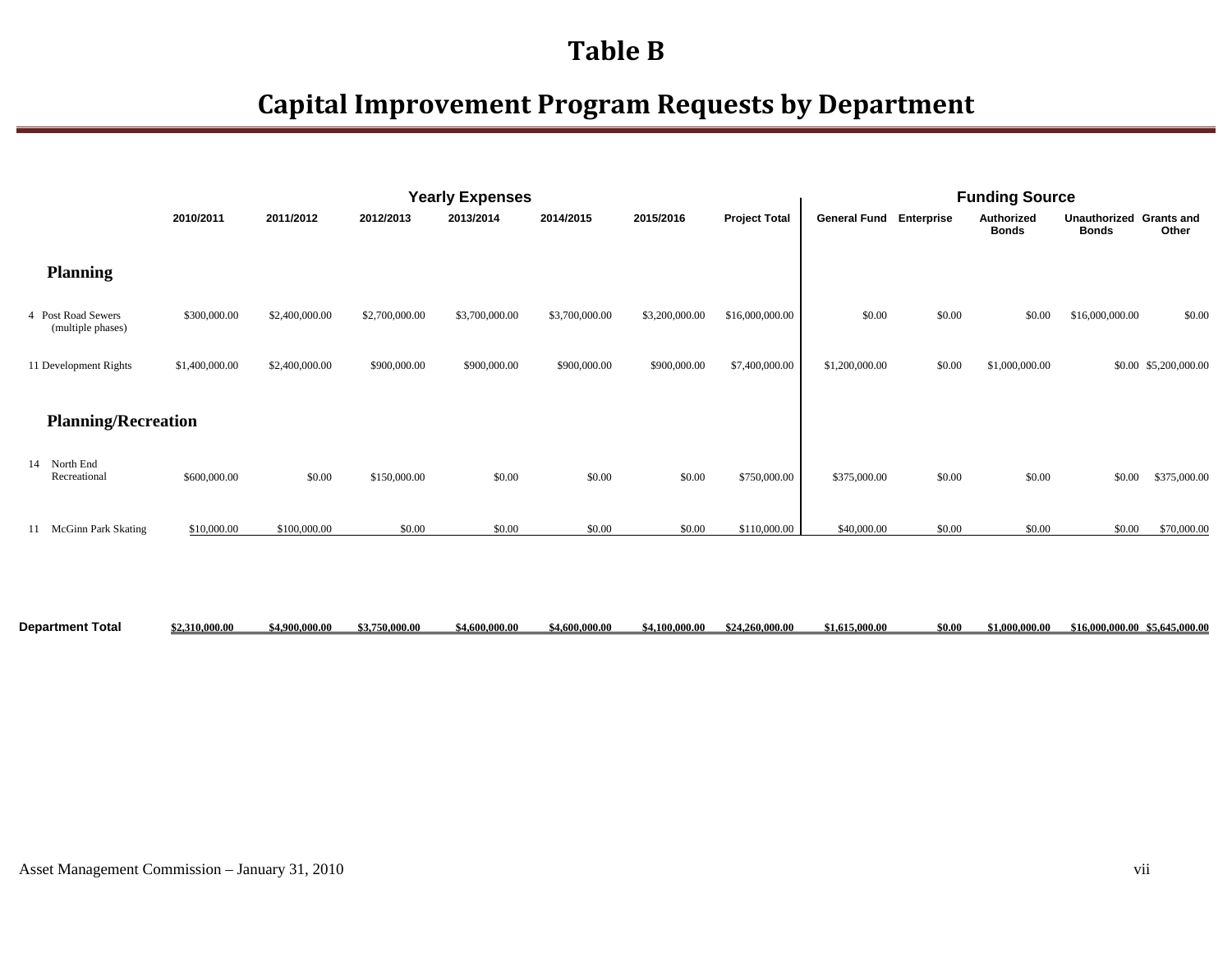|    |                                                           |              |                |           | <b>Yearly Expenses</b> |           |                      |                                |        | <b>Funding Source</b>      |                                         |                |              |
|----|-----------------------------------------------------------|--------------|----------------|-----------|------------------------|-----------|----------------------|--------------------------------|--------|----------------------------|-----------------------------------------|----------------|--------------|
|    |                                                           | 2010/2011    | 2011/2012      | 2012/2013 | 2013/2014              | 2015/2016 | <b>Project Total</b> | <b>General Fund Enterprise</b> |        | Authorized<br><b>Bonds</b> | Unauthorized Grants and<br><b>Bonds</b> | Other          |              |
|    | <b>Public Safety</b>                                      |              |                |           |                        |           |                      |                                |        |                            |                                         |                |              |
|    | Fire Dept<br>Maintenance Facility<br>(Quonset/Davisville) | \$192,000.00 | \$2,016,000.00 | \$0.00    | \$0.00                 | \$0.00    | \$0.00               | \$2,208,000.00                 | \$0.00 | \$0.00                     | \$0.00                                  | \$2,016,000.00 | \$192,000.00 |
| 12 | Fire Station/Fire<br>Apparatus Maint Fac<br>(Quonset Dav) | \$376,000.00 | \$3,990,000.00 | \$0.00    | \$0.00                 | \$0.00    | \$0.00               | \$4,366,000.00                 | \$0.00 | \$0.00                     | \$0.00                                  | \$3,990,000.00 | \$376,000.00 |
| 15 | Fire Dept (Quonset<br>Davisville)                         | \$184,000.00 | \$1,994,000.00 | \$0.00    | \$0.00                 | \$0.00    | \$0.00               | \$2,178,000.00                 | \$0.00 | \$0.00                     | \$0.00                                  | \$1,994,000.00 | \$184,000.00 |

| <b>Department Total</b> | \$752,000.00<br>، به | \$8,000,000.00 | \$0.00 | \$0.00 | \$0.00 | \$8,752,000.00 | \$0.00 | \$0.00 | \$0.00 | 88.000.000.00 | --- -<br>62.000.00<br>. |
|-------------------------|----------------------|----------------|--------|--------|--------|----------------|--------|--------|--------|---------------|-------------------------|
|                         |                      |                |        |        |        |                |        |        |        |               |                         |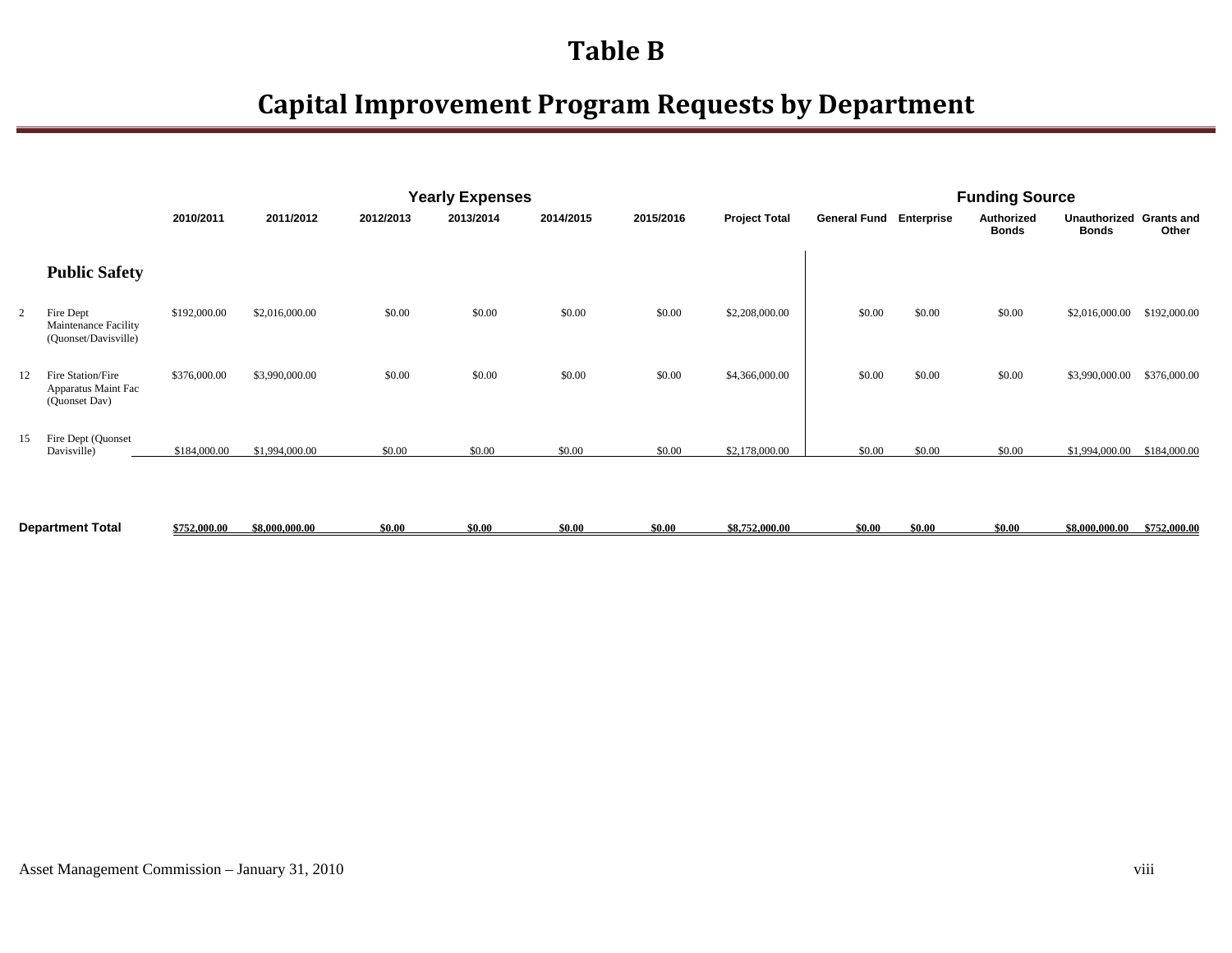|   |                                                               |                |                |                | <b>Yearly Expenses</b> |              |              |                      |                                |        | <b>Funding Source</b>             |                                         |              |
|---|---------------------------------------------------------------|----------------|----------------|----------------|------------------------|--------------|--------------|----------------------|--------------------------------|--------|-----------------------------------|-----------------------------------------|--------------|
|   |                                                               | 2010/2011      | 2011/2012      | 2012/2013      | 2013/2014              | 2014/2015    | 2015/2016    | <b>Project Total</b> | <b>General Fund Enterprise</b> |        | <b>Authorized</b><br><b>Bonds</b> | Unauthorized Grants and<br><b>Bonds</b> | Other        |
|   | <b>Public Works</b>                                           |                |                |                |                        |              |              |                      |                                |        |                                   |                                         |              |
|   | Road Maintenance<br>Projects                                  | \$1,200,000.00 | \$125,000.00   | \$150,000.00   | \$500,000.00           | \$500,000.00 | \$500,000.00 | \$2,975,000.00       | \$975,000.00                   | \$0.00 | \$900,000.00                      | \$1,100,000.00                          | \$0.00       |
| 5 | Roofing Projects                                              | \$60,000.00    | \$50,000.00    | \$60,000.00    | \$50,000.00            | \$0.00       | \$0.00       | \$220,000.00         | \$220,000.00                   | \$0.00 | \$0.00                            | \$0.00                                  | \$0.00       |
| 6 | Wickford El Repairs                                           | \$150,000.00   | \$3,125,000.00 | \$0.00         | \$0.00                 | \$0.00       | \$0.00       | \$3,275,000.00       | \$0.00                         | \$0.00 | \$0.00                            | \$3,000,000.00                          | \$275,000.00 |
|   | Landfill Closure -<br><b>Hamilton Allenton</b><br>and Oakhill | \$140,000.00   | \$170,000.00   | \$865,000.00   | \$475,000.00           | \$0.00       | \$0.00       | \$1,650,000.00       | \$310,000.00                   | \$0.00 | \$0.00                            | \$1,340,000.00                          | \$0.00       |
| 8 | Sidewalk<br>Maintenance Program                               | \$60,000.00    | \$60,000.00    | \$100,000.00   | \$100,000.00           | \$100,000.00 | \$100,000.00 | \$520,000.00         | \$520,000.00                   | \$0.00 | \$0.00                            | \$0.00                                  | \$0.00       |
|   | 12 Misc. Dam Repair<br>Projects                               | \$125,000.00   | \$100,000.00   | \$0.00         | \$0.00                 | \$0.00       | \$0.00       | \$225,000.00         | \$225,000.00                   | \$0.00 | \$0.00                            | \$0.00                                  | \$0.00       |
|   | <b>Department Total</b>                                       | \$1,735,000,00 | \$3,630,000,00 | \$1,175,000,00 | \$1,125,000.00         | \$600,000.00 | \$600,000,00 | \$8,865,000.00       | \$2,250,000,00                 | \$0.00 | \$900,000,00                      | \$5,440,000,00 \$275,000,00             |              |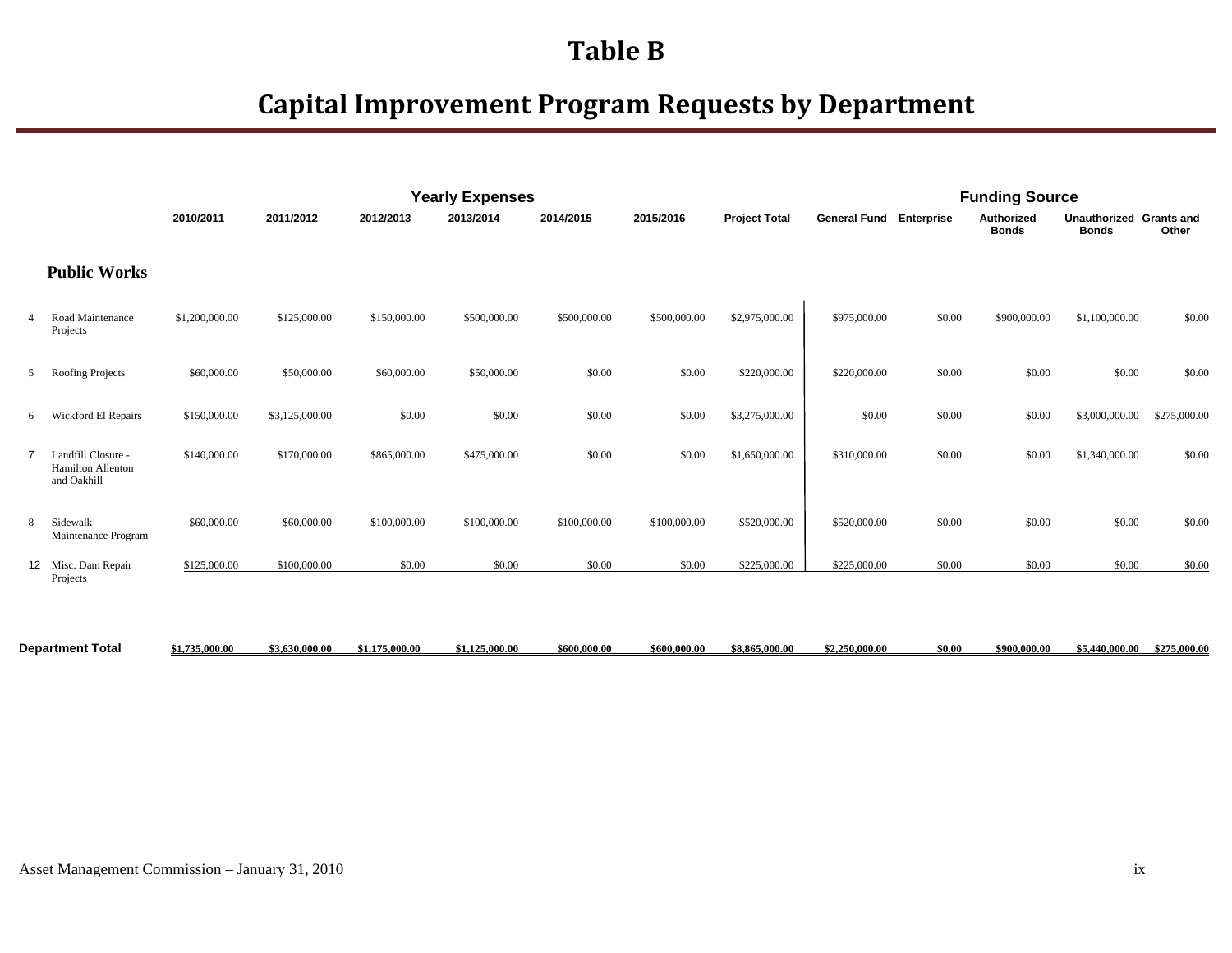|    |                                                          |              |              |                | <b>Yearly Expenses</b> |              |              |                      |                                |              | <b>Funding Source</b>      |                                         |                       |
|----|----------------------------------------------------------|--------------|--------------|----------------|------------------------|--------------|--------------|----------------------|--------------------------------|--------------|----------------------------|-----------------------------------------|-----------------------|
|    |                                                          | 2010/2011    | 2011/2012    | 2012/2013      | 2013/2014              | 2014/2015    | 2015/2016    | <b>Project Total</b> | <b>General Fund Enterprise</b> |              | Authorized<br><b>Bonds</b> | Unauthorized Grants and<br><b>Bonds</b> | Other                 |
|    | <b>Recreation</b>                                        |              |              |                |                        |              |              |                      |                                |              |                            |                                         |                       |
| 4  | <b>Allen Harbor Master</b><br>Plan Improvements          | \$0.00       | \$50,000.00  | \$50,000.00    | \$0.00                 | \$0.00       | \$0.00       | \$100,000.00         | \$0.00                         | \$100,000.00 | \$0.00                     | \$0.00                                  | \$0.00                |
| 5  | <b>Golf Course</b><br>Improvements                       | \$50,000.00  | \$50,000.00  | \$50,000.00    | \$75,000.00            | \$75,000.00  | \$75,000.00  | \$375,000.00         | \$0.00                         | \$375,000.00 | \$0.00                     | \$0.00                                  | \$0.00                |
| 9  | McGinn Park                                              | \$450,000.00 | \$0.00       | \$0.00         | \$0.00                 | \$0.00       | \$0.00       | \$450,000.00         | \$0.00                         | \$0.00       | \$0.00                     | \$450,000.00                            | 0.00                  |
| 10 | Signal Rock                                              | \$0.00       | \$110,000.00 | \$90,300.00    | \$0.00                 | \$0.00       | \$0.00       | \$200,300.00         | \$40,060.00                    | \$0.00       | \$0.00                     | \$0.00                                  | \$160,240.00          |
| 17 | <b>Indoor Recreation</b><br>Facility                     | \$0.00       | \$0.00       | \$3,553,500.00 | \$0.00                 | \$0.00       | \$0.00       | \$3,553,500.00       | \$0.00                         | \$0.00       | \$0.00                     |                                         | \$0.00 \$3,553,500.00 |
|    | <b>Recreation/Planning</b>                               |              |              |                |                        |              |              |                      |                                |              |                            |                                         |                       |
| 11 | <b>Yorktown Park</b>                                     | \$15,000.00  | \$0.00       | \$0.00         | \$270,000.00           | \$0.00       | \$0.00       | \$285,000.00         | \$0.00                         | \$0.00       | \$0.00                     | \$0.00                                  | \$285,000.00          |
| 12 | Town-wide Playing<br>Fields                              | \$41,200.00  | \$373,890.00 | \$0.00         | \$0.00                 | \$0.00       | \$0.00       | \$415,090.00         | \$0.00                         | \$0.00       | \$0.00                     | \$0.00                                  | \$415,090.00          |
| 13 | <b>Calf Pasture Point</b><br>Master Plan<br>Improvements | \$5,000.00   | \$0.00       | \$195,000.00   | \$163,000.00           | \$163,000.00 | \$136,000.00 | \$662,000.00         | \$5,000.00                     | \$0.00       | \$0.00                     | \$0.00                                  | \$657,000.00          |
|    |                                                          |              |              |                |                        |              |              |                      |                                |              |                            |                                         |                       |

| Department<br>Total | .1.200.00<br>. | \$583.890.00 | \$3.938.800.00 | \$508,000,00 | $AA^T$<br>238.000.00 | <b>1711</b><br>$0.000$ .00 $^{\circ}$ | 6.040.890.00 | \$45,060.0 | \$475,000.00 | \$0.00 | A5C<br>,000.00 | \$5.070.830.00 |
|---------------------|----------------|--------------|----------------|--------------|----------------------|---------------------------------------|--------------|------------|--------------|--------|----------------|----------------|
|                     |                |              |                |              |                      |                                       |              |            |              |        |                |                |
|                     |                |              |                |              |                      |                                       |              |            |              |        |                |                |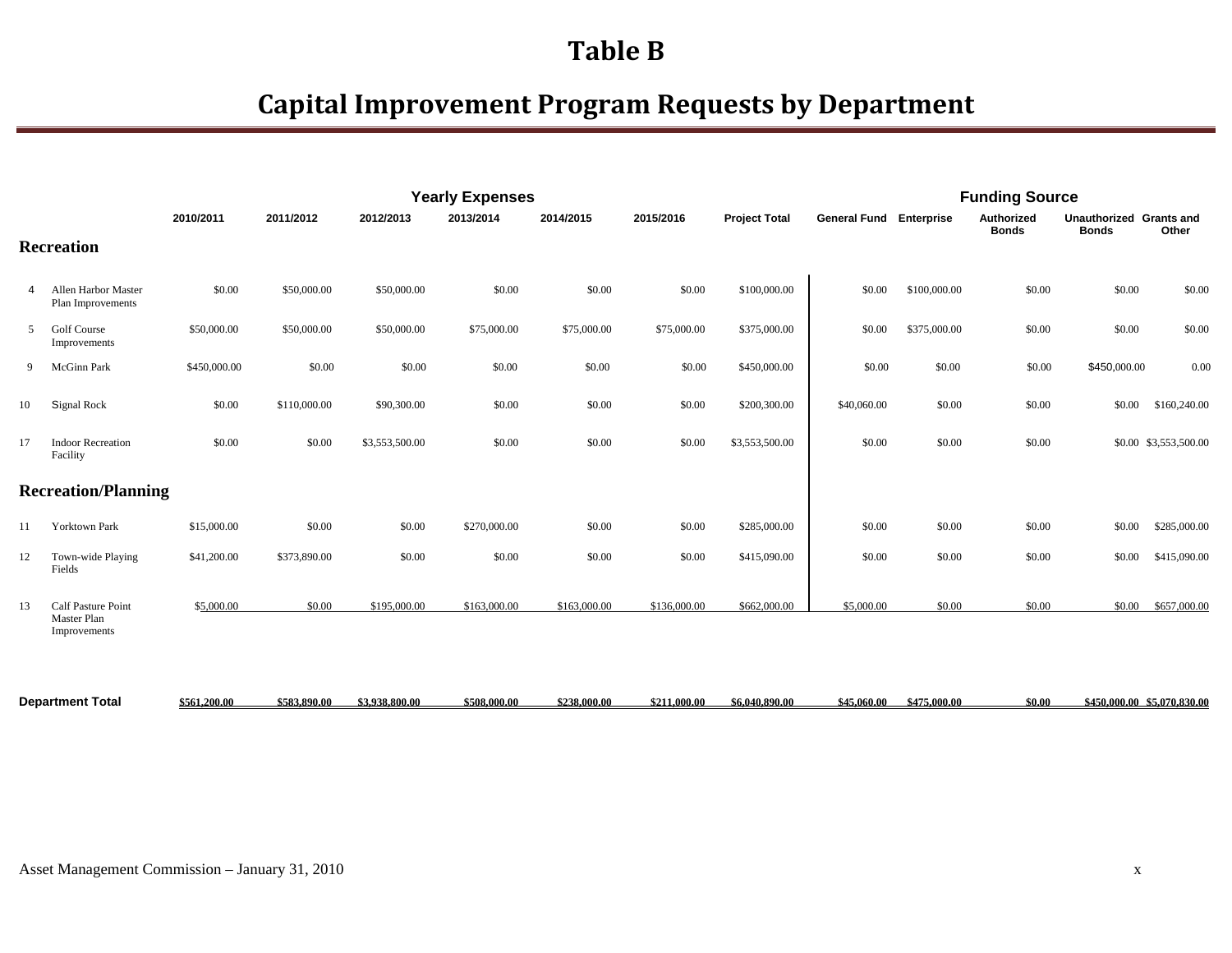|                |                                                                 |                |                |              | <b>Yearly Expenses</b> |                |                 |                      |                                |        | <b>Funding Source</b>      |                                         |        |
|----------------|-----------------------------------------------------------------|----------------|----------------|--------------|------------------------|----------------|-----------------|----------------------|--------------------------------|--------|----------------------------|-----------------------------------------|--------|
|                |                                                                 | 2010/2011      | 2011/2012      | 2012/2013    | 2013/2014              | 2014/2015      | 2015/2016       | <b>Project Total</b> | <b>General Fund Enterprise</b> |        | Authorized<br><b>Bonds</b> | Unauthorized Grants and<br><b>Bonds</b> | Other  |
|                | <b>School</b>                                                   |                |                |              |                        |                |                 |                      |                                |        |                            |                                         |        |
| 0              | Admin/CD/Mtc<br>Installation & repairs                          | \$236,626.00   | \$30,000.00    | \$100,000.00 | \$200,000.00           | \$0.00         | \$0.00          | \$566,626.00         | \$60,000.00                    | \$0.00 | \$0.00                     | \$506,626.00                            | \$0.00 |
| $\Omega$       | Davisville Elementary<br>Additn if enrollment<br>Increase       | \$0.00         | \$0.00         | \$0.00       | \$0.00                 | \$0.00         | \$3,955,000.00  | \$3,955,000.00       | \$0.00                         | \$0.00 | \$0.00                     | \$3,955,000.00                          | \$0.00 |
| $\Omega$       | Davisville MS -<br>Capital upgrades due<br>To age/use           | \$989,888.00   | \$760,500.00   | \$85,000.00  | \$605,000.00           | \$0.00         | \$42,500.00     | \$2,482,888.00       | \$1,765,500.00                 | \$0.00 | \$0.00                     | \$717,388.00                            | \$0.00 |
| $\Omega$       | District Wide -<br>Various Equipment<br>Needs                   | \$298,000.00   | \$180,000.00   | \$125,000.00 | \$50,000.00            | \$0.00         | \$0.00          | \$653,000.00         | \$150,000.00                   | \$0.00 | \$0.00                     | \$503,000.00                            | \$0.00 |
| $\Omega$       | <b>Fishing Cove</b><br><b>Elementary Gym</b><br>Addtn & Repairs | \$375,000.00   | \$1,300,000.00 | \$0.00       | \$125,000.00           | \$0.00         | \$0.00          | \$1,800,000.00       | \$0.00                         | \$0.00 | \$1,675,000.00             | \$125,000.00                            | \$0.00 |
| $\Omega$       | <b>Forest Park</b><br>Elementary asbestos<br>Removal and repair | \$50,000.00    | \$50,000.00    | \$0.00       | \$115,000.00           | \$7,875,453.00 | \$0.00          | \$8,090,453.00       | \$0.00                         | \$0.00 | \$215,000.00               | \$7,875,453.00                          | \$0.00 |
| $\Omega$       | Hamilton Elementary,<br>HVAC, life safety and<br>Repairs        | \$498,876.00   | \$175,000.00   | \$0.00       | \$125,000.00           | \$0.00         | \$0.00          | \$798,876.00         | \$483,563.00                   | \$0.00 | \$0.00                     | \$315,313.00                            | \$0.00 |
| $\Omega$       | NKHS - Capital<br>Upgrades due to age/use                       | \$90,000.00    | \$65,000.00    | \$50,000.00  | \$0.00                 | \$870,000.00   | \$0.00          | \$1,075,000.00       | \$0.00                         | \$0.00 | \$0.00                     | \$1,075,000.00                          | \$0.00 |
| $\Omega$       | <b>Ouid Henseler-</b><br>HVAC, Life Safety &<br>Repairs         | \$299,000.00   | \$110,000.00   | \$0.00       | \$158,000.00           | \$0.00         | \$0.00          | \$567,625.00         | \$240,000.00                   | \$0.00 | \$0.00                     | \$327,625.00                            | \$0.00 |
| $\overline{0}$ | Stony Lane EL- repairs                                          | \$251,375.00   | \$130,000.00   | \$30,000.00  | \$203,000.00           | \$0.00         | \$0.00          | \$614,375.00         | \$240,000.00                   | \$0.00 | \$0.00                     | \$374,375.00                            | \$0.00 |
| $\overline{0}$ | Wickford MS -<br>Deferred maintenance                           | \$500,000.00   | \$100,000.00   | \$0.00       | \$32,625.00            | \$0.00         | \$16,252,750.00 | \$16,885,375.00      | \$0.00                         | \$0.00 | \$600,000.00               | \$16,285,375.00                         | \$0.00 |
|                | <b>Department Total</b>                                         | \$3,589,390.00 | \$2,900,500.00 | \$390,000.00 | \$1,613,625,00         | \$8,745,453,00 | \$20,250,250,00 | \$37,489,218,00      | \$2,939,063,00                 | \$0.00 | \$2,490,000,00             | \$32,060,155,00                         | \$0.00 |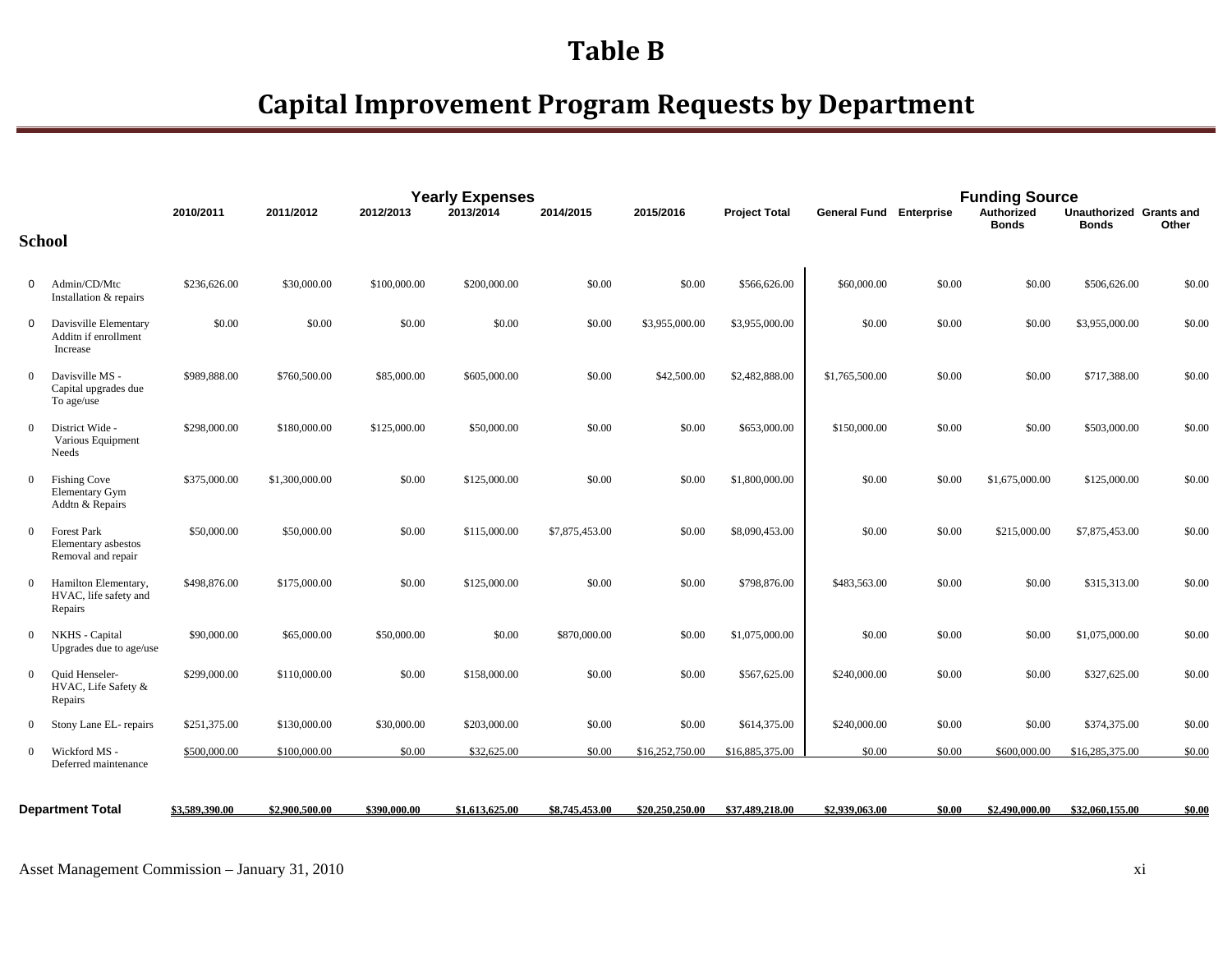|                |                                                          |                 |                 |                 | <b>Yearly Expenses</b> |                 |                 |                      |                                | <b>Funding Source</b>         |                            |                                         |                                 |
|----------------|----------------------------------------------------------|-----------------|-----------------|-----------------|------------------------|-----------------|-----------------|----------------------|--------------------------------|-------------------------------|----------------------------|-----------------------------------------|---------------------------------|
|                |                                                          | 2010/2011       | 2011/2012       | 2012/2013       | 2013/2014              | 2014/2015       | 2015/2016       | <b>Project Total</b> | <b>General Fund Enterprise</b> |                               | Authorized<br><b>Bonds</b> | Unauthorized Grants and<br><b>Bonds</b> | Other                           |
|                | Water                                                    |                 |                 |                 |                        |                 |                 |                      |                                |                               |                            |                                         |                                 |
|                | <b>Emergency Generators</b>                              | \$96,000.00     | \$0.00          | \$0.00          | \$0.00                 | \$0.00          | \$0.00          | \$96,000.00          | \$0.00                         | \$96,000.00                   | \$0.00                     | \$0.00                                  | \$0.00                          |
| 2              | Standpipe<br>Maintenance and<br>Painting                 | \$560,000.00    | \$0.00          | \$510,000.00    | \$0.00                 | \$0.00          | \$0.00          | \$1,070,000.00       | \$0.00                         | \$1,070,000.00                | \$0.00                     | \$0.00                                  | \$0.00                          |
| 3              | PRV with Chlorination                                    | \$250,000.00    | \$0.00          | \$0.00          | \$0.00                 | \$0.00          | \$0.00          | \$250,000.00         | \$0.00                         | \$250,000.00                  | \$0.00                     | \$0.00                                  | \$0.00                          |
| 3              | Water Main<br>Replacement Program                        | \$50,000.00     | \$250,000.00    | \$0.00          | \$0.00                 | \$0.00          | \$0.00          | \$300,000.00         | \$0.00                         | \$300,000.00                  | \$0.00                     | \$0.00                                  | \$0.00                          |
| $\overline{4}$ | Lead Contaminated<br>Soil Remediation                    | \$1,023,535.00  | \$0.00          | \$0.00          | \$0.00                 | \$0.00          | \$0.00          | \$1,023,535.00       | \$0.00                         | \$1,023,535.00                | \$0.00                     | \$0.00                                  | \$0.00                          |
|                | <b>Water/Planning</b>                                    |                 |                 |                 |                        |                 |                 |                      |                                |                               |                            |                                         |                                 |
| 3              | Land Acq for New<br>Supply Source Dev &<br>Watershed Pro | \$750,000.00    | \$0.00          | \$750,000.00    | \$0.00                 | \$0.00          | \$0.00          | \$1,500,000.00       | \$0.00                         | \$900,000.00                  | \$0.00                     | \$0.00                                  | \$600,000.00                    |
|                | <b>Department Total</b>                                  | \$2,729,535.00  | \$250,000.00    | \$1,260,000.00  | \$0.00                 | \$0.00          | \$0.00          | \$4,239,535.00       |                                | \$0.00 \$3,639,535.00         | \$0.00                     |                                         | $$0.00$ $$600.000.00$           |
|                |                                                          |                 |                 |                 |                        |                 |                 |                      |                                |                               |                            |                                         |                                 |
|                | <b>Grand Total</b>                                       | \$12,317,125.00 | \$20,654,390.00 | \$10,583,800.00 | \$7,916,625.00         | \$14,253,453,00 | \$25,231,250.00 | \$90,956,643.00      |                                | \$7,269,123.00 \$4,114,535.00 | \$4,390,000.00             |                                         | \$62,590,155,00 \$12,592,830,00 |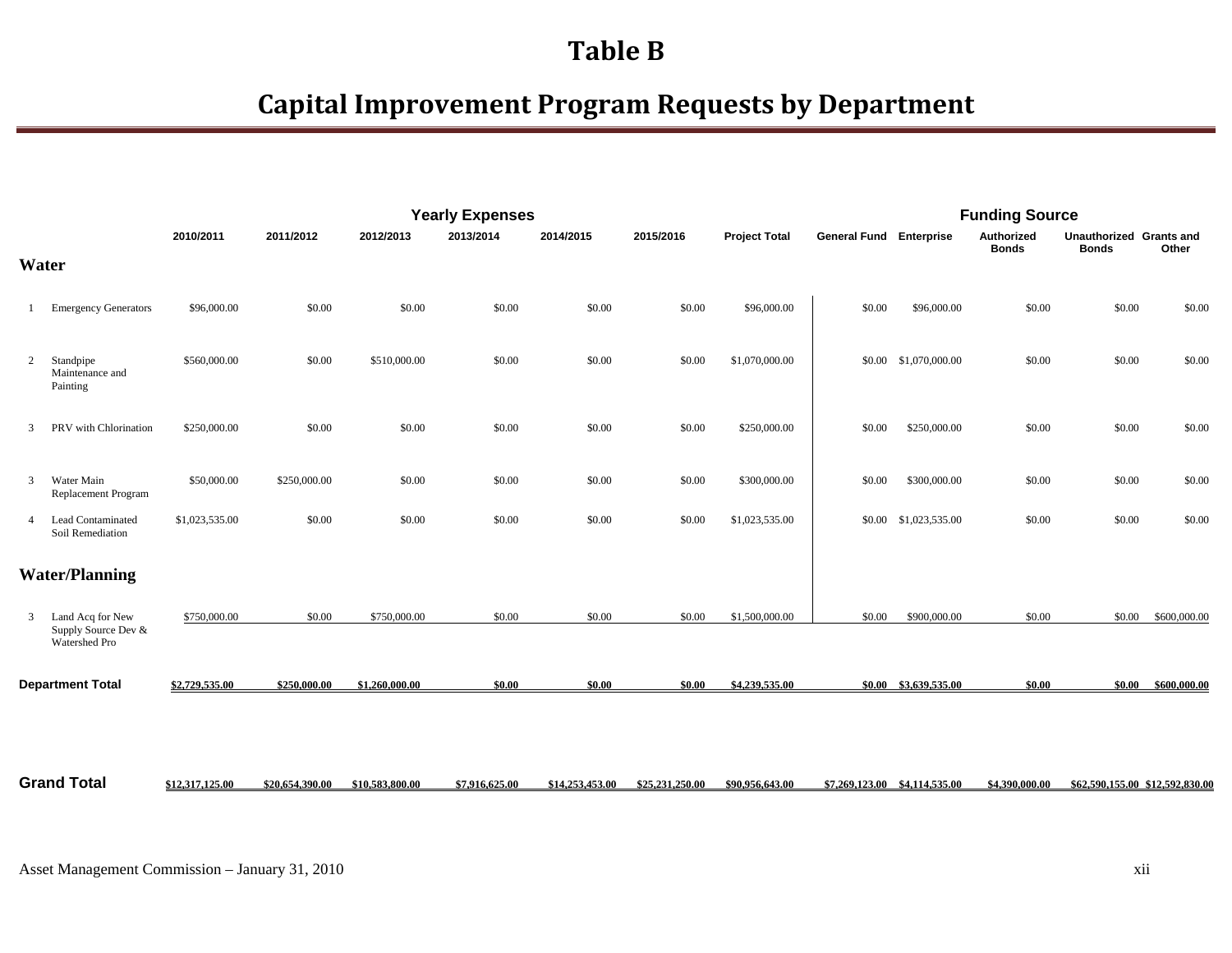| <b>CAPITAL IMPROVEMENT PROGRAM REOUEST</b> |       |                      |                             |  |  |  |  |  |
|--------------------------------------------|-------|----------------------|-----------------------------|--|--|--|--|--|
| <b>Department</b>                          | Water | <b>Project Title</b> | <b>Emergency Generators</b> |  |  |  |  |  |

**Description:** North Kingstown Water Department owns and operates 11 well pumping stations. Auxiliary power in the form of back up motors allows the operation of well pump #4 and #6 during power outages. These LP gas right angle drives give the Water Department the ability to operate the well pump but do not provide power for the operation of the associated wtaer treatment systems (chemical feed pumps). Our newest well #11 has an emergency generator that provides full back up power for this station. The Water Department goal is to have emergency generators at wells in each of the three pressure zones to ensure that treated water can be supplied during emergencies, and that minimum distribution system pressures and fire flow can be maintained.

Note: At the suggestion of the AMC, the Water Department did look into leasing options but this option does not appear to be cost effective and the storage of diesel fuel in the wellhead is prohibited by the zoning ordinance.

**AMC comments:** It is Asset Management Commission's opinion that to ensure adquate pressure and coverage the Water Department should confer with the Fire Chief.

| <b>Begin Date</b>                            | 7/1/2010    |           | <b>End Date</b> | 6/30/2012 |           | Priority # | $\mathbf{1}$            |
|----------------------------------------------|-------------|-----------|-----------------|-----------|-----------|------------|-------------------------|
| Project<br><b>Expenses</b>                   | 2010-2011   | 2011-2012 | 2012-2013       | 2013-2014 | 2014-2015 | 2015-2016  | <b>Project Total</b>    |
| Planning $\overline{\&}$<br>Design           | \$0.00      | \$0.00    | \$0.00          | \$0.00    | \$0.00    | \$0.00     | \$0.00                  |
| Land<br>Acquisition                          | \$0.00      | \$0.00    | \$0.00          | \$0.00    | \$0.00    | \$0.00     | \$<br>$\overline{0.00}$ |
| Construction                                 | \$96,000.00 | \$0.00    | \$0.00          | \$0.00    | \$0.00    | \$0.00     | \$96,000.00             |
| Equipment/<br>Furnishings                    | \$0.00      | \$0.00    | \$0.00          | \$0.00    | \$0.00    | \$0.00     | \$0.00                  |
| <b>Total Project</b><br>Expenses:            | \$96,000.00 | \$0.00    | \$0.00          | \$0.00    | \$0.00    | \$0.00     | \$96,000.00             |
| Project<br><b>Funding</b><br><b>Source</b>   | 2010-2011   | 2011-2012 | 2012-2013       | 2013-2014 | 2014-2015 | 2015-2016  | <b>Project Total</b>    |
| General Fund                                 | \$0.00      | \$0.00    | \$0.00          | \$0.00    | \$0.00    | \$0.00     | \$0.00                  |
| Enterprise<br>Funds                          | \$96,000.00 | \$0.00    | \$0.00          | \$0.00    | \$0.00    | \$0.00     | \$96,000.00             |
| Authorized<br><b>Bonds</b>                   | \$0.00      | \$0.00    | \$0.00          | \$0.00    | \$0.00    | \$0.00     | \$<br>0.00              |
| Unauthorized<br><b>Bonds</b>                 | \$0.00      | \$0.00    | \$0.00          | \$0.00    | \$0.00    | \$0.00     | \$<br>0.00              |
| Grants/Other                                 | \$0.00      | \$0.00    | \$0.00          | \$0.00    | \$0.00    | \$0.00     | $\mathbb{S}$<br>0.00    |
| Total<br>Funding                             |             |           |                 |           |           |            |                         |
| Sources                                      | \$96,000.00 | \$0.00    | \$0.00          | \$0.00    | \$0.00    | \$0.00     | \$96,000.00             |
| Est. Net<br><b>Operating</b><br><b>Costs</b> | 2010-2011   | 2011-2012 | 2012-2013       | 2013-2014 | 2014-2015 | 2015-2016  | <b>Project Total</b>    |
| Personnel                                    | \$250.00    | \$260.00  | \$270.00        | \$280.00  | \$240.00  | \$240.00   | \$1,540.00              |
| Maintenance                                  | \$125.00    | \$130.00  | \$135.00        | \$140.00  | \$120.00  | \$120.00   | $\sqrt{$770.00}$        |
| (Less<br>Revenues)                           | \$0.00      | \$0.00    | \$0.00          | \$0.00    | \$0.00    | \$0.00     | \$<br>0.00              |
| Operating<br>Cost, Net                       | \$375.00    | \$390.00  | \$405.00        | \$420.00  | \$360.00  | \$360.00   | \$2,310.00              |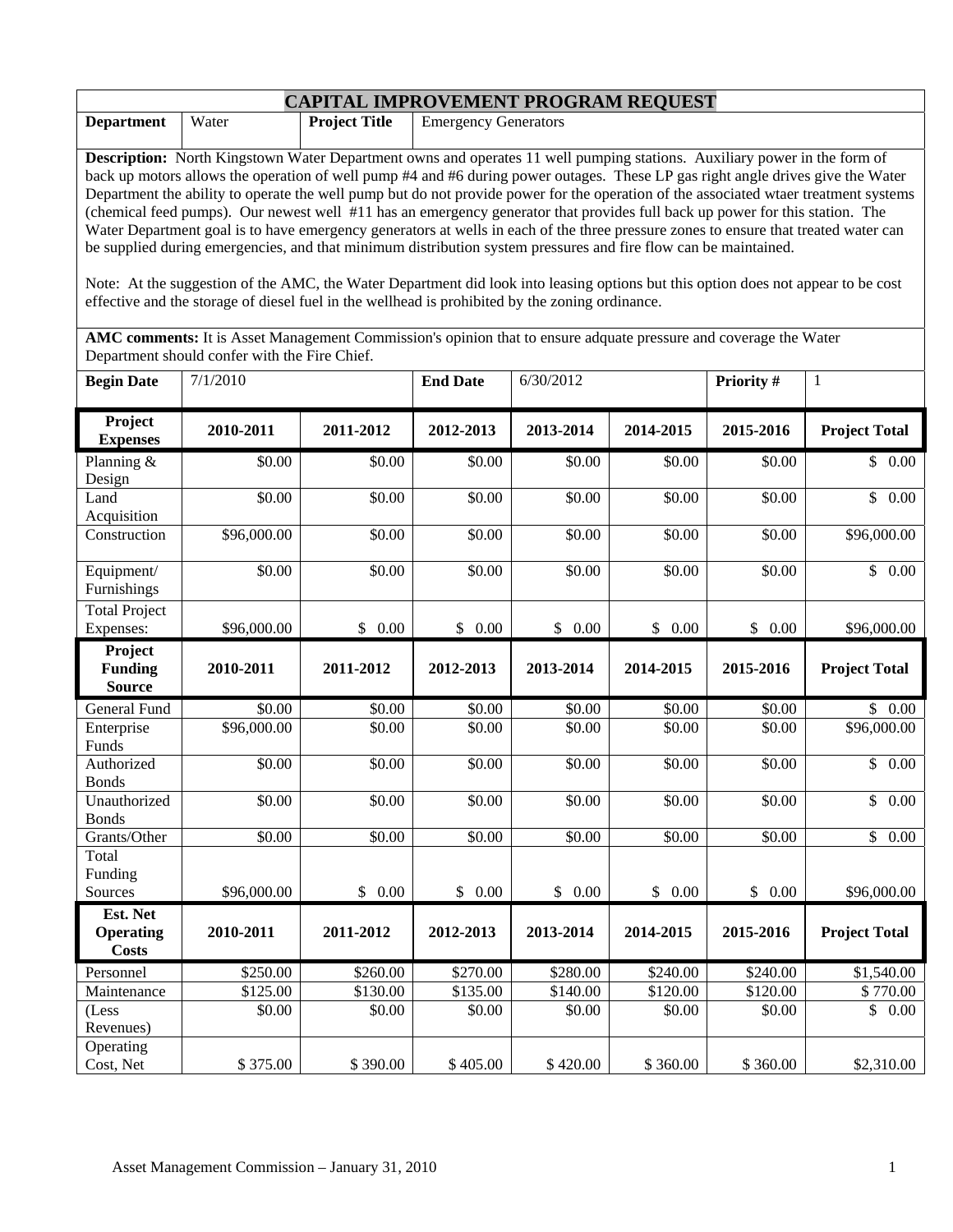|                                                                                                               | <b>CAPITAL IMPROVEMENT PROGRAM REQUEST</b>                                                                                                                                                                                                                                                                                                                                                                                                                                                                                                                                                                        |           |                 |           |           |           |                      |  |  |  |
|---------------------------------------------------------------------------------------------------------------|-------------------------------------------------------------------------------------------------------------------------------------------------------------------------------------------------------------------------------------------------------------------------------------------------------------------------------------------------------------------------------------------------------------------------------------------------------------------------------------------------------------------------------------------------------------------------------------------------------------------|-----------|-----------------|-----------|-----------|-----------|----------------------|--|--|--|
| <b>Department</b>                                                                                             | <b>Project Title</b><br>Standpipe Maintenance and Painting<br>Water                                                                                                                                                                                                                                                                                                                                                                                                                                                                                                                                               |           |                 |           |           |           |                      |  |  |  |
| FY 2010/2011 - Forge Road<br>FY 2012/2013 - Saunderstown                                                      | <b>Description:</b> There are four steel water towers and one concrete water tower in the system. In order to achieve maximum life<br>expectancy, these structures must be maintained. A sanitary survey and tank inspection conducted in 2000 resulted in<br>recommendations for improvements to the three system standpipes. (Juniper Hill Tank replacement has been included as a separate<br>project). A contract for design and engineering for improvements to the Forge Road and Saunderstown Standpipes was awarded in<br>September 2005. Plans and specs for standpipe improvements are being finalized. |           |                 |           |           |           |                      |  |  |  |
| AMC comments: The Asset Management Commission believes it is prudent to proceed with this project as planned. |                                                                                                                                                                                                                                                                                                                                                                                                                                                                                                                                                                                                                   |           |                 |           |           |           |                      |  |  |  |
| <b>Begin Date</b>                                                                                             | 7/1/2010                                                                                                                                                                                                                                                                                                                                                                                                                                                                                                                                                                                                          |           | <b>End Date</b> | 6/30/2013 |           | Priority# | $\overline{2}$       |  |  |  |
| Project<br><b>Expenses</b>                                                                                    | 2010-2011                                                                                                                                                                                                                                                                                                                                                                                                                                                                                                                                                                                                         | 2011-2012 | 2012-2013       | 2013-2014 | 2014-2015 | 2015-2016 | <b>Project Total</b> |  |  |  |
| Planning &<br>Design                                                                                          | \$0.00                                                                                                                                                                                                                                                                                                                                                                                                                                                                                                                                                                                                            | \$0.00    | \$0.00          | \$0.00    | \$0.00    | \$0.00    | \$0.00               |  |  |  |
| Land<br>Acquisition                                                                                           | \$0.00                                                                                                                                                                                                                                                                                                                                                                                                                                                                                                                                                                                                            | \$0.00    | \$0.00          | \$0.00    | \$0.00    | \$0.00    | \$<br>0.00           |  |  |  |
| Construction                                                                                                  | \$560,000.00                                                                                                                                                                                                                                                                                                                                                                                                                                                                                                                                                                                                      | \$0.00    | \$510,000.00    | \$0.00    | \$0.00    | \$0.00    | \$1,070,000.00       |  |  |  |
| Equipment/<br>Furnishings                                                                                     | \$0.00                                                                                                                                                                                                                                                                                                                                                                                                                                                                                                                                                                                                            | \$0.00    | \$0.00          | \$0.00    | \$0.00    | \$0.00    | $\overline{\$}$ 0.00 |  |  |  |
| <b>Total Project</b><br>Expenses:                                                                             | \$560,000.00                                                                                                                                                                                                                                                                                                                                                                                                                                                                                                                                                                                                      | \$0.00    | \$510,000.00    | \$0.00    | \$0.00    | \$0.00    | \$1,070,000.00       |  |  |  |
| Project<br><b>Funding</b><br><b>Source</b>                                                                    | 2010-2011                                                                                                                                                                                                                                                                                                                                                                                                                                                                                                                                                                                                         | 2011-2012 | 2012-2013       | 2013-2014 | 2014-2015 | 2015-2016 | <b>Project Total</b> |  |  |  |
| General Fund                                                                                                  | \$0.00                                                                                                                                                                                                                                                                                                                                                                                                                                                                                                                                                                                                            | \$0.00    | \$0.00          | \$0.00    | \$0.00    | \$0.00    | \$0.00               |  |  |  |
| Enterprise<br>Funds                                                                                           | \$560,000.00                                                                                                                                                                                                                                                                                                                                                                                                                                                                                                                                                                                                      | \$0.00    | \$510,000.00    | \$0.00    | \$0.00    | \$0.00    | \$1,070,000.00       |  |  |  |
| Authorized<br><b>Bonds</b>                                                                                    | \$0.00                                                                                                                                                                                                                                                                                                                                                                                                                                                                                                                                                                                                            | \$0.00    | \$0.00          | \$0.00    | \$0.00    | \$0.00    | \$<br>0.00           |  |  |  |
| Unauthorized<br><b>Bonds</b>                                                                                  | \$0.00                                                                                                                                                                                                                                                                                                                                                                                                                                                                                                                                                                                                            | \$0.00    | \$0.00          | \$0.00    | \$0.00    | \$0.00    | \$0.00               |  |  |  |
| Grants/Other                                                                                                  | \$0.00                                                                                                                                                                                                                                                                                                                                                                                                                                                                                                                                                                                                            | \$0.00    | \$0.00          | \$0.00    | \$0.00    | \$0.00    | \$<br>0.00           |  |  |  |
| Total<br>Funding<br>Sources                                                                                   | \$560,000.00                                                                                                                                                                                                                                                                                                                                                                                                                                                                                                                                                                                                      | \$0.00    | \$510,000.00    | \$0.00    | \$0.00    | \$0.00    | \$1,070,000.00       |  |  |  |
| Est. Net<br><b>Operating</b><br><b>Costs</b>                                                                  | 2010-2011                                                                                                                                                                                                                                                                                                                                                                                                                                                                                                                                                                                                         | 2011-2012 | 2012-2013       | 2013-2014 | 2014-2015 | 2015-2016 | <b>Project Total</b> |  |  |  |
| Personnel                                                                                                     | \$0.00                                                                                                                                                                                                                                                                                                                                                                                                                                                                                                                                                                                                            | \$0.00    | \$0.00          | \$0.00    | \$0.00    | \$0.00    | \$<br>0.00           |  |  |  |
| Maintenance                                                                                                   | \$0.00                                                                                                                                                                                                                                                                                                                                                                                                                                                                                                                                                                                                            | \$0.00    | \$0.00          | \$0.00    | \$0.00    | \$0.00    | \$<br>0.00           |  |  |  |
| (Less<br>Revenues)                                                                                            | \$0.00                                                                                                                                                                                                                                                                                                                                                                                                                                                                                                                                                                                                            | \$0.00    | \$0.00          | \$0.00    | \$0.00    | \$0.00    | \$<br>0.00           |  |  |  |
| Operating<br>Cost, Net                                                                                        | \$0.00                                                                                                                                                                                                                                                                                                                                                                                                                                                                                                                                                                                                            | \$0.00    | \$0.00          | \$0.00    | \$0.00    | \$0.00    | \$<br>0.00           |  |  |  |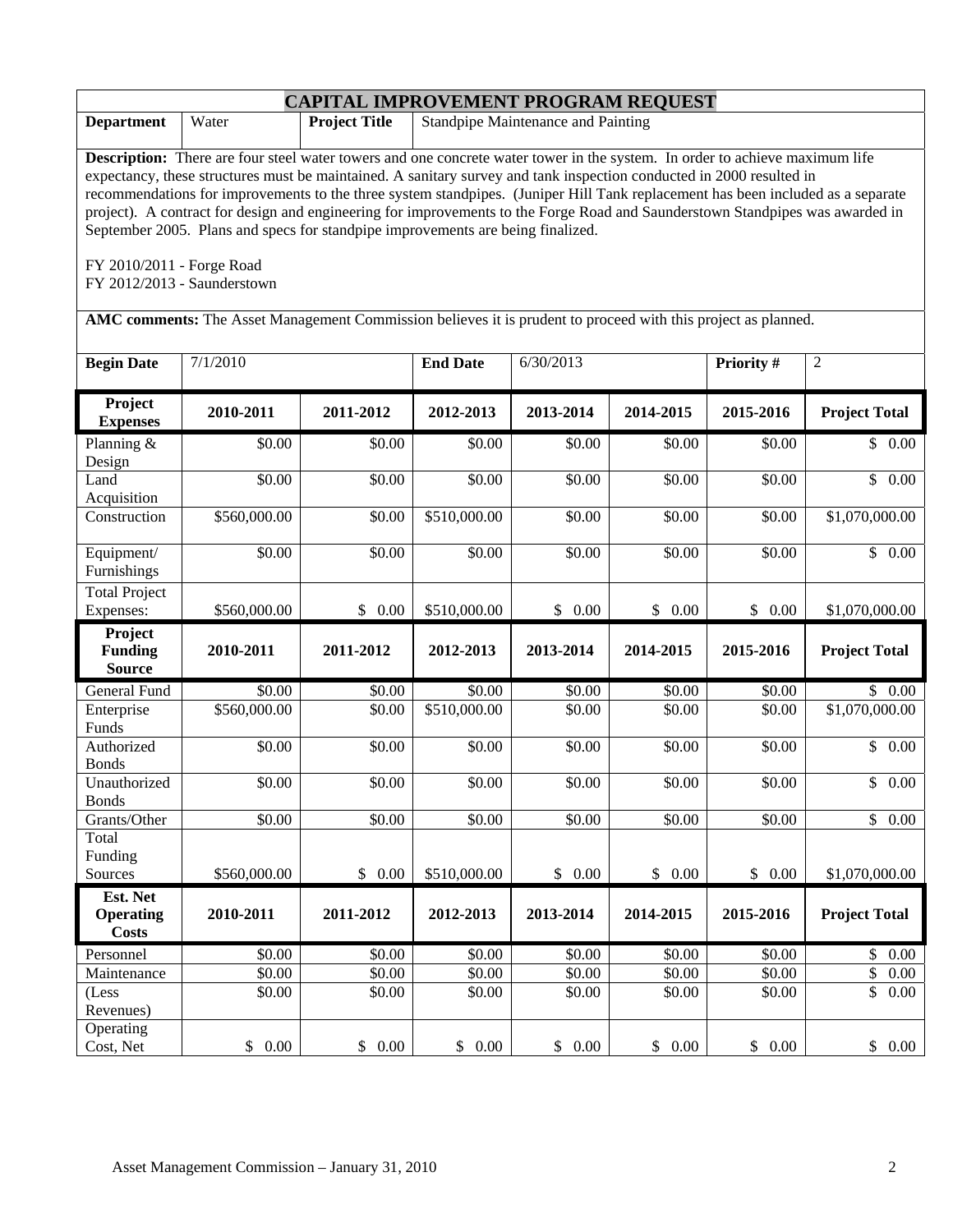| <b>CAPITAL IMPROVEMENT PROGRAM REQUEST</b>                                                                                                                                                                                                                                                                                                                                                                                     |             |                      |                 |                                |           |            |                          |  |  |
|--------------------------------------------------------------------------------------------------------------------------------------------------------------------------------------------------------------------------------------------------------------------------------------------------------------------------------------------------------------------------------------------------------------------------------|-------------|----------------------|-----------------|--------------------------------|-----------|------------|--------------------------|--|--|
| <b>Department</b>                                                                                                                                                                                                                                                                                                                                                                                                              | Water       | <b>Project Title</b> |                 | Water Main Replacement Program |           |            |                          |  |  |
| <b>Description:</b> Development of a water main replacement plan. The water department has included tasks associated with this project<br>including gathering existing information, regarding water pipeline (location, material, size, age) and other available factors relative<br>to pipeline repair/replacement based on risk ranking as part of our state mandated Clean Water Infrastructure Replacement Plan<br>update. |             |                      |                 |                                |           |            |                          |  |  |
| AMC comments: The Asset Management Commissioin believes it is prudent to proceed with this project as planned.                                                                                                                                                                                                                                                                                                                 |             |                      |                 |                                |           |            |                          |  |  |
| <b>Begin Date</b>                                                                                                                                                                                                                                                                                                                                                                                                              | 7/1/2010    |                      | <b>End Date</b> | 6/30/2015                      |           | Priority # | 3                        |  |  |
| Project<br><b>Expenses</b>                                                                                                                                                                                                                                                                                                                                                                                                     | 2010-2011   | 2011-2012            | 2012-2013       | 2013-2014                      | 2014-2015 | 2015-2016  | <b>Project Total</b>     |  |  |
| Planning &<br>Design                                                                                                                                                                                                                                                                                                                                                                                                           | \$50,000.00 | \$0.00               | \$0.00          | \$0.00                         | \$0.00    | \$0.00     | \$50,000.00              |  |  |
| Land<br>Acquisition                                                                                                                                                                                                                                                                                                                                                                                                            | \$0.00      | \$0.00               | \$0.00          | \$0.00                         | \$0.00    | \$0.00     | \$0.00                   |  |  |
| Construction                                                                                                                                                                                                                                                                                                                                                                                                                   | \$0.00      | \$250,000.00         | \$0.00          | \$0.00                         | \$0.00    | \$0.00     | \$250,000.00             |  |  |
| Equipment/<br>Furnishings                                                                                                                                                                                                                                                                                                                                                                                                      | \$0.00      | \$0.00               | \$0.00          | \$0.00                         | \$0.00    | \$0.00     | \$0.00                   |  |  |
| <b>Total Project</b><br>Expenses:                                                                                                                                                                                                                                                                                                                                                                                              | \$50,000.00 | \$250,000.00         | \$<br>0.00      | \$0.00                         | \$0.00    | \$0.00     | \$300,000.00             |  |  |
| Project<br><b>Funding</b><br><b>Source</b>                                                                                                                                                                                                                                                                                                                                                                                     | 2010-2011   | 2011-2012            | 2012-2013       | 2013-2014                      | 2014-2015 | 2015-2016  | <b>Project Total</b>     |  |  |
| General Fund                                                                                                                                                                                                                                                                                                                                                                                                                   | \$0.00      | \$0.00               | \$0.00          | \$0.00                         | \$0.00    | \$0.00     | \$0.00                   |  |  |
| Enterprise<br>Funds                                                                                                                                                                                                                                                                                                                                                                                                            | \$50,000.00 | \$250,000.00         | \$0.00          | \$0.00                         | \$0.00    | \$0.00     | $\overline{$300,000.00}$ |  |  |
| Authorized<br><b>Bonds</b>                                                                                                                                                                                                                                                                                                                                                                                                     | \$0.00      | \$0.00               | \$0.00          | \$0.00                         | \$0.00    | \$0.00     | $\mathbb{S}$<br>0.00     |  |  |
| Unauthorized<br><b>Bonds</b>                                                                                                                                                                                                                                                                                                                                                                                                   | \$0.00      | \$0.00               | \$0.00          | \$0.00                         | \$0.00    | \$0.00     | $\mathbb{S}$<br>0.00     |  |  |
| Grants/Other                                                                                                                                                                                                                                                                                                                                                                                                                   | \$0.00      | \$0.00               | \$0.00          | \$0.00                         | \$0.00    | \$0.00     | \$0.00                   |  |  |
| Total<br>Funding<br>Sources                                                                                                                                                                                                                                                                                                                                                                                                    | \$50,000.00 | \$250,000.00         | \$0.00          | \$0.00                         | \$0.00    | \$0.00     | \$300,000.00             |  |  |
| Est. Net<br><b>Operating</b><br><b>Costs</b>                                                                                                                                                                                                                                                                                                                                                                                   | 2010-2011   | 2011-2012            | 2012-2013       | 2013-2014                      | 2014-2015 | 2015-2016  | <b>Project Total</b>     |  |  |
| Personnel                                                                                                                                                                                                                                                                                                                                                                                                                      | \$0.00      | \$0.00               | \$0.00          | \$0.00                         | \$0.00    | \$0.00     | \$0.00                   |  |  |
| Maintenance                                                                                                                                                                                                                                                                                                                                                                                                                    | \$0.00      | \$0.00               | \$0.00          | \$0.00                         | \$0.00    | \$0.00     | $\mathbb{S}$<br>0.00     |  |  |
| (Less<br>Revenues)                                                                                                                                                                                                                                                                                                                                                                                                             | \$0.00      | \$0.00               | \$0.00          | \$0.00                         | \$0.00    | \$0.00     | $\mathbb{S}$<br>0.00     |  |  |
| Operating<br>Cost, Net                                                                                                                                                                                                                                                                                                                                                                                                         | \$0.00      | \$0.00               | \$0.00          | \$0.00                         | \$0.00    | \$0.00     | \$0.00                   |  |  |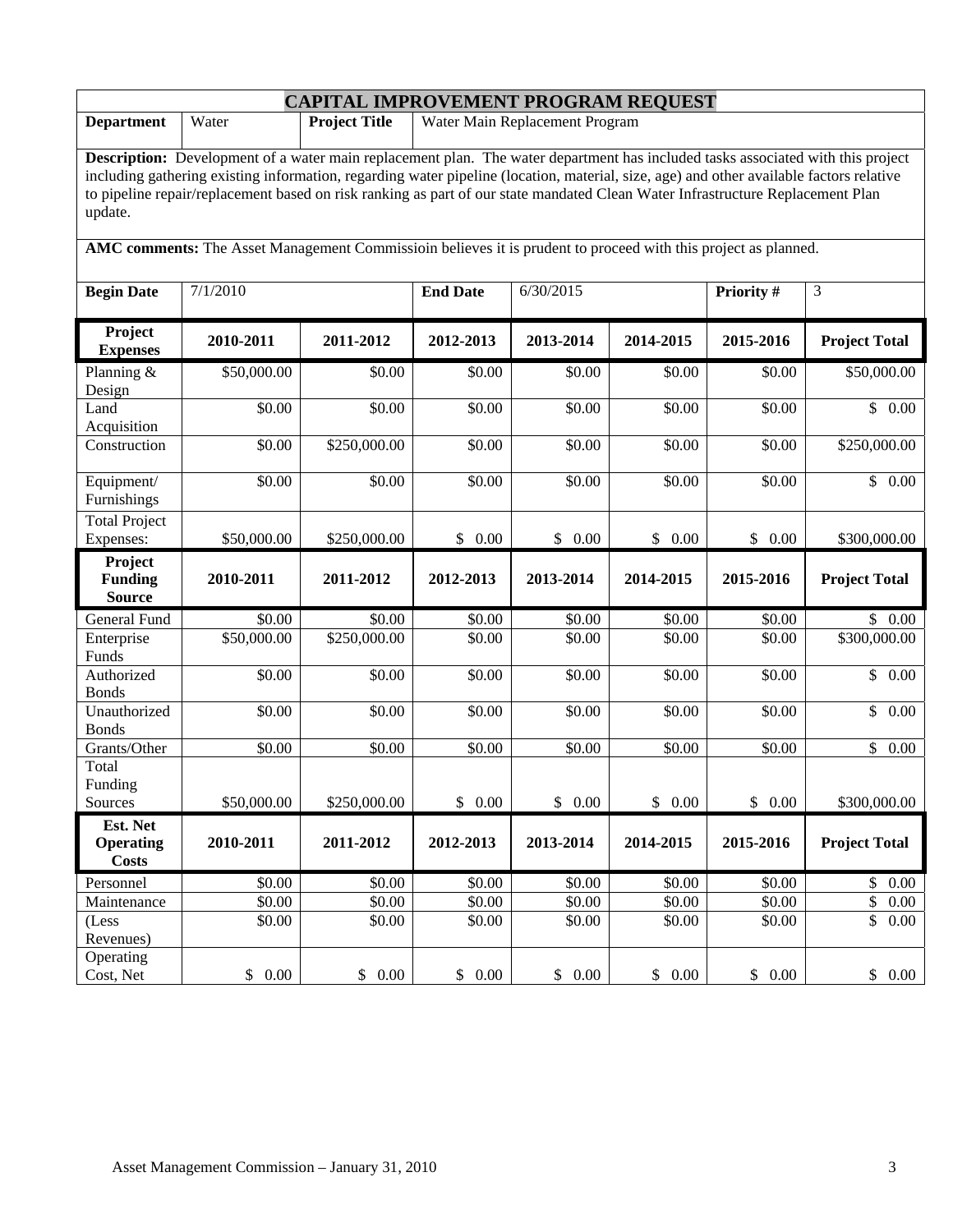|                                                                                                                                                                                                                                                                                                                                                                                                                                                                                                                                                                                                                                                                                                                                                                                                                                              | <b>CAPITAL IMPROVEMENT PROGRAM REQUEST</b> |                      |                      |                                                    |           |            |                          |  |  |  |
|----------------------------------------------------------------------------------------------------------------------------------------------------------------------------------------------------------------------------------------------------------------------------------------------------------------------------------------------------------------------------------------------------------------------------------------------------------------------------------------------------------------------------------------------------------------------------------------------------------------------------------------------------------------------------------------------------------------------------------------------------------------------------------------------------------------------------------------------|--------------------------------------------|----------------------|----------------------|----------------------------------------------------|-----------|------------|--------------------------|--|--|--|
| <b>Department</b>                                                                                                                                                                                                                                                                                                                                                                                                                                                                                                                                                                                                                                                                                                                                                                                                                            | Water/Planning                             | <b>Project Title</b> |                      | Land Acq for New Supply Source Dev & Watershed Pro |           |            |                          |  |  |  |
| Description: In 1999 the Water Department initiated a hydro study to identify potential sites for water supply development.<br>Installation of a production well on one identified site will be completed this current fiscal year. It is the water department and<br>planning department's objective to acquire additional properties that have the potential for water supply development and<br>surrounding property to protect the Town's drinking water quality. In addition to use of the Water Department enterprise fund, we<br>will seek creative methods of financing land acquisition including grant funding, for open space or recreational purposes, to purchase<br>the required 20 acres surrounding a potential wellhead, as well as possible additional land for future recreational or groundwater<br>protection purposes. |                                            |                      |                      |                                                    |           |            |                          |  |  |  |
| AMC comments: The Asset Management Commission believes it is prudent to proceed with this project as planned.                                                                                                                                                                                                                                                                                                                                                                                                                                                                                                                                                                                                                                                                                                                                |                                            |                      |                      |                                                    |           |            |                          |  |  |  |
| <b>Begin Date</b>                                                                                                                                                                                                                                                                                                                                                                                                                                                                                                                                                                                                                                                                                                                                                                                                                            | 7/1/2010                                   |                      | <b>End Date</b>      | 6/30/2013                                          |           | Priority # | $\overline{3}$           |  |  |  |
| Project<br><b>Expenses</b>                                                                                                                                                                                                                                                                                                                                                                                                                                                                                                                                                                                                                                                                                                                                                                                                                   | 2010-2011                                  | 2011-2012            | 2012-2013            | 2013-2014                                          | 2014-2015 | 2015-2016  | <b>Project Total</b>     |  |  |  |
| Planning &<br>Design                                                                                                                                                                                                                                                                                                                                                                                                                                                                                                                                                                                                                                                                                                                                                                                                                         | \$0.00                                     | \$0.00               | \$0.00               | \$0.00                                             | \$0.00    | \$0.00     | \$0.00                   |  |  |  |
| Land<br>Acquisition                                                                                                                                                                                                                                                                                                                                                                                                                                                                                                                                                                                                                                                                                                                                                                                                                          | \$750,000.00                               | \$0.00               | \$750,000.00         | \$0.00                                             | \$0.00    | \$0.00     | \$1,500,000.00           |  |  |  |
| Construction                                                                                                                                                                                                                                                                                                                                                                                                                                                                                                                                                                                                                                                                                                                                                                                                                                 | \$0.00                                     | \$0.00               | \$0.00               | \$0.00                                             | \$0.00    | \$0.00     | $\overline{\$}$ 0.00     |  |  |  |
| Equipment/<br>Furnishings                                                                                                                                                                                                                                                                                                                                                                                                                                                                                                                                                                                                                                                                                                                                                                                                                    | \$0.00                                     | \$0.00               | \$0.00               | \$0.00                                             | \$0.00    | \$0.00     | \$0.00                   |  |  |  |
| <b>Total Project</b><br>Expenses:                                                                                                                                                                                                                                                                                                                                                                                                                                                                                                                                                                                                                                                                                                                                                                                                            | \$750,000.00                               | \$0.00               | \$750,000.00         | \$0.00                                             | \$0.00    | \$0.00     | \$1,500,000.00           |  |  |  |
| Project<br><b>Funding</b><br><b>Source</b>                                                                                                                                                                                                                                                                                                                                                                                                                                                                                                                                                                                                                                                                                                                                                                                                   | 2010-2011                                  | 2011-2012            | 2012-2013            | 2013-2014                                          | 2014-2015 | 2015-2016  | <b>Project Total</b>     |  |  |  |
| General Fund                                                                                                                                                                                                                                                                                                                                                                                                                                                                                                                                                                                                                                                                                                                                                                                                                                 | \$0.00                                     | \$0.00               | \$0.00               | \$0.00                                             | \$0.00    | \$0.00     | \$0.00                   |  |  |  |
| Enterprise<br>Funds                                                                                                                                                                                                                                                                                                                                                                                                                                                                                                                                                                                                                                                                                                                                                                                                                          | \$450,000.00                               | \$0.00               | \$450,000.00         | \$0.00                                             | \$0.00    | \$0.00     | \$900,000.00             |  |  |  |
| Authorized<br><b>Bonds</b>                                                                                                                                                                                                                                                                                                                                                                                                                                                                                                                                                                                                                                                                                                                                                                                                                   | \$0.00                                     | \$0.00               | \$0.00               | \$0.00                                             | \$0.00    | \$0.00     | $\mathbb{S}$<br>0.00     |  |  |  |
| Unauthorized<br><b>Bonds</b>                                                                                                                                                                                                                                                                                                                                                                                                                                                                                                                                                                                                                                                                                                                                                                                                                 | \$0.00                                     | \$0.00               | \$0.00               | \$0.00                                             | \$0.00    | \$0.00     | \$<br>0.00               |  |  |  |
| Grants/Other                                                                                                                                                                                                                                                                                                                                                                                                                                                                                                                                                                                                                                                                                                                                                                                                                                 | \$300,000.00                               | \$0.00               | \$300,000.00         | \$0.00                                             | \$0.00    | \$0.00     | \$600,000.00             |  |  |  |
| Total<br>Funding<br>Sources                                                                                                                                                                                                                                                                                                                                                                                                                                                                                                                                                                                                                                                                                                                                                                                                                  | \$750,000.00                               | \$0.00               | \$750,000.00         | \$0.00                                             | \$0.00    | \$0.00     | \$1,500,000.00           |  |  |  |
| Est. Net                                                                                                                                                                                                                                                                                                                                                                                                                                                                                                                                                                                                                                                                                                                                                                                                                                     |                                            |                      |                      |                                                    |           |            |                          |  |  |  |
| <b>Operating</b><br><b>Costs</b>                                                                                                                                                                                                                                                                                                                                                                                                                                                                                                                                                                                                                                                                                                                                                                                                             | 2010-2011                                  | 2011-2012            | 2012-2013            | 2013-2014                                          | 2014-2015 | 2015-2016  | <b>Project Total</b>     |  |  |  |
| Personnel                                                                                                                                                                                                                                                                                                                                                                                                                                                                                                                                                                                                                                                                                                                                                                                                                                    | \$0.00                                     | \$0.00               | \$0.00               | \$0.00                                             | \$0.00    | \$0.00     | \$<br>$0.00\,$           |  |  |  |
| Maintenance                                                                                                                                                                                                                                                                                                                                                                                                                                                                                                                                                                                                                                                                                                                                                                                                                                  | \$0.00                                     | \$0.00               | \$0.00               | \$0.00                                             | \$0.00    | \$0.00     | \$<br>0.00               |  |  |  |
| (Less<br>Revenues)                                                                                                                                                                                                                                                                                                                                                                                                                                                                                                                                                                                                                                                                                                                                                                                                                           | \$0.00                                     | \$0.00               | \$0.00               | \$0.00                                             | \$0.00    | \$0.00     | \$<br>0.00               |  |  |  |
| Operating<br>Cost, Net                                                                                                                                                                                                                                                                                                                                                                                                                                                                                                                                                                                                                                                                                                                                                                                                                       | \$<br>0.00                                 | \$0.00               | $\mathbb{S}$<br>0.00 | $\$$ 0.00                                          | \$0.00    | $\$$ 0.00  | $\mathsf{S}$<br>$0.00\,$ |  |  |  |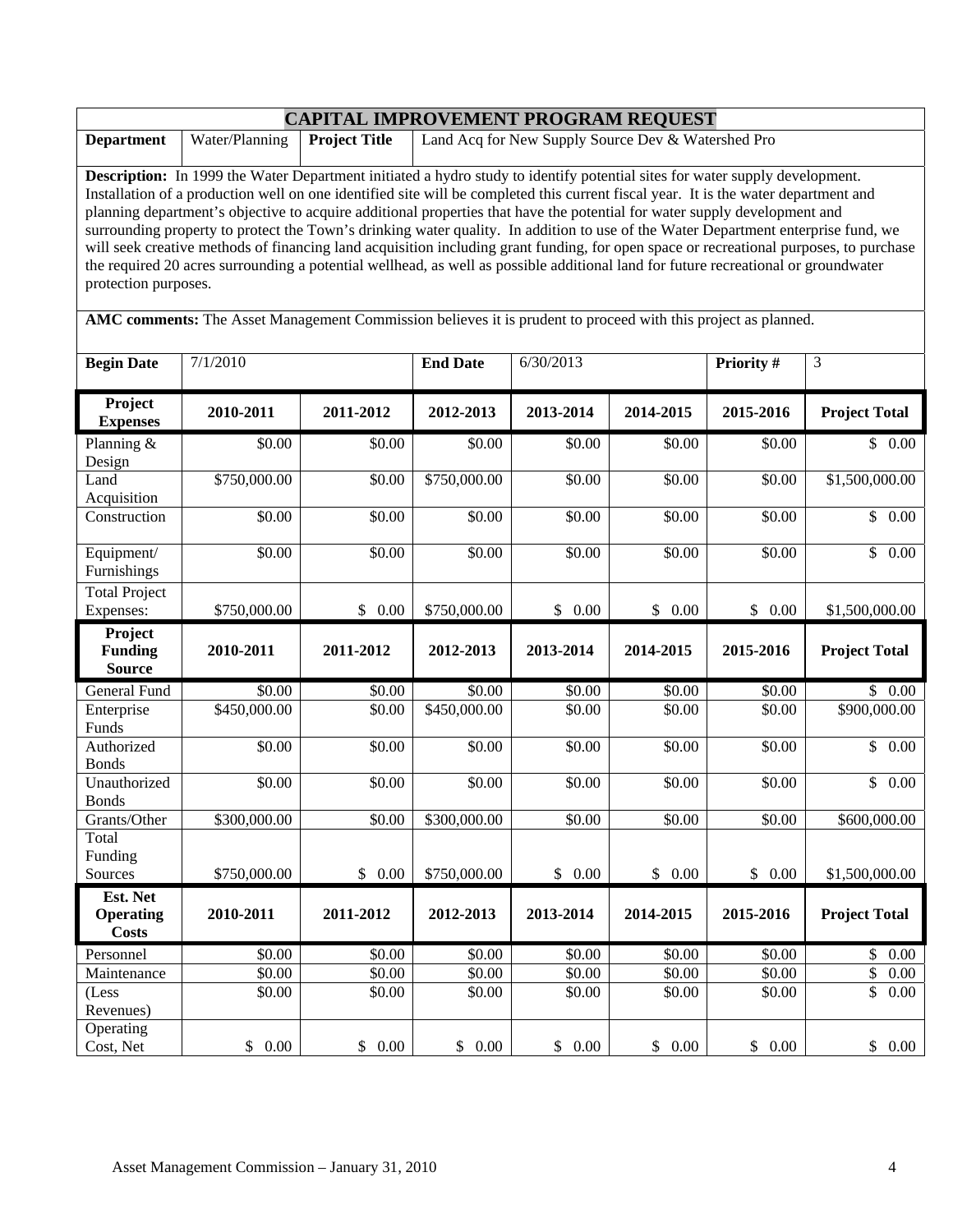| <b>CAPITAL IMPROVEMENT PROGRAM REQUEST</b>                                                                                                                                                                                                                                                                                      |                       |                      |                       |           |           |            |                      |  |  |
|---------------------------------------------------------------------------------------------------------------------------------------------------------------------------------------------------------------------------------------------------------------------------------------------------------------------------------|-----------------------|----------------------|-----------------------|-----------|-----------|------------|----------------------|--|--|
| <b>Department</b>                                                                                                                                                                                                                                                                                                               | Water                 | <b>Project Title</b> | PRV with Chlorination |           |           |            |                      |  |  |
| Description: Design, engineering and construction of a PRV and associated mobile chlorination unit at the Bow Hunters Storage<br>reservoir/booster pump vault. The PRV would allow water to be moved from the Slocum High Service Area into the Low Service<br>Area without compromising chlorine residuals in the Low Service. |                       |                      |                       |           |           |            |                      |  |  |
| AMC comments: The Asset Management Commission believes it is prudent to proceed with this project as planned.                                                                                                                                                                                                                   |                       |                      |                       |           |           |            |                      |  |  |
| <b>Begin Date</b>                                                                                                                                                                                                                                                                                                               | 7/1/2010              |                      | <b>End Date</b>       | 6/30/2011 |           | Priority # | 3                    |  |  |
| Project<br><b>Expenses</b>                                                                                                                                                                                                                                                                                                      | 2010-2011             | 2011-2012            | 2012-2013             | 2013-2014 | 2014-2015 | 2015-2016  | <b>Project Total</b> |  |  |
| Planning &<br>Design                                                                                                                                                                                                                                                                                                            | \$0.00                | \$0.00               | \$0.00                | \$0.00    | \$0.00    | \$0.00     | \$0.00               |  |  |
| Land<br>Acquisition                                                                                                                                                                                                                                                                                                             | \$0.00                | \$0.00               | \$0.00                | \$0.00    | \$0.00    | \$0.00     | \$0.00               |  |  |
| Construction                                                                                                                                                                                                                                                                                                                    | \$250,000.00          | \$0.00               | \$0.00                | \$0.00    | \$0.00    | \$0.00     | \$250,000.00         |  |  |
| Equipment/<br>Furnishings                                                                                                                                                                                                                                                                                                       | \$0.00                | \$0.00               | \$0.00                | \$0.00    | \$0.00    | \$0.00     | \$0.00               |  |  |
| <b>Total Project</b><br>Expenses:                                                                                                                                                                                                                                                                                               | \$250,000.00          | \$0.00               | \$<br>0.00            | \$0.00    | \$0.00    | \$0.00     | \$250,000.00         |  |  |
| Project<br><b>Funding</b><br><b>Source</b>                                                                                                                                                                                                                                                                                      | 2010-2011             | 2011-2012            | 2012-2013             | 2013-2014 | 2014-2015 | 2015-2016  | <b>Project Total</b> |  |  |
| General Fund                                                                                                                                                                                                                                                                                                                    | \$0.00                | \$0.00               | \$0.00                | \$0.00    | \$0.00    | \$0.00     | \$0.00               |  |  |
| Enterprise<br>Funds                                                                                                                                                                                                                                                                                                             | \$250,000.00          | \$0.00               | \$0.00                | \$0.00    | \$0.00    | \$0.00     | \$250,000.00         |  |  |
| Authorized<br><b>Bonds</b>                                                                                                                                                                                                                                                                                                      | \$0.00                | \$0.00               | \$0.00                | \$0.00    | \$0.00    | \$0.00     | \$0.00               |  |  |
| Unauthorized<br><b>Bonds</b>                                                                                                                                                                                                                                                                                                    | \$0.00                | \$0.00               | \$0.00                | \$0.00    | \$0.00    | \$0.00     | $\mathbb{S}$<br>0.00 |  |  |
| Grants/Other                                                                                                                                                                                                                                                                                                                    | \$0.00                | \$0.00               | \$0.00                | \$0.00    | \$0.00    | \$0.00     | \$0.00               |  |  |
| Total<br>Funding<br>Sources                                                                                                                                                                                                                                                                                                     | \$250,000.00          | \$0.00               | \$0.00                | \$0.00    | \$0.00    | \$0.00     | \$250,000.00         |  |  |
| Est. Net<br><b>Operating</b><br><b>Costs</b>                                                                                                                                                                                                                                                                                    | 2010-2011             | 2011-2012            | 2012-2013             | 2013-2014 | 2014-2015 | 2015-2016  | <b>Project Total</b> |  |  |
| Personnel                                                                                                                                                                                                                                                                                                                       | \$0.00                | \$0.00               | \$0.00                | \$0.00    | \$0.00    | \$0.00     | \$0.00               |  |  |
| Maintenance                                                                                                                                                                                                                                                                                                                     | \$0.00                | \$0.00               | \$0.00                | \$0.00    | \$0.00    | \$0.00     | $\mathbb S$<br>0.00  |  |  |
| (Less<br>Revenues)                                                                                                                                                                                                                                                                                                              | \$0.00                | \$0.00               | \$0.00                | \$0.00    | \$0.00    | \$0.00     | $\mathbb{S}$<br>0.00 |  |  |
| Operating<br>Cost, Net                                                                                                                                                                                                                                                                                                          | 0.00<br>$\mathcal{S}$ | \$0.00               | $0.00\,$<br>\$        | \$0.00    | \$0.00    | \$0.00     | \$0.00               |  |  |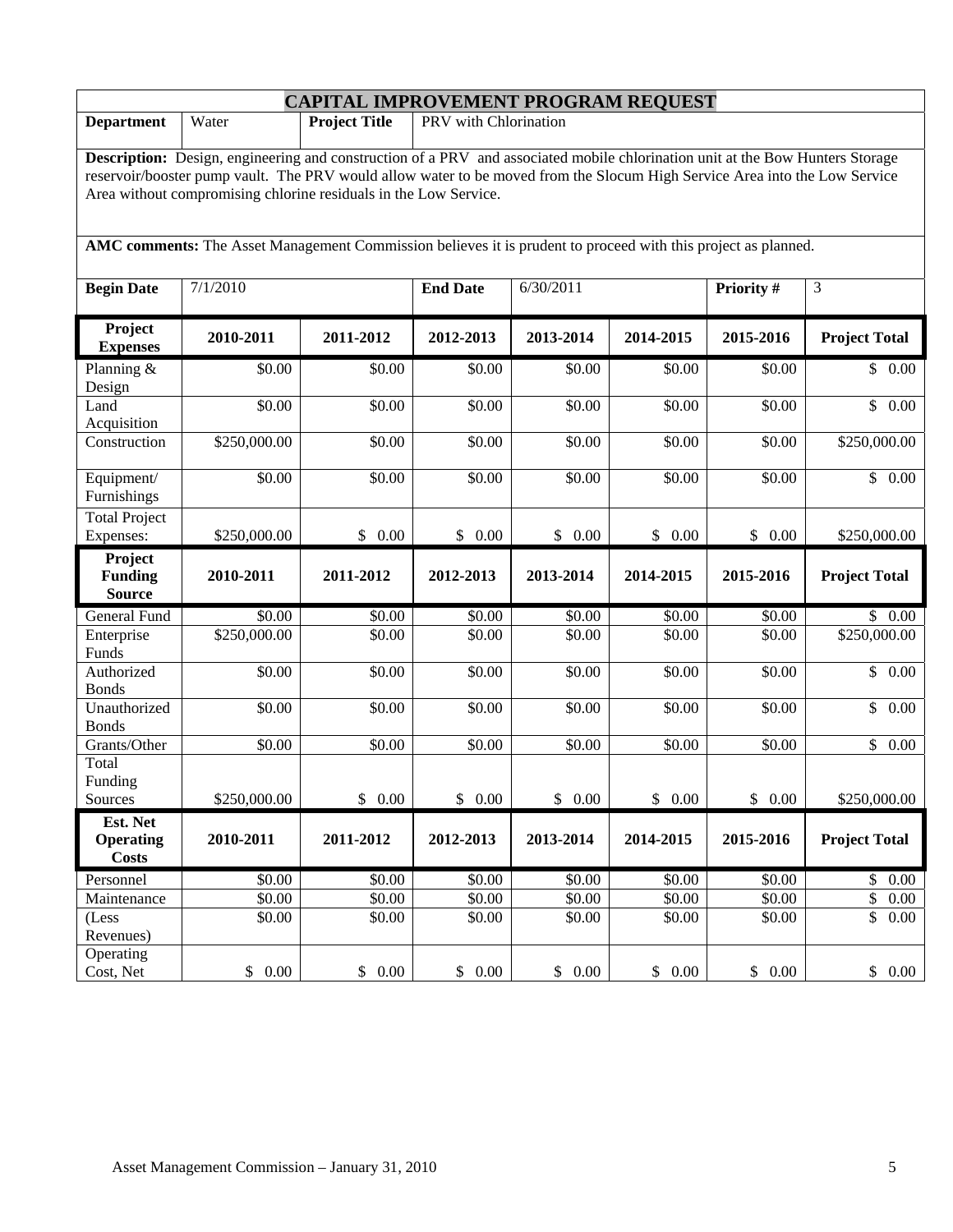|                                                                                                                                                                                                                                                                                                                                                                                                                                                                                                                                                                                                                                                                                                                           | <b>CAPITAL IMPROVEMENT PROGRAM REQUEST</b> |                      |                 |                                    |                    |            |                      |  |  |  |
|---------------------------------------------------------------------------------------------------------------------------------------------------------------------------------------------------------------------------------------------------------------------------------------------------------------------------------------------------------------------------------------------------------------------------------------------------------------------------------------------------------------------------------------------------------------------------------------------------------------------------------------------------------------------------------------------------------------------------|--------------------------------------------|----------------------|-----------------|------------------------------------|--------------------|------------|----------------------|--|--|--|
| <b>Department</b>                                                                                                                                                                                                                                                                                                                                                                                                                                                                                                                                                                                                                                                                                                         | Water                                      | <b>Project Title</b> |                 | Lead Contaminated Soil Remediation |                    |            |                      |  |  |  |
| <b>Description:</b> Preliminary investigations conducted as part of design and engineering of water storage standpipes resulted in the<br>detection of lead in soils at levels exceeding RIDEM Residential Direct Exposure limits. Clean up at the Forge Road Tank Site is<br>complete and clean up of the Juniper Hill off site properties is underway. Clean up of Juniper Hill onsite contamination is scheduled<br>to occur in the fall of 2010 followed by Saunderstown in the spring of 2011 (subject to change).<br>FY 2010/2011 - Juniper Hill Tank (onsite)<br>FY 2010/2011 - Saunderstown Tank<br>AMC comments: The Asset Management Commission believes it is prudent to proceed with this project as planned. |                                            |                      |                 |                                    |                    |            |                      |  |  |  |
| <b>Begin Date</b>                                                                                                                                                                                                                                                                                                                                                                                                                                                                                                                                                                                                                                                                                                         | 7/1/2010                                   |                      | <b>End Date</b> | 6/30/2011                          |                    | Priority # | $\overline{4}$       |  |  |  |
| Project<br><b>Expenses</b>                                                                                                                                                                                                                                                                                                                                                                                                                                                                                                                                                                                                                                                                                                | 2010-2011                                  | 2011-2012            | 2012-2013       | 2013-2014                          | 2014-2015          | 2015-2016  | <b>Project Total</b> |  |  |  |
| Planning &<br>Design                                                                                                                                                                                                                                                                                                                                                                                                                                                                                                                                                                                                                                                                                                      | \$0.00                                     | \$0.00               | \$0.00          | \$0.00                             | \$0.00             | \$0.00     | \$0.00               |  |  |  |
| Land<br>Acquisition                                                                                                                                                                                                                                                                                                                                                                                                                                                                                                                                                                                                                                                                                                       | \$0.00                                     | \$0.00               | \$0.00          | \$0.00                             | \$0.00             | \$0.00     | \$0.00               |  |  |  |
| Construction                                                                                                                                                                                                                                                                                                                                                                                                                                                                                                                                                                                                                                                                                                              | \$1,023,535.00                             | \$0.00               | \$0.00          | \$0.00                             | \$0.00             | \$0.00     | \$1,023,535.00       |  |  |  |
| Equipment/<br>Furnishings                                                                                                                                                                                                                                                                                                                                                                                                                                                                                                                                                                                                                                                                                                 | \$0.00                                     | \$0.00               | \$0.00          | \$0.00                             | \$0.00             | \$0.00     | \$0.00               |  |  |  |
| <b>Total Project</b><br>Expenses:                                                                                                                                                                                                                                                                                                                                                                                                                                                                                                                                                                                                                                                                                         | \$1,023,535.00                             | \$0.00               | \$0.00          | \$0.00                             | \$0.00             | \$0.00     | \$1,023,535.00       |  |  |  |
| Project<br><b>Funding</b><br><b>Source</b>                                                                                                                                                                                                                                                                                                                                                                                                                                                                                                                                                                                                                                                                                | 2010-2011                                  | 2011-2012            | 2012-2013       | 2013-2014                          | 2014-2015          | 2015-2016  | <b>Project Total</b> |  |  |  |
| General Fund                                                                                                                                                                                                                                                                                                                                                                                                                                                                                                                                                                                                                                                                                                              | \$0.00                                     | \$0.00               | \$0.00          | \$0.00                             | \$0.00             | \$0.00     | \$0.00               |  |  |  |
| Enterprise<br>Funds                                                                                                                                                                                                                                                                                                                                                                                                                                                                                                                                                                                                                                                                                                       | \$1,023,535.00                             | \$0.00               | \$0.00          | \$0.00                             | \$0.00             | \$0.00     | \$1,023,535.00       |  |  |  |
| Authorized<br><b>Bonds</b>                                                                                                                                                                                                                                                                                                                                                                                                                                                                                                                                                                                                                                                                                                | \$0.00                                     | \$0.00               | \$0.00          | \$0.00                             | \$0.00             | \$0.00     | \$<br>0.00           |  |  |  |
| Unauthorized<br><b>Bonds</b>                                                                                                                                                                                                                                                                                                                                                                                                                                                                                                                                                                                                                                                                                              | \$0.00                                     | \$0.00               | \$0.00          | \$0.00                             | \$0.00             | \$0.00     | \$<br>0.00           |  |  |  |
| Grants/Other                                                                                                                                                                                                                                                                                                                                                                                                                                                                                                                                                                                                                                                                                                              | \$0.00                                     | \$0.00               | \$0.00          | \$0.00                             | \$0.00             | \$0.00     | \$<br>0.00           |  |  |  |
| Total<br>Funding<br>Sources                                                                                                                                                                                                                                                                                                                                                                                                                                                                                                                                                                                                                                                                                               | \$1,023,535.00                             | \$0.00               | \$0.00          | \$0.00                             | \$0.00             | \$0.00     | \$1,023,535.00       |  |  |  |
| Est. Net<br><b>Operating</b><br><b>Costs</b>                                                                                                                                                                                                                                                                                                                                                                                                                                                                                                                                                                                                                                                                              | 2010-2011                                  | 2011-2012            | 2012-2013       | 2013-2014                          | 2014-2015          | 2015-2016  | <b>Project Total</b> |  |  |  |
| Personnel                                                                                                                                                                                                                                                                                                                                                                                                                                                                                                                                                                                                                                                                                                                 | \$0.00                                     | \$0.00               | \$0.00          | \$0.00                             | $\overline{$}0.00$ | \$0.00     | \$0.00               |  |  |  |
| Maintenance                                                                                                                                                                                                                                                                                                                                                                                                                                                                                                                                                                                                                                                                                                               | \$0.00                                     | \$0.00               | \$0.00          | \$0.00                             | \$0.00             | \$0.00     | \$<br>0.00           |  |  |  |
| (Less<br>Revenues)                                                                                                                                                                                                                                                                                                                                                                                                                                                                                                                                                                                                                                                                                                        | \$0.00                                     | \$0.00               | \$0.00          | \$0.00                             | \$0.00             | \$0.00     | \$<br>0.00           |  |  |  |
| Operating<br>Cost, Net                                                                                                                                                                                                                                                                                                                                                                                                                                                                                                                                                                                                                                                                                                    | \$0.00                                     | \$0.00               | \$0.00          | \$0.00                             | \$0.00             | \$ 0.00    | \$0.00               |  |  |  |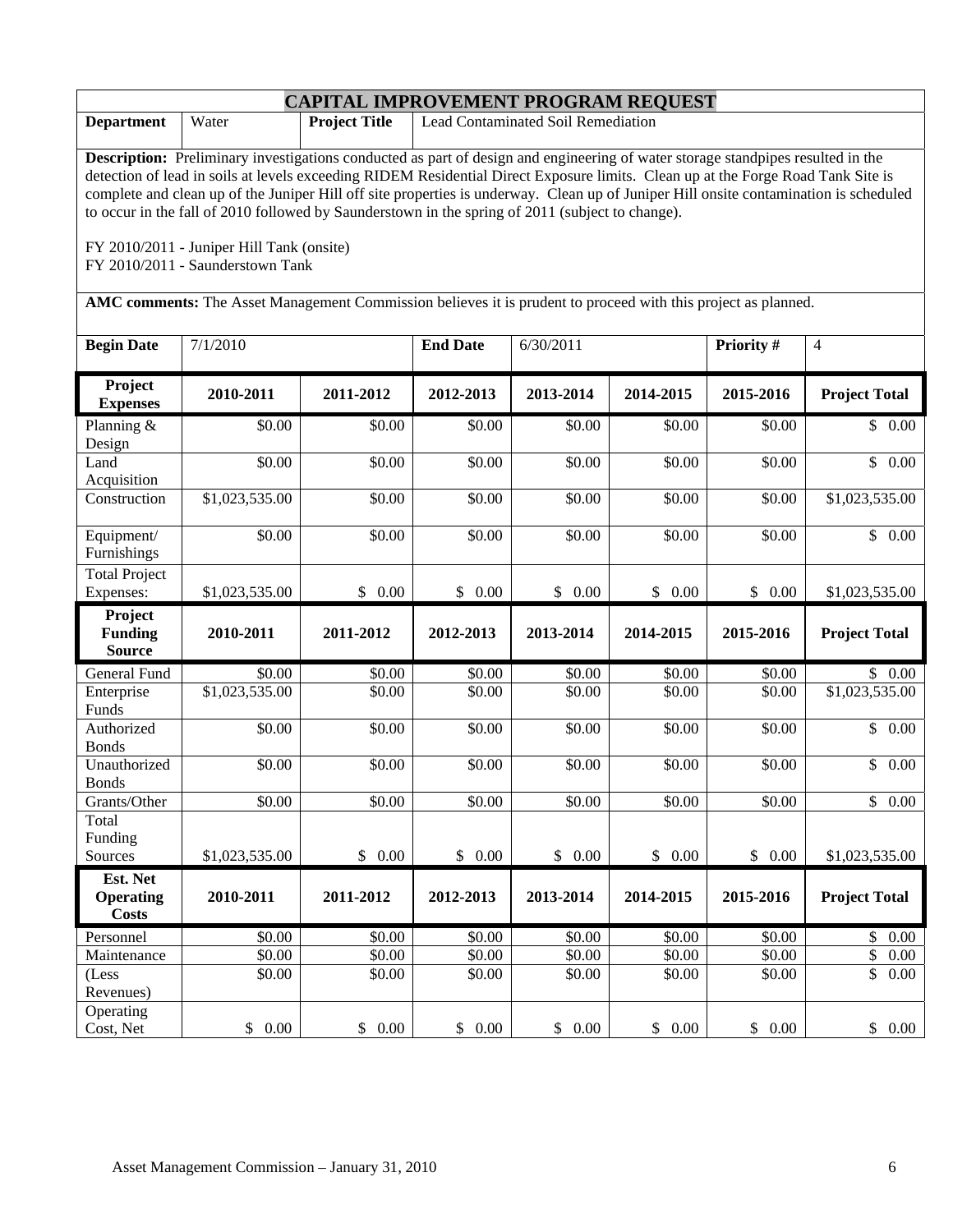| <b>CAPITAL IMPROVEMENT PROGRAM REQUEST</b>                                                                                                                                                                                                                                                                              |            |                      |                 |                                       |           |            |                      |  |  |
|-------------------------------------------------------------------------------------------------------------------------------------------------------------------------------------------------------------------------------------------------------------------------------------------------------------------------|------------|----------------------|-----------------|---------------------------------------|-----------|------------|----------------------|--|--|
| <b>Department</b>                                                                                                                                                                                                                                                                                                       | Recreation | <b>Project Title</b> |                 | Allen Harbor Master Plan Improvements |           |            |                      |  |  |
| Description: Project involves the implementation of the Allen Harbor Master Plan. The bulkhead replacement project is under<br>construction and scheduled to be completed by May 2010. Remaining projects include: site improvements (parking areas, road<br>landscaping, etc.) FY 12 and Maintenance Shed Rehab FY 13. |            |                      |                 |                                       |           |            |                      |  |  |
| AMC comments: The bulkhead is under construction. The future projects will be funded by the enterprise fund as needed.                                                                                                                                                                                                  |            |                      |                 |                                       |           |            |                      |  |  |
| <b>Begin Date</b>                                                                                                                                                                                                                                                                                                       | 7/1/2010   |                      | <b>End Date</b> | 6/30/2016                             |           | Priority # | $\overline{4}$       |  |  |
| Project<br><b>Expenses</b>                                                                                                                                                                                                                                                                                              | 2010-2011  | 2011-2012            | 2012-2013       | 2013-2014                             | 2014-2015 | 2015-2016  | <b>Project Total</b> |  |  |
| Planning $&$<br>Design                                                                                                                                                                                                                                                                                                  | \$0.00     | \$0.00               | \$0.00          | \$0.00                                | \$0.00    | \$0.00     | \$0.00               |  |  |
| Land<br>Acquisition                                                                                                                                                                                                                                                                                                     | \$0.00     | \$0.00               | \$0.00          | \$0.00                                | \$0.00    | \$0.00     | \$<br>0.00           |  |  |
| Construction                                                                                                                                                                                                                                                                                                            | \$0.00     | \$50,000.00          | \$50,000.00     | \$0.00                                | \$0.00    | \$0.00     | \$100,000.00         |  |  |
| Equipment/<br>Furnishings                                                                                                                                                                                                                                                                                               | \$0.00     | \$0.00               | \$0.00          | \$0.00                                | \$0.00    | \$0.00     | $\mathbb{S}$<br>0.00 |  |  |
| <b>Total Project</b><br>Expenses:                                                                                                                                                                                                                                                                                       | \$0.00     | \$50,000.00          | \$50,000.00     | \$0.00                                | \$0.00    | \$0.00     | \$100,000.00         |  |  |
| Project<br><b>Funding</b><br><b>Source</b>                                                                                                                                                                                                                                                                              | 2010-2011  | 2011-2012            | 2012-2013       | 2013-2014                             | 2014-2015 | 2015-2016  | <b>Project Total</b> |  |  |
| General Fund                                                                                                                                                                                                                                                                                                            | \$0.00     | \$0.00               | \$0.00          | \$0.00                                | \$0.00    | \$0.00     | \$0.00               |  |  |
| Enterprise<br>Funds                                                                                                                                                                                                                                                                                                     | \$0.00     | \$50,000.00          | \$50,000.00     | \$0.00                                | \$0.00    | \$0.00     | \$100,000.00         |  |  |
| Authorized<br><b>Bonds</b>                                                                                                                                                                                                                                                                                              | \$0.00     | \$0.00               | \$0.00          | \$0.00                                | \$0.00    | \$0.00     | \$<br>0.00           |  |  |
| Unauthorized<br><b>Bonds</b>                                                                                                                                                                                                                                                                                            | \$0.00     | \$0.00               | \$0.00          | \$0.00                                | \$0.00    | \$0.00     | \$<br>0.00           |  |  |
| Grants/Other                                                                                                                                                                                                                                                                                                            | \$0.00     | \$0.00               | \$0.00          | \$0.00                                | \$0.00    | \$0.00     | $\mathbb{S}$<br>0.00 |  |  |
| Total<br>Funding<br>Sources                                                                                                                                                                                                                                                                                             | \$0.00     | \$50,000.00          | \$50,000.00     | \$0.00                                | \$0.00    | \$0.00     | \$100,000.00         |  |  |
| Est. Net<br><b>Operating</b><br><b>Costs</b>                                                                                                                                                                                                                                                                            | 2010-2011  | 2011-2012            | 2012-2013       | 2013-2014                             | 2014-2015 | 2015-2016  | <b>Project Total</b> |  |  |
| Personnel                                                                                                                                                                                                                                                                                                               | \$0.00     | \$0.00               | \$0.00          | \$0.00                                | \$0.00    | \$0.00     | \$0.00               |  |  |
| Maintenance                                                                                                                                                                                                                                                                                                             | \$0.00     | \$0.00               | \$0.00          | \$0.00                                | \$0.00    | \$0.00     | \$<br>0.00           |  |  |
| (Less<br>Revenues)                                                                                                                                                                                                                                                                                                      | \$0.00     | \$0.00               | \$0.00          | \$0.00                                | \$0.00    | \$0.00     | \$<br>0.00           |  |  |
| Operating<br>Cost, Net                                                                                                                                                                                                                                                                                                  | \$0.00     | \$0.00               | \$0.00          | \$0.00                                | \$0.00    | \$0.00     | \$0.00               |  |  |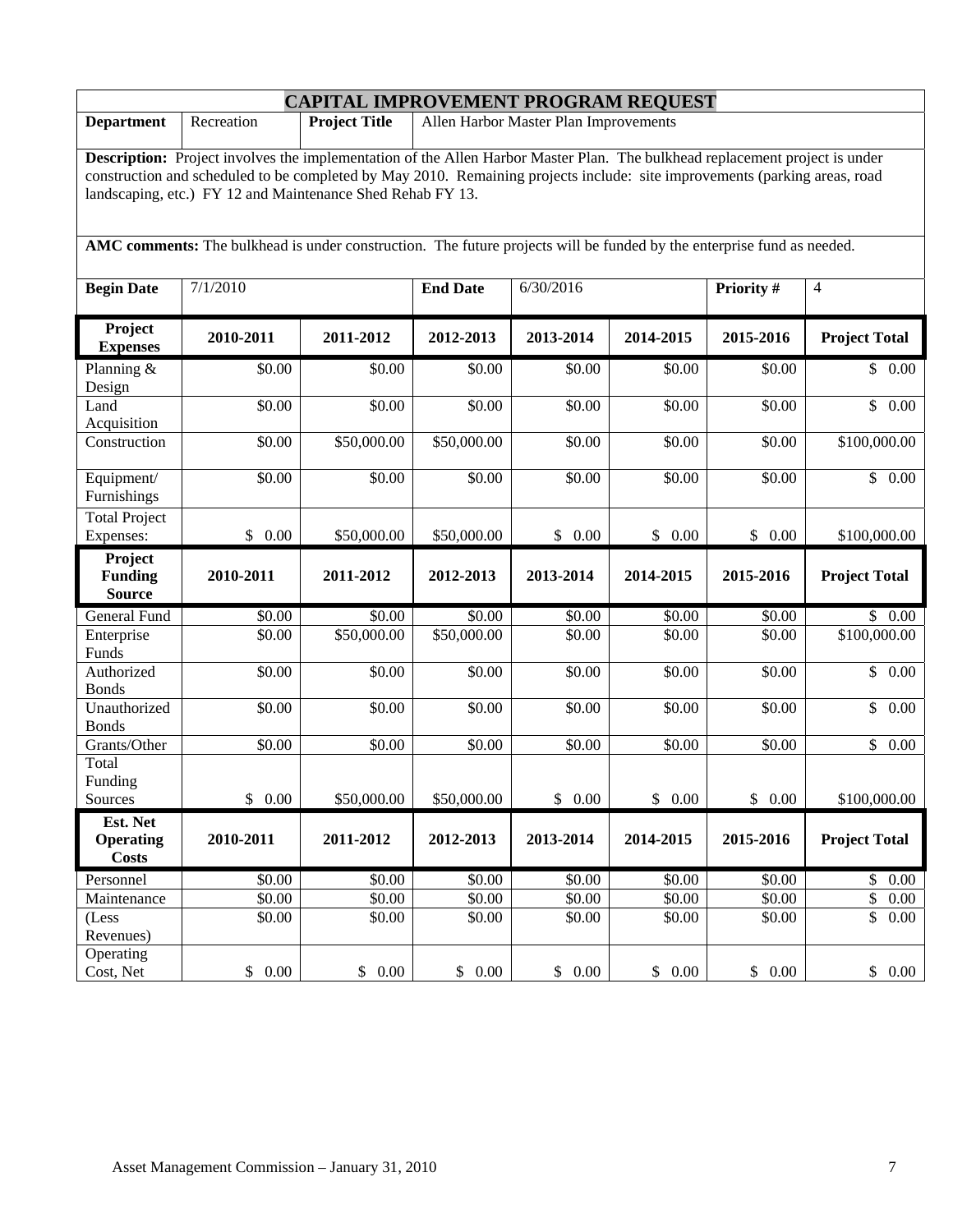| <b>CAPITAL IMPROVEMENT PROGRAM REQUEST</b>                                                                                          |                                                                                                                                                                                                          |                      |                                 |                  |             |                  |                              |  |  |  |
|-------------------------------------------------------------------------------------------------------------------------------------|----------------------------------------------------------------------------------------------------------------------------------------------------------------------------------------------------------|----------------------|---------------------------------|------------------|-------------|------------------|------------------------------|--|--|--|
| <b>Department</b>                                                                                                                   | Recreation                                                                                                                                                                                               | <b>Project Title</b> | <b>Golf Course Improvements</b> |                  |             |                  |                              |  |  |  |
|                                                                                                                                     |                                                                                                                                                                                                          |                      |                                 |                  |             |                  |                              |  |  |  |
|                                                                                                                                     | Description: The following projects have been identified by the recent USGA Greens Section Course Evaluation and are<br>recommended to be completed over the next 5 to 6 years, if funding is available. |                      |                                 |                  |             |                  |                              |  |  |  |
|                                                                                                                                     |                                                                                                                                                                                                          |                      |                                 |                  |             |                  |                              |  |  |  |
| Drainage Improvements, Tee Rehabilitation, Tree Removal, Additional Car Paths, Tee and Sand Bunder Rehabilitatopm/                  |                                                                                                                                                                                                          |                      |                                 |                  |             |                  |                              |  |  |  |
| AMC comments: The Asset Management recommends that improvements are to be funded through the enterprise funds' operating<br>budget. |                                                                                                                                                                                                          |                      |                                 |                  |             |                  |                              |  |  |  |
| <b>Begin Date</b>                                                                                                                   | 7/1/2010                                                                                                                                                                                                 |                      | <b>End Date</b>                 | 6/30/2016        |             | Priority #       | 5                            |  |  |  |
| Project<br><b>Expenses</b>                                                                                                          | 2010-2011                                                                                                                                                                                                | 2011-2012            | 2012-2013                       | 2013-2014        | 2014-2015   | 2015-2016        | <b>Project Total</b>         |  |  |  |
| Planning &<br>Design                                                                                                                | \$15,000.00                                                                                                                                                                                              | \$0.00               | \$0.00                          | \$25,000.00      | \$0.00      | \$0.00           | \$40,000.00                  |  |  |  |
| Land<br>Acquisition                                                                                                                 | \$0.00                                                                                                                                                                                                   | \$0.00               | \$0.00                          | \$0.00           | \$0.00      | \$0.00           | \$0.00                       |  |  |  |
| Construction                                                                                                                        | \$35,000.00                                                                                                                                                                                              | \$50,000.00          | \$50,000.00                     | \$50,000.00      | \$75,000.00 | \$75,000.00      | \$335,000.00                 |  |  |  |
| Equipment/<br>Furnishings                                                                                                           | \$0.00                                                                                                                                                                                                   | \$0.00               | \$0.00                          | \$0.00           | \$0.00      | \$0.00           | \$0.00                       |  |  |  |
| <b>Total Project</b><br>Expenses:                                                                                                   | \$50,000.00                                                                                                                                                                                              | \$50,000.00          | \$50,000.00                     | \$75,000.00      | \$75,000.00 | \$75,000.00      | \$375,000.00                 |  |  |  |
| Project                                                                                                                             |                                                                                                                                                                                                          |                      |                                 |                  |             |                  |                              |  |  |  |
| <b>Funding</b>                                                                                                                      | 2010-2011                                                                                                                                                                                                | 2011-2012            | 2012-2013                       | 2013-2014        | 2014-2015   | 2015-2016        | <b>Project Total</b>         |  |  |  |
| <b>Source</b>                                                                                                                       |                                                                                                                                                                                                          |                      |                                 |                  |             |                  |                              |  |  |  |
| General Fund                                                                                                                        | \$0.00                                                                                                                                                                                                   | \$0.00               | \$0.00                          | \$0.00           | \$0.00      | \$0.00           | \$0.00                       |  |  |  |
| Enterprise<br>Funds                                                                                                                 | \$50,000.00                                                                                                                                                                                              | \$50,000.00          | \$50,000.00                     | \$75,000.00      | \$75,000.00 | \$75,000.00      | \$375,000.00                 |  |  |  |
| Authorized                                                                                                                          | $\overline{$}0.00$                                                                                                                                                                                       | \$0.00               | \$0.00                          | \$0.00           | \$0.00      | \$0.00           | $\mathbb{S}$<br>0.00         |  |  |  |
| <b>Bonds</b>                                                                                                                        |                                                                                                                                                                                                          |                      |                                 |                  |             |                  |                              |  |  |  |
| Unauthorized<br><b>Bonds</b>                                                                                                        | \$0.00                                                                                                                                                                                                   | \$0.00               | \$0.00                          | \$0.00           | \$0.00      | \$0.00           | \$<br>0.00                   |  |  |  |
| Grants/Other                                                                                                                        | \$0.00                                                                                                                                                                                                   | \$0.00               | \$0.00                          | \$0.00           | \$0.00      | \$0.00           | $\mathbb{S}$<br>0.00         |  |  |  |
| Total                                                                                                                               |                                                                                                                                                                                                          |                      |                                 |                  |             |                  |                              |  |  |  |
| Funding                                                                                                                             |                                                                                                                                                                                                          |                      |                                 |                  |             |                  |                              |  |  |  |
| Sources                                                                                                                             | \$50,000.00                                                                                                                                                                                              | \$50,000.00          | \$50,000.00                     | \$75,000.00      | \$75,000.00 | \$75,000.00      | \$375,000.00                 |  |  |  |
| Est. Net                                                                                                                            |                                                                                                                                                                                                          |                      |                                 |                  |             |                  |                              |  |  |  |
| <b>Operating</b><br><b>Costs</b>                                                                                                    | 2010-2011                                                                                                                                                                                                | 2011-2012            | 2012-2013                       | 2013-2014        | 2014-2015   | 2015-2016        | <b>Project Total</b>         |  |  |  |
|                                                                                                                                     |                                                                                                                                                                                                          |                      | \$0.00                          |                  | \$0.00      |                  |                              |  |  |  |
| Personnel<br>Maintenance                                                                                                            | \$0.00<br>\$0.00                                                                                                                                                                                         | \$0.00<br>\$0.00     | \$0.00                          | \$0.00<br>\$0.00 | \$0.00      | \$0.00<br>\$0.00 | \$<br>$0.00\,$<br>\$<br>0.00 |  |  |  |
| (Less)                                                                                                                              | \$0.00                                                                                                                                                                                                   | \$0.00               | \$0.00                          | \$0.00           | \$0.00      | \$0.00           | \$<br>0.00                   |  |  |  |
| Revenues)                                                                                                                           |                                                                                                                                                                                                          |                      |                                 |                  |             |                  |                              |  |  |  |
| Operating                                                                                                                           |                                                                                                                                                                                                          |                      |                                 |                  |             |                  |                              |  |  |  |
| Cost, Net                                                                                                                           | 0.00<br>\$                                                                                                                                                                                               | \$ 0.00              | \$0.00                          | \$0.00           | \$0.00      | \$0.00           | \$0.00                       |  |  |  |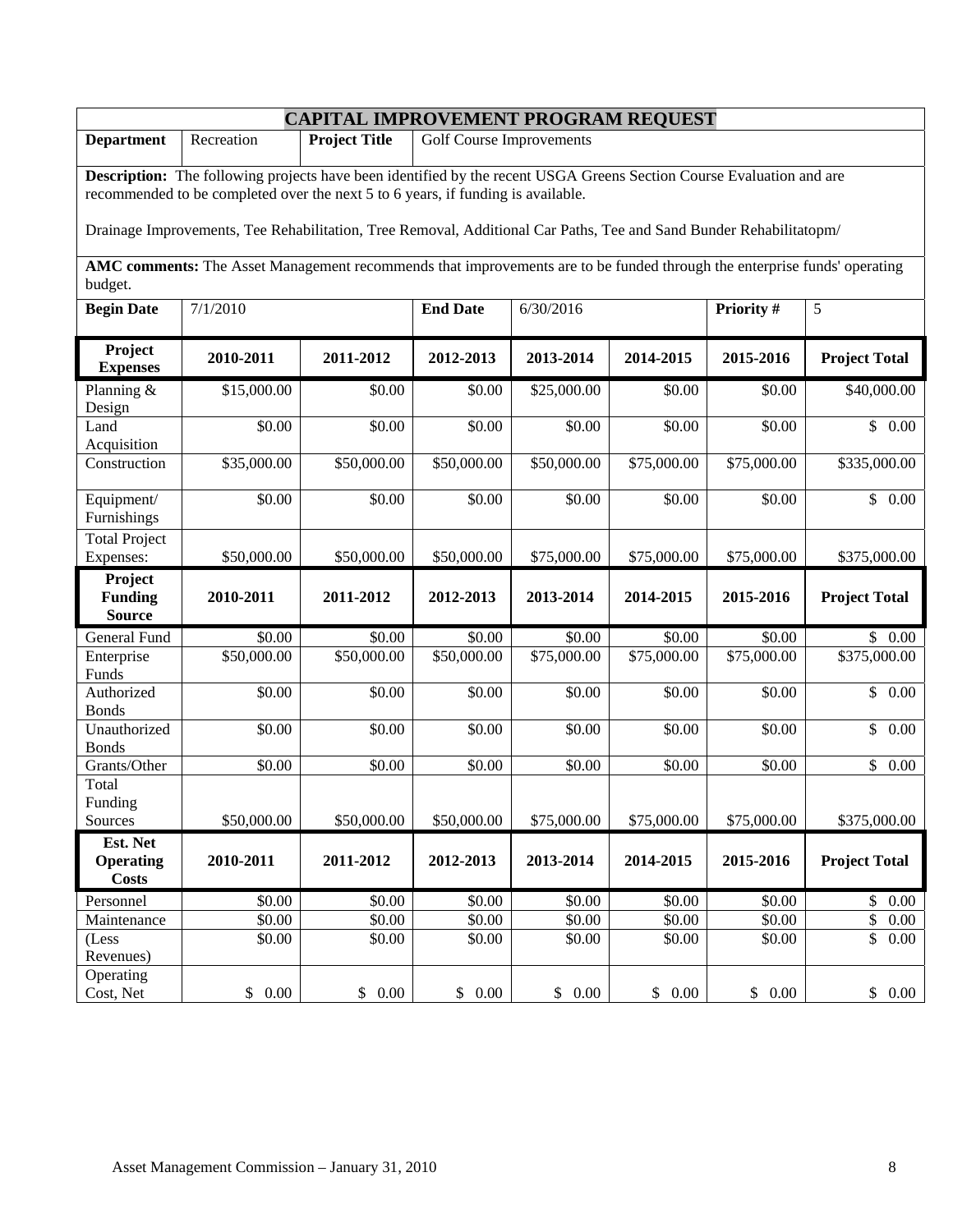|                                                                                                                                                                                                                                                                                                            | <b>CAPITAL IMPROVEMENT PROGRAM REQUEST</b>                                                                                                                                                                                                                                                                                                                                                                       |                      |                  |                                                   |                    |                  |                                       |  |  |  |
|------------------------------------------------------------------------------------------------------------------------------------------------------------------------------------------------------------------------------------------------------------------------------------------------------------|------------------------------------------------------------------------------------------------------------------------------------------------------------------------------------------------------------------------------------------------------------------------------------------------------------------------------------------------------------------------------------------------------------------|----------------------|------------------|---------------------------------------------------|--------------------|------------------|---------------------------------------|--|--|--|
| <b>Department</b>                                                                                                                                                                                                                                                                                          | <b>Information Technology</b>                                                                                                                                                                                                                                                                                                                                                                                    | <b>Project Title</b> |                  | Technology Systems and Hardware Lifecycle Program |                    |                  |                                       |  |  |  |
|                                                                                                                                                                                                                                                                                                            | Description: Local governments are increasingly expected to provide accurate, timely and comprehensive information on services<br>and initiatives impacting the businesses and lifestyles of their citizens. The Town is required to streamline business practices while<br>adhering to complex and rapidly changing regulatory requirements. In addition, citizens expect the Town to collect and process their |                      |                  |                                                   |                    |                  |                                       |  |  |  |
| input and comments as well as interpret and convey information about programs, services, regulatory impact, geographic/land<br>features, emergency alerts and more. To do so, Town staff must store and supply an immense amount of information to perform                                                 |                                                                                                                                                                                                                                                                                                                                                                                                                  |                      |                  |                                                   |                    |                  |                                       |  |  |  |
| their duties.<br>This infrastructure services financial, payroll and utility billing systems, video streaming, geographical mapping services, Planning<br>and Development, IP telephone systems, citizen and customer maintenance requests, internal and external websites, security                       |                                                                                                                                                                                                                                                                                                                                                                                                                  |                      |                  |                                                   |                    |                  |                                       |  |  |  |
| systems, maintenance management tools, building permit systems, water monitoring, assessing systems, Public Safety controls,<br>Emergency Management and much more.<br>It is recommended that the municipal IT systems, hardware, and infrastructure be placed on lifecycle programs to prevent antiquated |                                                                                                                                                                                                                                                                                                                                                                                                                  |                      |                  |                                                   |                    |                  |                                       |  |  |  |
|                                                                                                                                                                                                                                                                                                            | and end of life systems being maintained.<br>AMC comments: The Asset Management Commission supports the concept of lifecycle programs to assure modern and reliable IT                                                                                                                                                                                                                                           |                      |                  |                                                   |                    |                  |                                       |  |  |  |
|                                                                                                                                                                                                                                                                                                            | systems, hardware and infrastructure. In addition to the Public Safety Departments, Asset Management Commission views this<br>department as "crutial to communications" and feels funding it is vital to the Town's health and safety.                                                                                                                                                                           |                      |                  |                                                   |                    |                  |                                       |  |  |  |
| <b>Begin Date</b>                                                                                                                                                                                                                                                                                          | 7/1/2009                                                                                                                                                                                                                                                                                                                                                                                                         |                      | <b>End Date</b>  | 6/30/2015                                         |                    | Priority #       | $\mathbf{1}$                          |  |  |  |
| Project<br><b>Expenses</b>                                                                                                                                                                                                                                                                                 | 2010-2011                                                                                                                                                                                                                                                                                                                                                                                                        | 2011-2012            | 2012-2013        | 2013-2014                                         | 2014-2015          | 2015-2016        | <b>Project Total</b>                  |  |  |  |
| Planning &<br>Design                                                                                                                                                                                                                                                                                       | \$10,000.00                                                                                                                                                                                                                                                                                                                                                                                                      | \$10,000.00          | \$10,000.00      | \$10,000.00                                       | \$10,000.00        | \$10,000.00      | \$60,000.00                           |  |  |  |
| Land<br>Acquisition                                                                                                                                                                                                                                                                                        | \$0.00                                                                                                                                                                                                                                                                                                                                                                                                           | \$0.00               | \$0.00           | \$0.00                                            | \$0.00             | \$0.00           | \$0.00                                |  |  |  |
| Construction                                                                                                                                                                                                                                                                                               | \$0.00                                                                                                                                                                                                                                                                                                                                                                                                           | \$0.00               | \$0.00           | \$0.00                                            | \$0.00             | \$0.00           | \$<br>0.00                            |  |  |  |
| Equipment/<br>Furnishings                                                                                                                                                                                                                                                                                  | \$60,000.00                                                                                                                                                                                                                                                                                                                                                                                                      | \$60,000.00          | \$60,000.00      | \$60,000.00                                       | \$60,000.00        | \$60,000.00      | \$360,000.00                          |  |  |  |
| Total Project<br>Expenses:                                                                                                                                                                                                                                                                                 | \$70,000.00                                                                                                                                                                                                                                                                                                                                                                                                      | \$70,000.00          | \$70,000.00      | \$70,000.00                                       | \$70,000.00        | \$70,000.00      | \$420,000.00                          |  |  |  |
| Project<br><b>Funding</b><br><b>Source</b>                                                                                                                                                                                                                                                                 | 2010-2011                                                                                                                                                                                                                                                                                                                                                                                                        | 2011-2012            | 2012-2013        | 2013-2014                                         | 2014-2015          | 2015-2016        | <b>Project Total</b>                  |  |  |  |
| General Fund                                                                                                                                                                                                                                                                                               | \$70,000.00                                                                                                                                                                                                                                                                                                                                                                                                      | \$70,000.00          | \$70,000.00      | \$70,000.00                                       | \$70,000.00        | \$70,000.00      | \$420,000.00                          |  |  |  |
| Enterprise<br>Funds                                                                                                                                                                                                                                                                                        | \$0.00                                                                                                                                                                                                                                                                                                                                                                                                           | \$0.00               | \$0.00           | \$0.00                                            | \$0.00             | \$0.00           | \$<br>0.00                            |  |  |  |
| Authorized<br><b>Bonds</b>                                                                                                                                                                                                                                                                                 | \$0.00                                                                                                                                                                                                                                                                                                                                                                                                           | \$0.00               | \$0.00           | \$0.00                                            | $\overline{$}0.00$ | \$0.00           | \$<br>0.00                            |  |  |  |
| Unauthorized<br><b>Bonds</b>                                                                                                                                                                                                                                                                               | \$0.00                                                                                                                                                                                                                                                                                                                                                                                                           | \$0.00               | \$0.00           | \$0.00                                            | \$0.00             | \$0.00           | \$<br>0.00                            |  |  |  |
| Grants/Other<br>Total                                                                                                                                                                                                                                                                                      | \$0.00                                                                                                                                                                                                                                                                                                                                                                                                           | \$0.00               | \$0.00           | \$0.00                                            | \$0.00             | \$0.00           | \$<br>0.00                            |  |  |  |
| Funding<br>Sources                                                                                                                                                                                                                                                                                         | \$70,000.00                                                                                                                                                                                                                                                                                                                                                                                                      | \$70,000.00          | \$70,000.00      | \$70,000.00                                       | \$70,000.00        | \$70,000.00      | \$420,000.00                          |  |  |  |
| Est. Net<br><b>Operating</b><br><b>Costs</b>                                                                                                                                                                                                                                                               | 2010-2011                                                                                                                                                                                                                                                                                                                                                                                                        | 2011-2012            | 2012-2013        | 2013-2014                                         | 2014-2015          | 2015-2016        | <b>Project Total</b>                  |  |  |  |
| Personnel                                                                                                                                                                                                                                                                                                  | \$0.00                                                                                                                                                                                                                                                                                                                                                                                                           | \$0.00               | \$0.00           | \$0.00                                            | \$0.00             | \$0.00           | \$<br>0.00                            |  |  |  |
| Maintenance<br>(Less<br>Revenues)                                                                                                                                                                                                                                                                          | \$0.00<br>\$0.00                                                                                                                                                                                                                                                                                                                                                                                                 | \$0.00<br>\$0.00     | \$0.00<br>\$0.00 | \$0.00<br>\$0.00                                  | \$0.00<br>\$0.00   | \$0.00<br>\$0.00 | $\overline{\$}$<br>0.00<br>\$<br>0.00 |  |  |  |
| Operating<br>Cost, Net                                                                                                                                                                                                                                                                                     | \$0.00                                                                                                                                                                                                                                                                                                                                                                                                           | \$0.00               | \$0.00           | \$0.00                                            | \$0.00             | \$0.00           | \$0.00                                |  |  |  |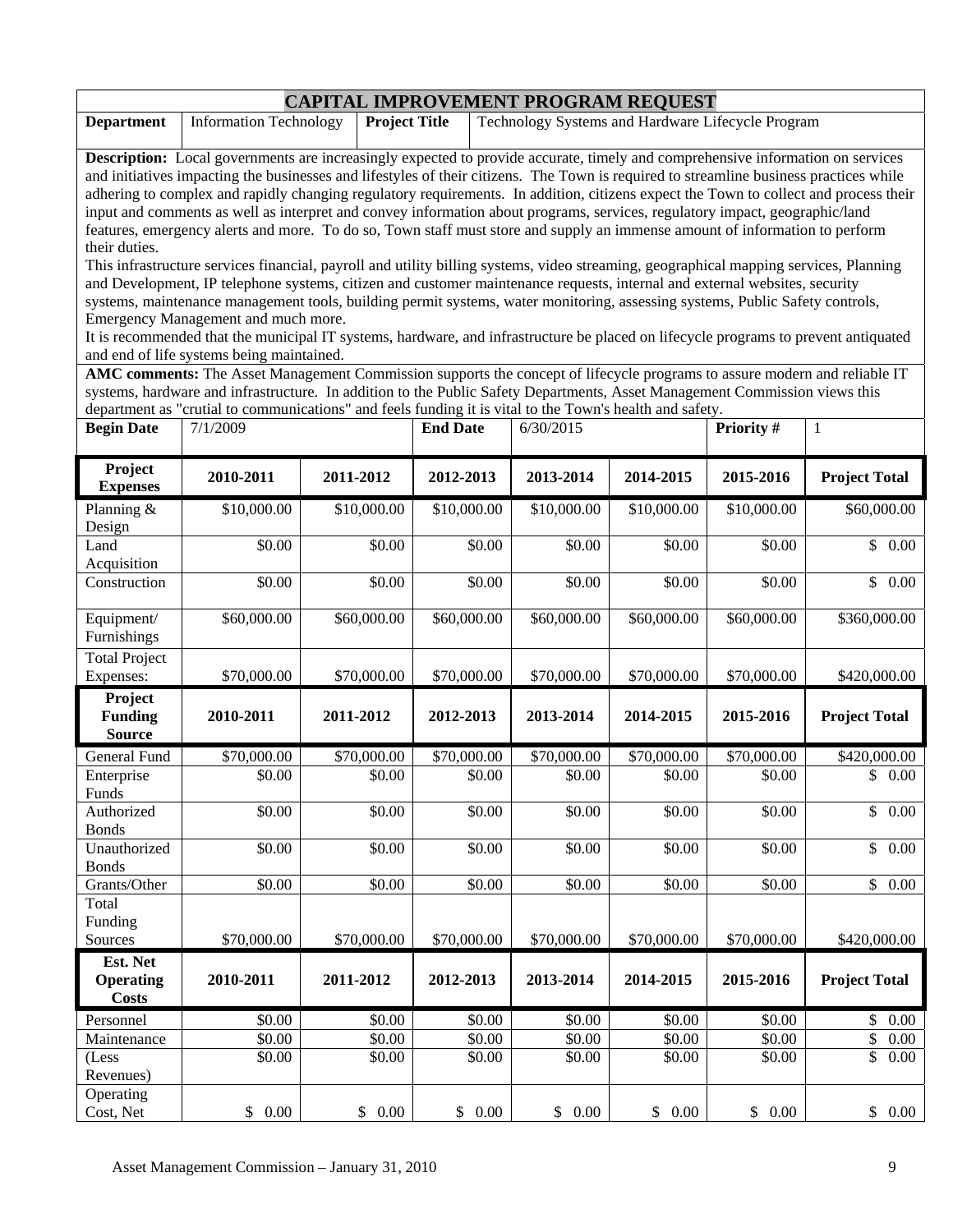| <b>CAPITAL IMPROVEMENT PROGRAM REQUEST</b>                                                                                                     |               |                      |                                                                                                                                      |  |  |  |  |  |
|------------------------------------------------------------------------------------------------------------------------------------------------|---------------|----------------------|--------------------------------------------------------------------------------------------------------------------------------------|--|--|--|--|--|
| <b>Department</b>                                                                                                                              | Public Safety | <b>Project Title</b> | Fire Dept Maintenance Facility (Quonset/Davisville                                                                                   |  |  |  |  |  |
|                                                                                                                                                |               |                      |                                                                                                                                      |  |  |  |  |  |
| <b>Description:</b> Fire Department Maintenance/Storage Building to be located on the previously acquired land that will house the future      |               |                      |                                                                                                                                      |  |  |  |  |  |
| Fire Station and on the adjacent land to the Town Highway Garage Facility. The building shall be 9,600 square feet and constructed             |               |                      |                                                                                                                                      |  |  |  |  |  |
| to allow the simultaneous repairs of two $(2)$ fire department apparatus and $(1)$ adjunct repair, for a total of three $(3)$ service bays. In |               |                      |                                                                                                                                      |  |  |  |  |  |
|                                                                                                                                                |               |                      | addition this building shall provide sufficient storage for vehicles, supplies, and tools of the shop. The office area shall include |  |  |  |  |  |
|                                                                                                                                                |               |                      | sufficient space for the following, records keeping, shower/bathrooms/lockers and breakroom. The facility shall have an area         |  |  |  |  |  |
|                                                                                                                                                |               |                      | constructed to test fire pumps with a water recovery system to reduce the use of water. The facility shall be constructed to         |  |  |  |  |  |
|                                                                                                                                                |               |                      | incorporate as many GREEN technologies as possible, such as solar, wind power and geothermal. A system utilizing recovered           |  |  |  |  |  |
|                                                                                                                                                |               |                      | motor oil as a supplemental heating system should be included as one of the buildings systems. Achieving LEED certification          |  |  |  |  |  |
|                                                                                                                                                |               |                      | should be one of the goals in constructing this facility. The building should be 9,600 sq. feet at a cost of \$200.00/sq foot.       |  |  |  |  |  |
|                                                                                                                                                |               |                      |                                                                                                                                      |  |  |  |  |  |

**AMC comments:** Refer to comments in CIP cover memo.

| <b>Begin Date</b>                            | 4/1/2011     |                      | <b>End Date</b>    | 6/30/2012   |             | Priority #  | $\overline{2}$                  |
|----------------------------------------------|--------------|----------------------|--------------------|-------------|-------------|-------------|---------------------------------|
| Project<br><b>Expenses</b>                   | 2010-2011    | 2011-2012            | 2012-2013          | 2013-2014   | 2014-2015   | 2015-2016   | <b>Project Total</b>            |
| Planning &<br>Design                         | \$192,000.00 | \$0.00               | \$0.00             | \$0.00      | \$0.00      | \$0.00      | \$192,000.00                    |
| Land<br>Acquisition                          | \$0.00       | \$0.00               | \$0.00             | \$0.00      | \$0.00      | \$0.00      | \$0.00                          |
| Construction                                 | \$0.00       | \$1,920,000.00       | \$0.00             | \$0.00      | \$0.00      | \$0.00      | \$1,920,000.00                  |
| Equipment/<br>Furnishings                    | \$0.00       | \$96,000.00          | \$0.00             | \$0.00      | \$0.00      | \$0.00      | \$96,000.00                     |
| <b>Total Project</b><br>Expenses:            | \$192,000.00 | \$2,016,000.00       | \$0.00             | \$0.00      | \$0.00      | \$0.00      | \$2,208,000.00                  |
| Project<br><b>Funding</b><br><b>Source</b>   | 2010-2011    | 2011-2012            | 2012-2013          | 2013-2014   | 2014-2015   | 2015-2016   | <b>Project Total</b>            |
| General Fund                                 | \$0.00       | \$0.00               | \$0.00             | \$0.00      | \$0.00      | \$0.00      | \$<br>$0.00\,$                  |
| Enterprise<br>Funds                          | \$0.00       | \$0.00               | \$0.00             | \$0.00      | \$0.00      | \$0.00      | $\overline{\mathbb{S}}$<br>0.00 |
| Authorized<br><b>Bonds</b>                   | \$0.00       | \$0.00               | \$0.00             | \$0.00      | \$0.00      | \$0.00      | $\mathbb{S}$<br>0.00            |
| Unauthorized<br><b>Bonds</b>                 | \$0.00       | \$2,016,000.00       | \$0.00             | \$0.00      | \$0.00      | \$0.00      | \$2,016,000.00                  |
| Grants/Other<br>Total                        | \$192,000.00 | \$0.00               | \$0.00             | \$0.00      | \$0.00      | \$0.00      | \$192,000.00                    |
| Funding<br>Sources                           | \$192,000.00 | \$2,016,000.00       | \$0.00             | \$0.00      | \$0.00      | \$0.00      | \$2,208,000.00                  |
| Est. Net<br><b>Operating</b><br><b>Costs</b> | 2010-2011    | 2011-2012            | 2012-2013          | 2013-2014   | 2014-2015   | 2015-2016   | <b>Project Total</b>            |
| Personnel                                    | \$0.00       | \$0.00               | $\overline{$}0.00$ | \$0.00      | \$0.00      | \$0.00      | \$0.00                          |
| Maintenance                                  | \$0.00       | \$0.00               | \$10,000.00        | \$10,000.00 | \$10,000.00 | \$11,000.00 | \$41,000.00                     |
| (Less<br>Revenues)                           | \$0.00       | \$0.00               | \$0.00             | \$0.00      | \$0.00      | \$0.00      | $\mathbb{S}$<br>0.00            |
| Operating<br>Cost, Net                       | \$<br>0.00   | $\mathbb{S}$<br>0.00 | \$10,000.00        | \$10,000.00 | \$10,000.00 | \$11,000.00 | \$41,000.00                     |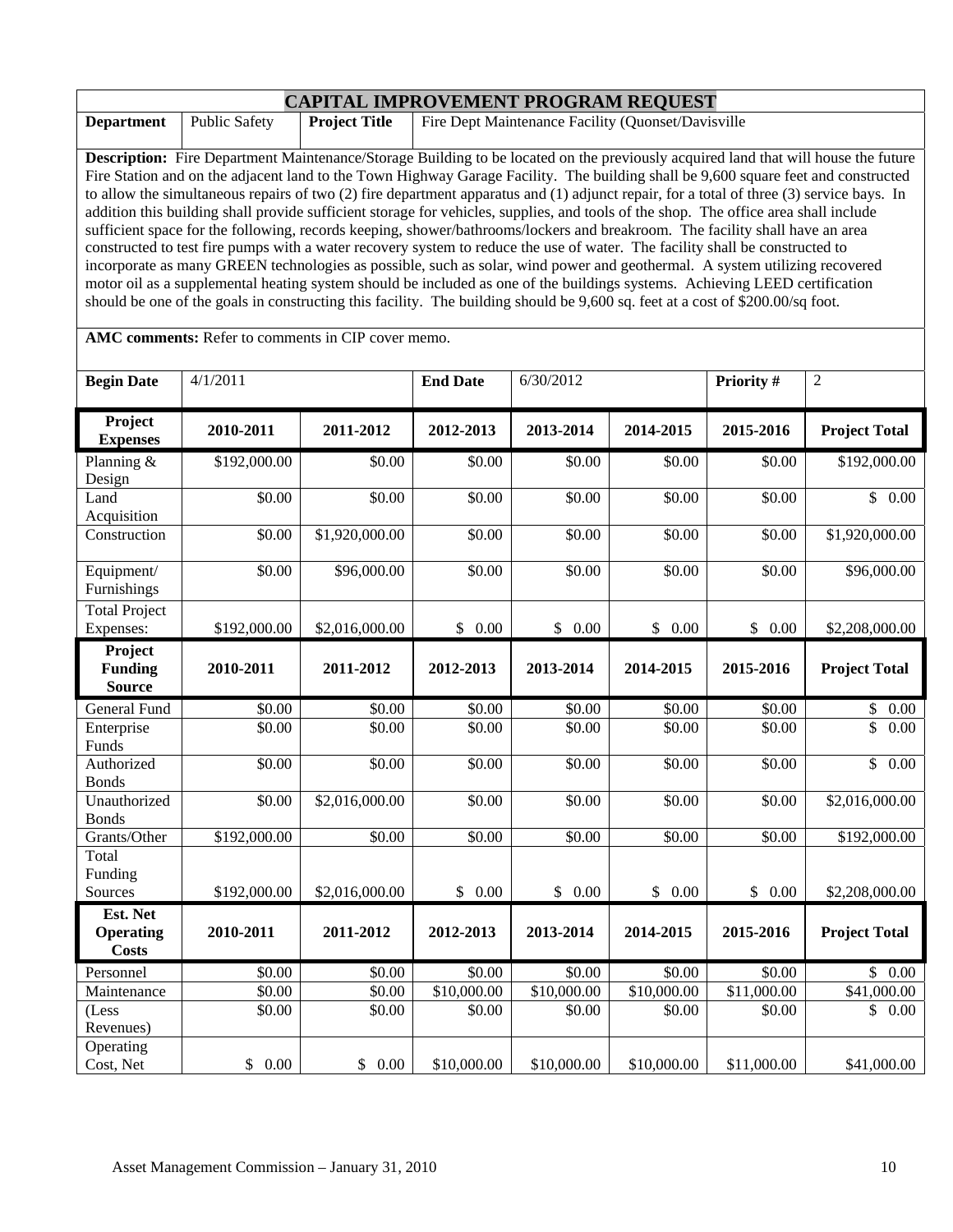|                   | <b>CAPITAL IMPROVEMENT PROGRAM REQUEST</b> |                      |                     |  |  |  |  |  |
|-------------------|--------------------------------------------|----------------------|---------------------|--|--|--|--|--|
| <b>Department</b> | Information Technology                     | <b>Project Title</b> | Data Center Project |  |  |  |  |  |

**Description:** As the municipal data center has grown exponentially over the past decade, the load on the infrastructure needed has significantly increased beyond the capabilities of the existing building. Because the existing data center is located in a residential facility many of the requirements of an industry standard data center have not been met.

Some of the issues that we are currently facing are:

- 1. Inadequate electrical service
- 2. Inadequate computer room air-conditioning/heating
- 3. Poor circulation and ventilation

The recommendation is to build an industry standard data center in existing space at the public safety facility. This facility not only has the room to build a data center but also has state of the art electrical infrastructure and generator to support the IT 24/7 uptime need. Due to the high cost of this project, the relocation of equipment and personnel could be phased and completed at different times. This proposal reflects this approach, with highest priority on the relocation of equipment. The project could be partially funded from the sale of the Reynolds Street property that currently houses Town IT.

**AMC comments:** Refer to comments in CIP cover memo.

| <b>Begin Date</b>                            | 7/1/2010             |                      | <b>End Date</b>      | 6/30/2016 |                      | Priority # | 3                                |
|----------------------------------------------|----------------------|----------------------|----------------------|-----------|----------------------|------------|----------------------------------|
| Project<br><b>Expenses</b>                   | 2010-2011            | 2011-2012            | 2012-2013            | 2013-2014 | 2014-2015            | 2015-2016  | <b>Project Total</b>             |
| Planning $&$<br>Design                       | \$70,000.00          | \$0.00               | \$0.00               | \$0.00    | \$0.00               | \$0.00     | \$70,000.00                      |
| Land<br>Acquisition                          | \$0.00               | \$0.00               | \$0.00               | \$0.00    | \$0.00               | \$0.00     | \$0.00                           |
| Construction                                 | \$500,000.00         | \$320,000.00         | \$0.00               | \$0.00    | \$0.00               | \$0.00     | \$820,000.00                     |
| Equipment/<br>Furnishings                    | \$0.00               | \$0.00               | \$0.00               | \$0.00    | \$0.00               | \$0.00     | $\overline{\$}$ 0.00             |
| <b>Total Project</b><br>Expenses:            | \$570,000.00         | \$320,000.00         | \$0.00               | \$0.00    | \$0.00               | \$0.00     | \$890,000.00                     |
| Project<br><b>Funding</b><br><b>Source</b>   | 2010-2011            | 2011-2012            | 2012-2013            | 2013-2014 | 2014-2015            | 2015-2016  | <b>Project Total</b>             |
| <b>General Fund</b>                          | \$0.00               | \$0.00               | \$0.00               | \$0.00    | \$0.00               | \$0.00     | \$<br>$0.00\,$                   |
| Enterprise<br>Funds                          | \$0.00               | \$0.00               | \$0.00               | \$0.00    | \$0.00               | \$0.00     | \$<br>0.00                       |
| Authorized<br><b>Bonds</b>                   | \$0.00               | \$0.00               | \$0.00               | \$0.00    | \$0.00               | \$0.00     | $\overline{\mathcal{S}}$<br>0.00 |
| Unauthorized<br><b>Bonds</b>                 | \$640,000.00         | \$0.00               | \$0.00               | \$0.00    | \$0.00               | \$0.00     | \$640,000.00                     |
| Grants/Other                                 | \$250,000.00         | \$0.00               | $\sqrt{$0.00}$       | \$0.00    | \$0.00               | \$0.00     | \$250,000.00                     |
| Total<br>Funding                             |                      |                      |                      |           |                      |            |                                  |
| Sources                                      | \$890,000.00         | \$0.00               | $\mathbb{S}$<br>0.00 | \$0.00    | $\mathbb{S}$<br>0.00 | \$0.00     | \$890,000.00                     |
| Est. Net<br><b>Operating</b><br><b>Costs</b> | 2010-2011            | 2011-2012            | 2012-2013            | 2013-2014 | 2014-2015            | 2015-2016  | <b>Project Total</b>             |
| Personnel                                    | \$0.00               | \$0.00               | \$0.00               | \$0.00    | \$0.00               | \$0.00     | \$<br>0.00                       |
| Maintenance                                  | \$0.00               | \$0.00               | \$0.00               | \$0.00    | \$0.00               | \$0.00     | \$<br>0.00                       |
| (Less<br>Revenues)                           | \$0.00               | \$0.00               | \$0.00               | \$0.00    | \$0.00               | \$0.00     | \$<br>0.00                       |
| Operating<br>Cost, Net                       | 0.00<br>$\mathbb{S}$ | $\mathbb{S}$<br>0.00 | \$<br>0.00           | \$0.00    | \$0.00               | \$0.00     | \$0.00                           |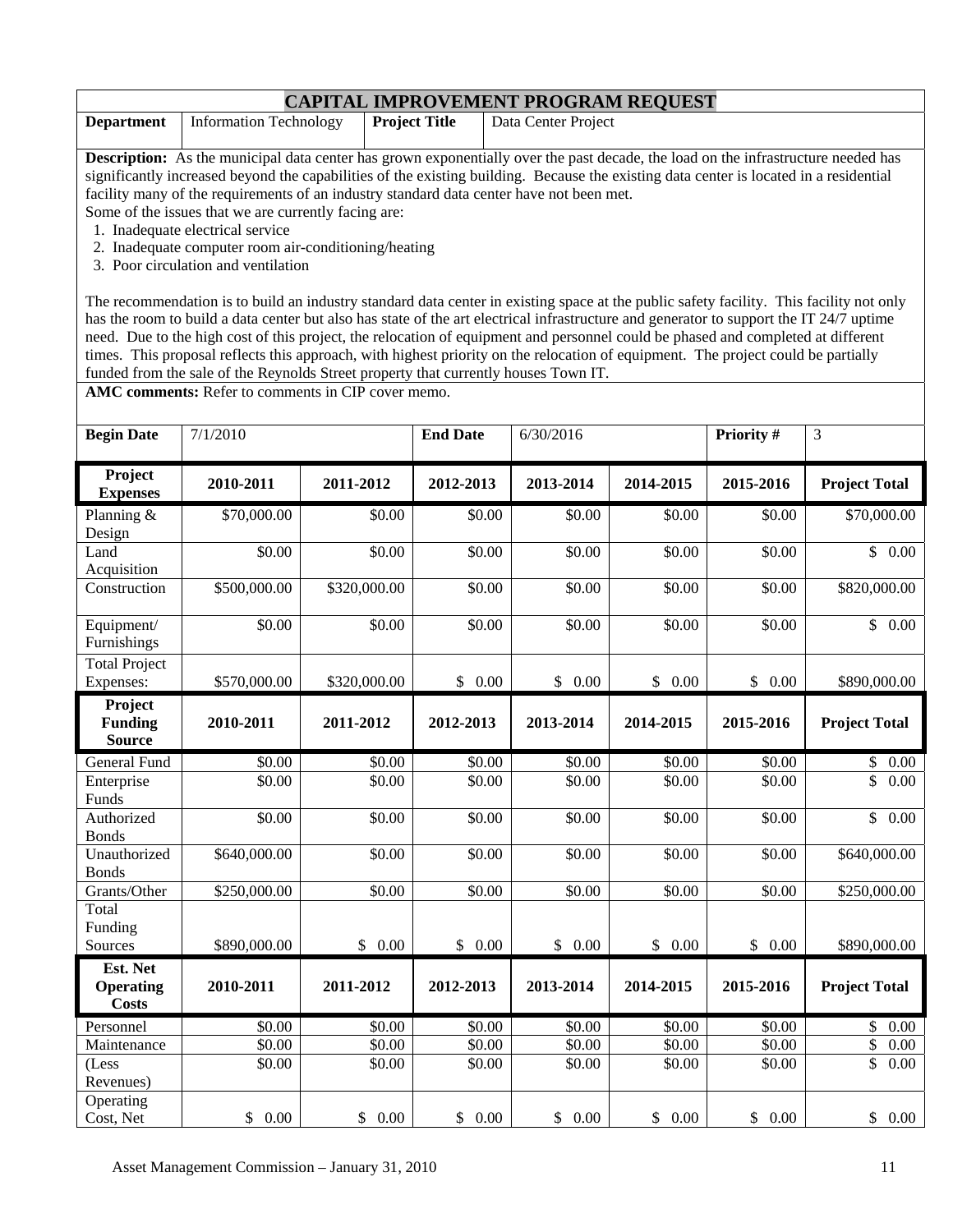| <b>CAPITAL IMPROVEMENT PROGRAM REQUEST</b>                                                                                  |                                                                                                                                                                                                                                                                          |                |                 |                          |              |                         |                      |  |  |  |
|-----------------------------------------------------------------------------------------------------------------------------|--------------------------------------------------------------------------------------------------------------------------------------------------------------------------------------------------------------------------------------------------------------------------|----------------|-----------------|--------------------------|--------------|-------------------------|----------------------|--|--|--|
| <b>Department</b>                                                                                                           | <b>Project Title</b><br>Post Road Sewers (multiple phases)<br>Planning                                                                                                                                                                                                   |                |                 |                          |              |                         |                      |  |  |  |
|                                                                                                                             | Description: The Town of North Kingstown completed a Wastewater Facility Plan for sewers for the Post Road Corridor in August                                                                                                                                            |                |                 |                          |              |                         |                      |  |  |  |
| 2009. That plan broke Post Road into 2 major phases, Post Road North and Post Roach South. Each of those phases was further |                                                                                                                                                                                                                                                                          |                |                 |                          |              |                         |                      |  |  |  |
| broken down into sub-phases to be designed and built over multiple years. Installing sewers in Post Road will allow for the |                                                                                                                                                                                                                                                                          |                |                 |                          |              |                         |                      |  |  |  |
|                                                                                                                             | redevelopment of the Post Road Corridor consistent with the Post Road Corridor Planning efforts. Post Road phase 1 south will cost                                                                                                                                       |                |                 |                          |              |                         |                      |  |  |  |
|                                                                                                                             | approximately \$5,000,000 and Post Road phase 2 south will cost approximately \$6,000,000. the upgrades to the QDC treatment                                                                                                                                             |                |                 |                          |              |                         |                      |  |  |  |
|                                                                                                                             | facility will cost approximately \$5,000,000. A \$10,000,000 bond referendum for the phase 1 south and the treatment plant upgrades<br>is scheduled for November 3, 2009. personnel and maintenances costs will be handled through a third party contract, to be paid by |                |                 |                          |              |                         |                      |  |  |  |
| the sewer usage/flow fees.                                                                                                  |                                                                                                                                                                                                                                                                          |                |                 |                          |              |                         |                      |  |  |  |
|                                                                                                                             |                                                                                                                                                                                                                                                                          |                |                 |                          |              |                         |                      |  |  |  |
|                                                                                                                             | AMC comments: This is a self-reimbursing project with economic benefits.                                                                                                                                                                                                 |                |                 |                          |              |                         |                      |  |  |  |
| <b>Begin Date</b>                                                                                                           | 7/1/2010                                                                                                                                                                                                                                                                 |                | <b>End Date</b> | 6/30/2016                |              | Priority $\overline{H}$ | 4                    |  |  |  |
|                                                                                                                             |                                                                                                                                                                                                                                                                          |                |                 |                          |              |                         |                      |  |  |  |
| Project<br><b>Expenses</b>                                                                                                  | 2010-2011                                                                                                                                                                                                                                                                | 2011-2012      | 2012-2013       | 2013-2014                | 2014-2015    | 2015-2016               | <b>Project Total</b> |  |  |  |
| Planning &<br>Design                                                                                                        | \$300,000.00                                                                                                                                                                                                                                                             | \$400,000.00   | \$300,000.00    | \$200,000.00             | \$200,000.00 | \$200,000.00            | \$1,600,000.00       |  |  |  |
| Land<br>Acquisition                                                                                                         | \$0.00                                                                                                                                                                                                                                                                   | \$0.00         | \$0.00          | \$0.00                   | \$0.00       | \$0.00                  | \$0.00               |  |  |  |
| Construction                                                                                                                | \$0.00                                                                                                                                                                                                                                                                   | \$2,000,000.00 | \$2,400,000.    | \$3,500,000.             | \$3,500,000. | \$3,000,000.            | \$14,400,000.00      |  |  |  |
|                                                                                                                             |                                                                                                                                                                                                                                                                          |                | $00\,$          | $00\,$                   | $00\,$       | $00\,$                  |                      |  |  |  |
| Equipment/                                                                                                                  | \$0.00                                                                                                                                                                                                                                                                   | \$0.00         | \$0.00          | \$0.00                   | \$0.00       | \$0.00                  | \$0.00               |  |  |  |
| Furnishings                                                                                                                 |                                                                                                                                                                                                                                                                          |                |                 |                          |              |                         |                      |  |  |  |
| <b>Total Project</b>                                                                                                        |                                                                                                                                                                                                                                                                          |                | \$2,700,000.    | \$3,700,000.             | \$3,700,000. | \$3,200,000.            |                      |  |  |  |
| Expenses:                                                                                                                   | \$300,000.00                                                                                                                                                                                                                                                             | \$2,400,000.00 | 00              | $00\,$                   | $00\,$       | $00\,$                  | \$16,000,000.00      |  |  |  |
| Project<br><b>Funding</b>                                                                                                   | 2010-2011                                                                                                                                                                                                                                                                | 2011-2012      | 2012-2013       | 2013-2014                | 2014-2015    | 2015-2016               | <b>Project Total</b> |  |  |  |
| <b>Source</b>                                                                                                               |                                                                                                                                                                                                                                                                          |                |                 |                          |              |                         |                      |  |  |  |
| General Fund                                                                                                                | \$0.00                                                                                                                                                                                                                                                                   | \$0.00         | \$0.00          | \$0.00                   | \$0.00       | \$0.00                  | \$0.00               |  |  |  |
| Enterprise                                                                                                                  | \$0.00                                                                                                                                                                                                                                                                   | \$0.00         | \$0.00          | \$0.00                   | \$0.00       | \$0.00                  | \$<br>0.00           |  |  |  |
| Funds                                                                                                                       |                                                                                                                                                                                                                                                                          |                |                 |                          |              |                         |                      |  |  |  |
| Authorized<br><b>Bonds</b>                                                                                                  | \$0.00                                                                                                                                                                                                                                                                   | \$0.00         | \$0.00          | \$0.00                   | \$0.00       | \$0.00                  | $\overline{\$}$ 0.00 |  |  |  |
| Unauthorized                                                                                                                | \$300,000.00                                                                                                                                                                                                                                                             | \$2,400,000.00 | \$2,700,000.    | \$3,700,000.             | \$3,700,000. | \$3,200,000.            | \$16,000,000.00      |  |  |  |
| <b>Bonds</b>                                                                                                                |                                                                                                                                                                                                                                                                          |                | 00              | $00\,$                   | 00           | 00                      |                      |  |  |  |
| Grants/Other                                                                                                                | \$0.00                                                                                                                                                                                                                                                                   | \$0.00         | \$0.00          | \$0.00                   | \$0.00       | \$0.00                  | \$0.00               |  |  |  |
| Total<br>Funding                                                                                                            |                                                                                                                                                                                                                                                                          |                | \$2,700,000.    | \$3,700,000.             | \$3,700,000. | \$3,200,000.            |                      |  |  |  |
| Sources                                                                                                                     | \$300,000.00                                                                                                                                                                                                                                                             | \$2,400,000.00 | $00\,$          | $00\,$                   | $00\,$       | $00\,$                  | \$16,000,000.00      |  |  |  |
| Est. Net                                                                                                                    |                                                                                                                                                                                                                                                                          |                |                 |                          |              |                         |                      |  |  |  |
| <b>Operating</b>                                                                                                            | 2010-2011                                                                                                                                                                                                                                                                | 2011-2012      | 2012-2013       | 2013-2014                | 2014-2015    | 2015-2016               | <b>Project Total</b> |  |  |  |
| <b>Costs</b>                                                                                                                |                                                                                                                                                                                                                                                                          |                |                 |                          |              |                         |                      |  |  |  |
| Personnel                                                                                                                   | \$0.00                                                                                                                                                                                                                                                                   | \$0.00         | \$0.00          | \$0.00                   | \$0.00       | \$0.00                  | $\mathbb{S}$<br>0.00 |  |  |  |
| Maintenance                                                                                                                 | \$0.00                                                                                                                                                                                                                                                                   | \$0.00         | \$0.00          | \$0.00                   | \$0.00       | \$0.00                  | \$<br>0.00           |  |  |  |
| (Less<br>Revenues)                                                                                                          | \$0.00                                                                                                                                                                                                                                                                   | \$0.00         | \$0.00          | \$0.00                   | \$0.00       | \$0.00                  | \$<br>0.00           |  |  |  |
| Operating                                                                                                                   |                                                                                                                                                                                                                                                                          |                |                 |                          |              |                         |                      |  |  |  |
| Cost, Net                                                                                                                   | \$0.00                                                                                                                                                                                                                                                                   | \$0.00         | \$0.00          | $\mathbb{S}$<br>$0.00\,$ | \$0.00       | \$0.00                  | \$0.00               |  |  |  |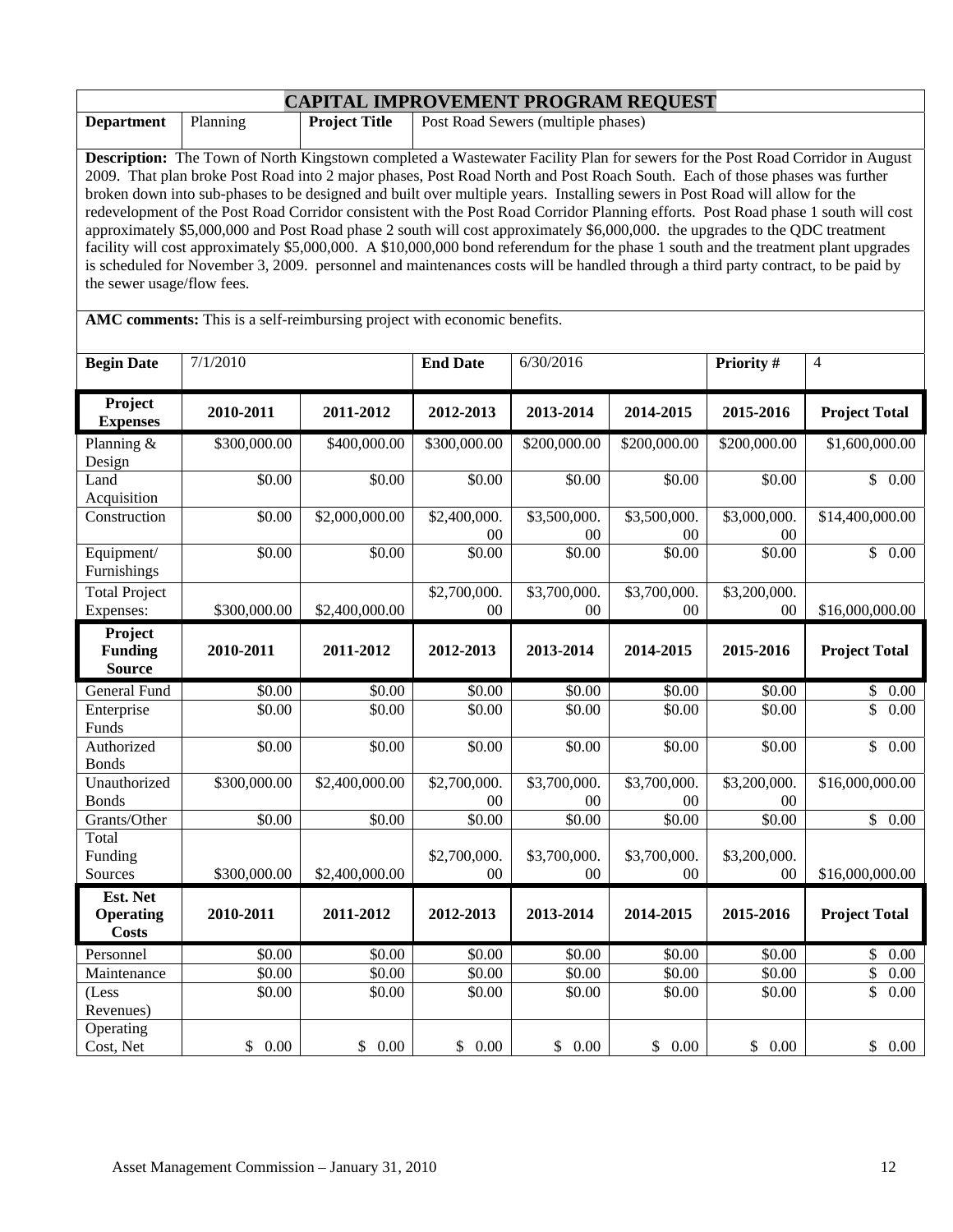| <b>CAPITAL IMPROVEMENT PROGRAM REQUEST</b> |                                                                                                                                           |                      |                                                                                                                                                                                                                                                                                                                                                                                                                                                              |  |  |  |  |  |
|--------------------------------------------|-------------------------------------------------------------------------------------------------------------------------------------------|----------------------|--------------------------------------------------------------------------------------------------------------------------------------------------------------------------------------------------------------------------------------------------------------------------------------------------------------------------------------------------------------------------------------------------------------------------------------------------------------|--|--|--|--|--|
| <b>Department</b>                          | <b>Public Works</b>                                                                                                                       | <b>Project Title</b> | Road Maintenance Projects                                                                                                                                                                                                                                                                                                                                                                                                                                    |  |  |  |  |  |
|                                            |                                                                                                                                           |                      |                                                                                                                                                                                                                                                                                                                                                                                                                                                              |  |  |  |  |  |
|                                            | <b>Description:</b> The goal of this department is to continue to bid an annual road paving contract. The road paving program prioritizes |                      |                                                                                                                                                                                                                                                                                                                                                                                                                                                              |  |  |  |  |  |
|                                            | roads with the greatest definiencies, as established by an independent road survey. This survey rates roads based on engineering          |                      |                                                                                                                                                                                                                                                                                                                                                                                                                                                              |  |  |  |  |  |
|                                            |                                                                                                                                           |                      | $\mathcal{A} = \mathcal{A} = \mathcal{A} = \mathcal{A} = \mathcal{A} = \mathcal{A} = \mathcal{A} = \mathcal{A} = \mathcal{A} = \mathcal{A} = \mathcal{A} = \mathcal{A} = \mathcal{A} = \mathcal{A} = \mathcal{A} = \mathcal{A} = \mathcal{A} = \mathcal{A} = \mathcal{A} = \mathcal{A} = \mathcal{A} = \mathcal{A} = \mathcal{A} = \mathcal{A} = \mathcal{A} = \mathcal{A} = \mathcal{A} = \mathcal{A} = \mathcal{A} = \mathcal{A} = \mathcal{A} = \mathcal$ |  |  |  |  |  |

parameters such as based failure, drainage and traffic volume. These parameters translate into a rating of "excellent" to "failed" for each road. Based on the latest survey, completed over 6 years ago, there are still over 43 roads classified as "poor". The current budget of \$100,000 allows for only 1 to 2 miles of road resurfacing. In addition, last year's budget shortfall forced the town to cancel its annual bid. The good news this year is that over \$1.1 million of Federal stimulus money is availabe to North Kingstown. That bid is expected to be out this spring. Although this provides a boost to a program significantly underfunded, the funding projections below attempt to bring this program to a more realistic funding level, and assumes a bond referendum in 2013. In order to achieve a 20 to 25 year life cycle for this progra, \$500,000 per year is required. Funding from the General Fund will remain at \$100,000 per year, with the balance to be funded from Town Capital Reserve.

**AMC comments:** The Commission strongly believes these projects are continually underfunded and the importance of this project cannot be overestimated. The underfunding has resulted in a significant deterioration of town roads.

| <b>Begin Date</b>                            | 7/1/2010       |              | <b>End Date</b>       | 6/30/2016          |              | Priority #   | $\overline{4}$                       |
|----------------------------------------------|----------------|--------------|-----------------------|--------------------|--------------|--------------|--------------------------------------|
| Project<br><b>Expenses</b>                   | 2010-2011      | 2011-2012    | 2012-2013             | 2013-2014          | 2014-2015    | 2015-2016    | <b>Project Total</b>                 |
| Planning &<br>Design                         | \$0.00         | \$0.00       | \$0.00                | \$0.00             | \$0.00       | \$0.00       | \$0.00                               |
| Land<br>Acquisition                          | \$0.00         | \$0.00       | \$0.00                | \$0.00             | \$0.00       | \$0.00       | $\overline{\$}$<br>0.00              |
| Construction                                 | \$1,200,000.00 | \$125,000.00 | \$150,000.00          | \$500,000.00       | \$500,000.00 | \$500,000.00 | \$2,975,000.00                       |
| Equipment/<br>Furnishings                    | \$0.00         | \$0.00       | \$0.00                | \$0.00             | \$0.00       | \$0.00       | $\mathbb{S}$<br>0.00                 |
| <b>Total Project</b><br>Expenses:            | \$1,200,000.00 | \$125,000.00 | \$150,000.00          | \$500,000.00       | \$500,000.00 | \$500,000.00 | \$2,975,000.00                       |
| Project<br><b>Funding</b><br><b>Source</b>   | 2010-2011      | 2011-2012    | 2012-2013             | 2013-2014          | 2014-2015    | 2015-2016    | <b>Project Total</b>                 |
| <b>General Fund</b>                          | \$100,000.00   | \$125,000.00 | \$150,000.00          | \$175,000.00       | \$200,000.00 | \$225,000.00 | \$975,000.00                         |
| Enterprise<br>Funds                          | \$0.00         | \$0.00       | \$0.00                | \$0.00             | \$0.00       | \$0.00       | \$<br>0.00                           |
| Authorized<br><b>Bonds</b>                   | \$0.00         | \$0.00       | \$0.00                | \$325,000.00       | \$300,000.00 | \$275,000.00 | \$900,000.00                         |
| Unauthorized<br><b>Bonds</b>                 | \$1,100,000.00 | \$0.00       | \$0.00                | \$0.00             | \$0.00       | \$0.00       | \$1,100,000.00                       |
| Grants/Other                                 | \$0.00         | \$0.00       | \$0.00                | \$0.00             | \$0.00       | \$0.00       | \$0.00                               |
| Total<br>Funding<br>Sources                  | \$1,200,000.00 | \$125,000.00 | \$150,000.00          | \$500,000.00       | \$500,000.00 | \$500,000.00 | \$2,975,000.00                       |
| Est. Net<br><b>Operating</b><br><b>Costs</b> | 2010-2011      | 2011-2012    | 2012-2013             | 2013-2014          | 2014-2015    | 2015-2016    | <b>Project Total</b>                 |
| Personnel                                    | \$0.00         | \$0.00       | \$0.00                | \$0.00             | \$0.00       | \$0.00       | \$<br>0.00                           |
| Maintenance                                  | \$0.00         | \$0.00       | \$0.00                | $\overline{$}0.00$ | \$0.00       | \$0.00       | $\overline{\$}$<br>0.00              |
| (Less<br>Revenues)                           | \$0.00         | \$0.00       | \$0.00                | \$0.00             | \$0.00       | \$0.00       | $\overline{\$}$<br>$\overline{0.00}$ |
| Operating<br>Cost, Net                       | \$0.00         | \$0.00       | $\mathcal{S}$<br>0.00 | \$0.00             | \$0.00       | \$<br>0.00   | 0.00<br>\$                           |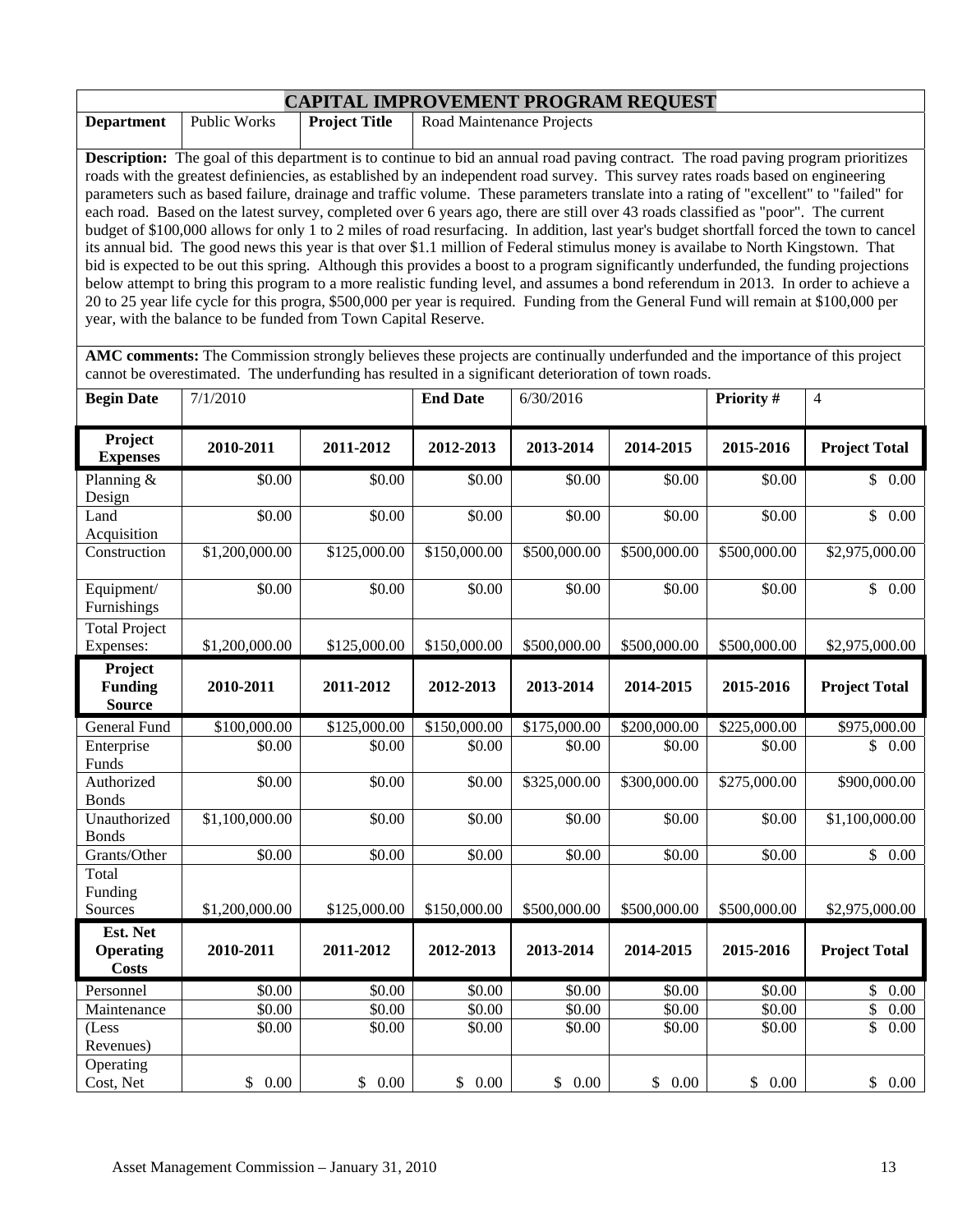| <b>CAPITAL IMPROVEMENT PROGRAM REQUEST</b>                                                                                                                                                                                                                                                                                                                                                                                                                                                                                                                                                                                               |                                                                        |                       |                       |                       |                  |                  |                        |  |
|------------------------------------------------------------------------------------------------------------------------------------------------------------------------------------------------------------------------------------------------------------------------------------------------------------------------------------------------------------------------------------------------------------------------------------------------------------------------------------------------------------------------------------------------------------------------------------------------------------------------------------------|------------------------------------------------------------------------|-----------------------|-----------------------|-----------------------|------------------|------------------|------------------------|--|
| <b>Department</b>                                                                                                                                                                                                                                                                                                                                                                                                                                                                                                                                                                                                                        | <b>Project Title</b><br><b>Public Works</b><br><b>Roofing Projects</b> |                       |                       |                       |                  |                  |                        |  |
| Description: Various roof replacement projects are anticipated in the next few years and will be funded from Town Capital<br>Reserve. Facilities in need of immediate attention include Fire Station 3, Wickford Restrooms, Oak Hill Garage, Wilson Park<br>Maintenance and Concession. There are several buildings also in need of roof repairs, but are on hold until decisions are made on<br>thefate of these facilities. These buildings include the Town Hall Annex, Reynolds Street IT and the Beechwood House. The Town<br>is also working with the School Department in combining roof projects under these proposed contracts. |                                                                        |                       |                       |                       |                  |                  |                        |  |
| AMC comments: The Commission believes the town must invest in the maintenance of town-owned buildings in line with the long-<br>term plan.                                                                                                                                                                                                                                                                                                                                                                                                                                                                                               |                                                                        |                       |                       |                       |                  |                  |                        |  |
| <b>Begin Date</b>                                                                                                                                                                                                                                                                                                                                                                                                                                                                                                                                                                                                                        | 7/1/2010                                                               |                       | <b>End Date</b>       | 6/30/2014             |                  | Priority#        | 5                      |  |
| Project<br><b>Expenses</b>                                                                                                                                                                                                                                                                                                                                                                                                                                                                                                                                                                                                               | 2010-2011                                                              | 2011-2012             | 2012-2013             | 2013-2014             | 2014-2015        | 2015-2016        | <b>Project Total</b>   |  |
| Planning &<br>Design                                                                                                                                                                                                                                                                                                                                                                                                                                                                                                                                                                                                                     | \$10,000.00                                                            | \$0.00                | \$10,000.00           | \$0.00                | \$0.00           | \$0.00           | \$20,000.00            |  |
| Land<br>Acquisition                                                                                                                                                                                                                                                                                                                                                                                                                                                                                                                                                                                                                      | \$0.00                                                                 | \$0.00                | \$0.00                | \$0.00                | \$0.00           | \$0.00           | \$<br>0.00             |  |
| Construction                                                                                                                                                                                                                                                                                                                                                                                                                                                                                                                                                                                                                             | \$50,000.00                                                            | \$50,000.00           | \$50,000.00           | \$50,000.00           | \$0.00           | \$0.00           | \$200,000.00           |  |
| Equipment/<br>Furnishings                                                                                                                                                                                                                                                                                                                                                                                                                                                                                                                                                                                                                | \$0.00                                                                 | \$0.00                | \$0.00                | \$0.00                | \$0.00           | \$0.00           | $\mathbb{S}$<br>0.00   |  |
| <b>Total Project</b><br>Expenses:                                                                                                                                                                                                                                                                                                                                                                                                                                                                                                                                                                                                        | \$60,000.00                                                            | \$50,000.00           | \$60,000.00           | \$50,000.00           | \$0.00           | \$0.00           | \$220,000.00           |  |
| Project<br><b>Funding</b><br><b>Source</b>                                                                                                                                                                                                                                                                                                                                                                                                                                                                                                                                                                                               | 2010-2011                                                              | 2011-2012             | 2012-2013             | 2013-2014             | 2014-2015        | 2015-2016        | <b>Project Total</b>   |  |
| General Fund                                                                                                                                                                                                                                                                                                                                                                                                                                                                                                                                                                                                                             | \$60,000.00                                                            | \$50,000.00           | \$60,000.00           | \$50,000.00           | \$0.00           | \$0.00           | \$220,000.00           |  |
| Enterprise<br>Funds                                                                                                                                                                                                                                                                                                                                                                                                                                                                                                                                                                                                                      | \$0.00                                                                 | \$0.00                | \$0.00                | \$0.00                | \$0.00           | \$0.00           | \$<br>0.00             |  |
| Authorized<br><b>Bonds</b>                                                                                                                                                                                                                                                                                                                                                                                                                                                                                                                                                                                                               | \$0.00                                                                 | \$0.00                | \$0.00                | \$0.00                | \$0.00           | \$0.00           | \$<br>0.00             |  |
| Unauthorized<br><b>Bonds</b>                                                                                                                                                                                                                                                                                                                                                                                                                                                                                                                                                                                                             | \$0.00                                                                 | \$0.00                | \$0.00                | \$0.00                | \$0.00           | \$0.00           | \$<br>0.00             |  |
| Grants/Other<br>Total<br>Funding<br>Sources                                                                                                                                                                                                                                                                                                                                                                                                                                                                                                                                                                                              | \$0.00<br>\$60,000.00                                                  | \$0.00<br>\$50,000.00 | \$0.00<br>\$60,000.00 | \$0.00<br>\$50,000.00 | \$0.00<br>\$0.00 | \$0.00<br>\$0.00 | \$0.00<br>\$220,000.00 |  |
| Est. Net                                                                                                                                                                                                                                                                                                                                                                                                                                                                                                                                                                                                                                 |                                                                        |                       |                       |                       |                  |                  |                        |  |
| <b>Operating</b><br><b>Costs</b>                                                                                                                                                                                                                                                                                                                                                                                                                                                                                                                                                                                                         | 2010-2011                                                              | 2011-2012             | 2012-2013             | 2013-2014             | 2014-2015        | 2015-2016        | <b>Project Total</b>   |  |
| Personnel                                                                                                                                                                                                                                                                                                                                                                                                                                                                                                                                                                                                                                | \$0.00                                                                 | \$0.00                | \$0.00                | \$0.00                | \$0.00           | \$0.00           | \$<br>0.00             |  |
| Maintenance                                                                                                                                                                                                                                                                                                                                                                                                                                                                                                                                                                                                                              | \$0.00                                                                 | \$0.00                | \$0.00                | \$0.00                | \$0.00           | \$0.00           | \$<br>0.00             |  |
| (Less<br>Revenues)                                                                                                                                                                                                                                                                                                                                                                                                                                                                                                                                                                                                                       | \$0.00                                                                 | \$0.00                | \$0.00                | \$0.00                | \$0.00           | \$0.00           | \$<br>0.00             |  |
| Operating<br>Cost, Net                                                                                                                                                                                                                                                                                                                                                                                                                                                                                                                                                                                                                   | \$0.00                                                                 | \$0.00                | \$0.00                | \$0.00                | \$0.00           | \$0.00           | \$0.00                 |  |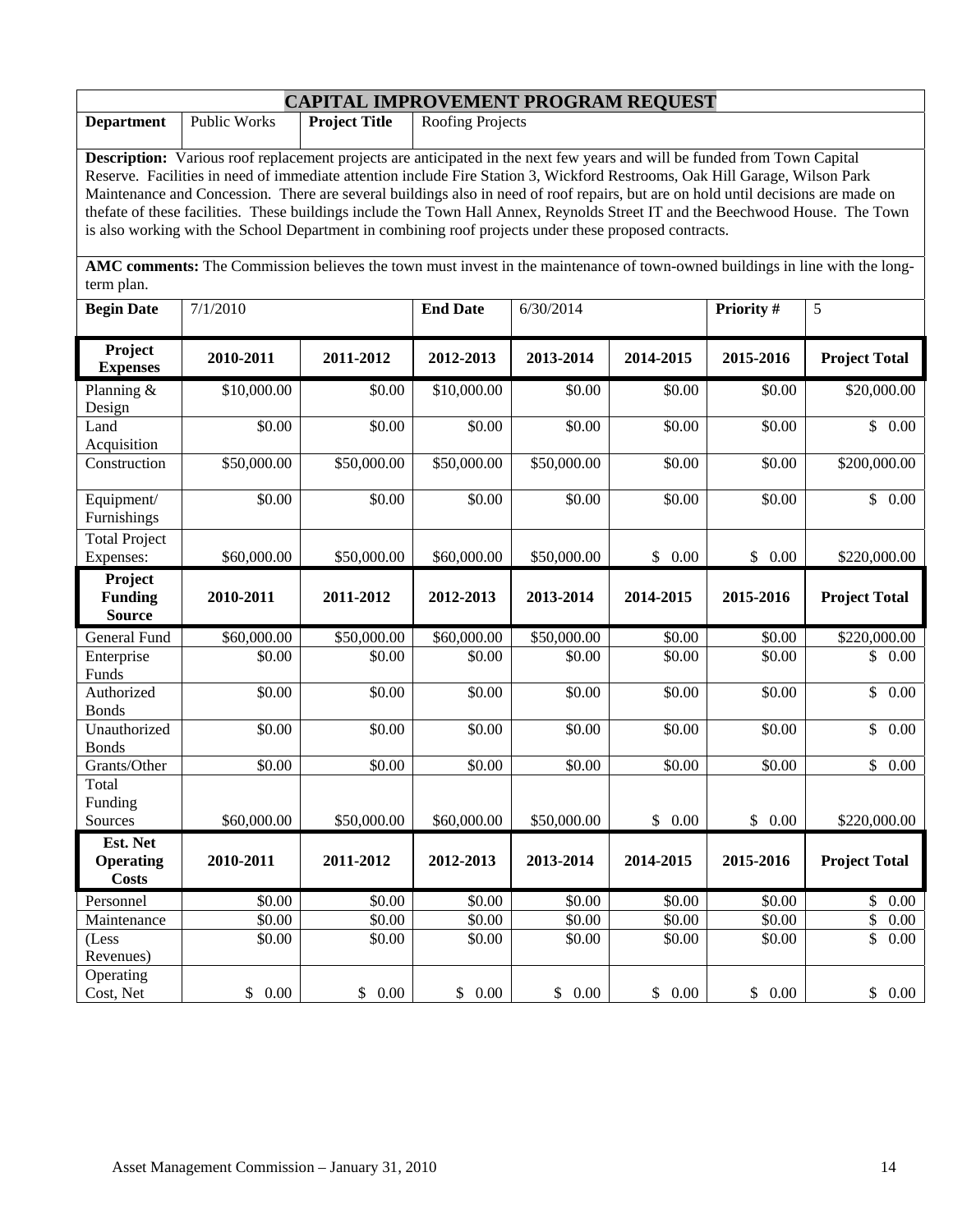| <b>CAPITAL IMPROVEMENT PROGRAM REQUEST</b> |              |                      |                                                                                                                                       |  |  |  |  |
|--------------------------------------------|--------------|----------------------|---------------------------------------------------------------------------------------------------------------------------------------|--|--|--|--|
| <b>Department</b>                          | Public Works | <b>Project Title</b> | <b>Wickford Elementary School Repairs</b>                                                                                             |  |  |  |  |
|                                            |              |                      |                                                                                                                                       |  |  |  |  |
|                                            |              |                      | <b>Description:</b> The School Department turned the Wickford Elementary School over to the Town in late Fall of 2008. The Town has   |  |  |  |  |
|                                            |              |                      | completed a preliminary inspection of the building and determined that the roofs should be replaced within the next few years. Both   |  |  |  |  |
|                                            |              |                      | the slate roof and membrane roofs are past heir useful life. Minimal maintenance work is on-going until a decision on the future of   |  |  |  |  |
|                                            |              |                      | theis building is made by the Town Council and the Wickford Elementary School & Beechwood House Advisory Committee. If a              |  |  |  |  |
|                                            |              |                      | decision is made by the voters to sell this property, only minimal maintenance work will continue with in house forces. If it is      |  |  |  |  |
|                                            |              |                      | decided to use the facility for Town/School consolidation, a bond referendum will be reugired to fund the project. The estimates      |  |  |  |  |
|                                            |              |                      | below reflect the second option and a project to consolidate Town and School offices. This proposal also assumes that revenues        |  |  |  |  |
|                                            |              |                      | from the sale of other Town properties (oak Hill Road & Reynolds Street facilities) will be used to fund this project (grants/other). |  |  |  |  |
|                                            |              |                      | This proposal also assumes that the School Dept. will participate in personnel and maintenance costs.                                 |  |  |  |  |

**AMC comments:** The Asset Management Commission recognizes the building as a valuable Town asset and that the Town continue evaluating all critical repairs to this building.

| <b>Begin Date</b>                            | 7/1/2010     |                | <b>End Date</b> | 6/30/2012          |           | Priority # | 6                                            |
|----------------------------------------------|--------------|----------------|-----------------|--------------------|-----------|------------|----------------------------------------------|
| Project<br><b>Expenses</b>                   | 2010-2011    | 2011-2012      | 2012-2013       | 2013-2014          | 2014-2015 | 2015-2016  | <b>Project Total</b>                         |
| Planning $&$<br>Design                       | \$150,000.00 | \$125,000.00   | \$0.00          | \$0.00             | \$0.00    | \$0.00     | \$275,000.00                                 |
| Land<br>Acquisition                          | \$0.00       | \$0.00         | \$0.00          | \$0.00             | \$0.00    | \$0.00     | $\overline{\mathbb{S}}$<br>$\overline{0.00}$ |
| Construction                                 | \$0.00       | \$3,000,000.00 | \$0.00          | \$0.00             | \$0.00    | \$0.00     | \$3,000,000.00                               |
| Equipment/<br>Furnishings                    | \$0.00       | \$0.00         | \$0.00          | \$0.00             | \$0.00    | \$0.00     | \$0.00                                       |
| <b>Total Project</b><br>Expenses:            | \$150,000.00 | \$3,125,000.00 | \$0.00          | \$0.00             | \$0.00    | \$0.00     | \$3,275,000.00                               |
| Project<br><b>Funding</b><br><b>Source</b>   | 2010-2011    | 2011-2012      | 2012-2013       | 2013-2014          | 2014-2015 | 2015-2016  | <b>Project Total</b>                         |
| General Fund                                 | \$0.00       | \$0.00         | \$0.00          | $\overline{$}0.00$ | \$0.00    | \$0.00     | \$<br>0.00                                   |
| Enterprise<br>Funds                          | \$0.00       | \$0.00         | \$0.00          | \$0.00             | \$0.00    | \$0.00     | \$<br>0.00                                   |
| Authorized<br><b>Bonds</b>                   | \$0.00       | \$0.00         | \$0.00          | \$0.00             | \$0.00    | \$0.00     | \$<br>0.00                                   |
| Unauthorized<br><b>Bonds</b>                 | \$150,000.00 | \$2,850,000.00 | \$0.00          | \$0.00             | \$0.00    | \$0.00     | \$3,000,000.00                               |
| Grants/Other                                 | \$0.00       | \$275,000.00   | \$0.00          | \$0.00             | \$0.00    | \$0.00     | \$275,000.00                                 |
| Total<br>Funding                             |              |                |                 |                    |           |            |                                              |
| Sources                                      | \$150,000.00 | \$3,125,000.00 | \$0.00          | $\$$ 0.00          | \$0.00    | \$0.00     | \$3,275,000.00                               |
| Est. Net<br><b>Operating</b><br><b>Costs</b> | 2010-2011    | 2011-2012      | 2012-2013       | 2013-2014          | 2014-2015 | 2015-2016  | <b>Project Total</b>                         |
| Personnel                                    | \$0.00       | \$50,000.00    | \$0.00          | \$0.00             | \$0.00    | \$0.00     | \$50,000.00                                  |
| Maintenance                                  | \$0.00       | \$10,000.00    | \$0.00          | \$0.00             | \$0.00    | \$0.00     | \$10,000.00                                  |
| (Less<br>Revenues)                           | \$0.00       | \$0.00         | \$0.00          | \$0.00             | \$0.00    | \$0.00     | \$<br>0.00                                   |
| Operating<br>Cost, Net                       | \$0.00       | \$60,000.00    | \$0.00          | \$0.00             | \$0.00    | \$0.00     | \$60,000.00                                  |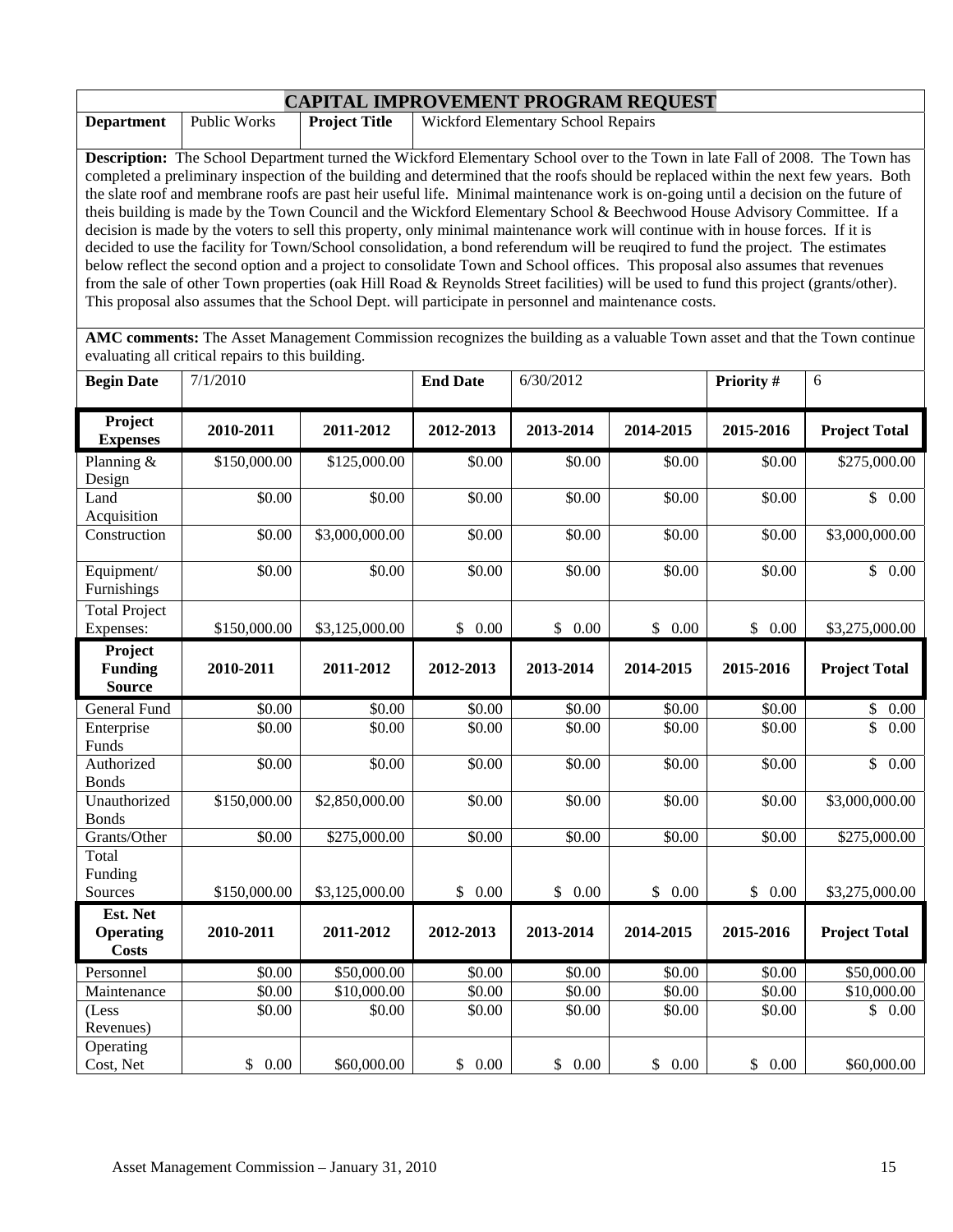| <b>Department</b>                                                                                                                                                                                                                                                                                                                                                                                                                                                                                                                                                                                                                                                                                                                                                                                                                                                                                                                                                                                                                                                                                                                                                                                                                                                                                                                                                                                                                                                    | Public Works<br><b>Project Title</b><br>Landfill Closure - Hamilton Allenton and Oakhill |              |                 |              |           |            |                      |  |  |
|----------------------------------------------------------------------------------------------------------------------------------------------------------------------------------------------------------------------------------------------------------------------------------------------------------------------------------------------------------------------------------------------------------------------------------------------------------------------------------------------------------------------------------------------------------------------------------------------------------------------------------------------------------------------------------------------------------------------------------------------------------------------------------------------------------------------------------------------------------------------------------------------------------------------------------------------------------------------------------------------------------------------------------------------------------------------------------------------------------------------------------------------------------------------------------------------------------------------------------------------------------------------------------------------------------------------------------------------------------------------------------------------------------------------------------------------------------------------|------------------------------------------------------------------------------------------|--------------|-----------------|--------------|-----------|------------|----------------------|--|--|
| Description: Landfill closure program are on-going for both landfills. ACT Lincoln Environmental, the Town's consultant, has<br>completed a Site Investigation Report for the Hamilton Allenton Landfill and submitted closure recommendations to the RI DEM.<br>The highest priority recommendations include soil gas extraction and monitoring, wetland and drainage remediation, landfill cap<br>improvements and additional groundwater monitoring. This office still awaits comments from DEM from our site investigation<br>recommendations submitted last year. The State's comments on our recommendations will dictate that either additional site<br>investigation is required or a final landfill closure scope can proceed. Closure requirements established by DEM will be designed<br>and did for construction. Construction bidding for these projects could begin by next year. Preliminary closure estimates are both<br>landfills is estimated at \$1.5 million. A future bond referendum will be required to pay for this project and could be combined with<br>other infrastructure improvements. Immediate and more minor remediation efforts (FY 2011 & 2012) are to be funded from Town<br>Capital Reserve.<br>AMC comments: The Asset Management Commission understands that this is a federally-mandated project and there could be a<br>substantial penalty for non-compliance and if delayed, it could become more expensive to complete. |                                                                                          |              |                 |              |           |            |                      |  |  |
| <b>Begin Date</b>                                                                                                                                                                                                                                                                                                                                                                                                                                                                                                                                                                                                                                                                                                                                                                                                                                                                                                                                                                                                                                                                                                                                                                                                                                                                                                                                                                                                                                                    | 7/1/2010                                                                                 |              | <b>End Date</b> | 6/30/2014    |           | Priority # | 7                    |  |  |
| Project<br><b>Expenses</b>                                                                                                                                                                                                                                                                                                                                                                                                                                                                                                                                                                                                                                                                                                                                                                                                                                                                                                                                                                                                                                                                                                                                                                                                                                                                                                                                                                                                                                           | 2010-2011                                                                                | 2011-2012    | 2012-2013       | 2013-2014    | 2014-2015 | 2015-2016  | <b>Project Total</b> |  |  |
| Planning &<br>Design                                                                                                                                                                                                                                                                                                                                                                                                                                                                                                                                                                                                                                                                                                                                                                                                                                                                                                                                                                                                                                                                                                                                                                                                                                                                                                                                                                                                                                                 | \$15,000.00                                                                              | \$20,000.00  | \$115,000.00    | \$0.00       | \$0.00    | \$0.00     | \$150,000.00         |  |  |
| Land<br>Acquisition                                                                                                                                                                                                                                                                                                                                                                                                                                                                                                                                                                                                                                                                                                                                                                                                                                                                                                                                                                                                                                                                                                                                                                                                                                                                                                                                                                                                                                                  | \$0.00                                                                                   | \$0.00       | \$0.00          | \$0.00       | \$0.00    | \$0.00     | \$0.00               |  |  |
| Construction                                                                                                                                                                                                                                                                                                                                                                                                                                                                                                                                                                                                                                                                                                                                                                                                                                                                                                                                                                                                                                                                                                                                                                                                                                                                                                                                                                                                                                                         | \$125,000.00                                                                             | \$150,000.00 | \$750,000.00    | \$475,000.00 | \$0.00    | \$0.00     | \$1,500,000.00       |  |  |
| Equipment/<br>Furnishings                                                                                                                                                                                                                                                                                                                                                                                                                                                                                                                                                                                                                                                                                                                                                                                                                                                                                                                                                                                                                                                                                                                                                                                                                                                                                                                                                                                                                                            | \$0.00                                                                                   | \$0.00       | \$0.00          | \$0.00       | \$0.00    | \$0.00     | \$0.00               |  |  |
| <b>Total Project</b><br>Expenses:                                                                                                                                                                                                                                                                                                                                                                                                                                                                                                                                                                                                                                                                                                                                                                                                                                                                                                                                                                                                                                                                                                                                                                                                                                                                                                                                                                                                                                    | \$140,000.00                                                                             | \$170,000.00 | \$865,000.00    | \$475,000.00 | \$0.00    | \$0.00     | \$1,650,000.00       |  |  |
| Project<br><b>Funding</b><br><b>Source</b>                                                                                                                                                                                                                                                                                                                                                                                                                                                                                                                                                                                                                                                                                                                                                                                                                                                                                                                                                                                                                                                                                                                                                                                                                                                                                                                                                                                                                           | 2010-2011                                                                                | 2011-2012    | 2012-2013       | 2013-2014    | 2014-2015 | 2015-2016  | <b>Project Total</b> |  |  |
| General Fund                                                                                                                                                                                                                                                                                                                                                                                                                                                                                                                                                                                                                                                                                                                                                                                                                                                                                                                                                                                                                                                                                                                                                                                                                                                                                                                                                                                                                                                         | \$140,000.00                                                                             | \$170,000.00 | \$0.00          | \$0.00       | \$0.00    | \$0.00     | \$310,000.00         |  |  |
| Enterprise<br>Funds                                                                                                                                                                                                                                                                                                                                                                                                                                                                                                                                                                                                                                                                                                                                                                                                                                                                                                                                                                                                                                                                                                                                                                                                                                                                                                                                                                                                                                                  | \$0.00                                                                                   | \$0.00       | \$0.00          | \$0.00       | \$0.00    | \$0.00     | \$0.00               |  |  |
| Authorized<br><b>Bonds</b>                                                                                                                                                                                                                                                                                                                                                                                                                                                                                                                                                                                                                                                                                                                                                                                                                                                                                                                                                                                                                                                                                                                                                                                                                                                                                                                                                                                                                                           | \$0.00                                                                                   | \$0.00       | \$0.00          | \$0.00       | \$0.00    | \$0.00     | \$0.00               |  |  |
| Unauthorized<br><b>Bonds</b>                                                                                                                                                                                                                                                                                                                                                                                                                                                                                                                                                                                                                                                                                                                                                                                                                                                                                                                                                                                                                                                                                                                                                                                                                                                                                                                                                                                                                                         | \$0.00                                                                                   | \$0.00       | \$865,000.00    | \$475,000.00 | \$0.00    | \$0.00     | \$1,340,000.00       |  |  |
| Grants/Other                                                                                                                                                                                                                                                                                                                                                                                                                                                                                                                                                                                                                                                                                                                                                                                                                                                                                                                                                                                                                                                                                                                                                                                                                                                                                                                                                                                                                                                         | \$0.00                                                                                   | \$0.00       | \$0.00          | \$0.00       | \$0.00    | \$0.00     | \$0.00               |  |  |
| Total<br>Funding                                                                                                                                                                                                                                                                                                                                                                                                                                                                                                                                                                                                                                                                                                                                                                                                                                                                                                                                                                                                                                                                                                                                                                                                                                                                                                                                                                                                                                                     |                                                                                          |              |                 |              |           |            |                      |  |  |
| Sources                                                                                                                                                                                                                                                                                                                                                                                                                                                                                                                                                                                                                                                                                                                                                                                                                                                                                                                                                                                                                                                                                                                                                                                                                                                                                                                                                                                                                                                              | \$140,000.00                                                                             | \$170,000.00 | \$865,000.00    | \$475,000.00 | \$0.00    | \$0.00     | \$1,650,000.00       |  |  |
| Est. Net                                                                                                                                                                                                                                                                                                                                                                                                                                                                                                                                                                                                                                                                                                                                                                                                                                                                                                                                                                                                                                                                                                                                                                                                                                                                                                                                                                                                                                                             |                                                                                          |              |                 |              |           |            |                      |  |  |
| <b>Operating</b><br><b>Costs</b>                                                                                                                                                                                                                                                                                                                                                                                                                                                                                                                                                                                                                                                                                                                                                                                                                                                                                                                                                                                                                                                                                                                                                                                                                                                                                                                                                                                                                                     | 2010-2011                                                                                | 2011-2012    | 2012-2013       | 2013-2014    | 2014-2015 | 2015-2016  | <b>Project Total</b> |  |  |
| Personnel                                                                                                                                                                                                                                                                                                                                                                                                                                                                                                                                                                                                                                                                                                                                                                                                                                                                                                                                                                                                                                                                                                                                                                                                                                                                                                                                                                                                                                                            | \$0.00                                                                                   | \$0.00       | \$0.00          | \$0.00       | \$0.00    | \$0.00     | \$0.00               |  |  |
| Maintenance                                                                                                                                                                                                                                                                                                                                                                                                                                                                                                                                                                                                                                                                                                                                                                                                                                                                                                                                                                                                                                                                                                                                                                                                                                                                                                                                                                                                                                                          | \$0.00                                                                                   | \$0.00       | \$0.00          | \$0.00       | \$0.00    | \$0.00     | \$<br>0.00           |  |  |
| (Less<br>Revenues)                                                                                                                                                                                                                                                                                                                                                                                                                                                                                                                                                                                                                                                                                                                                                                                                                                                                                                                                                                                                                                                                                                                                                                                                                                                                                                                                                                                                                                                   | \$0.00                                                                                   | \$0.00       | \$0.00          | \$0.00       | \$0.00    | \$0.00     | \$<br>0.00           |  |  |

Cost, Net \$ 0.00 \$ 0.00 \$ 0.00 \$ 0.00 \$ 0.00 \$ 0.00 \$ 0.00

**CAPITAL IMPROVEMENT PROGRAM REQUEST**

Operating<br>Cost, Net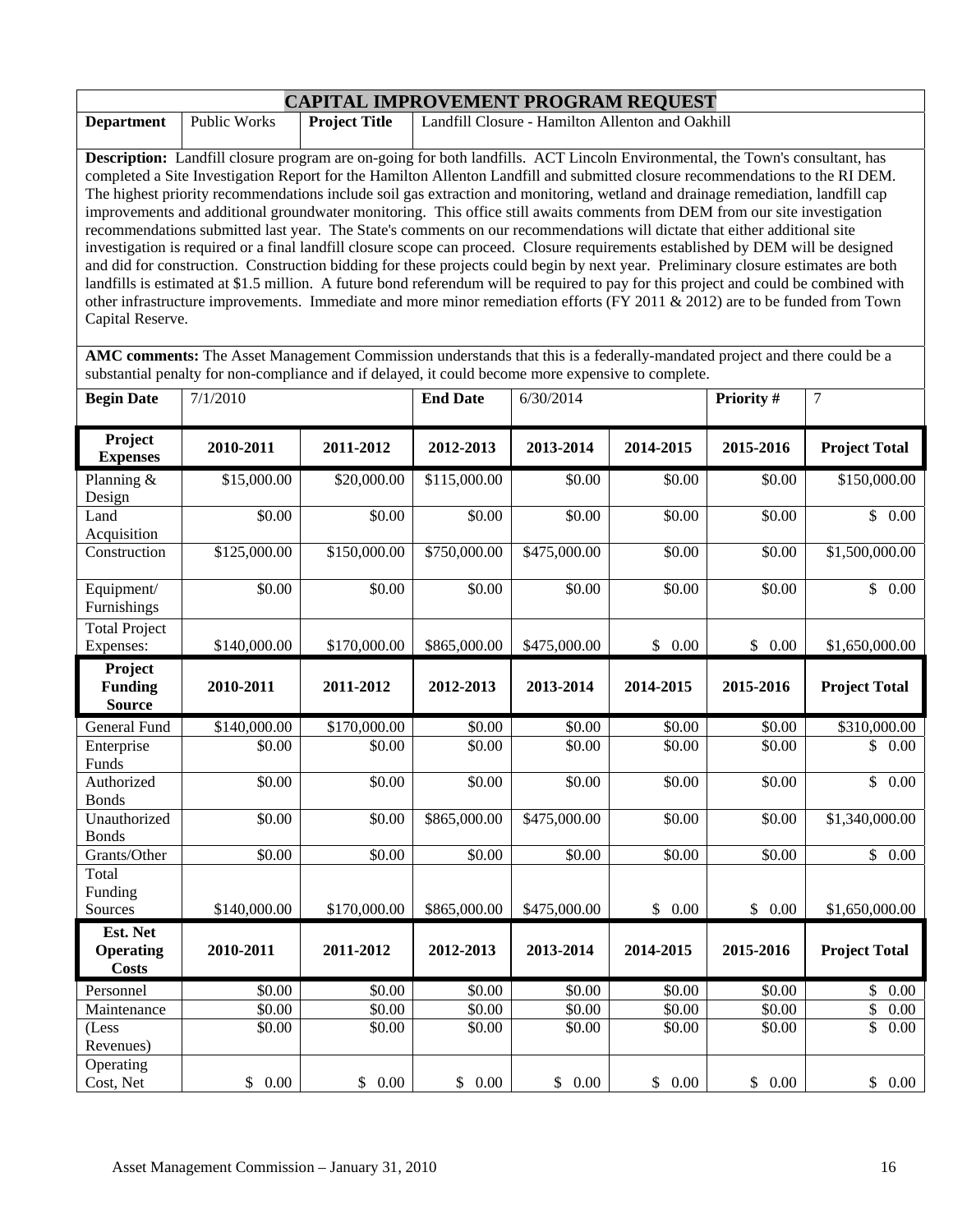| <b>CAPITAL IMPROVEMENT PROGRAM REQUEST</b>                                                                                  |                                                                                                                                     |                      |                                                                                                                                        |  |  |  |  |
|-----------------------------------------------------------------------------------------------------------------------------|-------------------------------------------------------------------------------------------------------------------------------------|----------------------|----------------------------------------------------------------------------------------------------------------------------------------|--|--|--|--|
| <b>Department</b>                                                                                                           | Public Works                                                                                                                        | <b>Project Title</b> | Sidewalk Maintenance Program                                                                                                           |  |  |  |  |
|                                                                                                                             |                                                                                                                                     |                      |                                                                                                                                        |  |  |  |  |
|                                                                                                                             |                                                                                                                                     |                      | <b>Description:</b> A sidewalk inventory was completed several years ago that inspected all of the sidewalks in town. This inventory   |  |  |  |  |
|                                                                                                                             |                                                                                                                                     |                      | report, as well as recommendations from the town's insurance company, clearly documents the need for a better funded maintenance       |  |  |  |  |
| program. Except for relatively new sidewalks, constructed as part of association maintained public improvements, all of the |                                                                                                                                     |                      |                                                                                                                                        |  |  |  |  |
|                                                                                                                             |                                                                                                                                     |                      | sidewalks in town (state and local raods) are the responsibility of the town, per State law. The town is responsible for approximately |  |  |  |  |
|                                                                                                                             |                                                                                                                                     |                      | 14 miles of sidewalks. Sidewalk material surfaces include brick, asphalt, pavers and concrete. The estimated replacement cost for      |  |  |  |  |
|                                                                                                                             |                                                                                                                                     |                      | these sidewalks is over \$1.3 million. Many sidewalks are in need of repair or replacement. This office has spent the last 5 years     |  |  |  |  |
|                                                                                                                             |                                                                                                                                     |                      | replacing sidewalks in Wickford Village, which has the highest pedestrian volume in town. With the completion of sidewalks in          |  |  |  |  |
|                                                                                                                             | Wickford, repairs to sidewalks adjacent to schools are our next priority. Las year's budget cuts reduced this maintenance line item |                      |                                                                                                                                        |  |  |  |  |
|                                                                                                                             |                                                                                                                                     |                      | from \$130,000 to \$60,000. Approximately 1,200 linear feet of sidewalk can be reconstructed for \$60,000. The program must now        |  |  |  |  |
|                                                                                                                             | rely on future Capital Reserve funding, starting in FY 2013.                                                                        |                      |                                                                                                                                        |  |  |  |  |

**AMC comments:** The Commission believes this project is needed to prevent deterioration and unsafe conditions for its residents and visitors.

| <b>Begin Date</b>                          | 7/1/2010    |             | <b>End Date</b> | 6/30/2016    |              | Priority #   | 8                               |
|--------------------------------------------|-------------|-------------|-----------------|--------------|--------------|--------------|---------------------------------|
| Project<br><b>Expenses</b>                 | 2010-2011   | 2011-2012   | 2012-2013       | 2013-2014    | 2014-2015    | 2015-2016    | <b>Project Total</b>            |
| Planning $&$<br>Design                     | \$10,000.00 | \$0.00      | \$20,000.00     | \$0.00       | \$20,000.00  | \$0.00       | \$50,000.00                     |
| Land<br>Acquisition                        | \$0.00      | \$0.00      | \$0.00          | \$0.00       | \$0.00       | \$0.00       | \$0.00                          |
| Construction                               | \$50,000.00 | \$60,000.00 | \$80,000.00     | \$100,000.00 | \$80,000.00  | \$100,000.00 | \$470,000.00                    |
| Equipment/<br>Furnishings                  | \$0.00      | \$0.00      | \$0.00          | \$0.00       | \$0.00       | \$0.00       | $\mathbb{S}$<br>0.00            |
| <b>Total Project</b><br>Expenses:          | \$60,000.00 | \$60,000.00 | \$100,000.00    | \$100,000.00 | \$100,000.00 | \$100,000.00 | \$520,000.00                    |
| Project<br><b>Funding</b><br><b>Source</b> | 2010-2011   | 2011-2012   | 2012-2013       | 2013-2014    | 2014-2015    | 2015-2016    | <b>Project Total</b>            |
| <b>General Fund</b>                        | \$60,000.00 | \$60,000.00 | \$100,000.00    | \$100,000.00 | \$100,000.00 | \$100,000.00 | \$520,000.00                    |
| Enterprise<br>Funds                        | \$0.00      | \$0.00      | \$0.00          | \$0.00       | \$0.00       | \$0.00       | \$<br>0.00                      |
| Authorized<br><b>Bonds</b>                 | \$0.00      | \$0.00      | $\sqrt{$0.00}$  | \$0.00       | \$0.00       | \$0.00       | $\overline{\mathbb{S}}$<br>0.00 |
| Unauthorized<br><b>Bonds</b>               | \$0.00      | \$0.00      | \$0.00          | \$0.00       | \$0.00       | \$0.00       | \$<br>0.00                      |
| Grants/Other                               | \$0.00      | \$0.00      | \$0.00          | \$0.00       | \$0.00       | \$0.00       | $\mathbb{S}$<br>0.00            |
| Total<br>Funding<br>Sources                | \$60,000.00 | \$60,000.00 | \$100,000.00    | \$100,000.00 | \$100,000.00 | \$100,000.00 | \$520,000.00                    |
| Est. Net                                   |             |             |                 |              |              |              |                                 |
| <b>Operating</b><br><b>Costs</b>           | 2010-2011   | 2011-2012   | 2012-2013       | 2013-2014    | 2014-2015    | 2015-2016    | <b>Project Total</b>            |
| Personnel                                  | \$0.00      | \$0.00      | \$0.00          | \$0.00       | \$0.00       | \$0.00       | \$<br>0.00                      |
| Maintenance                                | \$0.00      | \$0.00      | \$0.00          | \$0.00       | \$0.00       | \$0.00       | $\overline{\$}$<br>0.00         |
| (Less<br>Revenues)                         | \$0.00      | \$0.00      | \$0.00          | \$0.00       | \$0.00       | \$0.00       | \$<br>0.00                      |
| Operating<br>Cost, Net                     | \$0.00      | \$0.00      | \$0.00          | \$0.00       | \$0.00       | \$0.00       | \$0.00                          |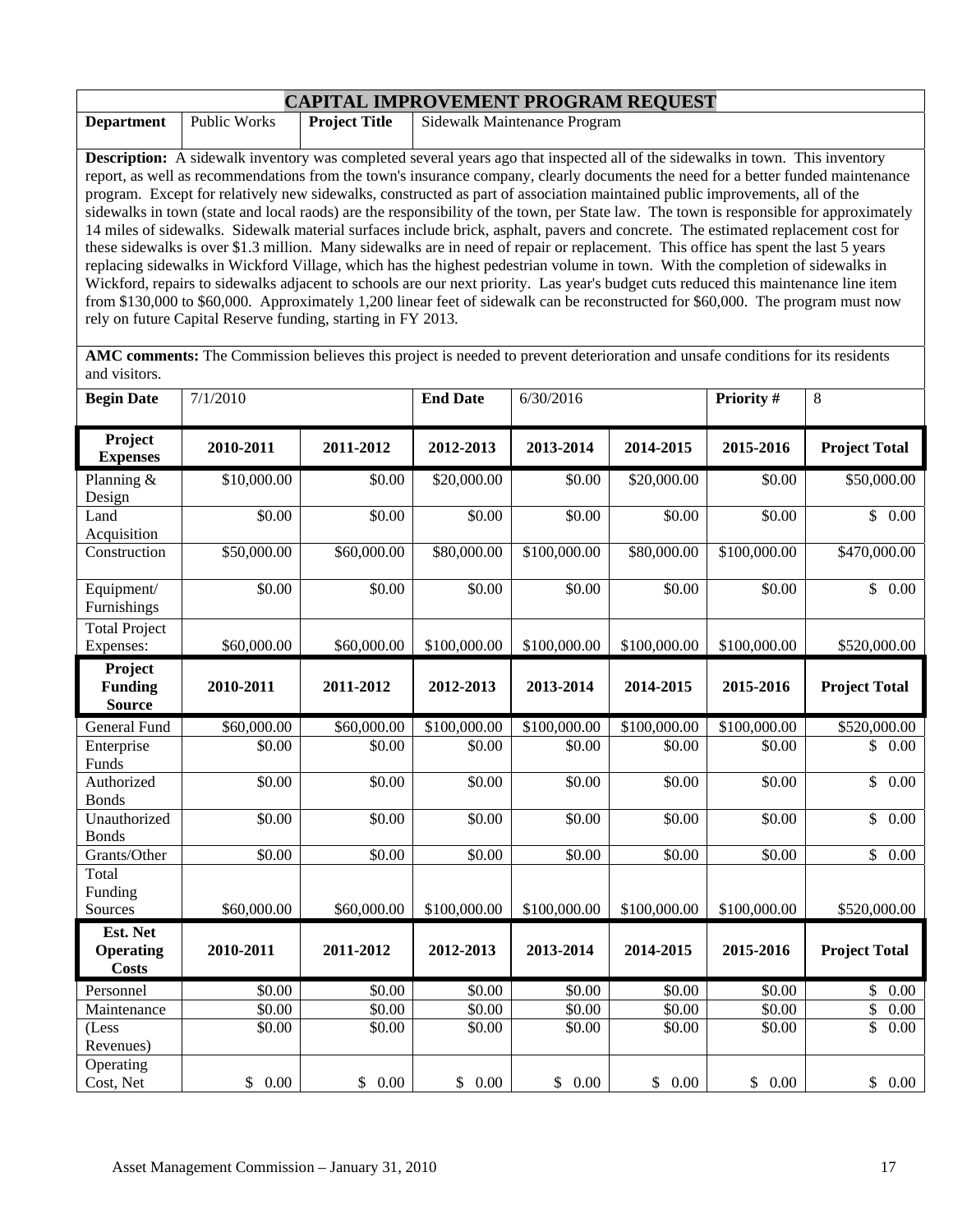|                                                                                                                                                                                                                                                                                                                                                                                                                                                                                                                                                                                                                                                                                                                                                                                                                                                                                                                                                                                                                                                                                                                                    |                                                                                                                               | <b>CAPITAL IMPROVEMENT PROGRAM REQUEST</b> |                 |            |           |            |                       |  |  |
|------------------------------------------------------------------------------------------------------------------------------------------------------------------------------------------------------------------------------------------------------------------------------------------------------------------------------------------------------------------------------------------------------------------------------------------------------------------------------------------------------------------------------------------------------------------------------------------------------------------------------------------------------------------------------------------------------------------------------------------------------------------------------------------------------------------------------------------------------------------------------------------------------------------------------------------------------------------------------------------------------------------------------------------------------------------------------------------------------------------------------------|-------------------------------------------------------------------------------------------------------------------------------|--------------------------------------------|-----------------|------------|-----------|------------|-----------------------|--|--|
| <b>Department</b>                                                                                                                                                                                                                                                                                                                                                                                                                                                                                                                                                                                                                                                                                                                                                                                                                                                                                                                                                                                                                                                                                                                  | Recreation                                                                                                                    | <b>Project Title</b>                       | McGinn Park     |            |           |            |                       |  |  |
| <b>Description:</b> McGinn Park was designed and built as a result of a Bond about fifteen years ago. One of the fields is used for<br>football, lacrosse, soccer and, if it was in good repair, field hockey. Unfortunately, for the past several years, the field has<br>experienced extreme damage as a result of the Youth Football program. None of the other sports has been able to enjoy use of this<br>facility to any meaningful extent because it has to be taken off line for repairs from November through mid-August after football<br>ends. We need more fields to serve these activities in North Kingstown but one alternative would be to get away from spending a<br>great deal of Public Works time and Town and youth sport's dollars to maintain natural grass. The cost to install sports turf is<br>significantly less than purchasing land and building more fields and this facility would be available and safe year round for a host of<br>activities. Some income could be realized through rental fees for outside groups who would be very interested in the opportunity to<br>play on sports turf. |                                                                                                                               |                                            |                 |            |           |            |                       |  |  |
|                                                                                                                                                                                                                                                                                                                                                                                                                                                                                                                                                                                                                                                                                                                                                                                                                                                                                                                                                                                                                                                                                                                                    | AMC comments: The Commission believes this is a worthwhile project but would point out to the Town Council that as with other |                                            |                 |            |           |            |                       |  |  |
|                                                                                                                                                                                                                                                                                                                                                                                                                                                                                                                                                                                                                                                                                                                                                                                                                                                                                                                                                                                                                                                                                                                                    | similar projects, there will be ongoing maintenance costs which will place an added burden on limited town funds. The AMC is  |                                            |                 |            |           |            |                       |  |  |
|                                                                                                                                                                                                                                                                                                                                                                                                                                                                                                                                                                                                                                                                                                                                                                                                                                                                                                                                                                                                                                                                                                                                    | recommending that a comprehensive study be completed before going ahead with these projects.                                  |                                            |                 |            |           |            | 9                     |  |  |
| <b>Begin Date</b>                                                                                                                                                                                                                                                                                                                                                                                                                                                                                                                                                                                                                                                                                                                                                                                                                                                                                                                                                                                                                                                                                                                  | 7/1/2010                                                                                                                      |                                            | <b>End Date</b> | 6/30/2011  |           | Priority # |                       |  |  |
| Project<br><b>Expenses</b>                                                                                                                                                                                                                                                                                                                                                                                                                                                                                                                                                                                                                                                                                                                                                                                                                                                                                                                                                                                                                                                                                                         | 2010-2011                                                                                                                     | 2011-2012                                  | 2012-2013       | 2013-2014  | 2014-2015 | 2015-2016  | <b>Project Total</b>  |  |  |
| Planning &<br>Design                                                                                                                                                                                                                                                                                                                                                                                                                                                                                                                                                                                                                                                                                                                                                                                                                                                                                                                                                                                                                                                                                                               | \$0.00                                                                                                                        | \$0.00                                     | \$0.00          | \$0.00     | \$0.00    | \$0.00     | \$0.00                |  |  |
| Land<br>Acquisition                                                                                                                                                                                                                                                                                                                                                                                                                                                                                                                                                                                                                                                                                                                                                                                                                                                                                                                                                                                                                                                                                                                | \$0.00                                                                                                                        | \$0.00                                     | \$0.00          | \$0.00     | \$0.00    | \$0.00     | $\mathbb{S}$<br>0.00  |  |  |
| Construction                                                                                                                                                                                                                                                                                                                                                                                                                                                                                                                                                                                                                                                                                                                                                                                                                                                                                                                                                                                                                                                                                                                       | \$450,000.00                                                                                                                  | \$0.00                                     | \$0.00          | \$0.00     | \$0.00    | \$0.00     | \$450,000.00          |  |  |
| Equipment/<br>Furnishings                                                                                                                                                                                                                                                                                                                                                                                                                                                                                                                                                                                                                                                                                                                                                                                                                                                                                                                                                                                                                                                                                                          | \$0.00                                                                                                                        | \$0.00                                     | \$0.00          | \$0.00     | \$0.00    | \$0.00     | \$0.00                |  |  |
| <b>Total Project</b><br>Expenses:                                                                                                                                                                                                                                                                                                                                                                                                                                                                                                                                                                                                                                                                                                                                                                                                                                                                                                                                                                                                                                                                                                  | \$450,000.00                                                                                                                  | \$0.00                                     | \$0.00          | \$0.00     | \$0.00    | \$0.00     | \$450,000.00          |  |  |
| Project<br><b>Funding</b><br><b>Source</b>                                                                                                                                                                                                                                                                                                                                                                                                                                                                                                                                                                                                                                                                                                                                                                                                                                                                                                                                                                                                                                                                                         | 2010-2011                                                                                                                     | 2011-2012                                  | 2012-2013       | 2013-2014  | 2014-2015 | 2015-2016  | <b>Project Total</b>  |  |  |
| <b>General Fund</b>                                                                                                                                                                                                                                                                                                                                                                                                                                                                                                                                                                                                                                                                                                                                                                                                                                                                                                                                                                                                                                                                                                                | \$0.00                                                                                                                        | \$0.00                                     | \$0.00          | \$0.00     | \$0.00    | \$0.00     | \$0.00                |  |  |
| Enterprise<br>Funds                                                                                                                                                                                                                                                                                                                                                                                                                                                                                                                                                                                                                                                                                                                                                                                                                                                                                                                                                                                                                                                                                                                | \$0.00                                                                                                                        | \$0.00                                     | \$0.00          | \$0.00     | \$0.00    | \$0.00     | $\mathsf{\$}$<br>0.00 |  |  |
| Authorized<br><b>Bonds</b>                                                                                                                                                                                                                                                                                                                                                                                                                                                                                                                                                                                                                                                                                                                                                                                                                                                                                                                                                                                                                                                                                                         | \$0.00                                                                                                                        | \$0.00                                     | \$0.00          | \$0.00     | \$0.00    | \$0.00     | $\overline{\$}$ 0.00  |  |  |
| Unauthorized<br><b>Bonds</b>                                                                                                                                                                                                                                                                                                                                                                                                                                                                                                                                                                                                                                                                                                                                                                                                                                                                                                                                                                                                                                                                                                       | \$450,000.00                                                                                                                  | $\overline{$}0.00$                         | \$0.00          | \$0.00     | \$0.00    | \$0.00     | \$450,000.00          |  |  |
| Grants/Other                                                                                                                                                                                                                                                                                                                                                                                                                                                                                                                                                                                                                                                                                                                                                                                                                                                                                                                                                                                                                                                                                                                       | \$0.00                                                                                                                        | \$0.00                                     | \$0.00          | \$0.00     | \$0.00    | \$0.00     | $\overline{\$}$ 0.00  |  |  |
| Total<br>Funding                                                                                                                                                                                                                                                                                                                                                                                                                                                                                                                                                                                                                                                                                                                                                                                                                                                                                                                                                                                                                                                                                                                   |                                                                                                                               | \$0.00                                     | \$0.00          | \$0.00     | \$0.00    | \$0.00     |                       |  |  |
| Sources                                                                                                                                                                                                                                                                                                                                                                                                                                                                                                                                                                                                                                                                                                                                                                                                                                                                                                                                                                                                                                                                                                                            | \$450,000.00                                                                                                                  |                                            |                 |            |           |            | \$450,000.00          |  |  |
| Est. Net<br><b>Operating</b><br><b>Costs</b>                                                                                                                                                                                                                                                                                                                                                                                                                                                                                                                                                                                                                                                                                                                                                                                                                                                                                                                                                                                                                                                                                       | 2010-2011                                                                                                                     | 2011-2012                                  | 2012-2013       | 2013-2014  | 2014-2015 | 2015-2016  | <b>Project Total</b>  |  |  |
| Personnel                                                                                                                                                                                                                                                                                                                                                                                                                                                                                                                                                                                                                                                                                                                                                                                                                                                                                                                                                                                                                                                                                                                          | \$0.00                                                                                                                        | \$0.00                                     | \$0.00          | \$0.00     | \$0.00    | \$0.00     | \$<br>0.00            |  |  |
| Maintenance                                                                                                                                                                                                                                                                                                                                                                                                                                                                                                                                                                                                                                                                                                                                                                                                                                                                                                                                                                                                                                                                                                                        | \$0.00                                                                                                                        | \$0.00                                     | \$0.00          | \$0.00     | \$0.00    | \$0.00     | \$<br>0.00            |  |  |
| (Less<br>Revenues)                                                                                                                                                                                                                                                                                                                                                                                                                                                                                                                                                                                                                                                                                                                                                                                                                                                                                                                                                                                                                                                                                                                 | \$0.00                                                                                                                        | \$0.00                                     | \$0.00          | \$0.00     | \$0.00    | \$0.00     | \$<br>0.00            |  |  |
| Operating<br>Cost, Net                                                                                                                                                                                                                                                                                                                                                                                                                                                                                                                                                                                                                                                                                                                                                                                                                                                                                                                                                                                                                                                                                                             | \$0.00                                                                                                                        | \$<br>0.00                                 | \$<br>0.00      | \$<br>0.00 | \$0.00    | \$0.00     | \$<br>$0.00\,$        |  |  |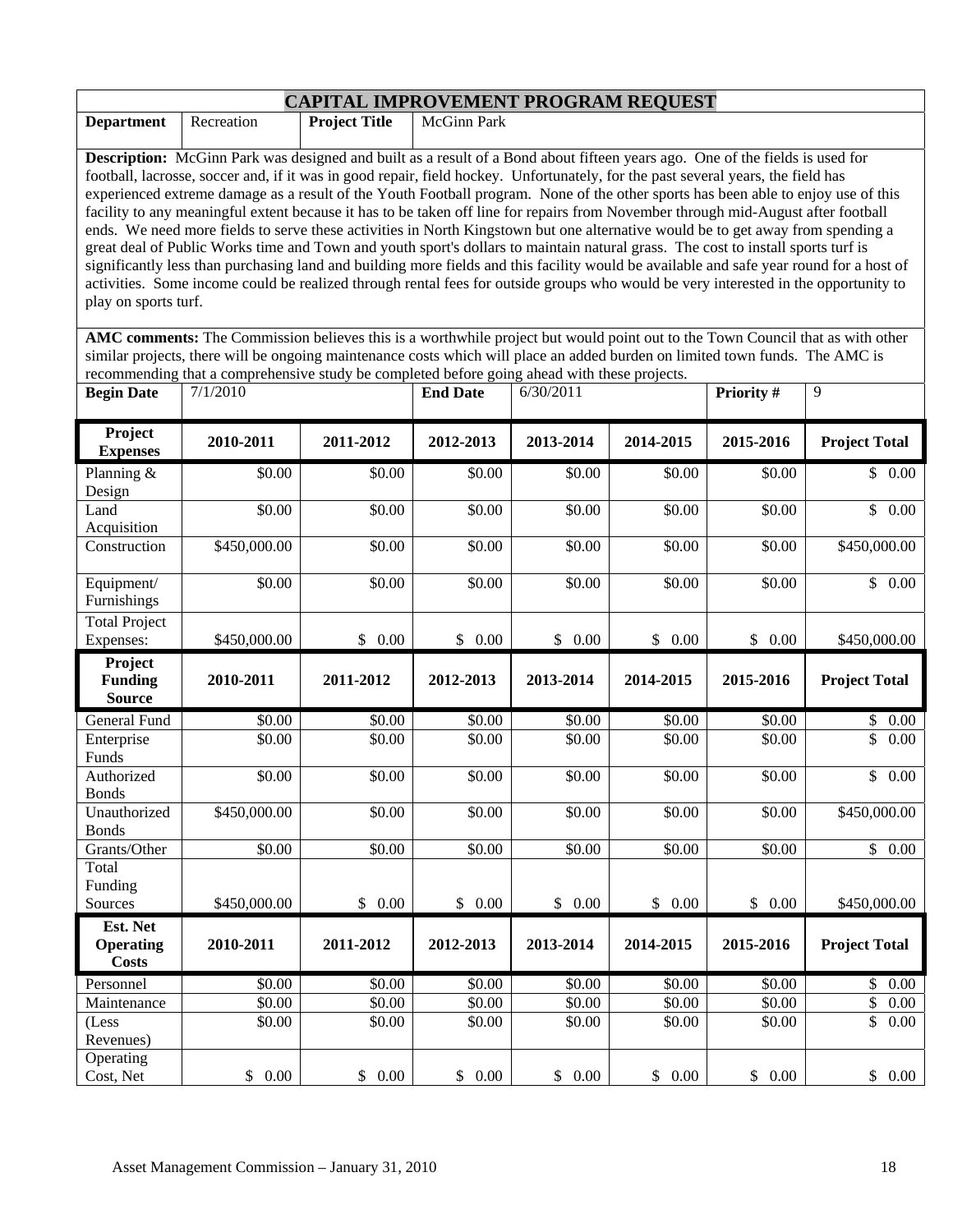| <b>CAPITAL IMPROVEMENT PROGRAM REQUEST</b>                                                                                                                                                                                                                                                                                                                                                                                                                                                                                                                                                                                                                                                                                                              |                      |                      |                    |              |              |                |                      |  |  |
|---------------------------------------------------------------------------------------------------------------------------------------------------------------------------------------------------------------------------------------------------------------------------------------------------------------------------------------------------------------------------------------------------------------------------------------------------------------------------------------------------------------------------------------------------------------------------------------------------------------------------------------------------------------------------------------------------------------------------------------------------------|----------------------|----------------------|--------------------|--------------|--------------|----------------|----------------------|--|--|
| <b>Department</b>                                                                                                                                                                                                                                                                                                                                                                                                                                                                                                                                                                                                                                                                                                                                       | Recreation           | <b>Project Title</b> | <b>Signal Rock</b> |              |              |                |                      |  |  |
| Description: Rehabilitation of abandoned building at Signal Rock Park for use as a community center to include heating, air<br>conditioning, insulation, ADA and Fire/Life Safety compliance, flooring, limited exterior lighting, and asbestos abatement. Provide<br>meeting room and classroom facilities with tables and chairs, some limited kitchen equipment including a microwave and<br>refrigerator, and audio/video equipment. Community Groups that would benefit include Arts, Plays, Summer Playground, Scouts<br>and other volunteer organizations. A consultant has been hired to evaluate all hazardous materials associated with this building, as<br>well as identifying all ADA and code deficiencies associated with this building. |                      |                      |                    |              |              |                |                      |  |  |
| AMC comments: The Commission agreed that this project is an alternative to new construction to create needed meeting space.<br>Putting such a small community center in the north end would also relieve pressure for meeting space elsewhere. The Commission<br>recommends this project to be funded by the federal stimulus financing that may be available.                                                                                                                                                                                                                                                                                                                                                                                          |                      |                      |                    |              |              |                |                      |  |  |
| <b>Begin Date</b>                                                                                                                                                                                                                                                                                                                                                                                                                                                                                                                                                                                                                                                                                                                                       | 7/1/2011             |                      | <b>End Date</b>    | 6/30/2013    |              | Priority #     | 10                   |  |  |
| Project<br><b>Expenses</b>                                                                                                                                                                                                                                                                                                                                                                                                                                                                                                                                                                                                                                                                                                                              | 2010-2011            | 2011-2012            | 2012-2013          | 2013-2014    | 2014-2015    | 2015-2016      | <b>Project Total</b> |  |  |
| Planning &<br>Design                                                                                                                                                                                                                                                                                                                                                                                                                                                                                                                                                                                                                                                                                                                                    | \$0.00               | \$15,000.00          | \$0.00             | \$0.00       | \$0.00       | \$0.00         | \$15,000.00          |  |  |
| Land<br>Acquisition                                                                                                                                                                                                                                                                                                                                                                                                                                                                                                                                                                                                                                                                                                                                     | \$0.00               | \$0.00               | \$0.00             | \$0.00       | \$0.00       | \$0.00         | $\mathbb{S}$<br>0.00 |  |  |
| Construction                                                                                                                                                                                                                                                                                                                                                                                                                                                                                                                                                                                                                                                                                                                                            | \$0.00               | \$95,000.00          | \$80,000.00        | \$0.00       | \$0.00       | \$0.00         | \$175,000.00         |  |  |
| Equipment/<br>Furnishings                                                                                                                                                                                                                                                                                                                                                                                                                                                                                                                                                                                                                                                                                                                               | \$0.00               | \$0.00               | \$10,300.00        | \$0.00       | \$0.00       | \$0.00         | \$10,300.00          |  |  |
| <b>Total Project</b><br>Expenses:                                                                                                                                                                                                                                                                                                                                                                                                                                                                                                                                                                                                                                                                                                                       | \$0.00               | \$110,000.00         | \$90,300.00        | \$0.00       | \$0.00       | \$0.00         | \$200,300.00         |  |  |
| Project<br><b>Funding</b><br><b>Source</b>                                                                                                                                                                                                                                                                                                                                                                                                                                                                                                                                                                                                                                                                                                              | 2010-2011            | 2011-2012            | 2012-2013          | 2013-2014    | 2014-2015    | 2015-2016      | <b>Project Total</b> |  |  |
| General Fund                                                                                                                                                                                                                                                                                                                                                                                                                                                                                                                                                                                                                                                                                                                                            | \$0.00               | \$22,000.00          | \$18,060.00        | \$0.00       | \$0.00       | \$0.00         | \$40,060.00          |  |  |
| Enterprise<br>Funds                                                                                                                                                                                                                                                                                                                                                                                                                                                                                                                                                                                                                                                                                                                                     | \$0.00               | \$0.00               | \$0.00             | \$0.00       | \$0.00       | \$0.00         | \$<br>0.00           |  |  |
| Authorized<br><b>Bonds</b>                                                                                                                                                                                                                                                                                                                                                                                                                                                                                                                                                                                                                                                                                                                              | \$0.00               | \$0.00               | \$0.00             | \$0.00       | \$0.00       | \$0.00         | \$<br>0.00           |  |  |
| Unauthorized<br><b>Bonds</b>                                                                                                                                                                                                                                                                                                                                                                                                                                                                                                                                                                                                                                                                                                                            | \$0.00               | \$0.00               | \$0.00             | \$0.00       | \$0.00       | \$0.00         | \$<br>0.00           |  |  |
| Grants/Other                                                                                                                                                                                                                                                                                                                                                                                                                                                                                                                                                                                                                                                                                                                                            | \$0.00               | \$88,000.00          | \$72,240.00        | \$0.00       | \$0.00       | \$0.00         | \$160,240.00         |  |  |
| Total<br>Funding<br>Sources                                                                                                                                                                                                                                                                                                                                                                                                                                                                                                                                                                                                                                                                                                                             | 0.00<br>$\mathbb{S}$ | \$110,000.00         | \$90,300.00        | \$0.00       | \$0.00       | \$<br>0.00     | \$200,300.00         |  |  |
| Est. Net<br><b>Operating</b><br><b>Costs</b>                                                                                                                                                                                                                                                                                                                                                                                                                                                                                                                                                                                                                                                                                                            | 2010-2011            | 2011-2012            | 2012-2013          | 2013-2014    | 2014-2015    | 2015-2016      | <b>Project Total</b> |  |  |
| Personnel                                                                                                                                                                                                                                                                                                                                                                                                                                                                                                                                                                                                                                                                                                                                               | \$0.00               | \$0.00               | \$0.00             | \$8,300.00   | \$8,300.00   | \$8,300.00     | \$24,900.00          |  |  |
| Maintenance                                                                                                                                                                                                                                                                                                                                                                                                                                                                                                                                                                                                                                                                                                                                             | \$0.00               | \$0.00               | \$0.00             | \$13,000.00  | \$13,000.00  | \$13,000.00    | \$39,000.00          |  |  |
| (Less<br>Revenues)                                                                                                                                                                                                                                                                                                                                                                                                                                                                                                                                                                                                                                                                                                                                      | \$0.00               | \$0.00               | \$0.00             | (\$5,000.00) | (\$5,000.00) | $(\$5,000.00)$ | (\$15,000.00)        |  |  |
| Operating<br>Cost, Net                                                                                                                                                                                                                                                                                                                                                                                                                                                                                                                                                                                                                                                                                                                                  | \$0.00               | \$0.00               | \$<br>0.00         | \$16,300.00  | \$16,300.00  | \$16,300.00    | \$48,900.00          |  |  |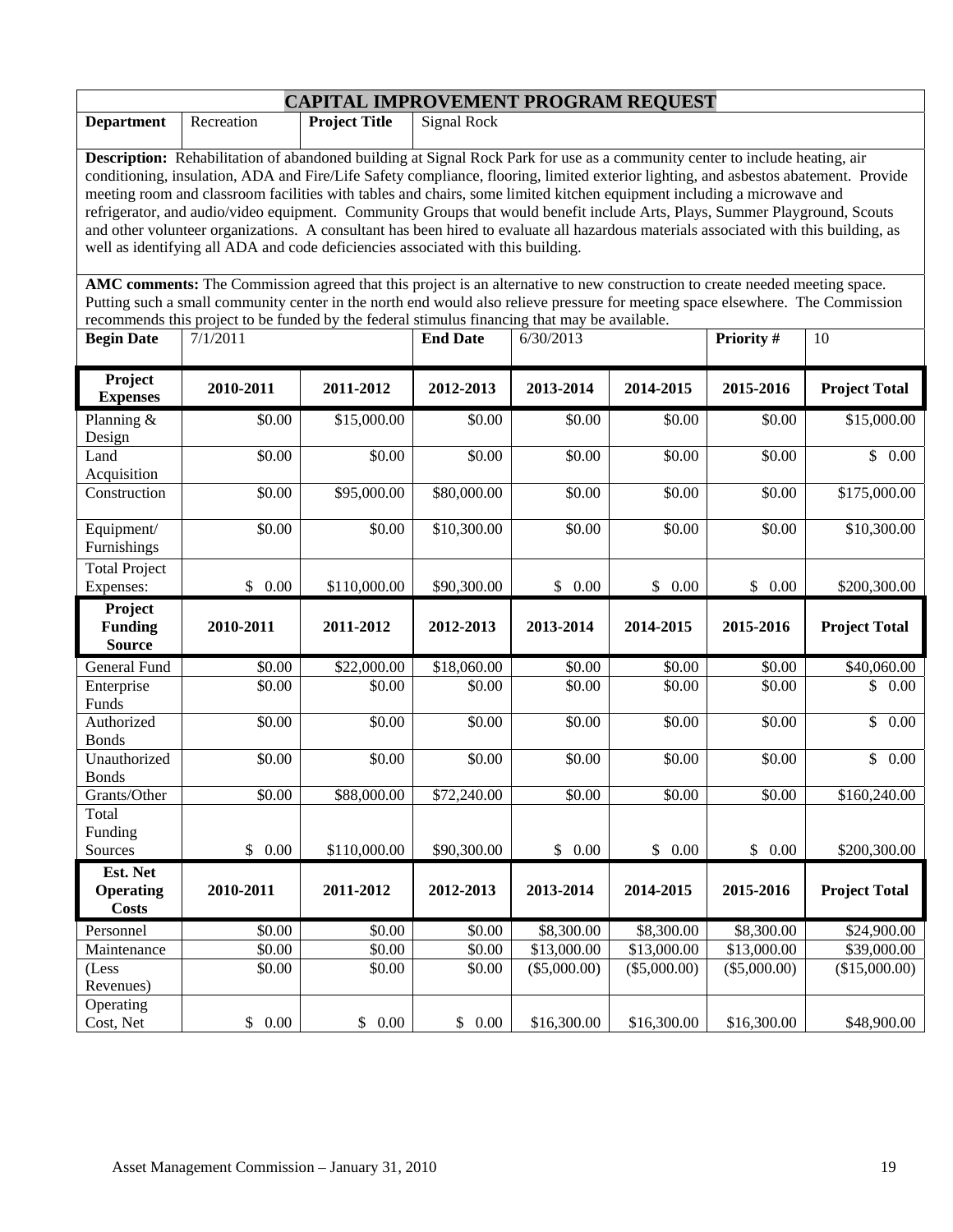| <b>CAPITAL IMPROVEMENT PROGRAM REQUEST</b>                                                                                                                                                                                                                                                                                                                                                                                                                                                                                                                                                                 |                |                      |                 |                                |              |              |                      |  |  |
|------------------------------------------------------------------------------------------------------------------------------------------------------------------------------------------------------------------------------------------------------------------------------------------------------------------------------------------------------------------------------------------------------------------------------------------------------------------------------------------------------------------------------------------------------------------------------------------------------------|----------------|----------------------|-----------------|--------------------------------|--------------|--------------|----------------------|--|--|
| <b>Department</b>                                                                                                                                                                                                                                                                                                                                                                                                                                                                                                                                                                                          | Planning       | <b>Project Title</b> |                 | Development Rights Acquisition |              |              |                      |  |  |
| Description: The purchase of development rights fulfills several North Kingstown Comprehensive Plan goals and policies: 1) it<br>protects a valuable resource in the community; 2) it protects a historic industry in the community; 3) it promotes economic<br>development; 4) it reduces the long term impacts of residential growth on the Town. Monies requested would be used as a match for<br>other programs. Funding source of grants would be R.I. Department of Environmental Management, federal funding, the Town's<br>Realty Transfer Land Preservation Reserve and the 2006 Open Space Bond. |                |                      |                 |                                |              |              |                      |  |  |
| AMC comments: This bond issue was approved by the voters and acquisitions are underway.                                                                                                                                                                                                                                                                                                                                                                                                                                                                                                                    |                |                      |                 |                                |              |              |                      |  |  |
| <b>Begin Date</b>                                                                                                                                                                                                                                                                                                                                                                                                                                                                                                                                                                                          | 7/1/2010       |                      | <b>End Date</b> | 6/30/2016                      |              | Priority #   | 11                   |  |  |
| Project<br><b>Expenses</b>                                                                                                                                                                                                                                                                                                                                                                                                                                                                                                                                                                                 | 2010-2011      | 2011-2012            | 2012-2013       | 2013-2014                      | 2014-2015    | 2015-2016    | <b>Project Total</b> |  |  |
| Planning &<br>Design                                                                                                                                                                                                                                                                                                                                                                                                                                                                                                                                                                                       | \$0.00         | \$0.00               | \$0.00          | \$0.00                         | \$0.00       | \$0.00       | \$0.00               |  |  |
| Land<br>Acquisition                                                                                                                                                                                                                                                                                                                                                                                                                                                                                                                                                                                        | \$1,400,000.00 | \$2,400,000.00       | \$900,000.00    | \$900,000.00                   | \$900,000.00 | \$900,000.00 | \$7,400,000.00       |  |  |
| Construction                                                                                                                                                                                                                                                                                                                                                                                                                                                                                                                                                                                               | \$0.00         | \$0.00               | \$0.00          | \$0.00                         | \$0.00       | \$0.00       | \$0.00               |  |  |
| Equipment/<br>Furnishings                                                                                                                                                                                                                                                                                                                                                                                                                                                                                                                                                                                  | \$0.00         | \$0.00               | \$0.00          | \$0.00                         | \$0.00       | \$0.00       | \$<br>0.00           |  |  |
| <b>Total Project</b><br>Expenses:                                                                                                                                                                                                                                                                                                                                                                                                                                                                                                                                                                          | \$1,400,000.00 | \$2,400,000.00       | \$900,000.00    | \$900,000.00                   | \$900,000.00 | \$900,000.00 | \$7,400,000.00       |  |  |
| Project<br><b>Funding</b><br><b>Source</b>                                                                                                                                                                                                                                                                                                                                                                                                                                                                                                                                                                 | 2010-2011      | 2011-2012            | 2012-2013       | 2013-2014                      | 2014-2015    | 2015-2016    | <b>Project Total</b> |  |  |
| General Fund                                                                                                                                                                                                                                                                                                                                                                                                                                                                                                                                                                                               | \$200,000.00   | \$200,000.00         | \$200,000.00    | \$200,000.00                   | \$200,000.00 | \$200,000.00 | \$1,200,000.00       |  |  |
| Enterprise<br>Funds                                                                                                                                                                                                                                                                                                                                                                                                                                                                                                                                                                                        | \$0.00         | \$0.00               | \$0.00          | \$0.00                         | \$0.00       | \$0.00       | 0.00                 |  |  |
| Authorized<br><b>Bonds</b>                                                                                                                                                                                                                                                                                                                                                                                                                                                                                                                                                                                 | \$500,000.00   | \$500,000.00         | \$0.00          | \$0.00                         | \$0.00       | \$0.00       | \$1,000,000.00       |  |  |
| Unauthorized<br><b>Bonds</b>                                                                                                                                                                                                                                                                                                                                                                                                                                                                                                                                                                               | \$0.00         | \$0.00               | \$0.00          | \$0.00                         | \$0.00       | \$0.00       | \$0.00               |  |  |
| Grants/Other                                                                                                                                                                                                                                                                                                                                                                                                                                                                                                                                                                                               | \$700,000.00   | \$1,700,000.00       | \$700,000.00    | \$700,000.00                   | \$700,000.00 | \$700,000.00 | \$5,200,000.00       |  |  |
| Total<br>Funding<br>Sources                                                                                                                                                                                                                                                                                                                                                                                                                                                                                                                                                                                | \$1,400,000.00 | \$2,400,000.00       | \$900,000.00    | \$900,000.00                   | \$900,000.00 | \$900,000.00 | \$7,400,000.00       |  |  |
| Est. Net                                                                                                                                                                                                                                                                                                                                                                                                                                                                                                                                                                                                   |                |                      |                 |                                |              |              |                      |  |  |
| <b>Operating</b><br><b>Costs</b>                                                                                                                                                                                                                                                                                                                                                                                                                                                                                                                                                                           | 2010-2011      | 2011-2012            | 2012-2013       | 2013-2014                      | 2014-2015    | 2015-2016    | <b>Project Total</b> |  |  |
| Personnel                                                                                                                                                                                                                                                                                                                                                                                                                                                                                                                                                                                                  | \$0.00         | \$0.00               | \$0.00          | \$0.00                         | \$0.00       | \$0.00       | \$<br>0.00           |  |  |
| Maintenance                                                                                                                                                                                                                                                                                                                                                                                                                                                                                                                                                                                                | \$0.00         | \$0.00               | \$0.00          | \$0.00                         | \$0.00       | \$0.00       | $\mathbb{S}$<br>0.00 |  |  |
| (Less<br>Revenues)                                                                                                                                                                                                                                                                                                                                                                                                                                                                                                                                                                                         | \$0.00         | \$0.00               | \$0.00          | \$0.00                         | \$0.00       | \$0.00       | \$<br>0.00           |  |  |
| Operating<br>Cost, Net                                                                                                                                                                                                                                                                                                                                                                                                                                                                                                                                                                                     | \$ 0.00        | \$0.00               | \$0.00          | \$0.00                         | \$0.00       | \$0.00       | \$0.00               |  |  |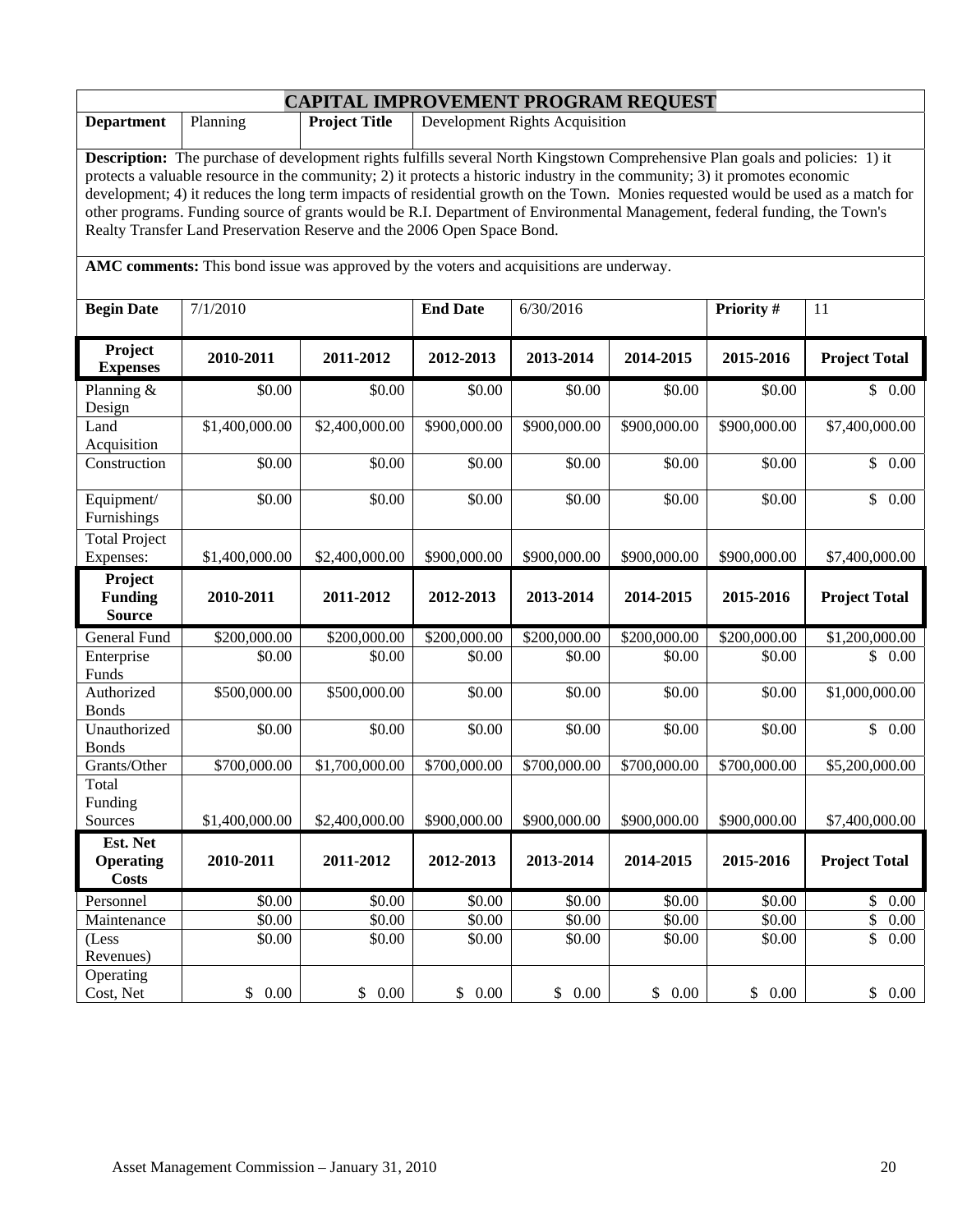| <b>CAPITAL IMPROVEMENT PROGRAM REQUEST</b> |                                                                                                                                    |                      |                                                                                                                                      |  |  |  |  |  |  |  |
|--------------------------------------------|------------------------------------------------------------------------------------------------------------------------------------|----------------------|--------------------------------------------------------------------------------------------------------------------------------------|--|--|--|--|--|--|--|
| <b>Department</b>                          | Recreation/Planning                                                                                                                | <b>Project Title</b> | <b>Yorktown Park</b>                                                                                                                 |  |  |  |  |  |  |  |
|                                            |                                                                                                                                    |                      |                                                                                                                                      |  |  |  |  |  |  |  |
|                                            |                                                                                                                                    |                      | <b>Description:</b> A master plan for Yorktown Park was completed and approved by Town Council in 2003. Many of the improvements     |  |  |  |  |  |  |  |
|                                            |                                                                                                                                    |                      | identified on the master plan have been completed and funded from private contributions, grant money and in-kind services. Phase I   |  |  |  |  |  |  |  |
|                                            |                                                                                                                                    |                      | playground work was accomplished using private funds. Replacement of the basketball court and fencing has been completed.            |  |  |  |  |  |  |  |
|                                            |                                                                                                                                    |                      | Phase II, which included improved parking, landscaping, exercise equipment and walking trails, was completed in 2008. The            |  |  |  |  |  |  |  |
|                                            |                                                                                                                                    |                      | pavilion shelter is scheduled to be completed in the winter of 2009-2010 by the Department of Public Works. Phase III                |  |  |  |  |  |  |  |
|                                            |                                                                                                                                    |                      | improvements, which includes additional trails and restrooms, will depend on future grant funding. The additional personnel costs    |  |  |  |  |  |  |  |
|                                            |                                                                                                                                    |                      | identified with this program is in combination with other facility additions proposed by these CIP programs and the need for more    |  |  |  |  |  |  |  |
|                                            |                                                                                                                                    |                      | staff maintenance. Calf Pasture Point, Yorktown Park and additional recreational fields will eventually require one additional full- |  |  |  |  |  |  |  |
|                                            | time staff person in the DPW Facilities Department. (One third the cost of a staff person has been assigned to each of these three |                      |                                                                                                                                      |  |  |  |  |  |  |  |
| progams).                                  |                                                                                                                                    |                      |                                                                                                                                      |  |  |  |  |  |  |  |
|                                            |                                                                                                                                    |                      |                                                                                                                                      |  |  |  |  |  |  |  |

**AMC comments:** The Commission agrees unanimously that this is a priority provided funding from non-Town sources. (e.g. Community Development Block Grant). To date, the Asset Managements Commission is pleased with the work completed thus far.

| <b>Begin Date</b>                            | 7/1/2010    |            | <b>End Date</b>    | 6/30/2014        |             | Priority #  | 11                              |
|----------------------------------------------|-------------|------------|--------------------|------------------|-------------|-------------|---------------------------------|
| Project<br><b>Expenses</b>                   | 2010-2011   | 2011-2012  | 2012-2013          | 2013-2014        | 2014-2015   | 2015-2016   | <b>Project Total</b>            |
| Planning &<br>Design                         | \$0.00      | \$0.00     | \$0.00             | \$20,000.00      | \$0.00      | \$0.00      | \$20,000.00                     |
| Land<br>Acquisition                          | \$0.00      | \$0.00     | \$0.00             | \$0.00           | \$0.00      | \$0.00      | \$0.00                          |
| Construction                                 | \$15,000.00 | \$0.00     | \$0.00             | \$250,000.00     | \$0.00      | \$0.00      | \$265,000.00                    |
| Equipment/<br>Furnishings                    | \$0.00      | \$0.00     | \$0.00             | \$0.00           | \$0.00      | \$0.00      | \$0.00                          |
| <b>Total Project</b><br>Expenses:            | \$15,000.00 | \$0.00     | \$0.00             | \$270,000.00     | \$0.00      | \$0.00      | \$285,000.00                    |
| Project<br><b>Funding</b><br><b>Source</b>   | 2010-2011   | 2011-2012  | 2012-2013          | 2013-2014        | 2014-2015   | 2015-2016   | <b>Project Total</b>            |
| <b>General Fund</b>                          | \$0.00      | \$0.00     | \$0.00             | \$0.00           | \$0.00      | \$0.00      | \$<br>$0.00\,$                  |
| Enterprise<br>Funds                          | \$0.00      | \$0.00     | \$0.00             | \$0.00           | \$0.00      | \$0.00      | $\overline{\mathbb{S}}$<br>0.00 |
| Authorized<br><b>Bonds</b>                   | \$0.00      | \$0.00     | $\sqrt{$0.00}$     | $\frac{1}{0.00}$ | \$0.00      | \$0.00      | $\overline{\$}$<br>0.00         |
| Unauthorized<br><b>Bonds</b>                 | \$0.00      | \$0.00     | $\overline{$}0.00$ | \$0.00           | \$0.00      | \$0.00      | \$<br>$\overline{0.00}$         |
| Grants/Other                                 | \$15,000.00 | \$0.00     | \$0.00             | \$270,000.00     | \$0.00      | \$0.00      | \$285,000.00                    |
| Total<br>Funding                             |             |            |                    |                  |             |             |                                 |
| Sources                                      | \$15,000.00 | \$0.00     | \$0.00             | \$270,000.00     | \$0.00      | \$0.00      | \$285,000.00                    |
| Est. Net<br><b>Operating</b><br><b>Costs</b> | 2010-2011   | 2011-2012  | 2012-2013          | 2013-2014        | 2014-2015   | 2015-2016   | <b>Project Total</b>            |
| Personnel                                    | \$0.00      | \$0.00     | \$0.00             | \$17,000.00      | \$17,000.00 | \$17,000.00 | \$51,000.00                     |
| Maintenance                                  | \$2,000.00  | \$2,000.00 | \$2,000.00         | \$4,000.00       | \$4,000.00  | \$4,000.00  | \$18,000.00                     |
| (Less<br>Revenues)                           | \$0.00      | \$0.00     | \$0.00             | \$0.00           | \$0.00      | \$0.00      | 0.00<br>$\mathbb{S}$            |
| Operating<br>Cost, Net                       | \$2,000.00  | \$2,000.00 | \$2,000.00         | \$21,000.00      | \$21,000.00 | \$21,000.00 | \$69,000.00                     |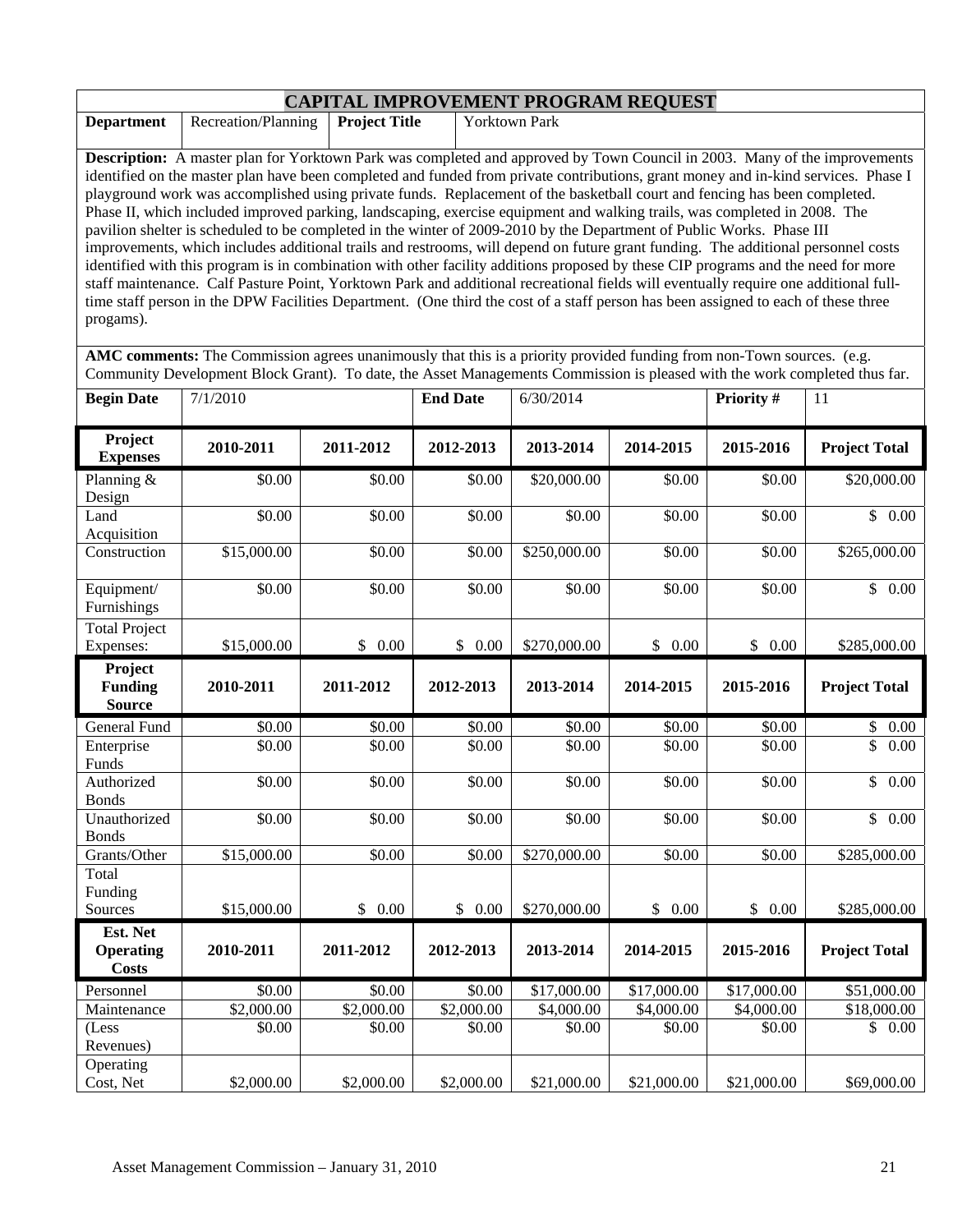| <b>CAPITAL IMPROVEMENT PROGRAM REQUEST</b>                                                                                             |               |                      |                                                                                                                                          |  |  |  |  |  |  |
|----------------------------------------------------------------------------------------------------------------------------------------|---------------|----------------------|------------------------------------------------------------------------------------------------------------------------------------------|--|--|--|--|--|--|
| <b>Department</b>                                                                                                                      | Public Safety | <b>Project Title</b> | Fire Station/Fire Apparatus Maint Fac (Quonset Dav                                                                                       |  |  |  |  |  |  |
|                                                                                                                                        |               |                      |                                                                                                                                          |  |  |  |  |  |  |
| <b>Description:</b> Construct a combined Fire Station/Fire Apparatus Maintenance Facility in the Quonset Davisville Commerce Park.     |               |                      |                                                                                                                                          |  |  |  |  |  |  |
|                                                                                                                                        |               |                      | The Facility shall be constructed of metal/block to reduce the overall cost. The building shall be a total minimum of 18,800 sq. feet,   |  |  |  |  |  |  |
| at a cost of \$200.00 per square foot. The Fire Station shall have three $(3)$ drive through bays that will be able to house one $(1)$ |               |                      |                                                                                                                                          |  |  |  |  |  |  |
|                                                                                                                                        |               |                      | Pumper, one (1) Ladder Truck, one (1) Deputy Chief vehicle, one (1) Reserve Pumper, one Reserve Rescue and one 91) marine                |  |  |  |  |  |  |
|                                                                                                                                        |               |                      | Unit, a total of 4,800 square feet. The living/office area of the Fire Station shall be 4,400 square feet. The Apparatus Maintenance     |  |  |  |  |  |  |
|                                                                                                                                        |               |                      | are shall have three (3) drive through bays and shall provide sufficient space for vehicles, offices, storage, tools and supplies of the |  |  |  |  |  |  |
|                                                                                                                                        |               |                      | repair shop, for a total of 9,200 square feet. The continguous building shall be confired to consolidate and take advantage of the       |  |  |  |  |  |  |
|                                                                                                                                        |               |                      | shared use of many of the common fixtures of the Facility. Some examples would be electric/emergency generator,                          |  |  |  |  |  |  |
|                                                                                                                                        |               |                      | plumbing/showers/locker rooms, fire alarm and master box/fire sprinkler system, heating/hot water systems and IT/phone systems.          |  |  |  |  |  |  |
|                                                                                                                                        |               |                      | The building should incorporate the use of GREEN technologies such as solar, wind, geothermal with the goal to achieve a high            |  |  |  |  |  |  |
| Leed certification.                                                                                                                    |               |                      |                                                                                                                                          |  |  |  |  |  |  |

**AMC comments:** Refer to comments in CIP cover Memo.

| <b>Begin Date</b>                          | 4/1/2011             |                      | <b>End Date</b> | 6/30/2012          |                      | Priority #         | 12                      |
|--------------------------------------------|----------------------|----------------------|-----------------|--------------------|----------------------|--------------------|-------------------------|
| Project<br><b>Expenses</b>                 | 2010-2011            | 2011-2012            | 2012-2013       | 2013-2014          | 2014-2015            | 2015-2016          | <b>Project Total</b>    |
| Planning $&$<br>Design                     | \$376,000.00         | \$0.00               | \$0.00          | $\overline{$}0.00$ | \$0.00               | \$0.00             | \$376,000.00            |
| Land<br>Acquisition                        | \$0.00               | \$0.00               | \$0.00          | \$0.00             | \$0.00               | \$0.00             | $\overline{\$}$ 0.00    |
| Construction                               | \$0.00               | \$3,760,000.00       | \$0.00          | \$0.00             | \$0.00               | \$0.00             | \$3,760,000.00          |
| Equipment/<br>Furnishings                  | \$0.00               | \$230,000.00         | \$0.00          | \$0.00             | \$0.00               | \$0.00             | \$230,000.00            |
| <b>Total Project</b><br>Expenses:          | \$376,000.00         | \$3,990,000.00       | \$0.00          | \$0.00             | \$0.00               | \$0.00             | \$4,366,000.00          |
| Project<br><b>Funding</b><br><b>Source</b> | 2010-2011            | 2011-2012            | 2012-2013       | 2013-2014          | 2014-2015            | 2015-2016          | <b>Project Total</b>    |
| General Fund                               | \$0.00               | \$0.00               | \$0.00          | \$0.00             | \$0.00               | \$0.00             | \$<br>0.00              |
| Enterprise<br>Funds                        | \$0.00               | \$0.00               | \$0.00          | \$0.00             | \$0.00               | \$0.00             | $\overline{\$}$<br>0.00 |
| Authorized<br><b>Bonds</b>                 | \$0.00               | \$0.00               | \$0.00          | \$0.00             | \$0.00               | $\overline{$}0.00$ | \$<br>0.00              |
| Unauthorized<br><b>Bonds</b>               | \$0.00               | \$3,990,000.00       | \$0.00          | \$0.00             | \$0.00               | \$0.00             | \$3,990,000.00          |
| Grants/Other                               | \$376,000.00         | \$0.00               | \$0.00          | \$0.00             | \$0.00               | \$0.00             | \$376,000.00            |
| Total<br>Funding<br>Sources                | \$376,000.00         | \$3,990,000.00       | \$0.00          | \$0.00             | \$0.00               | \$0.00             | \$4,366,000.00          |
| Est. Net                                   |                      |                      |                 |                    |                      |                    |                         |
| <b>Operating</b><br><b>Costs</b>           | 2010-2011            | 2011-2012            | 2012-2013       | 2013-2014          | 2014-2015            | 2015-2016          | <b>Project Total</b>    |
| Personnel                                  | \$0.00               | \$0.00               | \$0.00          | \$0.00             | \$0.00               | \$0.00             | \$<br>0.00              |
| Maintenance                                | $\overline{$}0.00$   | \$0.00               | \$0.00          | \$0.00             | \$0.00               | \$0.00             | \$<br>0.00              |
| (Less<br>Revenues)                         | \$0.00               | \$0.00               | \$0.00          | \$0.00             | \$0.00               | \$0.00             | $\overline{\$}$<br>0.00 |
| Operating<br>Cost, Net                     | $\mathbb{S}$<br>0.00 | $\mathbb{S}$<br>0.00 | \$<br>0.00      | \$0.00             | $\mathbb{S}$<br>0.00 | \$<br>0.00         | 0.00<br>\$              |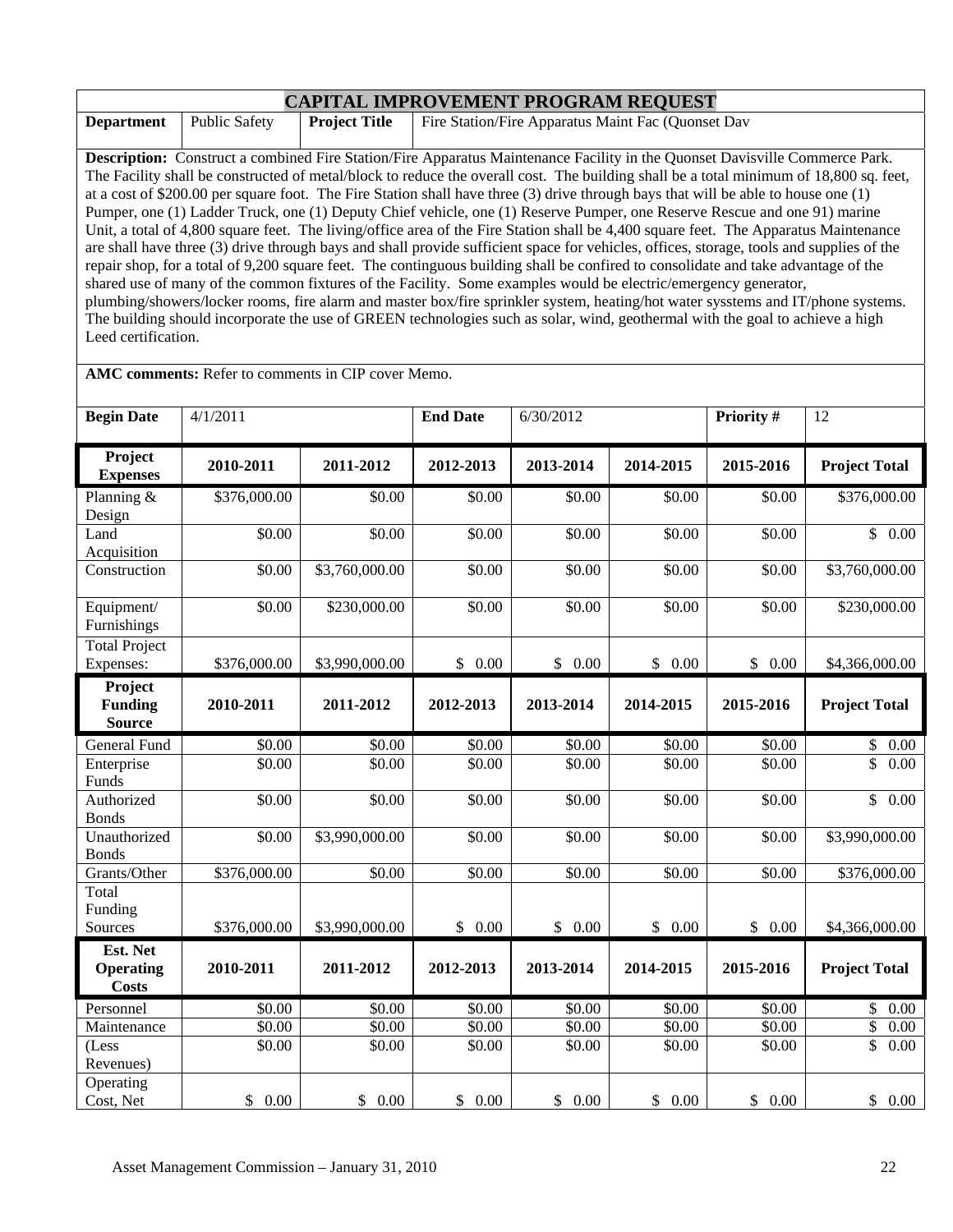| <b>CAPITAL IMPROVEMENT PROGRAM REQUEST</b>                                                                                                                                                                                                                                                                                                                                                                                                                                                                                                                                              |              |                      |                           |                                      |  |  |  |  |  |  |
|-----------------------------------------------------------------------------------------------------------------------------------------------------------------------------------------------------------------------------------------------------------------------------------------------------------------------------------------------------------------------------------------------------------------------------------------------------------------------------------------------------------------------------------------------------------------------------------------|--------------|----------------------|---------------------------|--------------------------------------|--|--|--|--|--|--|
| <b>Department</b>                                                                                                                                                                                                                                                                                                                                                                                                                                                                                                                                                                       | Public Works | <b>Project Title</b> | Misc. Dam Repair Projects |                                      |  |  |  |  |  |  |
| <b>Description:</b> There are four dams in North Kingstown that are the maintenance responsibility of the Town. The largest of these<br>structures, Bellville Pond Dam, was rebuilt several years ago. The smallest of these structures, Chadsey Road Dam, is significantly<br>breached, an in the opinion o fthis office, should not be repaired or reconstructed. The remaining two dams are impoundments                                                                                                                                                                             |              |                      |                           |                                      |  |  |  |  |  |  |
| created by road embankments. Both of these structures are in fair condition, based on a 2003 Phase I Inspection Report by Fairbanks<br>Engineering. The most important recommendation from these inspections relates to slope maintenance and stabilization, which is<br>on-going with in-house forces. The report also recommends future improvements to the emergency spillways of both structures.<br>These improvements are more significant and will therefore reuquire that the design and construction be contracted out. This work<br>will be funded from Town Capital Reserve. |              |                      |                           |                                      |  |  |  |  |  |  |
| AMC comments: The dams presenting the highest risk have been repaired and the AMC has been advised that necessary repairs to<br>the other dams will be made in connection with planned road maintenance.                                                                                                                                                                                                                                                                                                                                                                                |              |                      |                           |                                      |  |  |  |  |  |  |
| <b>Begin Date</b>                                                                                                                                                                                                                                                                                                                                                                                                                                                                                                                                                                       | 7/1/2010     |                      | <b>End Date</b>           | <b>Priority #</b><br>6/30/2016<br>12 |  |  |  |  |  |  |
| Project                                                                                                                                                                                                                                                                                                                                                                                                                                                                                                                                                                                 | 8010 8011    |                      |                           |                                      |  |  |  |  |  |  |

| Project<br><b>Expenses</b>   | 2010-2011    | 2011-2012            | 2012-2013  | 2013-2014            | 2014-2015             | 2015-2016  | <b>Project Total</b>             |
|------------------------------|--------------|----------------------|------------|----------------------|-----------------------|------------|----------------------------------|
| Planning &                   | \$25,000.00  | \$0.00               | \$0.00     | \$0.00               | \$0.00                | \$0.00     | \$25,000.00                      |
| Design                       |              |                      |            |                      |                       |            |                                  |
| Land                         | \$0.00       | \$0.00               | \$0.00     | \$0.00               | \$0.00                | \$0.00     | \$0.00                           |
| Acquisition                  |              |                      |            |                      |                       |            |                                  |
| Construction                 | \$100,000.00 | \$100,000.00         | \$0.00     | \$0.00               | \$0.00                | \$0.00     | \$200,000.00                     |
| Equipment/                   | \$0.00       | \$0.00               | \$0.00     | \$0.00               | \$0.00                | \$0.00     | \$0.00                           |
| Furnishings                  |              |                      |            |                      |                       |            |                                  |
| <b>Total Project</b>         |              |                      |            |                      |                       |            |                                  |
| Expenses:                    | \$125,000.00 | \$100,000.00         | \$<br>0.00 | $\mathbb{S}$<br>0.00 | $\mathbb{S}$<br>0.00  | \$<br>0.00 | \$225,000.00                     |
| Project                      |              |                      |            |                      |                       |            |                                  |
| <b>Funding</b>               | 2010-2011    | 2011-2012            | 2012-2013  | 2013-2014            | 2014-2015             | 2015-2016  | <b>Project Total</b>             |
| <b>Source</b>                |              |                      |            |                      |                       |            |                                  |
| <b>General Fund</b>          | \$125,000.00 | \$100,000.00         | \$0.00     | \$0.00               | \$0.00                | \$0.00     | \$225,000.00                     |
| Enterprise                   | \$0.00       | \$0.00               | \$0.00     | \$0.00               | \$0.00                | \$0.00     | \$<br>0.00                       |
| Funds                        |              |                      |            |                      |                       |            |                                  |
| Authorized                   | \$0.00       | \$0.00               | \$0.00     | \$0.00               | \$0.00                | \$0.00     | $\overline{\mathbb{S}}$<br>0.00  |
| <b>Bonds</b>                 |              |                      |            |                      |                       |            |                                  |
| Unauthorized                 | \$0.00       | \$0.00               | \$0.00     | \$0.00               | \$0.00                | \$0.00     | $\overline{\mathcal{S}}$<br>0.00 |
| <b>Bonds</b><br>Grants/Other | \$0.00       |                      | \$0.00     | \$0.00               | \$0.00                | \$0.00     |                                  |
| Total                        |              | \$0.00               |            |                      |                       |            | \$0.00                           |
| Funding                      |              |                      |            |                      |                       |            |                                  |
| Sources                      | \$125,000.00 | \$100,000.00         | \$<br>0.00 | \$0.00               | \$0.00                | \$<br>0.00 | \$225,000.00                     |
| Est. Net                     |              |                      |            |                      |                       |            |                                  |
| <b>Operating</b>             | 2010-2011    | 2011-2012            | 2012-2013  | 2013-2014            | 2014-2015             | 2015-2016  | <b>Project Total</b>             |
| <b>Costs</b>                 |              |                      |            |                      |                       |            |                                  |
| Personnel                    | \$0.00       | \$0.00               | \$0.00     | \$0.00               | \$0.00                | \$0.00     | $\mathbb{S}$<br>0.00             |
| Maintenance                  | \$0.00       | \$0.00               | \$0.00     | \$0.00               | \$0.00                | \$0.00     | $\overline{\$}$<br>0.00          |
| (Less                        | \$0.00       | \$0.00               | \$0.00     | \$0.00               | \$0.00                | \$0.00     | \$<br>0.00                       |
| Revenues)                    |              |                      |            |                      |                       |            |                                  |
| Operating                    |              |                      |            |                      |                       |            |                                  |
| Cost, Net                    | \$<br>0.00   | $\mathbb{S}$<br>0.00 | \$<br>0.00 | \$<br>0.00           | $\mathcal{S}$<br>0.00 | \$<br>0.00 | \$<br>0.00                       |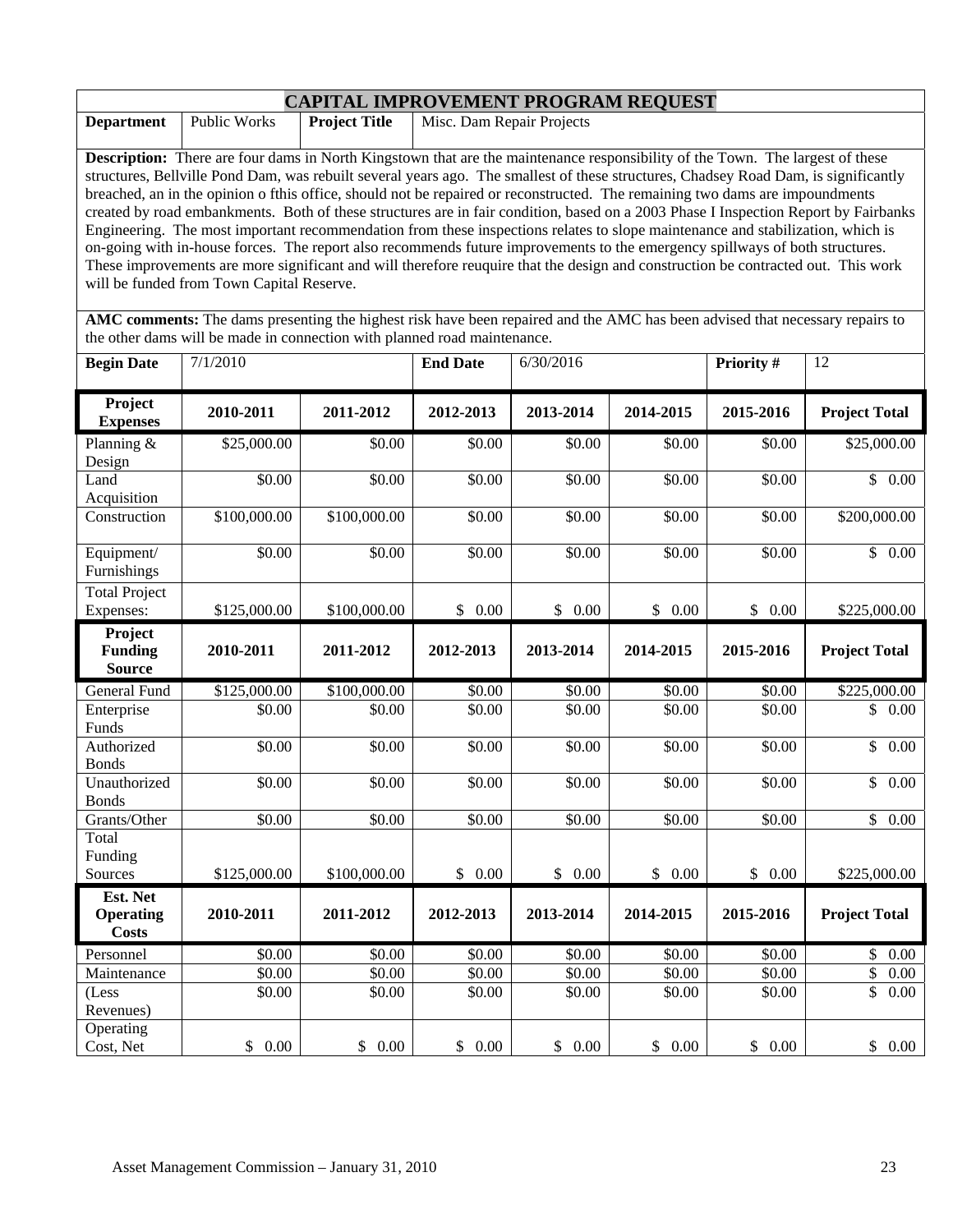| <b>CAPITAL IMPROVEMENT PROGRAM REQUEST</b>                                                                                                                                                                                                                                                                                                                                                                                                                                                                                      |                     |                      |                 |                          |             |             |                      |  |  |
|---------------------------------------------------------------------------------------------------------------------------------------------------------------------------------------------------------------------------------------------------------------------------------------------------------------------------------------------------------------------------------------------------------------------------------------------------------------------------------------------------------------------------------|---------------------|----------------------|-----------------|--------------------------|-------------|-------------|----------------------|--|--|
| <b>Department</b>                                                                                                                                                                                                                                                                                                                                                                                                                                                                                                               | Recreation/Planning | <b>Project Title</b> |                 | Town-wide Playing Fields |             |             |                      |  |  |
| <b>Description:</b> The first year of this project will include an analysis of existing fields and to determine the current and future need for<br>additional playfields. Four new playfields, including at a minimum one multipurpose field, are being proposed to be located at<br>Quonset Point/Davisville in the North Davisville district. Funding for this project as well as future maintenance costs are proposed<br>to be from the Quonset Development Corporation and a Department of Environmental Management Grant. |                     |                      |                 |                          |             |             |                      |  |  |
| AMC comments: The Asset Management Commission is delighted to discover that there will be a comprehensive study of existing<br>fields and awaits the findings in that report.                                                                                                                                                                                                                                                                                                                                                   |                     |                      |                 |                          |             |             |                      |  |  |
| <b>Begin Date</b>                                                                                                                                                                                                                                                                                                                                                                                                                                                                                                               | 7/1/2010            |                      | <b>End Date</b> | 6/30/2012                |             | Priority #  | 12                   |  |  |
| Project<br><b>Expenses</b>                                                                                                                                                                                                                                                                                                                                                                                                                                                                                                      | 2010-2011           | 2011-2012            | 2012-2013       | 2013-2014                | 2014-2015   | 2015-2016   | <b>Project Total</b> |  |  |
| Planning &<br>Design                                                                                                                                                                                                                                                                                                                                                                                                                                                                                                            | \$41,200.00         | \$0.00               | \$0.00          | \$0.00                   | \$0.00      | \$0.00      | \$41,200.00          |  |  |
| Land<br>Acquisition                                                                                                                                                                                                                                                                                                                                                                                                                                                                                                             | \$0.00              | \$0.00               | \$0.00          | \$0.00                   | \$0.00      | \$0.00      | \$0.00               |  |  |
| Construction                                                                                                                                                                                                                                                                                                                                                                                                                                                                                                                    | \$0.00              | \$373,890.00         | \$0.00          | \$0.00                   | \$0.00      | \$0.00      | \$373,890.00         |  |  |
| Equipment/<br>Furnishings                                                                                                                                                                                                                                                                                                                                                                                                                                                                                                       | \$0.00              | \$0.00               | \$0.00          | \$0.00                   | \$0.00      | \$0.00      | \$0.00               |  |  |
| <b>Total Project</b><br>Expenses:                                                                                                                                                                                                                                                                                                                                                                                                                                                                                               | \$41,200.00         | \$373,890.00         | \$0.00          | \$0.00                   | \$0.00      | \$0.00      | \$415,090.00         |  |  |
| Project<br><b>Funding</b><br><b>Source</b>                                                                                                                                                                                                                                                                                                                                                                                                                                                                                      | 2010-2011           | 2011-2012            | 2012-2013       | 2013-2014                | 2014-2015   | 2015-2016   | <b>Project Total</b> |  |  |
| General Fund                                                                                                                                                                                                                                                                                                                                                                                                                                                                                                                    | \$0.00              | \$0.00               | \$0.00          | \$0.00                   | \$0.00      | \$0.00      | \$<br>0.00           |  |  |
| Enterprise<br>Funds                                                                                                                                                                                                                                                                                                                                                                                                                                                                                                             | \$0.00              | \$0.00               | \$0.00          | \$0.00                   | \$0.00      | \$0.00      | \$<br>0.00           |  |  |
| Authorized<br><b>Bonds</b>                                                                                                                                                                                                                                                                                                                                                                                                                                                                                                      | \$0.00              | \$0.00               | \$0.00          | \$0.00                   | \$0.00      | \$0.00      | \$<br>0.00           |  |  |
| Unauthorized<br><b>Bonds</b>                                                                                                                                                                                                                                                                                                                                                                                                                                                                                                    | \$0.00              | \$0.00               | \$0.00          | \$0.00                   | \$0.00      | \$0.00      | \$<br>0.00           |  |  |
| Grants/Other                                                                                                                                                                                                                                                                                                                                                                                                                                                                                                                    | \$41,200.00         | \$373,890.00         | \$0.00          | \$0.00                   | \$0.00      | \$0.00      | \$415,090.00         |  |  |
| Total<br>Funding<br>Sources                                                                                                                                                                                                                                                                                                                                                                                                                                                                                                     | \$41,200.00         | \$373,890.00         | \$0.00          | \$0.00                   | \$0.00      | \$0.00      | \$415,090.00         |  |  |
| Est. Net<br><b>Operating</b><br><b>Costs</b>                                                                                                                                                                                                                                                                                                                                                                                                                                                                                    | 2010-2011           | 2011-2012            | 2012-2013       | 2013-2014                | 2014-2015   | 2015-2016   | <b>Project Total</b> |  |  |
| Personnel                                                                                                                                                                                                                                                                                                                                                                                                                                                                                                                       | \$0.00              | \$0.00               | \$0.00          | \$0.00                   | \$0.00      | \$0.00      | \$0.00               |  |  |
| Maintenance                                                                                                                                                                                                                                                                                                                                                                                                                                                                                                                     | \$0.00              | \$0.00               | \$30,900.00     | \$30,900.00              | \$30,900.00 | \$30,900.00 | \$123,600.00         |  |  |
| (Less<br>Revenues)                                                                                                                                                                                                                                                                                                                                                                                                                                                                                                              | \$0.00              | \$0.00               | \$0.00          | \$0.00                   | \$0.00      | \$0.00      | \$0.00               |  |  |
| Operating<br>Cost, Net                                                                                                                                                                                                                                                                                                                                                                                                                                                                                                          | \$0.00              | \$0.00               | \$30,900.00     | \$30,900.00              | \$30,900.00 | \$30,900.00 | \$123,600.00         |  |  |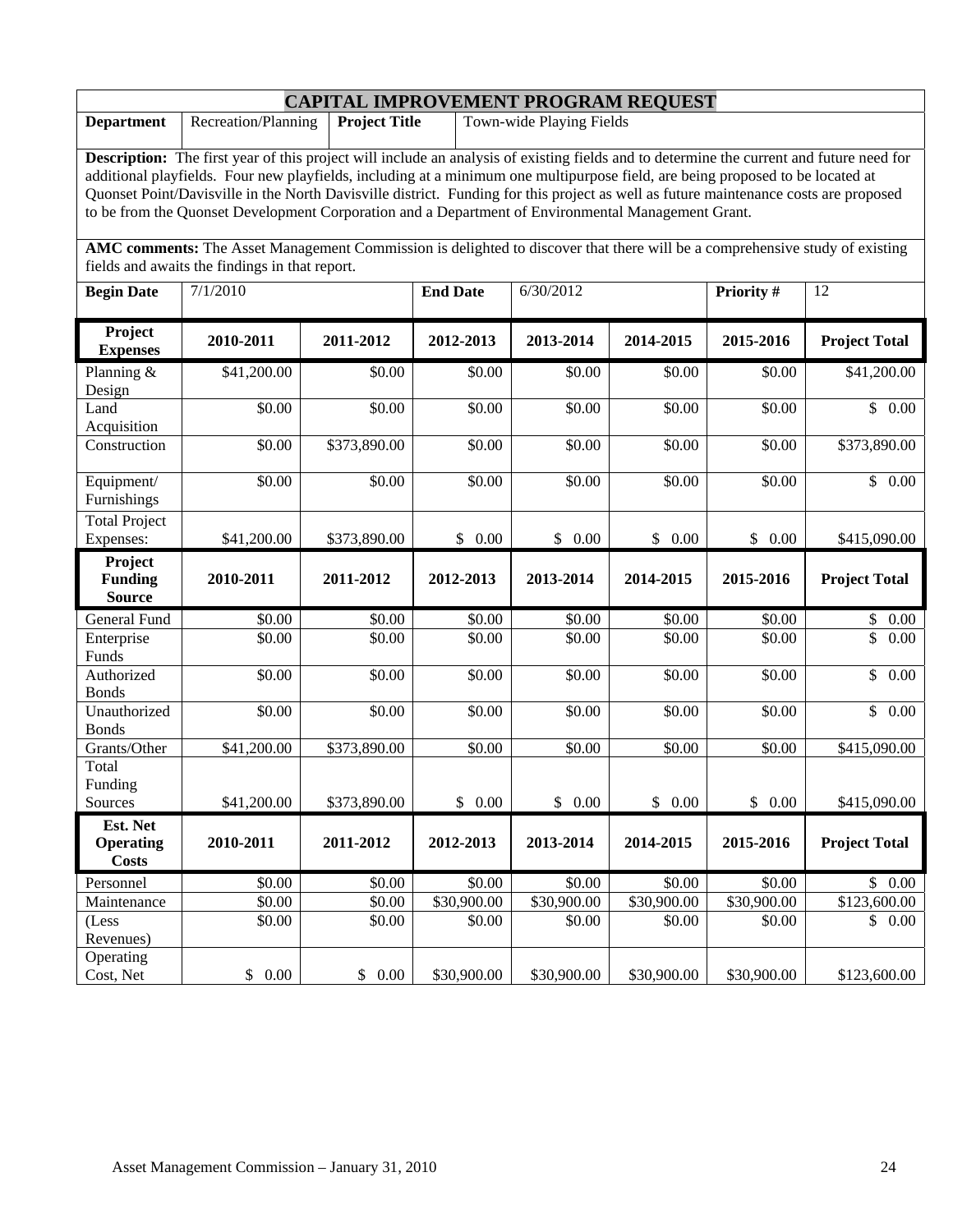| <b>CAPITAL IMPROVEMENT PROGRAM REQUEST</b>                                                                                        |                     |                      |                                                                                                                                     |  |  |  |  |  |
|-----------------------------------------------------------------------------------------------------------------------------------|---------------------|----------------------|-------------------------------------------------------------------------------------------------------------------------------------|--|--|--|--|--|
| <b>Department</b>                                                                                                                 | Recreation/Planning | <b>Project Title</b> | Calf Pasture Point Master Plan Improvements                                                                                         |  |  |  |  |  |
|                                                                                                                                   |                     |                      |                                                                                                                                     |  |  |  |  |  |
| <b>Description:</b> This program involves the implementation of a number of Calf Pasture Point Master Plan improvements, most of  |                     |                      |                                                                                                                                     |  |  |  |  |  |
| which are contingent upon the availability of grant funding. Improvements will include general site work, signs, benches, trail   |                     |                      |                                                                                                                                     |  |  |  |  |  |
| improvements, wetlands restoration and mitigation, and an overlook structure. Design of the first phase of trail improvements was |                     |                      |                                                                                                                                     |  |  |  |  |  |
|                                                                                                                                   |                     |                      | completed in 2007. The Department of Public Works completed basic trail improvements to several of the trails in 2008. Quonset      |  |  |  |  |  |
|                                                                                                                                   |                     |                      | Development Corporation completed a parking lot adjacent to Calf Pasture Point last year and completed a bike trail that connected  |  |  |  |  |  |
|                                                                                                                                   |                     |                      | this parking lot to Post Road. The additional personnel costs identified with this program is in combination with other facility    |  |  |  |  |  |
|                                                                                                                                   |                     |                      | additions proposed by these CIP programs and the need for more staff maintainence. Calf Pasture Point, Yorktown Park and the        |  |  |  |  |  |
|                                                                                                                                   |                     |                      | additional recreational fields will eventually require one additional full-time staff person in the DPW Facilities Department. (One |  |  |  |  |  |
|                                                                                                                                   |                     |                      | third the cost of a staff person has been assigned to each of these three programs).                                                |  |  |  |  |  |

**AMC comments:** This project should be funded with grants rather than Town funds. As with similar projects, this will require ongoing maintenance which will impact the town's operating budget. Consideration should also be given to public safety by signage to alert trespassers.

| <b>Begin Date</b>                            | 7/1/2010   |                        | <b>End Date</b>  | 6/30/2016    |                         |              | 13                               |
|----------------------------------------------|------------|------------------------|------------------|--------------|-------------------------|--------------|----------------------------------|
| Project<br><b>Expenses</b>                   | 2010-2011  | 2011-2012              | 2012-2013        | 2013-2014    | 2014-2015               | 2015-2016    | <b>Project Total</b>             |
| Planning &<br>Design                         | \$0.00     | \$0.00                 | \$20,000.00      | \$13,000.00  | \$13,000.00             | \$11,000.00  | \$57,000.00                      |
| Land<br>Acquisition                          | \$0.00     | \$0.00                 | \$0.00           | \$0.00       | \$0.00                  | \$0.00       | $\overline{\mathcal{S}}$<br>0.00 |
| Construction                                 | \$5,000.00 | \$0.00                 | \$175,000.00     | \$150,000.00 | \$150,000.00            | \$125,000.00 | \$605,000.00                     |
| Equipment/<br>Furnishings                    | \$0.00     | \$0.00                 | \$0.00           | \$0.00       | \$0.00                  | \$0.00       | \$0.00                           |
| <b>Total Project</b><br>Expenses:            | \$5,000.00 | \$0.00                 | \$195,000.00     | \$163,000.00 | \$163,000.00            | \$136,000.00 | \$662,000.00                     |
| Project<br><b>Funding</b><br><b>Source</b>   | 2010-2011  | 2011-2012              | 2012-2013        | 2013-2014    | 2014-2015               | 2015-2016    | <b>Project Total</b>             |
| <b>General Fund</b>                          | \$5,000.00 | \$0.00                 | \$0.00           | \$0.00       | \$0.00                  | \$0.00       | \$5,000.00                       |
| Enterprise<br>Funds                          | \$0.00     | \$0.00                 | \$0.00           | \$0.00       | \$0.00                  | \$0.00       | \$<br>0.00                       |
| Authorized<br><b>Bonds</b>                   | \$0.00     | \$0.00                 | \$0.00           | \$0.00       | \$0.00                  | \$0.00       | \$<br>0.00                       |
| Unauthorized<br><b>Bonds</b>                 | \$0.00     | \$0.00                 | $\frac{1}{0.00}$ | \$0.00       | \$0.00                  | \$0.00       | \$<br>0.00                       |
| Grants/Other                                 | \$0.00     | \$0.00                 | \$195,000.00     | \$163,000.00 | \$163,000.00            | \$136,000.00 | \$657,000.00                     |
| Total<br>Funding                             |            |                        |                  |              |                         |              |                                  |
| Sources                                      | \$5,000.00 | \$0.00                 | \$195,000.00     | \$163,000.00 | \$163,000.00            | \$136,000.00 | \$662,000.00                     |
| Est. Net<br><b>Operating</b><br><b>Costs</b> | 2010-2011  | 2011-2012              | 2012-2013        | 2013-2014    | 2014-2015               | 2015-2016    | <b>Project Total</b>             |
| Personnel                                    | \$0.00     | \$0.00                 | \$0.00           | \$17,000.00  | \$17,000.00             | \$17,000.00  | \$51,000.00                      |
| Maintenance                                  | \$2,000.00 | $\overline{$4,000.00}$ | \$4,000.00       | \$21,000.00  | $\overline{$21,000.00}$ | \$24,000.00  | \$76,000.00                      |
| (Less<br>Revenues)                           | \$0.00     | \$0.00                 | \$0.00           | \$0.00       | \$0.00                  | \$0.00       | 0.00<br>\$                       |
| Operating<br>Cost, Net                       | \$2,000.00 | \$4,000.00             | \$4,000.00       | \$38,000.00  | \$38,000.00             | \$41,000.00  | \$127,000.00                     |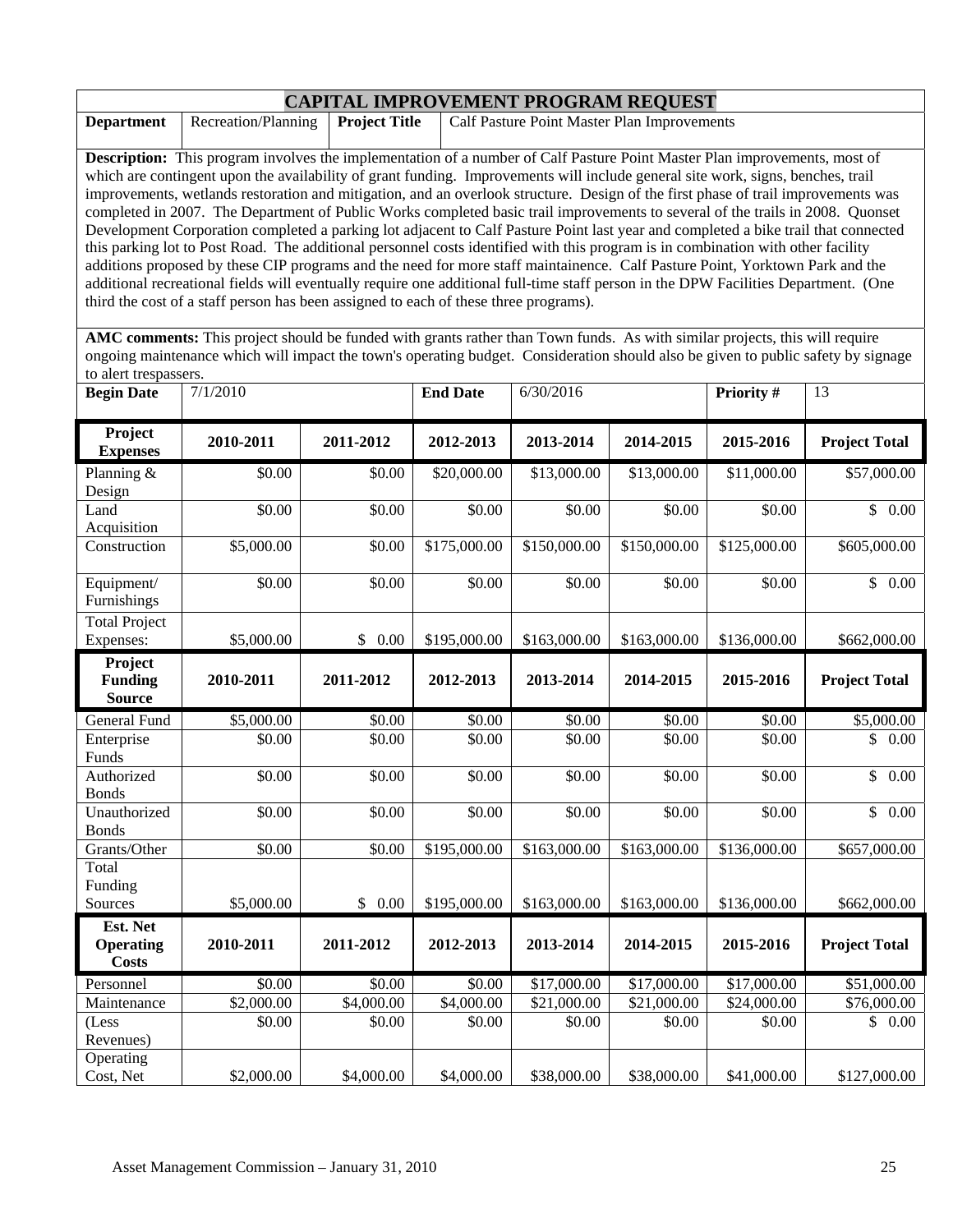| <b>CAPITAL IMPROVEMENT PROGRAM REQUEST</b>                                                                                                                                                                                                                                                                                                                                                                                                                                                                                                                                                                                                                                                        |                     |                      |                 |                               |             |             |                      |  |  |
|---------------------------------------------------------------------------------------------------------------------------------------------------------------------------------------------------------------------------------------------------------------------------------------------------------------------------------------------------------------------------------------------------------------------------------------------------------------------------------------------------------------------------------------------------------------------------------------------------------------------------------------------------------------------------------------------------|---------------------|----------------------|-----------------|-------------------------------|-------------|-------------|----------------------|--|--|
| <b>Department</b>                                                                                                                                                                                                                                                                                                                                                                                                                                                                                                                                                                                                                                                                                 | Planning/Recreation | <b>Project Title</b> |                 | North End Recreational Fields |             |             |                      |  |  |
| <b>Description:</b> The Town can apply for recreation land grants from the RIDEM grant to use towards the purchase price of the land<br>for recreational purposes in Town. The amount indicated from the General Fund will be expensed from the Farmland and Open<br>Space Reserve (Realty Tax Stamps). The purchase of this land plus the additional recreational improvements at Calf Pasture Point<br>and Yorktown park will require the addition of one full-time staff person in the facilities department that will hve maintenance<br>responsibilities for the projects mentioned above. One third of the anticipated cost is shown as net operating costs for each project in<br>the CIP. |                     |                      |                 |                               |             |             |                      |  |  |
| AMC comments: The Commission believes this is a worthwhile project but would point out to the Town Council that as with other<br>similar projects, there will be ongoing maintenance costs which will place an added burden on limited Town funds. The Asset<br>Management Commission is recommending that a comprehensive study of recreational needs be completed before going ahead with<br>these projects.                                                                                                                                                                                                                                                                                    |                     |                      |                 |                               |             |             |                      |  |  |
| <b>Begin Date</b>                                                                                                                                                                                                                                                                                                                                                                                                                                                                                                                                                                                                                                                                                 | 7/1/2010            |                      | <b>End Date</b> | $\sqrt{6}/30/2013$            |             | Priority #  | 14                   |  |  |
| Project<br><b>Expenses</b>                                                                                                                                                                                                                                                                                                                                                                                                                                                                                                                                                                                                                                                                        | 2010-2011           | 2011-2012            | 2012-2013       | 2013-2014                     | 2014-2015   | 2015-2016   | <b>Project Total</b> |  |  |
| Planning &<br>Design                                                                                                                                                                                                                                                                                                                                                                                                                                                                                                                                                                                                                                                                              | \$0.00              | \$0.00               | \$0.00          | \$0.00                        | \$0.00      | \$0.00      | \$0.00               |  |  |
| Land<br>Acquisition                                                                                                                                                                                                                                                                                                                                                                                                                                                                                                                                                                                                                                                                               | \$600,000.00        | \$0.00               | \$0.00          | \$0.00                        | \$0.00      | \$0.00      | \$600,000.00         |  |  |
| Construction                                                                                                                                                                                                                                                                                                                                                                                                                                                                                                                                                                                                                                                                                      | \$0.00              | \$0.00               | \$150,000.00    | \$0.00                        | \$0.00      | \$0.00      | \$150,000.00         |  |  |
| Equipment/<br>Furnishings                                                                                                                                                                                                                                                                                                                                                                                                                                                                                                                                                                                                                                                                         | \$0.00              | \$0.00               | \$0.00          | \$0.00                        | \$0.00      | \$0.00      | \$0.00               |  |  |
| Total Project<br>Expenses:                                                                                                                                                                                                                                                                                                                                                                                                                                                                                                                                                                                                                                                                        | \$600,000.00        | \$0.00               | \$150,000.00    | \$0.00                        | \$0.00      | \$0.00      | \$750,000.00         |  |  |
| Project<br><b>Funding</b><br><b>Source</b>                                                                                                                                                                                                                                                                                                                                                                                                                                                                                                                                                                                                                                                        | 2010-2011           | 2011-2012            | 2012-2013       | 2013-2014                     | 2014-2015   | 2015-2016   | <b>Project Total</b> |  |  |
| General Fund                                                                                                                                                                                                                                                                                                                                                                                                                                                                                                                                                                                                                                                                                      | \$300,000.00        | \$0.00               | \$75,000.00     | \$0.00                        | \$0.00      | \$0.00      | \$375,000.00         |  |  |
| Enterprise<br>Funds                                                                                                                                                                                                                                                                                                                                                                                                                                                                                                                                                                                                                                                                               | \$0.00              | \$0.00               | \$0.00          | \$0.00                        | \$0.00      | \$0.00      | \$<br>0.00           |  |  |
| Authorized<br><b>Bonds</b>                                                                                                                                                                                                                                                                                                                                                                                                                                                                                                                                                                                                                                                                        | \$0.00              | \$0.00               | \$0.00          | \$0.00                        | \$0.00      | \$0.00      | $\mathbb{S}$<br>0.00 |  |  |
| Unauthorized<br><b>Bonds</b>                                                                                                                                                                                                                                                                                                                                                                                                                                                                                                                                                                                                                                                                      | \$0.00              | \$0.00               | \$0.00          | \$0.00                        | \$0.00      | \$0.00      | \$0.00               |  |  |
| Grants/Other                                                                                                                                                                                                                                                                                                                                                                                                                                                                                                                                                                                                                                                                                      | \$300,000.00        | \$0.00               | \$75,000.00     | \$0.00                        | \$0.00      | \$0.00      | \$375,000.00         |  |  |
| Total<br>Funding<br>Sources                                                                                                                                                                                                                                                                                                                                                                                                                                                                                                                                                                                                                                                                       | \$600,000.00        | \$0.00               | \$150,000.00    | \$0.00                        | \$0.00      | \$0.00      | \$750,000.00         |  |  |
| Est. Net<br><b>Operating</b><br><b>Costs</b>                                                                                                                                                                                                                                                                                                                                                                                                                                                                                                                                                                                                                                                      | 2010-2011           | 2011-2012            | 2012-2013       | 2013-2014                     | 2014-2015   | 2015-2016   | <b>Project Total</b> |  |  |
| Personnel                                                                                                                                                                                                                                                                                                                                                                                                                                                                                                                                                                                                                                                                                         | \$0.00              | \$0.00               | \$0.00          | \$17,000.00                   | \$17,000.00 | \$17,000.00 | \$51,000.00          |  |  |
| Maintenance                                                                                                                                                                                                                                                                                                                                                                                                                                                                                                                                                                                                                                                                                       | \$0.00              | \$0.00               | \$8,000.00      | \$8,000.00                    | \$8,000.00  | \$8,000.00  | \$32,000.00          |  |  |
| (Less<br>Revenues)                                                                                                                                                                                                                                                                                                                                                                                                                                                                                                                                                                                                                                                                                | \$0.00              | \$0.00               | \$0.00          | \$0.00                        | \$0.00      | \$0.00      | \$0.00               |  |  |
| Operating<br>Cost, Net                                                                                                                                                                                                                                                                                                                                                                                                                                                                                                                                                                                                                                                                            | \$<br>0.00          | \$<br>0.00           | \$8,000.00      | \$25,000.00                   | \$25,000.00 | \$25,000.00 | \$83,000.00          |  |  |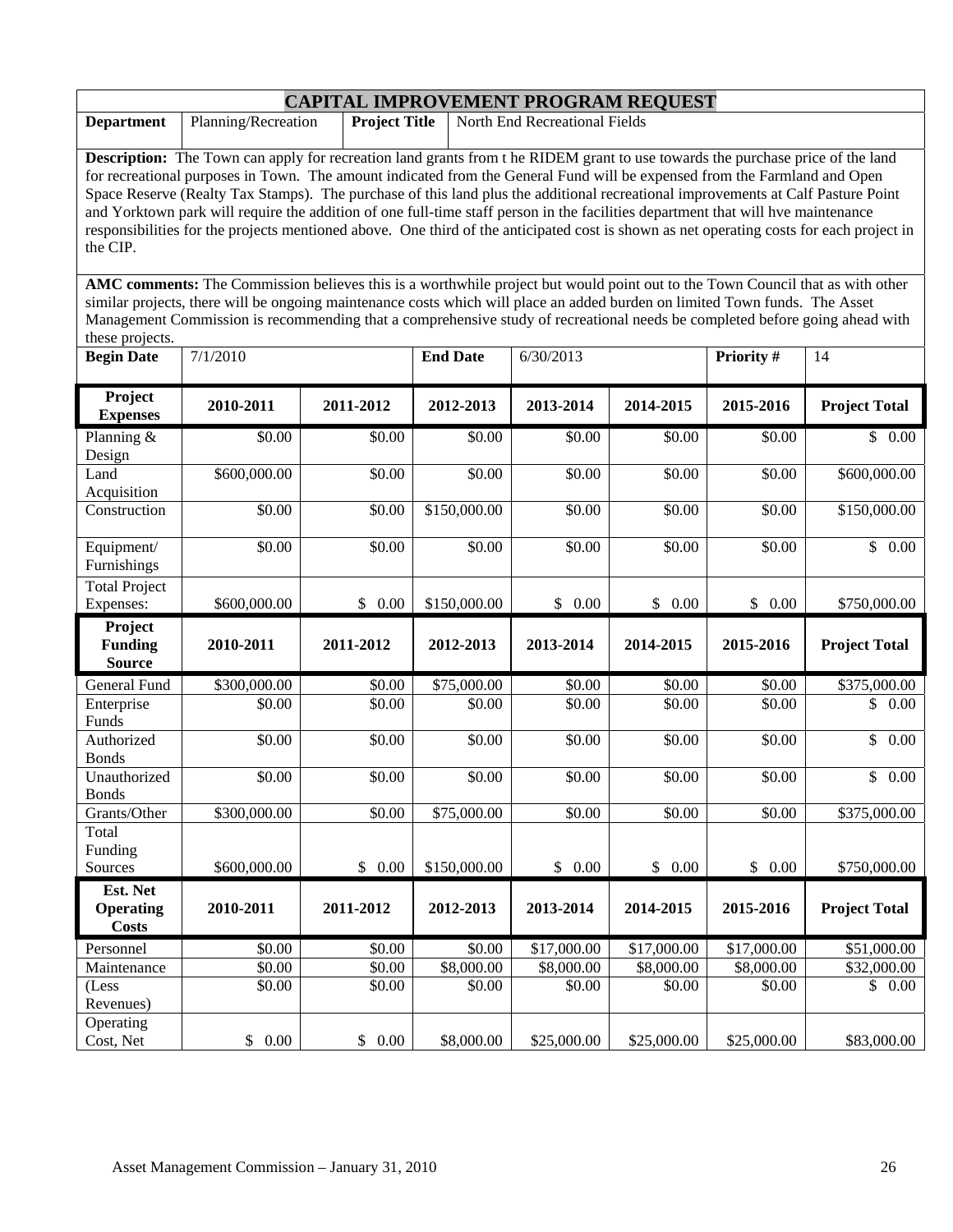|                              | <b>CAPITAL IMPROVEMENT PROGRAM REQUEST</b>                                                                                                                                                                                                                            |                      |                 |                                   |             |             |                      |  |  |  |
|------------------------------|-----------------------------------------------------------------------------------------------------------------------------------------------------------------------------------------------------------------------------------------------------------------------|----------------------|-----------------|-----------------------------------|-------------|-------------|----------------------|--|--|--|
| <b>Department</b>            | <b>Public Safety</b>                                                                                                                                                                                                                                                  | <b>Project Title</b> |                 | Fire Station (Quonset Davisville) |             |             |                      |  |  |  |
|                              |                                                                                                                                                                                                                                                                       |                      |                 |                                   |             |             |                      |  |  |  |
|                              | Description: Construct a Fire Station in the Quonset Davisville Commerce Park. The Fire Station shall be a minimum of 9,200 squ.<br>Feet and have the capacity to house one (1) Pumper, one (1) Ladder Truck, one (1) Deputy Chief vehicle, one (1) Heavy Rescue, one |                      |                 |                                   |             |             |                      |  |  |  |
|                              | (1) Reserve Rescue and one (1) Marine Unit. The living and office section should have a minimum of 4,400 sq. feet of area. The                                                                                                                                        |                      |                 |                                   |             |             |                      |  |  |  |
|                              | apparatus area shall be three (3) drive through bays and associated work areas with a total of a minimum of 4,800 sq. feet. The                                                                                                                                       |                      |                 |                                   |             |             |                      |  |  |  |
|                              | facility shall incorporate as many GREEN technologies as possible including solar, wind, geothermal with the goal to achieve a high                                                                                                                                   |                      |                 |                                   |             |             |                      |  |  |  |
|                              | Leed certification. The building shall be constructed of metal/block to reduce the overall cost. The total square footage of the                                                                                                                                      |                      |                 |                                   |             |             |                      |  |  |  |
|                              | Facility will be 9,200 sq. feet at \$200.00 per square foot. This construction will allow the already staffed Engine Company #6 to<br>return to their first run district from its present location at the School Street Station at 6445 Post Road.                    |                      |                 |                                   |             |             |                      |  |  |  |
|                              |                                                                                                                                                                                                                                                                       |                      |                 |                                   |             |             |                      |  |  |  |
|                              | AMC comments: Refer to comments in CIP cover memo.                                                                                                                                                                                                                    |                      |                 |                                   |             |             |                      |  |  |  |
| <b>Begin Date</b>            | 4/1/2011                                                                                                                                                                                                                                                              |                      | <b>End Date</b> | 5/31/2012                         |             | Priority #  | 15                   |  |  |  |
|                              |                                                                                                                                                                                                                                                                       |                      |                 |                                   |             |             |                      |  |  |  |
| Project<br><b>Expenses</b>   | 2010-2011                                                                                                                                                                                                                                                             | 2011-2012            | 2012-2013       | 2013-2014                         | 2014-2015   | 2015-2016   | <b>Project Total</b> |  |  |  |
| Planning $&$<br>Design       | \$184,000.00                                                                                                                                                                                                                                                          | \$0.00               | \$0.00          | \$0.00                            | \$0.00      | \$0.00      | \$184,000.00         |  |  |  |
| Land<br>Acquisition          | \$0.00                                                                                                                                                                                                                                                                | \$0.00               | \$0.00          | \$0.00                            | \$0.00      | \$0.00      | \$0.00               |  |  |  |
| Construction                 | \$0.00                                                                                                                                                                                                                                                                | \$1,840,000.00       | \$0.00          | \$0.00                            | \$0.00      | \$0.00      | \$1,840,000.00       |  |  |  |
| Equipment/                   | \$0.00                                                                                                                                                                                                                                                                | \$154,000.00         | \$0.00          | \$0.00                            | \$0.00      | \$0.00      | \$154,000.00         |  |  |  |
| Furnishings                  |                                                                                                                                                                                                                                                                       |                      |                 |                                   |             |             |                      |  |  |  |
| <b>Total Project</b>         |                                                                                                                                                                                                                                                                       |                      |                 |                                   |             |             |                      |  |  |  |
| Expenses:                    | \$184,000.00                                                                                                                                                                                                                                                          | \$1,994,000.00       | \$0.00          | \$0.00                            | \$0.00      | \$0.00      | \$2,178,000.00       |  |  |  |
| Project<br><b>Funding</b>    | 2010-2011                                                                                                                                                                                                                                                             | 2011-2012            | 2012-2013       | 2013-2014                         | 2014-2015   | 2015-2016   |                      |  |  |  |
| <b>Source</b>                |                                                                                                                                                                                                                                                                       |                      |                 |                                   |             |             | <b>Project Total</b> |  |  |  |
| General Fund                 | \$0.00                                                                                                                                                                                                                                                                | \$0.00               | \$0.00          | \$0.00                            | \$0.00      | \$0.00      | \$0.00               |  |  |  |
| Enterprise                   | \$0.00                                                                                                                                                                                                                                                                | \$0.00               | \$0.00          | \$0.00                            | \$0.00      | \$0.00      | \$<br>0.00           |  |  |  |
| Funds                        |                                                                                                                                                                                                                                                                       |                      |                 |                                   |             |             |                      |  |  |  |
| Authorized<br><b>Bonds</b>   | \$0.00                                                                                                                                                                                                                                                                | \$0.00               | \$0.00          | \$0.00                            | \$0.00      | \$0.00      | \$0.00               |  |  |  |
| Unauthorized<br><b>Bonds</b> | \$0.00                                                                                                                                                                                                                                                                | \$1,994,000.00       | \$0.00          | \$0.00                            | \$0.00      | \$0.00      | \$1,994,000.00       |  |  |  |
| Grants/Other                 | \$184,000.00                                                                                                                                                                                                                                                          | \$0.00               | \$0.00          | \$0.00                            | \$0.00      | \$0.00      | \$184,000.00         |  |  |  |
| Total                        |                                                                                                                                                                                                                                                                       |                      |                 |                                   |             |             |                      |  |  |  |
| Funding                      |                                                                                                                                                                                                                                                                       |                      |                 |                                   |             |             |                      |  |  |  |
| Sources                      | \$184,000.00                                                                                                                                                                                                                                                          | \$1,994,000.00       | \$0.00          | \$0.00                            | \$0.00      | \$0.00      | \$2,178,000.00       |  |  |  |
| Est. Net                     |                                                                                                                                                                                                                                                                       |                      |                 |                                   |             |             |                      |  |  |  |
| <b>Operating</b>             | 2010-2011                                                                                                                                                                                                                                                             | 2011-2012            | 2012-2013       | 2013-2014                         | 2014-2015   | 2015-2016   | <b>Project Total</b> |  |  |  |
| <b>Costs</b>                 |                                                                                                                                                                                                                                                                       |                      |                 |                                   |             |             |                      |  |  |  |
| Personnel                    | \$0.00                                                                                                                                                                                                                                                                | \$0.00               | \$0.00          | \$0.00                            | \$0.00      | \$0.00      | \$0.00               |  |  |  |
| Maintenance                  | \$0.00                                                                                                                                                                                                                                                                | \$0.00               | \$10,000.00     | $\overline{$10,000.00}$           | \$10,000.00 | \$11,000.00 | \$41,000.00          |  |  |  |
| (Less<br>Revenues)           | \$0.00                                                                                                                                                                                                                                                                | \$0.00               | \$0.00          | \$0.00                            | \$0.00      | \$0.00      | \$0.00               |  |  |  |
| Operating                    |                                                                                                                                                                                                                                                                       |                      |                 |                                   |             |             |                      |  |  |  |
| Cost, Net                    | 0.00<br>\$                                                                                                                                                                                                                                                            | \$0.00               | \$10,000.00     | \$10,000.00                       | \$10,000.00 | \$11,000.00 | \$41,000.00          |  |  |  |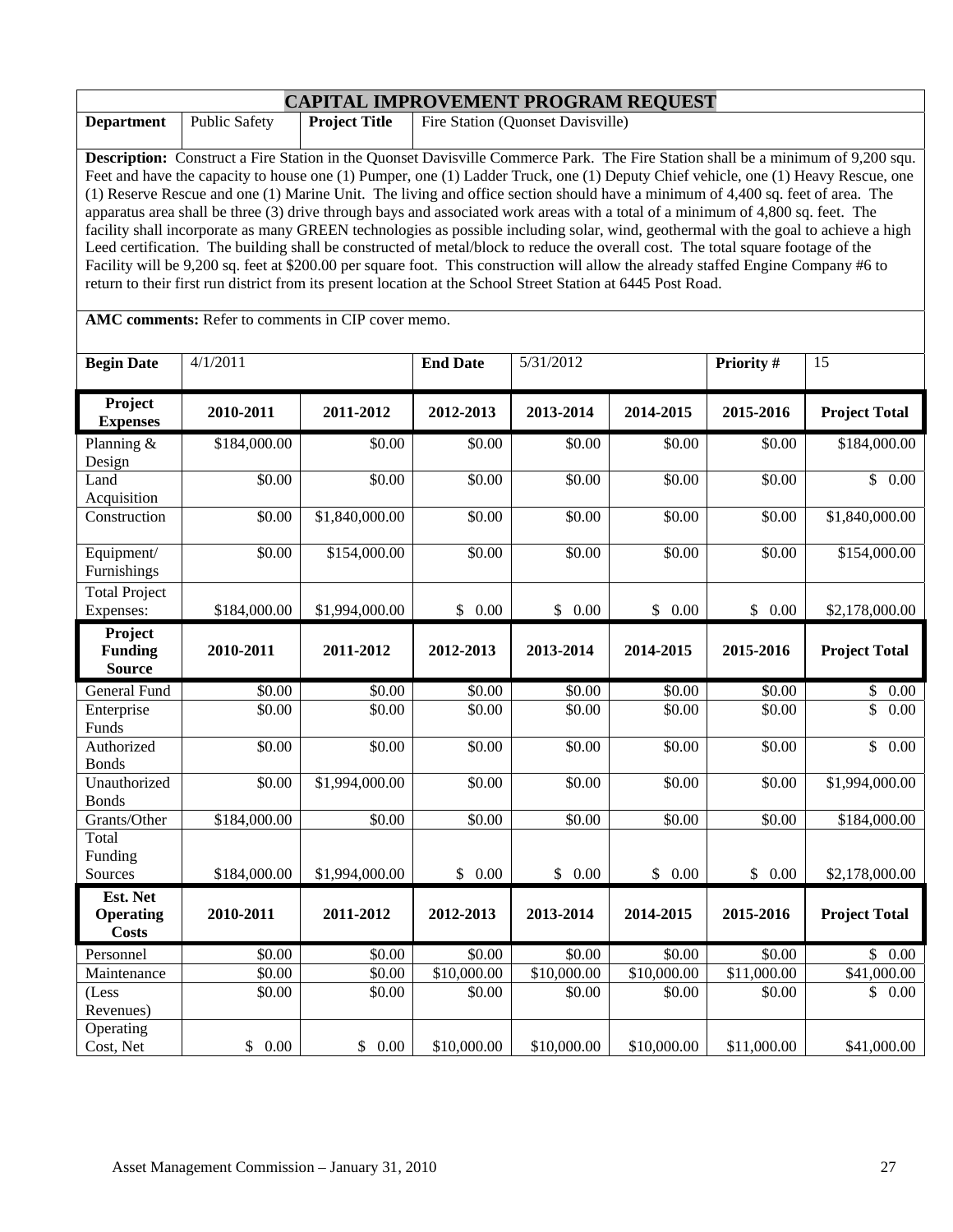| <b>CAPITAL IMPROVEMENT PROGRAM REQUEST</b>                                                                                                                                                                                                                                                                                                                                                                                                                                                                                                                                   |             |              |                 |                      |            |            |                      |  |  |
|------------------------------------------------------------------------------------------------------------------------------------------------------------------------------------------------------------------------------------------------------------------------------------------------------------------------------------------------------------------------------------------------------------------------------------------------------------------------------------------------------------------------------------------------------------------------------|-------------|--------------|-----------------|----------------------|------------|------------|----------------------|--|--|
| Planning/Recreation<br><b>Project Title</b><br><b>McGinn Park Skating</b><br><b>Department</b>                                                                                                                                                                                                                                                                                                                                                                                                                                                                               |             |              |                 |                      |            |            |                      |  |  |
| Description: Major upgrade of Skating facility at McGinn Park. The Rhode Island Department of Environmental Management<br>offers recreation grants up to 50% of the project cost. The Town had a RIDEM grant of \$50,000 towards the cost of the park, but<br>that grant expired. A local skate group associated with the school department has begun fundraising efforts to help offset some of<br>the Town's cost for this project. The Town expects to receive a total of \$55,000 in grants, \$15,000 in fund raising efforts, and<br>\$40,000 through the general fund. |             |              |                 |                      |            |            |                      |  |  |
| AMC comments: Upon acceptance of grant funding, the Commission feels this project should move forward.                                                                                                                                                                                                                                                                                                                                                                                                                                                                       |             |              |                 |                      |            |            |                      |  |  |
| <b>Begin Date</b>                                                                                                                                                                                                                                                                                                                                                                                                                                                                                                                                                            | 7/1/2010    |              | <b>End Date</b> | 6/30/2012            |            | Priority # | 16                   |  |  |
| Project<br><b>Expenses</b>                                                                                                                                                                                                                                                                                                                                                                                                                                                                                                                                                   | 2010-2011   | 2011-2012    | 2012-2013       | 2013-2014            | 2014-2015  | 2015-2016  | <b>Project Total</b> |  |  |
| Planning &<br>Design                                                                                                                                                                                                                                                                                                                                                                                                                                                                                                                                                         | \$10,000.00 | \$0.00       | \$0.00          | \$0.00               | \$0.00     | \$0.00     | \$10,000.00          |  |  |
| Land<br>Acquisition                                                                                                                                                                                                                                                                                                                                                                                                                                                                                                                                                          | \$0.00      | \$0.00       | \$0.00          | $\overline{$}0.00$   | \$0.00     | \$0.00     | $\mathbb{S}$<br>0.00 |  |  |
| Construction                                                                                                                                                                                                                                                                                                                                                                                                                                                                                                                                                                 | \$0.00      | \$100,000.00 | \$0.00          | \$0.00               | \$0.00     | \$0.00     | \$100,000.00         |  |  |
| Equipment/<br>Furnishings                                                                                                                                                                                                                                                                                                                                                                                                                                                                                                                                                    | \$0.00      | \$0.00       | \$0.00          | \$0.00               | \$0.00     | \$0.00     | \$0.00               |  |  |
| <b>Total Project</b><br>Expenses:                                                                                                                                                                                                                                                                                                                                                                                                                                                                                                                                            | \$10,000.00 | \$100,000.00 | \$0.00          | $\mathbb{S}$<br>0.00 | \$0.00     | \$0.00     | \$110,000.00         |  |  |
| Project<br><b>Funding</b><br><b>Source</b>                                                                                                                                                                                                                                                                                                                                                                                                                                                                                                                                   | 2010-2011   | 2011-2012    | 2012-2013       | 2013-2014            | 2014-2015  | 2015-2016  | <b>Project Total</b> |  |  |
| General Fund                                                                                                                                                                                                                                                                                                                                                                                                                                                                                                                                                                 | \$10,000.00 | \$30,000.00  | \$0.00          | \$0.00               | \$0.00     | \$0.00     | \$40,000.00          |  |  |
| Enterprise<br>Funds                                                                                                                                                                                                                                                                                                                                                                                                                                                                                                                                                          | \$0.00      | \$0.00       | \$0.00          | \$0.00               | \$0.00     | \$0.00     | \$<br>0.00           |  |  |
| Authorized<br><b>Bonds</b>                                                                                                                                                                                                                                                                                                                                                                                                                                                                                                                                                   | \$0.00      | \$0.00       | \$0.00          | \$0.00               | \$0.00     | \$0.00     | \$<br>0.00           |  |  |
| Unauthorized<br><b>Bonds</b>                                                                                                                                                                                                                                                                                                                                                                                                                                                                                                                                                 | \$0.00      | \$0.00       | \$0.00          | \$0.00               | \$0.00     | \$0.00     | \$<br>0.00           |  |  |
| Grants/Other                                                                                                                                                                                                                                                                                                                                                                                                                                                                                                                                                                 | \$0.00      | \$70,000.00  | \$0.00          | \$0.00               | \$0.00     | \$0.00     | \$70,000.00          |  |  |
| Total<br>Funding<br>Sources                                                                                                                                                                                                                                                                                                                                                                                                                                                                                                                                                  | \$10,000.00 | \$100,000.00 | \$0.00          | \$0.00               | \$0.00     | \$0.00     | \$110,000.00         |  |  |
| Est. Net                                                                                                                                                                                                                                                                                                                                                                                                                                                                                                                                                                     |             |              |                 |                      |            |            |                      |  |  |
| <b>Operating</b><br><b>Costs</b>                                                                                                                                                                                                                                                                                                                                                                                                                                                                                                                                             | 2010-2011   | 2011-2012    | 2012-2013       | 2013-2014            | 2014-2015  | 2015-2016  | <b>Project Total</b> |  |  |
| Personnel                                                                                                                                                                                                                                                                                                                                                                                                                                                                                                                                                                    | \$0.00      | \$0.00       | \$0.00          | \$0.00               | \$0.00     | \$0.00     | \$0.00               |  |  |
| Maintenance                                                                                                                                                                                                                                                                                                                                                                                                                                                                                                                                                                  | \$0.00      | \$1,560.00   | \$1,560.00      | \$1,560.00           | \$1,560.00 | \$1,560.00 | \$7,800.00           |  |  |
| (Less<br>Revenues)                                                                                                                                                                                                                                                                                                                                                                                                                                                                                                                                                           | \$0.00      | \$0.00       | \$0.00          | \$0.00               | \$0.00     | \$0.00     | \$0.00               |  |  |
| Operating<br>Cost, Net                                                                                                                                                                                                                                                                                                                                                                                                                                                                                                                                                       | \$<br>0.00  | \$1,560.00   | \$1,560.00      | \$1,560.00           | \$1,560.00 | \$1,560.00 | \$7,800.00           |  |  |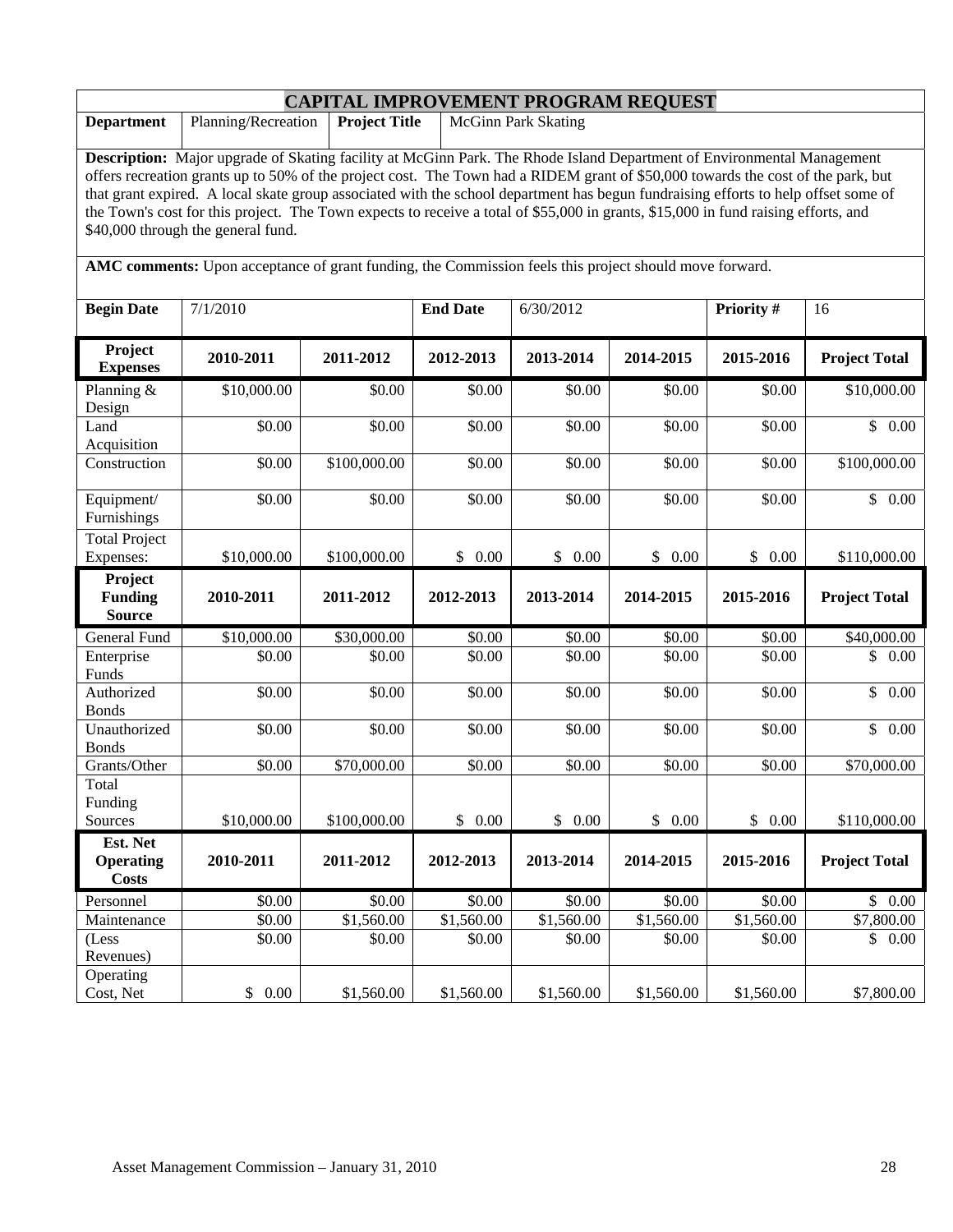| <b>CAPITAL IMPROVEMENT PROGRAM REQUEST</b>                                                                                              |                                                                                                                                                                                                                                                                                |                      |                                   |                  |                  |                  |                      |  |  |  |
|-----------------------------------------------------------------------------------------------------------------------------------------|--------------------------------------------------------------------------------------------------------------------------------------------------------------------------------------------------------------------------------------------------------------------------------|----------------------|-----------------------------------|------------------|------------------|------------------|----------------------|--|--|--|
| <b>Department</b>                                                                                                                       | Recreation                                                                                                                                                                                                                                                                     | <b>Project Title</b> | <b>Indoor Recreation Facility</b> |                  |                  |                  |                      |  |  |  |
|                                                                                                                                         |                                                                                                                                                                                                                                                                                |                      |                                   |                  |                  |                  |                      |  |  |  |
|                                                                                                                                         | Description: Funds for this project will be used to construct an indoor recreation facility to serve as the Town's main indoor activity<br>center. Uses would include two main courts for basketball, volleyball, indoor soccer, inline hockey, etc. Other areas would include |                      |                                   |                  |                  |                  |                      |  |  |  |
| a teen center, pre-school area, a room for gymnastics, dance, wrestling, and other activities requiring mats. A 25,000 sq. ft. building |                                                                                                                                                                                                                                                                                |                      |                                   |                  |                  |                  |                      |  |  |  |
|                                                                                                                                         | would be constructed at a site to be determined. The project is recommended only if a private group comes forward with funding.                                                                                                                                                |                      |                                   |                  |                  |                  |                      |  |  |  |
|                                                                                                                                         |                                                                                                                                                                                                                                                                                |                      |                                   |                  |                  |                  |                      |  |  |  |
| AMC comments: The Commission does not recommend using any public funds for an indoor recreation facility.                               |                                                                                                                                                                                                                                                                                |                      |                                   |                  |                  |                  |                      |  |  |  |
| <b>Begin Date</b>                                                                                                                       | 7/1/2012                                                                                                                                                                                                                                                                       |                      | <b>End Date</b>                   | 6/30/2013        |                  | Priority #       | 17                   |  |  |  |
| Project<br><b>Expenses</b>                                                                                                              | 2010-2011                                                                                                                                                                                                                                                                      | 2011-2012            | 2012-2013                         | 2013-2014        | 2014-2015        | 2015-2016        | <b>Project Total</b> |  |  |  |
| Planning &<br>Design                                                                                                                    | \$0.00                                                                                                                                                                                                                                                                         | \$0.00               | $\overline{$}257,500.00$          | \$0.00           | \$0.00           | \$0.00           | \$257,500.00         |  |  |  |
| Land<br>Acquisition                                                                                                                     | \$0.00                                                                                                                                                                                                                                                                         | \$0.00               | \$618,000.00                      | \$0.00           | \$0.00           | \$0.00           | \$618,000.00         |  |  |  |
| Construction                                                                                                                            | \$0.00                                                                                                                                                                                                                                                                         | \$0.00               | \$2,575,000.<br>00                | \$0.00           | \$0.00           | \$0.00           | \$2,575,000.00       |  |  |  |
| Equipment/<br>Furnishings                                                                                                               | \$0.00                                                                                                                                                                                                                                                                         | \$0.00               | \$103,000.00                      | \$0.00           | \$0.00           | \$0.00           | \$103,000.00         |  |  |  |
| Total Project                                                                                                                           |                                                                                                                                                                                                                                                                                |                      | \$3,553,500.                      |                  |                  |                  |                      |  |  |  |
| Expenses:                                                                                                                               | \$0.00                                                                                                                                                                                                                                                                         | \$0.00               |                                   | \$0.00           |                  |                  |                      |  |  |  |
|                                                                                                                                         |                                                                                                                                                                                                                                                                                |                      | $00\,$                            |                  | \$0.00           | \$0.00           | \$3,553,500.00       |  |  |  |
| Project<br><b>Funding</b>                                                                                                               | 2010-2011                                                                                                                                                                                                                                                                      | 2011-2012            | 2012-2013                         | 2013-2014        | 2014-2015        | 2015-2016        | <b>Project Total</b> |  |  |  |
| <b>Source</b>                                                                                                                           |                                                                                                                                                                                                                                                                                |                      |                                   |                  |                  |                  |                      |  |  |  |
| General Fund<br>Enterprise<br>Funds                                                                                                     | \$0.00<br>\$0.00                                                                                                                                                                                                                                                               | \$0.00<br>\$0.00     | \$0.00<br>\$0.00                  | \$0.00<br>\$0.00 | \$0.00<br>\$0.00 | \$0.00<br>\$0.00 | \$0.00<br>\$<br>0.00 |  |  |  |
| Authorized<br><b>Bonds</b>                                                                                                              | \$0.00                                                                                                                                                                                                                                                                         | \$0.00               | \$0.00                            | \$0.00           | \$0.00           | \$0.00           | $\mathbb{S}$<br>0.00 |  |  |  |
| Unauthorized<br><b>Bonds</b>                                                                                                            | \$0.00                                                                                                                                                                                                                                                                         | \$0.00               | \$0.00                            | \$0.00           | \$0.00           | \$0.00           | $\overline{\$}$ 0.00 |  |  |  |
| Grants/Other                                                                                                                            | \$0.00                                                                                                                                                                                                                                                                         | \$0.00               | \$3,553,500.<br>$00\,$            | \$0.00           | \$0.00           | \$0.00           | \$3,553,500.00       |  |  |  |
| Total                                                                                                                                   |                                                                                                                                                                                                                                                                                |                      |                                   |                  |                  |                  |                      |  |  |  |
| Funding                                                                                                                                 |                                                                                                                                                                                                                                                                                |                      | \$3,553,500.                      |                  |                  |                  |                      |  |  |  |
| Sources                                                                                                                                 | \$0.00                                                                                                                                                                                                                                                                         | \$0.00               | $00\,$                            | \$0.00           | \$0.00           | \$0.00           | \$3,553,500.00       |  |  |  |
| Est. Net                                                                                                                                |                                                                                                                                                                                                                                                                                |                      |                                   |                  |                  |                  |                      |  |  |  |
| <b>Operating</b><br><b>Costs</b>                                                                                                        | 2010-2011                                                                                                                                                                                                                                                                      | 2011-2012            | 2012-2013                         | 2013-2014        | 2014-2015        | 2015-2016        | <b>Project Total</b> |  |  |  |
| Personnel                                                                                                                               | \$0.00                                                                                                                                                                                                                                                                         | \$0.00               | \$10,300.00                       | \$27,810.00      | \$28,644.00      | \$29,503.00      | \$96,257.00          |  |  |  |
| Maintenance                                                                                                                             | \$0.00                                                                                                                                                                                                                                                                         | \$0.00               | \$515.00                          | \$6,180.00       | \$6,365.00       | \$6,556.00       | \$19,616.00          |  |  |  |
| (Less<br>Revenues)<br>Operating                                                                                                         | \$0.00                                                                                                                                                                                                                                                                         | \$0.00               | $(\$20,600.00)$                   | $(\$30,900.00)$  | $(\$31,827.00)$  | $(\$32,782.00)$  | (\$116,109.00)       |  |  |  |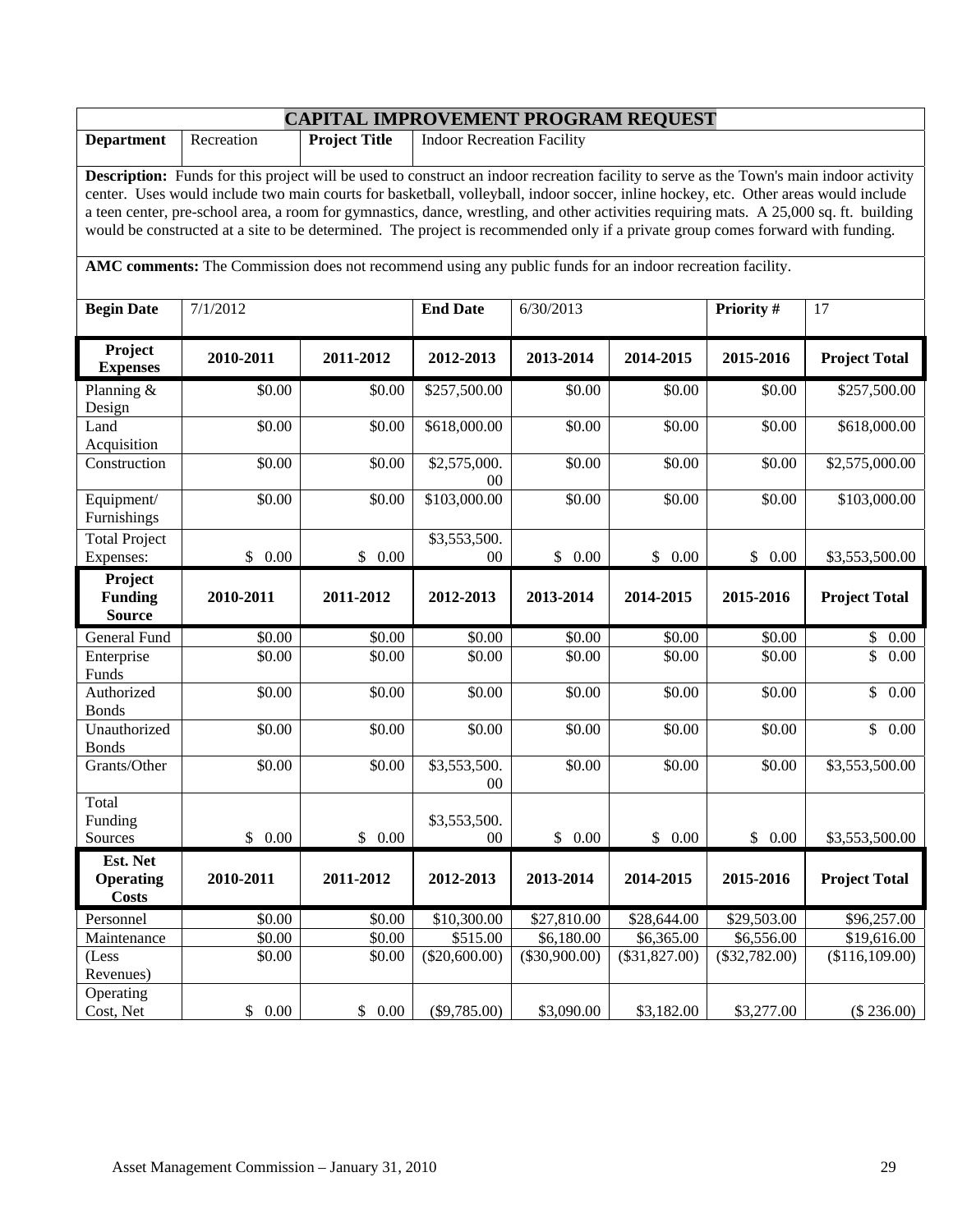#### **CAPITAL IMPROVEMENT PROGRAM REQUEST**

| <b>Department</b> | School | <b>Project Title</b> | District Wide - Various Equipment Needs |  |  |  |  |  |  |
|-------------------|--------|----------------------|-----------------------------------------|--|--|--|--|--|--|
|                   |        |                      |                                         |  |  |  |  |  |  |

**Description:** 1. Mini buses: (1) FY10 & (2) FY11- to restore fleet, remain independent of RIDE program; \$68,000

2. Install AC at Computer areas/occupied space as needed, to improve server operations; \$60,000

3. Energy reduction projects - wind, lighting, controls, load mgt. Grants and rebated TBD. If wind turbine is found to be feasible funding will involve bond, grant and housing aid; \$75,000

4. Replace furniture on rolling basis at each school, as needed; \$250,000

5. Computer, router and switches, 5 year replacement cycle - if NOT included in operations budget; \$150,000

6. FY 2010 - Complete Facilities Master plan in accordance with RIDE Housing Aid requirement; \$50,000

#### **AMC comments:**

| <b>Begin Date</b>                            | 7/1/2010     |              | <b>End Date</b> | 6/30/2014   |           | Priority # | $\mathbf{0}$                     |
|----------------------------------------------|--------------|--------------|-----------------|-------------|-----------|------------|----------------------------------|
| Project<br><b>Expenses</b>                   | 2010-2011    | 2011-2012    | 2012-2013       | 2013-2014   | 2014-2015 | 2015-2016  | <b>Project Total</b>             |
| Planning &<br>Design                         | \$75,000.00  | \$0.00       | \$0.00          | \$0.00      | \$0.00    | \$0.00     | \$75,000.00                      |
| Land<br>Acquisition                          | \$0.00       | \$0.00       | \$0.00          | \$0.00      | \$0.00    | \$0.00     | $\overline{\mathbb{S}}$<br>0.00  |
| Construction                                 | \$0.00       | \$0.00       | \$0.00          | \$0.00      | \$0.00    | \$0.00     | $\mathbb{S}$<br>0.00             |
| Equipment/<br>Furnishings                    | \$223,000.00 | \$180,000.00 | \$125,000.00    | \$50,000.00 | \$0.00    | \$0.00     | \$578,000.00                     |
| Total Project<br>Expenses:                   | \$298,000.00 | \$180,000.00 | \$125,000.00    | \$50,000.00 | \$0.00    | \$0.00     | \$653,000.00                     |
| Project<br><b>Funding</b><br><b>Source</b>   | 2010-2011    | 2011-2012    | 2012-2013       | 2013-2014   | 2014-2015 | 2015-2016  | <b>Project Total</b>             |
| General Fund                                 | \$75,000.00  | \$25,000.00  | \$25,000.00     | \$25,000.00 | \$0.00    | \$0.00     | \$150,000.00                     |
| Enterprise<br>Funds                          | \$0.00       | \$0.00       | \$0.00          | \$0.00      | \$0.00    | \$0.00     | \$<br>0.00                       |
| Authorized<br><b>Bonds</b>                   | \$0.00       | \$0.00       | \$0.00          | \$0.00      | \$0.00    | \$0.00     | $\overline{\$}$<br>0.00          |
| Unauthorized<br><b>Bonds</b>                 | \$223,000.00 | \$155,000.00 | \$100,000.00    | \$25,000.00 | \$0.00    | \$0.00     | \$503,000.00                     |
| Grants/Other                                 | \$0.00       | \$0.00       | \$0.00          | \$0.00      | \$0.00    | \$0.00     | $\overline{\mathcal{S}}$<br>0.00 |
| Total<br>Funding<br>Sources                  | \$298,000.00 | \$180,000.00 | \$125,000.00    | \$50,000.00 | \$0.00    | \$0.00     | \$653,000.00                     |
| Est. Net<br><b>Operating</b><br><b>Costs</b> | 2010-2011    | 2011-2012    | 2012-2013       | 2013-2014   | 2014-2015 | 2015-2016  | <b>Project Total</b>             |
| Personnel                                    | \$0.00       | \$0.00       | \$0.00          | \$0.00      | \$0.00    | \$0.00     | \$<br>0.00                       |
| Maintenance                                  | \$5,000.00   | \$5,000.00   | \$5,000.00      | \$5,000.00  | \$0.00    | \$0.00     | \$20,000.00                      |
| (Less<br>Revenues)                           | \$0.00       | \$0.00       | \$0.00          | \$0.00      | \$0.00    | \$0.00     | \$<br>0.00                       |
| Operating<br>Cost, Net                       | \$5,000.00   | \$5,000.00   | \$5,000.00      | \$5,000.00  | \$0.00    | \$<br>0.00 | \$20,000.00                      |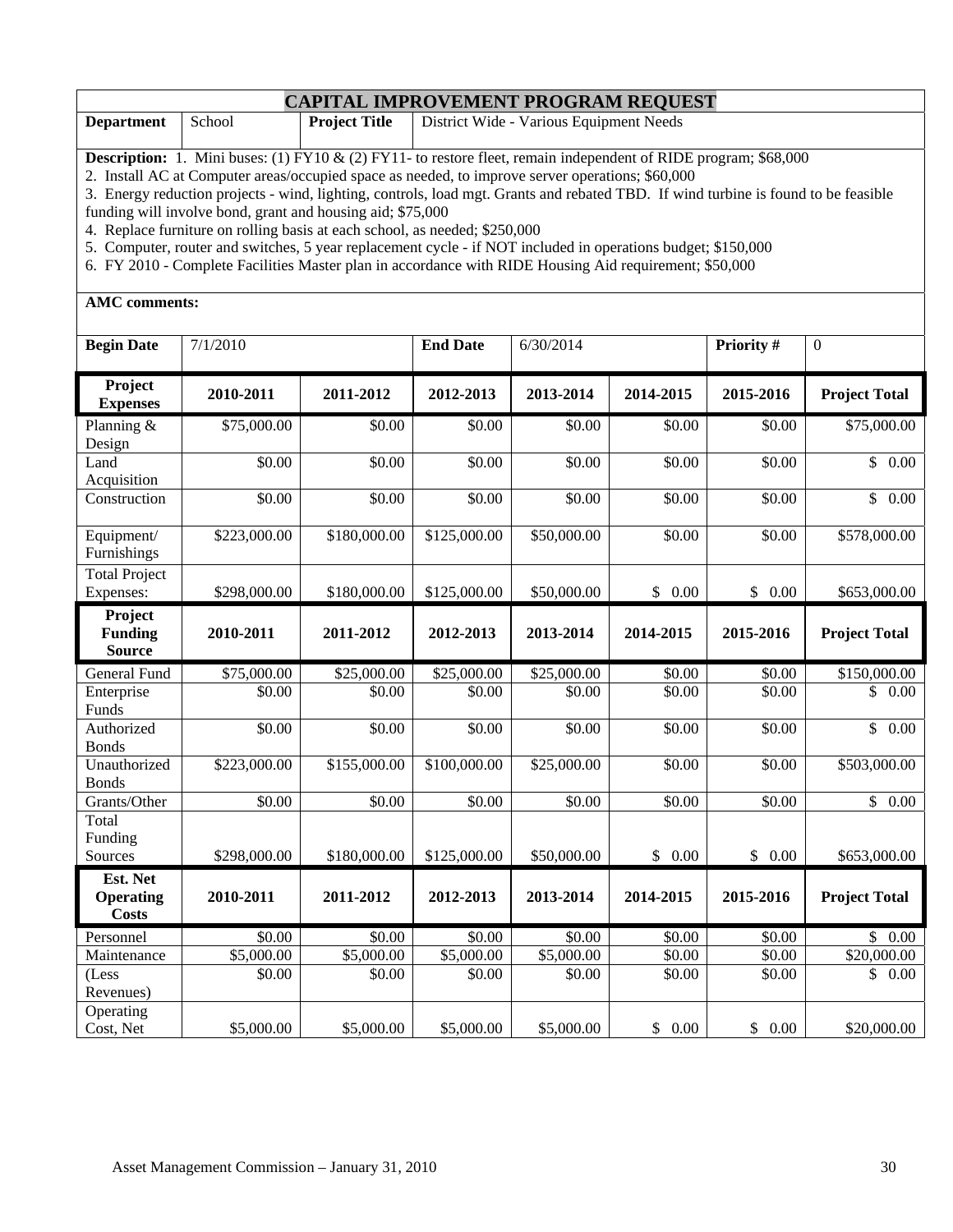|                                                                                                                                                                                                                                                                                                                                                                                                                                                                    | <b>CAPITAL IMPROVEMENT PROGRAM REQUEST</b> |                      |                 |                                      |           |            |                                  |  |  |  |
|--------------------------------------------------------------------------------------------------------------------------------------------------------------------------------------------------------------------------------------------------------------------------------------------------------------------------------------------------------------------------------------------------------------------------------------------------------------------|--------------------------------------------|----------------------|-----------------|--------------------------------------|-----------|------------|----------------------------------|--|--|--|
| <b>Department</b>                                                                                                                                                                                                                                                                                                                                                                                                                                                  | School                                     | <b>Project Title</b> |                 | Admin/CD/Mtc, installation & repairs |           |            |                                  |  |  |  |
| <b>Description:</b> 1. Admin-Fire Code compliance; \$30K not in totals, planned for FY2010 if required<br>2. CD/Admin/Maintenance - Parking lot and lighting; \$207K<br>3. Admin - Doors and Hardware; \$30K<br>4. Admin - Siding replacement; \$100K<br>5. Admin - change heating system from electric to efficient/green solution; \$200K<br>6. CD-Building upgrades (fire code, interior); \$90K<br>7. Maintenance - Change heating system from electric; \$30K |                                            |                      |                 |                                      |           |            |                                  |  |  |  |
| <b>AMC</b> comments:                                                                                                                                                                                                                                                                                                                                                                                                                                               |                                            |                      |                 |                                      |           |            |                                  |  |  |  |
| <b>Begin Date</b>                                                                                                                                                                                                                                                                                                                                                                                                                                                  | 7/1/2010                                   |                      | <b>End Date</b> | 6/30/2014                            |           | Priority # | $\mathbf{0}$                     |  |  |  |
| Project<br><b>Expenses</b>                                                                                                                                                                                                                                                                                                                                                                                                                                         | 2010-2011                                  | 2011-2012            | 2012-2013       | 2013-2014                            | 2014-2015 | 2015-2016  | <b>Project Total</b>             |  |  |  |
| Planning &<br>Design                                                                                                                                                                                                                                                                                                                                                                                                                                               | \$0.00                                     | \$0.00               | \$0.00          | \$0.00                               | \$0.00    | \$0.00     | \$0.00                           |  |  |  |
| Land<br>Acquisition                                                                                                                                                                                                                                                                                                                                                                                                                                                | \$0.00                                     | \$0.00               | \$0.00          | \$0.00                               | \$0.00    | \$0.00     | \$0.00                           |  |  |  |
| Construction                                                                                                                                                                                                                                                                                                                                                                                                                                                       | \$236,626.00                               | \$30,000.00          | \$100,000.00    | \$200,000.00                         | \$0.00    | \$0.00     | \$566,626.00                     |  |  |  |
| Equipment/<br>Furnishings                                                                                                                                                                                                                                                                                                                                                                                                                                          | \$0.00                                     | \$0.00               | \$0.00          | \$0.00                               | \$0.00    | \$0.00     | \$0.00                           |  |  |  |
| <b>Total Project</b><br>Expenses:                                                                                                                                                                                                                                                                                                                                                                                                                                  | \$236,626.00                               | \$30,000.00          | \$100,000.00    | \$200,000.00                         | \$0.00    | \$0.00     | \$566,626.00                     |  |  |  |
| Project<br><b>Funding</b><br><b>Source</b>                                                                                                                                                                                                                                                                                                                                                                                                                         | 2010-2011                                  | 2011-2012            | 2012-2013       | 2013-2014                            | 2014-2015 | 2015-2016  | <b>Project Total</b>             |  |  |  |
| General Fund                                                                                                                                                                                                                                                                                                                                                                                                                                                       | \$30,000.00                                | \$30,000.00          | \$0.00          | \$0.00                               | \$0.00    | \$0.00     | \$60,000.00                      |  |  |  |
| Enterprise<br>Funds                                                                                                                                                                                                                                                                                                                                                                                                                                                | \$0.00                                     | \$0.00               | \$0.00          | \$0.00                               | \$0.00    | \$0.00     | $\mathbb{S}$<br>$0.00\,$         |  |  |  |
| Authorized<br><b>Bonds</b>                                                                                                                                                                                                                                                                                                                                                                                                                                         | \$0.00                                     | \$0.00               | \$0.00          | \$0.00                               | \$0.00    | \$0.00     | \$0.00                           |  |  |  |
| Unauthorized<br><b>Bonds</b>                                                                                                                                                                                                                                                                                                                                                                                                                                       | \$206,626.00                               | \$0.00               | \$100,000.00    | \$200,000.00                         | \$0.00    | \$0.00     | \$506,626.00                     |  |  |  |
| Grants/Other                                                                                                                                                                                                                                                                                                                                                                                                                                                       | \$0.00                                     | \$0.00               | \$0.00          | \$0.00                               | \$0.00    | \$0.00     | $\mathsf{\$}$<br>$0.00\,$        |  |  |  |
| Total<br>Funding<br>Sources                                                                                                                                                                                                                                                                                                                                                                                                                                        | \$236,626.00                               | \$30,000.00          | \$100,000.00    | \$200,000.00                         | \$0.00    | \$0.00     | \$566,626.00                     |  |  |  |
| Est. Net<br><b>Operating</b><br><b>Costs</b>                                                                                                                                                                                                                                                                                                                                                                                                                       | 2010-2011                                  | 2011-2012            | 2012-2013       | 2013-2014                            | 2014-2015 | 2015-2016  | <b>Project Total</b>             |  |  |  |
| Personnel                                                                                                                                                                                                                                                                                                                                                                                                                                                          | \$0.00                                     | \$0.00               | \$0.00          | \$0.00                               | \$0.00    | \$0.00     | \$<br>$0.00\,$                   |  |  |  |
| Maintenance                                                                                                                                                                                                                                                                                                                                                                                                                                                        | \$0.00                                     | \$0.00               | \$0.00          | \$0.00                               | \$0.00    | \$0.00     | $\overline{\mathcal{L}}$<br>0.00 |  |  |  |
| (Less<br>Revenues)                                                                                                                                                                                                                                                                                                                                                                                                                                                 | \$0.00                                     | \$0.00               | \$0.00          | \$0.00                               | \$0.00    | \$0.00     | \$<br>$0.00\,$                   |  |  |  |

Cost, Net \$ 0.00 \$ 0.00 \$ 0.00 \$ 0.00 \$ 0.00 \$ 0.00 \$ 0.00

**Operating**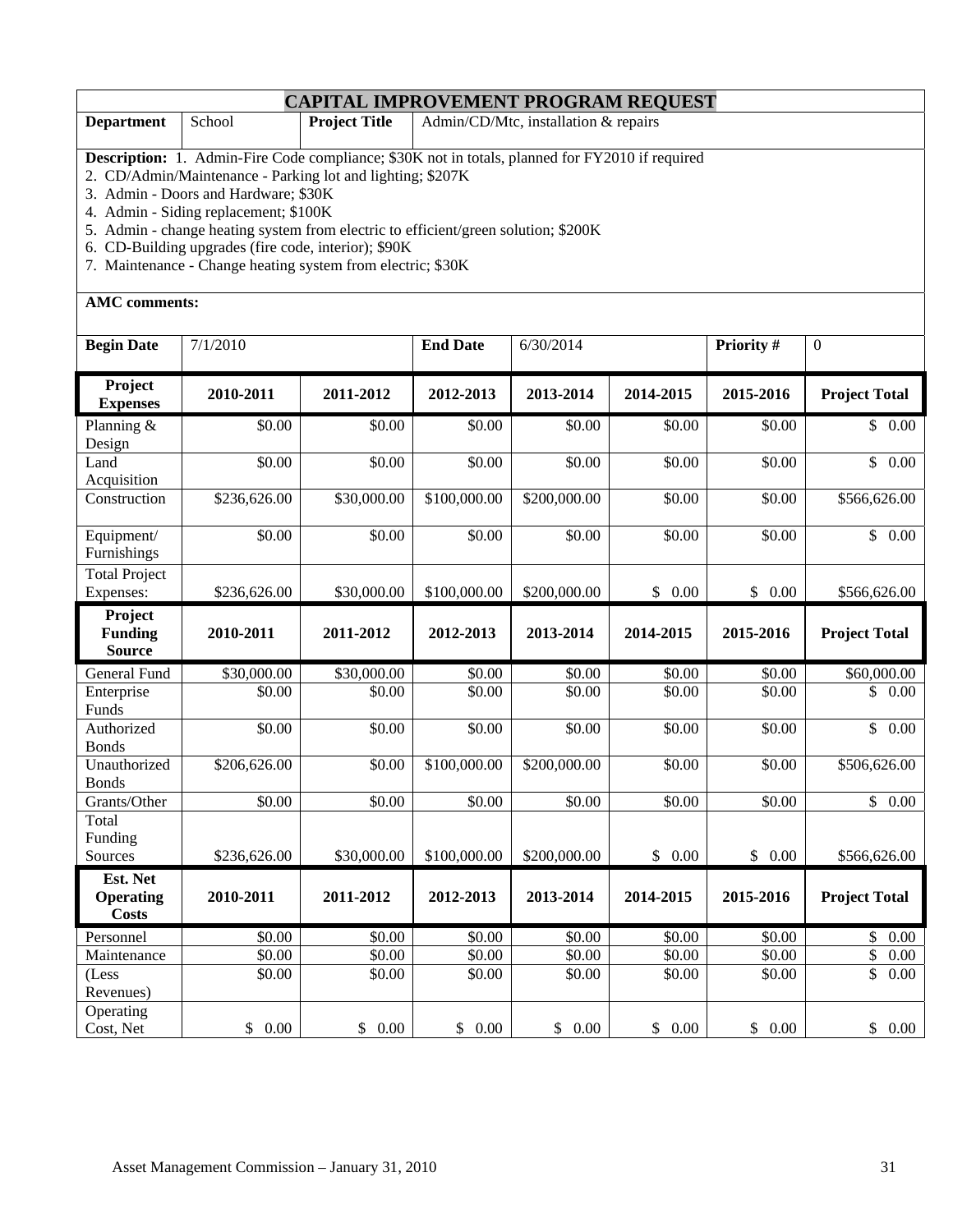|                                                                                                                                                                                                                                                                                                                                                                                                                                                                                                                                      | <b>CAPITAL IMPROVEMENT PROGRAM REQUEST</b> |                      |                 |                                                    |           |                        |                                 |  |  |
|--------------------------------------------------------------------------------------------------------------------------------------------------------------------------------------------------------------------------------------------------------------------------------------------------------------------------------------------------------------------------------------------------------------------------------------------------------------------------------------------------------------------------------------|--------------------------------------------|----------------------|-----------------|----------------------------------------------------|-----------|------------------------|---------------------------------|--|--|
| <b>Department</b>                                                                                                                                                                                                                                                                                                                                                                                                                                                                                                                    | School                                     | <b>Project Title</b> |                 | Davisville Elementary Addtn if enrollment increase |           |                        |                                 |  |  |
| <b>Description:</b> Davisville Elementary was considered for an extensive addition and renovation if enrollment continued upward trends.<br>This plan is currently not considered due to enrollment stabilization and decline. This item may be removed upon completion of the<br>Facilities Master Plan. This location may be modified if the DE facility requires retrofitting for District use as other than an<br>elementary school. Presently Superintendent recommends closure of this building as a school due to enrollment. |                                            |                      |                 |                                                    |           |                        |                                 |  |  |
| <b>AMC</b> comments:                                                                                                                                                                                                                                                                                                                                                                                                                                                                                                                 |                                            |                      |                 |                                                    |           |                        |                                 |  |  |
| <b>Begin Date</b>                                                                                                                                                                                                                                                                                                                                                                                                                                                                                                                    | 7/1/2015                                   |                      | <b>End Date</b> | 6/30/2016                                          |           | Priority #             | $\boldsymbol{0}$                |  |  |
| Project<br><b>Expenses</b>                                                                                                                                                                                                                                                                                                                                                                                                                                                                                                           | 2010-2011                                  | 2011-2012            | 2012-2013       | 2013-2014                                          | 2014-2015 | 2015-2016              | <b>Project Total</b>            |  |  |
| Planning $&$<br>Design                                                                                                                                                                                                                                                                                                                                                                                                                                                                                                               | \$0.00                                     | \$0.00               | \$0.00          | \$0.00                                             | \$0.00    | \$3,955,000.<br>$00\,$ | \$3,955,000.00                  |  |  |
| Land<br>Acquisition                                                                                                                                                                                                                                                                                                                                                                                                                                                                                                                  | \$0.00                                     | \$0.00               | \$0.00          | \$0.00                                             | \$0.00    | \$0.00                 | $\mathbb{S}$<br>0.00            |  |  |
| Construction                                                                                                                                                                                                                                                                                                                                                                                                                                                                                                                         | \$0.00                                     | \$0.00               | \$0.00          | \$0.00                                             | \$0.00    | \$0.00                 | $\mathbb{S}^-$<br>0.00          |  |  |
| Equipment/<br>Furnishings                                                                                                                                                                                                                                                                                                                                                                                                                                                                                                            | \$0.00                                     | \$0.00               | \$0.00          | \$0.00                                             | \$0.00    | \$0.00                 | \$0.00                          |  |  |
| <b>Total Project</b><br>Expenses:                                                                                                                                                                                                                                                                                                                                                                                                                                                                                                    | \$0.00                                     | \$0.00               | \$0.00          | \$0.00                                             | \$0.00    | \$3,955,000.<br>$00\,$ | \$3,955,000.00                  |  |  |
| Project<br><b>Funding</b><br><b>Source</b>                                                                                                                                                                                                                                                                                                                                                                                                                                                                                           | 2010-2011                                  | 2011-2012            | 2012-2013       | 2013-2014                                          | 2014-2015 | 2015-2016              | <b>Project Total</b>            |  |  |
| General Fund                                                                                                                                                                                                                                                                                                                                                                                                                                                                                                                         | \$0.00                                     | \$0.00               | \$0.00          | \$0.00                                             | \$0.00    | \$0.00                 | \$0.00                          |  |  |
| Enterprise<br>Funds                                                                                                                                                                                                                                                                                                                                                                                                                                                                                                                  | \$0.00                                     | \$0.00               | \$0.00          | \$0.00                                             | \$0.00    | \$0.00                 | $\overline{\mathbb{S}}$<br>0.00 |  |  |
| Authorized<br><b>Bonds</b>                                                                                                                                                                                                                                                                                                                                                                                                                                                                                                           | \$0.00                                     | \$0.00               | \$0.00          | \$0.00                                             | \$0.00    | \$0.00                 | $\mathbb{S}$<br>0.00            |  |  |
| Unauthorized<br><b>Bonds</b>                                                                                                                                                                                                                                                                                                                                                                                                                                                                                                         | \$0.00                                     | \$0.00               | \$0.00          | \$0.00                                             | \$0.00    | \$3,955,000.<br>$00\,$ | \$3,955,000.00                  |  |  |
| Grants/Other                                                                                                                                                                                                                                                                                                                                                                                                                                                                                                                         | \$0.00                                     | \$0.00               | \$0.00          | \$0.00                                             | \$0.00    | \$0.00                 | $\overline{\$}$ 0.00            |  |  |
| Total<br>Funding<br>Sources                                                                                                                                                                                                                                                                                                                                                                                                                                                                                                          | \$0.00                                     | \$0.00               | \$0.00          | \$0.00                                             | \$0.00    | \$3,955,000.<br>00     | \$3,955,000.00                  |  |  |
| Est. Net<br><b>Operating</b><br><b>Costs</b>                                                                                                                                                                                                                                                                                                                                                                                                                                                                                         | 2010-2011                                  | 2011-2012            | 2012-2013       | 2013-2014                                          | 2014-2015 | 2015-2016              | <b>Project Total</b>            |  |  |
| Personnel                                                                                                                                                                                                                                                                                                                                                                                                                                                                                                                            | \$0.00                                     | \$0.00               | \$0.00          | \$0.00                                             | \$0.00    | \$0.00                 | \$0.00                          |  |  |
| Maintenance                                                                                                                                                                                                                                                                                                                                                                                                                                                                                                                          | \$0.00                                     | \$0.00               | \$0.00          | \$0.00                                             | \$0.00    | \$0.00                 | $\overline{\$}$ 0.00            |  |  |
| (Less<br>Revenues)                                                                                                                                                                                                                                                                                                                                                                                                                                                                                                                   | \$0.00                                     | \$0.00               | \$0.00          | \$0.00                                             | \$0.00    | \$0.00                 | \$<br>0.00                      |  |  |
| Operating<br>Cost, Net                                                                                                                                                                                                                                                                                                                                                                                                                                                                                                               | $$0.00$                                    | \$0.00               | \$0.00          | \$0.00                                             | \$0.00    | \$0.00                 | \$0.00                          |  |  |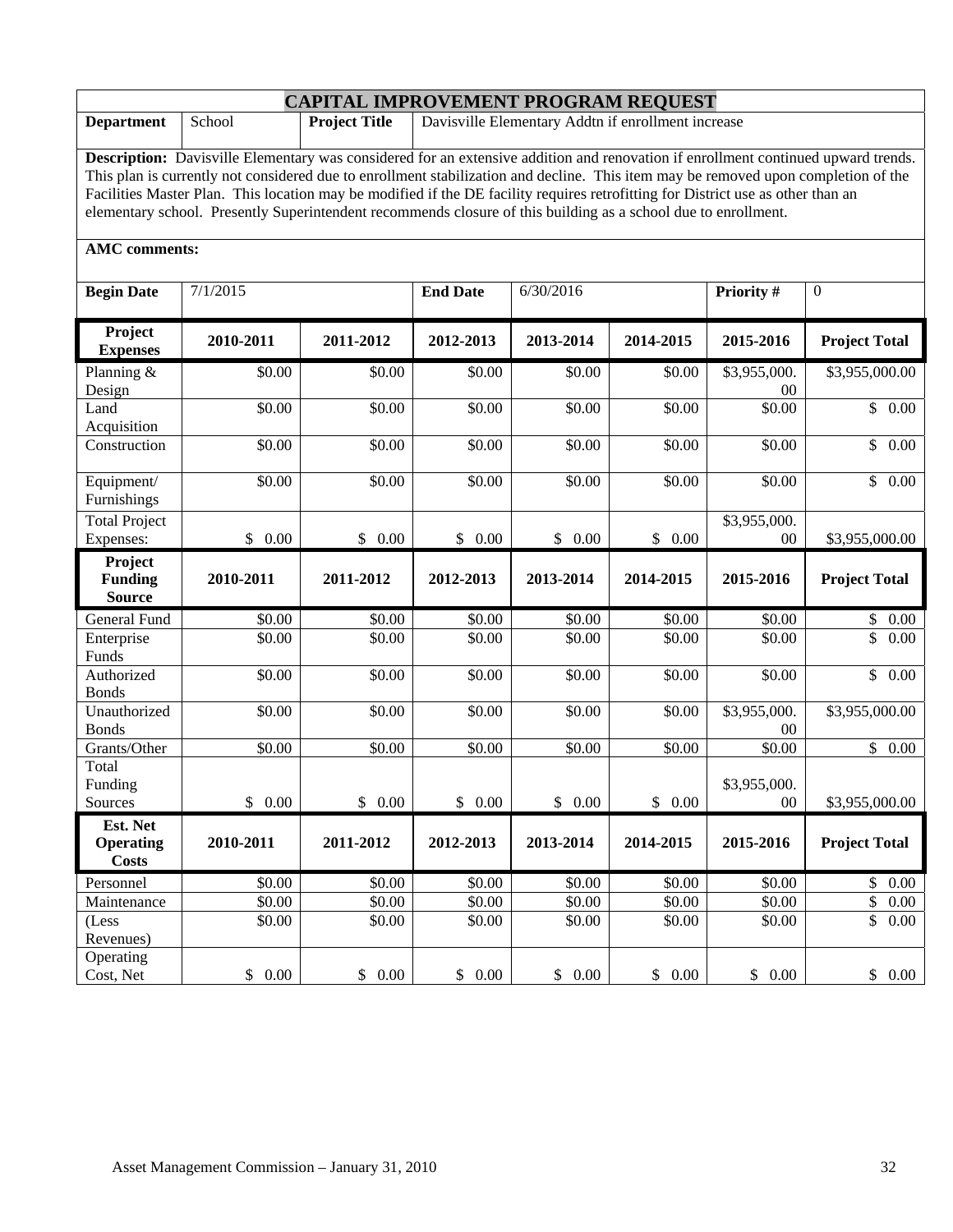|                                                                                                                                                                                                                                                                                          | <b>CAPITAL IMPROVEMENT PROGRAM REQUEST</b> |                      |                 |                                             |                |             |                      |  |  |  |
|------------------------------------------------------------------------------------------------------------------------------------------------------------------------------------------------------------------------------------------------------------------------------------------|--------------------------------------------|----------------------|-----------------|---------------------------------------------|----------------|-------------|----------------------|--|--|--|
| <b>Department</b>                                                                                                                                                                                                                                                                        | School                                     | <b>Project Title</b> |                 | Fishing Cove Elementary Gym Addtn & Repairs |                |             |                      |  |  |  |
| <b>Description:</b> 1. Replace HVAC Old Section; \$275,000<br>2. Asbestos Removal, if required. Material at present is not in condition that requires removal; \$125,000<br>3. Gym, additiona and renovation; \$1.4M (price may change with Facilities Master Plan)<br>Page 7 - NKSD CIP |                                            |                      |                 |                                             |                |             |                      |  |  |  |
| <b>AMC</b> comments:                                                                                                                                                                                                                                                                     |                                            |                      |                 |                                             |                |             |                      |  |  |  |
|                                                                                                                                                                                                                                                                                          |                                            |                      |                 |                                             |                |             |                      |  |  |  |
| <b>Begin Date</b>                                                                                                                                                                                                                                                                        | 7/1/2010                                   |                      | <b>End Date</b> | 6/30/2014                                   |                | Priority #  | $\mathbf{0}$         |  |  |  |
| Project<br><b>Expenses</b>                                                                                                                                                                                                                                                               | 2010-2011                                  | 2011-2012            | 2012-2013       | 2013-2014                                   | 2014-2015      | 2015-2016   | <b>Project Total</b> |  |  |  |
| Planning &<br>Design                                                                                                                                                                                                                                                                     | \$100,000.00                               | \$0.00               | \$0.00          | \$0.00                                      | \$0.00         | \$0.00      | \$100,000.00         |  |  |  |
| Land<br>Acquisition                                                                                                                                                                                                                                                                      | \$0.00                                     | \$0.00               | \$0.00          | \$0.00                                      | \$0.00         | \$0.00      | \$0.00               |  |  |  |
| Construction                                                                                                                                                                                                                                                                             | \$275,000.00                               | \$1,300,000.00       | \$0.00          | \$125,000.00                                | \$0.00         | \$0.00      | \$1,700,000.00       |  |  |  |
| Equipment/<br>Furnishings                                                                                                                                                                                                                                                                | \$0.00                                     | \$0.00               | \$0.00          | \$0.00                                      | \$0.00         | \$0.00      | \$0.00               |  |  |  |
| <b>Total Project</b><br>Expenses:                                                                                                                                                                                                                                                        | \$375,000.00                               | \$1,300,000.00       | \$0.00          | \$125,000.00                                | \$0.00         | \$0.00      | \$1,800,000.00       |  |  |  |
| Project<br><b>Funding</b><br><b>Source</b>                                                                                                                                                                                                                                               | 2010-2011                                  | 2011-2012            | 2012-2013       | 2013-2014                                   | 2014-2015      | 2015-2016   | <b>Project Total</b> |  |  |  |
| General Fund                                                                                                                                                                                                                                                                             | \$0.00                                     | \$0.00               | \$0.00          | \$0.00                                      | \$0.00         | \$0.00      | \$<br>$0.00\,$       |  |  |  |
| Enterprise<br>Funds                                                                                                                                                                                                                                                                      | \$0.00                                     | \$0.00               | \$0.00          | \$0.00                                      | \$0.00         | \$0.00      | \$<br>0.00           |  |  |  |
| Authorized<br><b>Bonds</b>                                                                                                                                                                                                                                                               | \$375,000.00                               | \$1,300,000.00       | \$0.00          | \$0.00                                      | \$0.00         | \$0.00      | \$1,675,000.00       |  |  |  |
| Unauthorized<br><b>Bonds</b>                                                                                                                                                                                                                                                             | \$0.00                                     | \$0.00               | \$0.00          | \$125,000.00                                | \$0.00         | \$0.00      | \$125,000.00         |  |  |  |
| Grants/Other                                                                                                                                                                                                                                                                             | \$0.00                                     | \$0.00               | \$0.00          | \$0.00                                      | \$0.00         | \$0.00      | \$0.00               |  |  |  |
| Total<br>Funding                                                                                                                                                                                                                                                                         |                                            |                      |                 |                                             |                |             |                      |  |  |  |
| Sources                                                                                                                                                                                                                                                                                  | \$375,000.00                               | \$1,300,000.00       | \$0.00          | \$125,000.00                                | \$<br>$0.00\,$ | \$0.00      | \$1,800,000.00       |  |  |  |
| Est. Net<br><b>Operating</b><br><b>Costs</b>                                                                                                                                                                                                                                             | 2010-2011                                  | 2011-2012            | 2012-2013       | 2013-2014                                   | 2014-2015      | 2015-2016   | <b>Project Total</b> |  |  |  |
| Personnel                                                                                                                                                                                                                                                                                | \$0.00                                     | \$0.00               | \$0.00          | \$0.00                                      | \$0.00         | \$0.00      | \$0.00               |  |  |  |
| Maintenance                                                                                                                                                                                                                                                                              | \$0.00                                     | \$10,000.00          | \$10,000.00     | \$10,000.00                                 | \$10,000.00    | \$10,000.00 | \$50,000.00          |  |  |  |
| (Less<br>Revenues)                                                                                                                                                                                                                                                                       | \$0.00                                     | \$0.00               | \$0.00          | \$0.00                                      | \$0.00         | \$0.00      | \$0.00               |  |  |  |
| Operating<br>Cost, Net                                                                                                                                                                                                                                                                   | $0.00\,$<br>\$                             | \$10,000.00          | \$10,000.00     | \$10,000.00                                 | \$10,000.00    | \$10,000.00 | \$50,000.00          |  |  |  |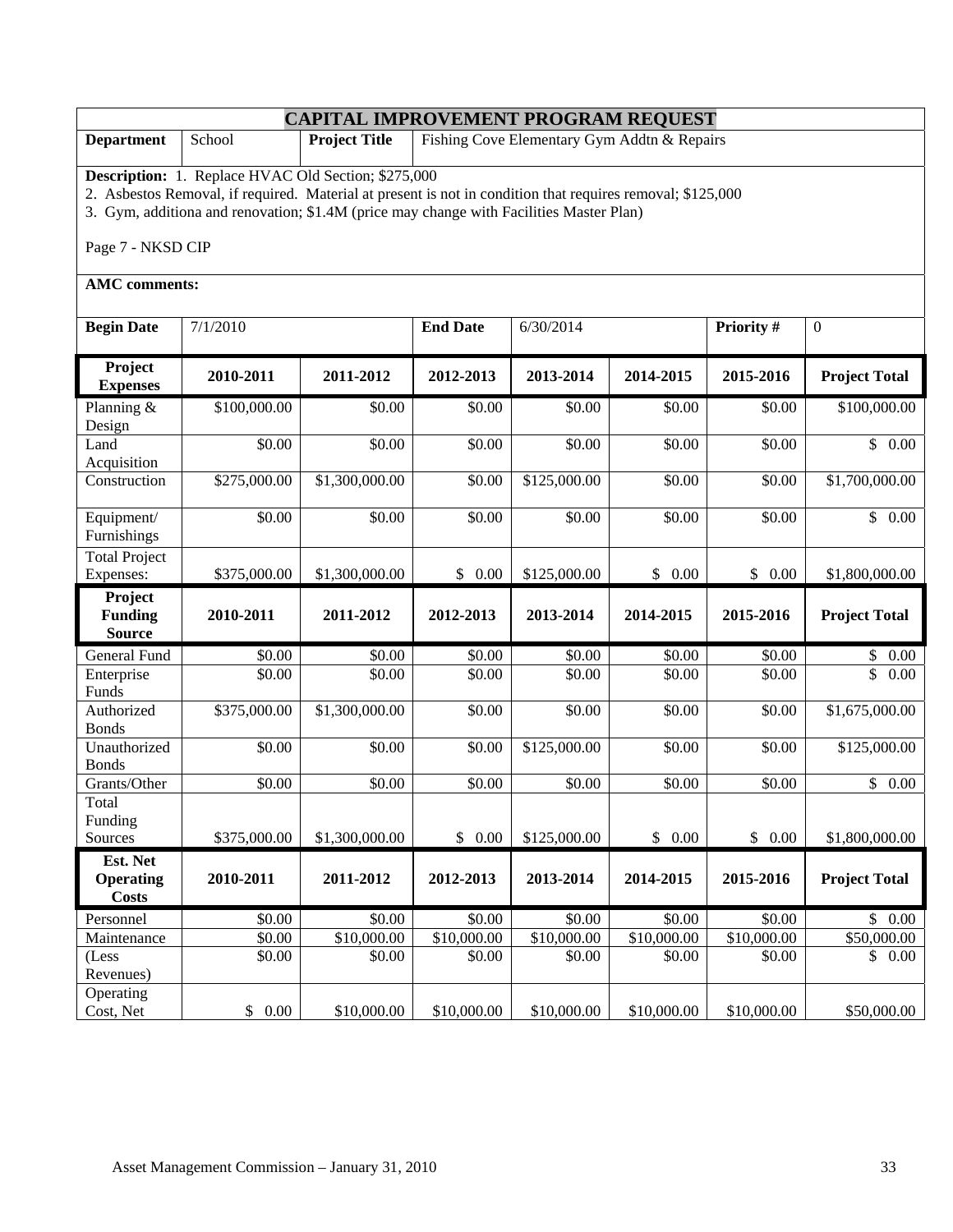|                                                                                                                                                                                                                                                                                                                      | <b>CAPITAL IMPROVEMENT PROGRAM REQUEST</b> |                      |                      |                                                    |                        |                    |                       |  |  |  |
|----------------------------------------------------------------------------------------------------------------------------------------------------------------------------------------------------------------------------------------------------------------------------------------------------------------------|--------------------------------------------|----------------------|----------------------|----------------------------------------------------|------------------------|--------------------|-----------------------|--|--|--|
| <b>Department</b>                                                                                                                                                                                                                                                                                                    | School                                     | <b>Project Title</b> |                      | Forest Park Elementary asbestos removal and repair |                        |                    |                       |  |  |  |
| <b>Description:</b> 1. Asbestos Removal, when conditions require action; \$115,000<br>2. Lighting upgrade parking area; \$50,000<br>3. Ceiling and interior lighting upgrade; \$50,000<br>4. Addition and renovations, this item may be removed pending outcome of Facility Master Plan; \$7.9M<br>Page 8 - NKSD CIP |                                            |                      |                      |                                                    |                        |                    |                       |  |  |  |
| <b>AMC</b> comments:                                                                                                                                                                                                                                                                                                 |                                            |                      |                      |                                                    |                        |                    |                       |  |  |  |
| <b>Begin Date</b>                                                                                                                                                                                                                                                                                                    | 7/1/2010                                   |                      | <b>End Date</b>      | 6/30/2016                                          |                        | Priority #         | $\mathbf{0}$          |  |  |  |
| Project<br><b>Expenses</b>                                                                                                                                                                                                                                                                                           | 2010-2011                                  | 2011-2012            | 2012-2013            | 2013-2014                                          | 2014-2015              | 2015-2016          | <b>Project Total</b>  |  |  |  |
| Planning &<br>Design                                                                                                                                                                                                                                                                                                 | \$0.00                                     | \$0.00               | \$0.00               | \$0.00                                             | \$0.00                 | \$0.00             | \$0.00                |  |  |  |
| Land<br>Acquisition                                                                                                                                                                                                                                                                                                  | \$0.00                                     | \$0.00               | \$0.00               | \$0.00                                             | \$0.00                 | \$0.00             | $\mathsf{\$}$<br>0.00 |  |  |  |
| Construction                                                                                                                                                                                                                                                                                                         | \$0.00                                     | \$0.00               | \$0.00               | \$0.00                                             | \$7,875,453.<br>$00\,$ | \$0.00             | \$7,875,453.00        |  |  |  |
| Equipment/<br>Furnishings                                                                                                                                                                                                                                                                                            | \$50,000.00                                | \$50,000.00          | \$0.00               | \$115,000.00                                       | \$0.00                 | \$0.00             | \$215,000.00          |  |  |  |
| <b>Total Project</b><br>Expenses:                                                                                                                                                                                                                                                                                    | \$50,000.00                                | \$50,000.00          | \$0.00               | \$115,000.00                                       | \$7,875,453.<br>$00\,$ | \$0.00             | \$8,090,453.00        |  |  |  |
| Project<br><b>Funding</b><br><b>Source</b>                                                                                                                                                                                                                                                                           | 2010-2011                                  | 2011-2012            | 2012-2013            | 2013-2014                                          | 2014-2015              | 2015-2016          | <b>Project Total</b>  |  |  |  |
| General Fund                                                                                                                                                                                                                                                                                                         | $\overline{$}0.00$                         | \$0.00               | \$0.00               | \$0.00                                             | \$0.00                 | \$0.00             | \$<br>$0.00\,$        |  |  |  |
| Enterprise<br>Funds                                                                                                                                                                                                                                                                                                  | \$0.00                                     | \$0.00               | \$0.00               | \$0.00                                             | \$0.00                 | \$0.00             | $\mathbb{S}$<br>0.00  |  |  |  |
| Authorized<br><b>Bonds</b>                                                                                                                                                                                                                                                                                           | \$50,000.00                                | \$50,000.00          | \$0.00               | \$115,000.00                                       | \$0.00                 | \$0.00             | \$215,000.00          |  |  |  |
| Unauthorized<br><b>Bonds</b>                                                                                                                                                                                                                                                                                         | \$0.00                                     | \$0.00               | \$0.00               | \$0.00                                             | \$7,875,453.<br>00     | \$0.00             | \$7,875,453.00        |  |  |  |
| Grants/Other                                                                                                                                                                                                                                                                                                         | \$0.00                                     | \$0.00               | \$0.00               | \$0.00                                             | \$0.00                 | \$0.00             | \$0.00                |  |  |  |
| Total<br>Funding<br>Sources                                                                                                                                                                                                                                                                                          | \$50,000.00                                | \$50,000.00          | \$0.00               | \$115,000.00                                       | \$7,875,453.<br>$00\,$ | \$0.00             | \$8,090,453.00        |  |  |  |
| Est. Net<br><b>Operating</b><br><b>Costs</b>                                                                                                                                                                                                                                                                         | 2010-2011                                  | 2011-2012            | 2012-2013            | 2013-2014                                          | 2014-2015              | 2015-2016          | <b>Project Total</b>  |  |  |  |
| Personnel                                                                                                                                                                                                                                                                                                            | $\overline{$}0.00$                         | $\overline{$}0.00$   | \$0.00               | $\overline{$}0.00$                                 | \$0.00                 | $\overline{$}0.00$ | \$0.00                |  |  |  |
| Maintenance                                                                                                                                                                                                                                                                                                          | $\overline{$}500.00$                       | $\overline{$}500.00$ | $\overline{$}500.00$ | $\overline{$}500.00$                               | \$500.00               | \$0.00             | \$2,500.00            |  |  |  |
| (Less<br>Revenues)                                                                                                                                                                                                                                                                                                   | \$0.00                                     | \$0.00               | \$0.00               | \$0.00                                             | \$0.00                 | \$0.00             | \$0.00                |  |  |  |
| Operating<br>Cost, Net                                                                                                                                                                                                                                                                                               | \$500.00                                   | \$500.00             | \$500.00             | \$500.00                                           | \$500.00               | \$0.00             | \$2,500.00            |  |  |  |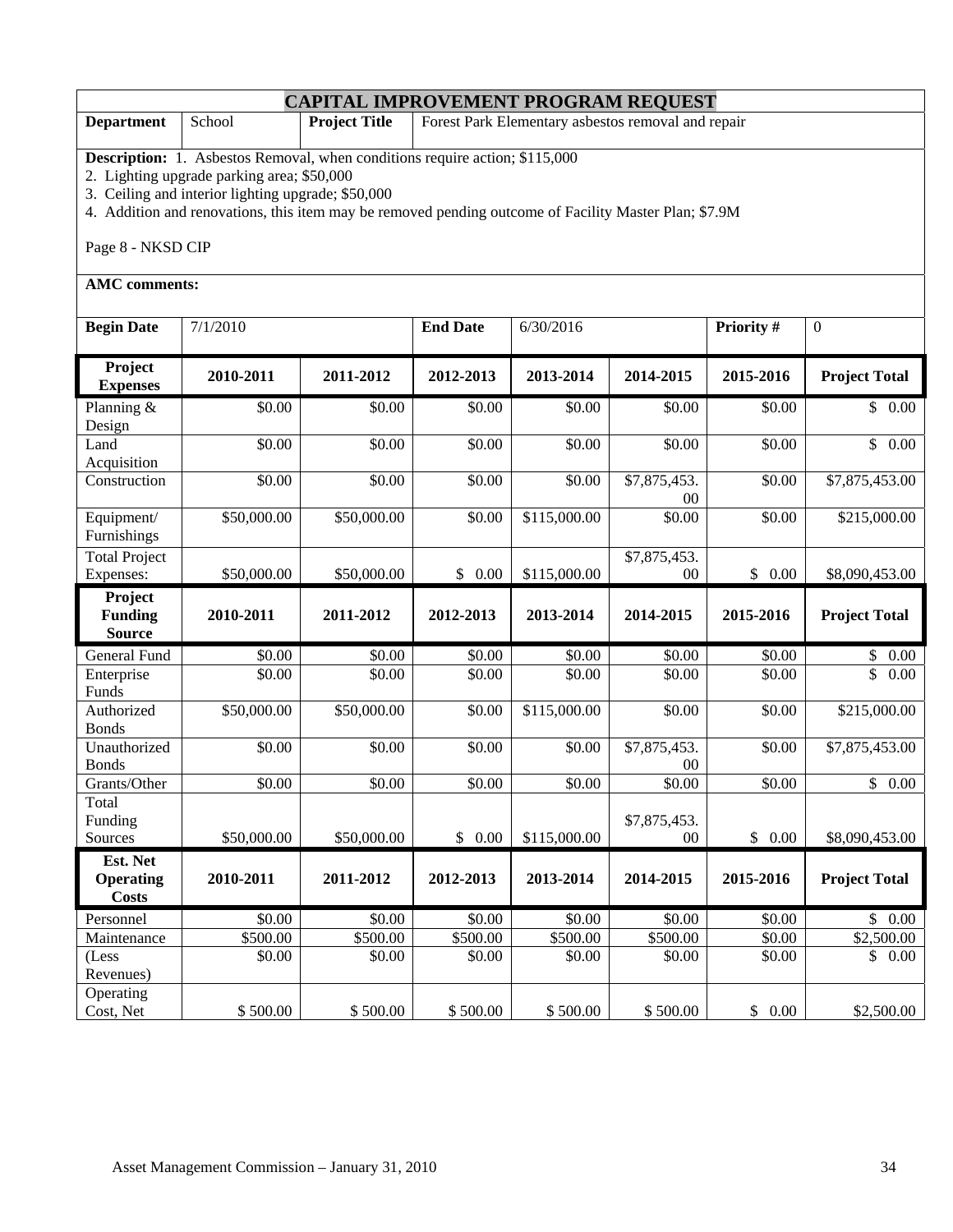|                                                                                                                                                           | <b>CAPITAL IMPROVEMENT PROGRAM REQUEST</b>                                                                                                                                                                                           |             |                 |           |              |            |                                  |  |  |
|-----------------------------------------------------------------------------------------------------------------------------------------------------------|--------------------------------------------------------------------------------------------------------------------------------------------------------------------------------------------------------------------------------------|-------------|-----------------|-----------|--------------|------------|----------------------------------|--|--|
| <b>Department</b>                                                                                                                                         | School<br>NKHS-Capital upgrads due to age/use<br><b>Project Title</b>                                                                                                                                                                |             |                 |           |              |            |                                  |  |  |
|                                                                                                                                                           | Description: Wind Turbine not included until feasibility study is complete, if NKHS site is selected a bond of \$3M-\$4M is likely<br>1. Resurface Stadium Track and Field - track in near term, center of field on-going; \$105,000 |             |                 |           |              |            |                                  |  |  |
| 2. Upgrade Auditorium light and sound - due to age and use; \$100,000<br>3. Install Central Air conditioning - if programming summer operation; \$870,000 |                                                                                                                                                                                                                                      |             |                 |           |              |            |                                  |  |  |
| Page 3 - NKSD CIP                                                                                                                                         |                                                                                                                                                                                                                                      |             |                 |           |              |            |                                  |  |  |
| <b>AMC</b> comments:                                                                                                                                      |                                                                                                                                                                                                                                      |             |                 |           |              |            |                                  |  |  |
| <b>Begin Date</b>                                                                                                                                         | 7/1/2010                                                                                                                                                                                                                             |             | <b>End Date</b> | 6/30/2016 |              | Priority # | $\mathbf{0}$                     |  |  |
| Project<br><b>Expenses</b>                                                                                                                                | 2010-2011                                                                                                                                                                                                                            | 2011-2012   | 2012-2013       | 2013-2014 | 2014-2015    | 2015-2016  | <b>Project Total</b>             |  |  |
| Planning $&$<br>Design                                                                                                                                    | \$0.00                                                                                                                                                                                                                               | \$0.00      | \$0.00          | \$0.00    | \$0.00       | \$0.00     | \$0.00                           |  |  |
| Land<br>Acquisition                                                                                                                                       | \$0.00                                                                                                                                                                                                                               | \$0.00      | \$0.00          | \$0.00    | \$0.00       | \$0.00     | \$0.00                           |  |  |
| Construction                                                                                                                                              | \$40,000.00                                                                                                                                                                                                                          | \$40,000.00 | \$25,000.00     | \$0.00    | \$870,000.00 | \$0.00     | \$975,000.00                     |  |  |
| Equipment/<br>Furnishings                                                                                                                                 | \$50,000.00                                                                                                                                                                                                                          | \$25,000.00 | \$25,000.00     | \$0.00    | \$0.00       | \$0.00     | \$100,000.00                     |  |  |
| <b>Total Project</b><br>Expenses:                                                                                                                         | \$90,000.00                                                                                                                                                                                                                          | \$65,000.00 | \$50,000.00     | \$0.00    | \$870,000.00 | \$0.00     | \$1,075,000.00                   |  |  |
| Project<br><b>Funding</b><br><b>Source</b>                                                                                                                | 2010-2011                                                                                                                                                                                                                            | 2011-2012   | 2012-2013       | 2013-2014 | 2014-2015    | 2015-2016  | <b>Project Total</b>             |  |  |
| General Fund                                                                                                                                              | \$0.00                                                                                                                                                                                                                               | \$0.00      | \$0.00          | \$0.00    | \$0.00       | \$0.00     | \$0.00                           |  |  |
| Enterprise<br>Funds                                                                                                                                       | \$0.00                                                                                                                                                                                                                               | \$0.00      | \$0.00          | \$0.00    | \$0.00       | \$0.00     | \$<br>0.00                       |  |  |
| Authorized<br><b>Bonds</b>                                                                                                                                | \$0.00                                                                                                                                                                                                                               | \$0.00      | \$0.00          | \$0.00    | \$0.00       | \$0.00     | $\overline{\$}$ 0.00             |  |  |
| Unauthorized<br>Bonds                                                                                                                                     | \$90,000.00                                                                                                                                                                                                                          | \$65,000.00 | \$50,000.00     | \$0.00    | \$870,000.00 | \$0.00     | \$1,075,000.00                   |  |  |
| Grants/Other                                                                                                                                              | \$0.00                                                                                                                                                                                                                               | \$0.00      | \$0.00          | \$0.00    | \$0.00       | \$0.00     | $\mathbb{S}$<br>0.00             |  |  |
| Total                                                                                                                                                     |                                                                                                                                                                                                                                      |             |                 |           |              |            |                                  |  |  |
| Funding<br>Sources                                                                                                                                        | \$90,000.00                                                                                                                                                                                                                          | \$65,000.00 | \$50,000.00     | \$0.00    | \$870,000.00 | \$0.00     | \$1,075,000.00                   |  |  |
| Est. Net                                                                                                                                                  |                                                                                                                                                                                                                                      |             |                 |           |              |            |                                  |  |  |
| <b>Operating</b><br><b>Costs</b>                                                                                                                          | 2010-2011                                                                                                                                                                                                                            | 2011-2012   | 2012-2013       | 2013-2014 | 2014-2015    | 2015-2016  | <b>Project Total</b>             |  |  |
| Personnel                                                                                                                                                 | \$0.00                                                                                                                                                                                                                               | \$0.00      | \$0.00          | \$0.00    | \$0.00       | \$0.00     | $\mathbb{S}$<br>0.00             |  |  |
| Maintenance                                                                                                                                               | \$0.00                                                                                                                                                                                                                               | \$0.00      | \$0.00          | \$0.00    | \$0.00       | \$0.00     | $\overline{\mathcal{L}}$<br>0.00 |  |  |
| (Less<br>Revenues)                                                                                                                                        | \$0.00                                                                                                                                                                                                                               | \$0.00      | \$0.00          | \$0.00    | \$0.00       | \$0.00     | \$<br>0.00                       |  |  |
| Operating<br>Cost, Net                                                                                                                                    | \$0.00                                                                                                                                                                                                                               | \$0.00      | \$0.00          | \$0.00    | \$0.00       | \$0.00     | \$0.00                           |  |  |

٦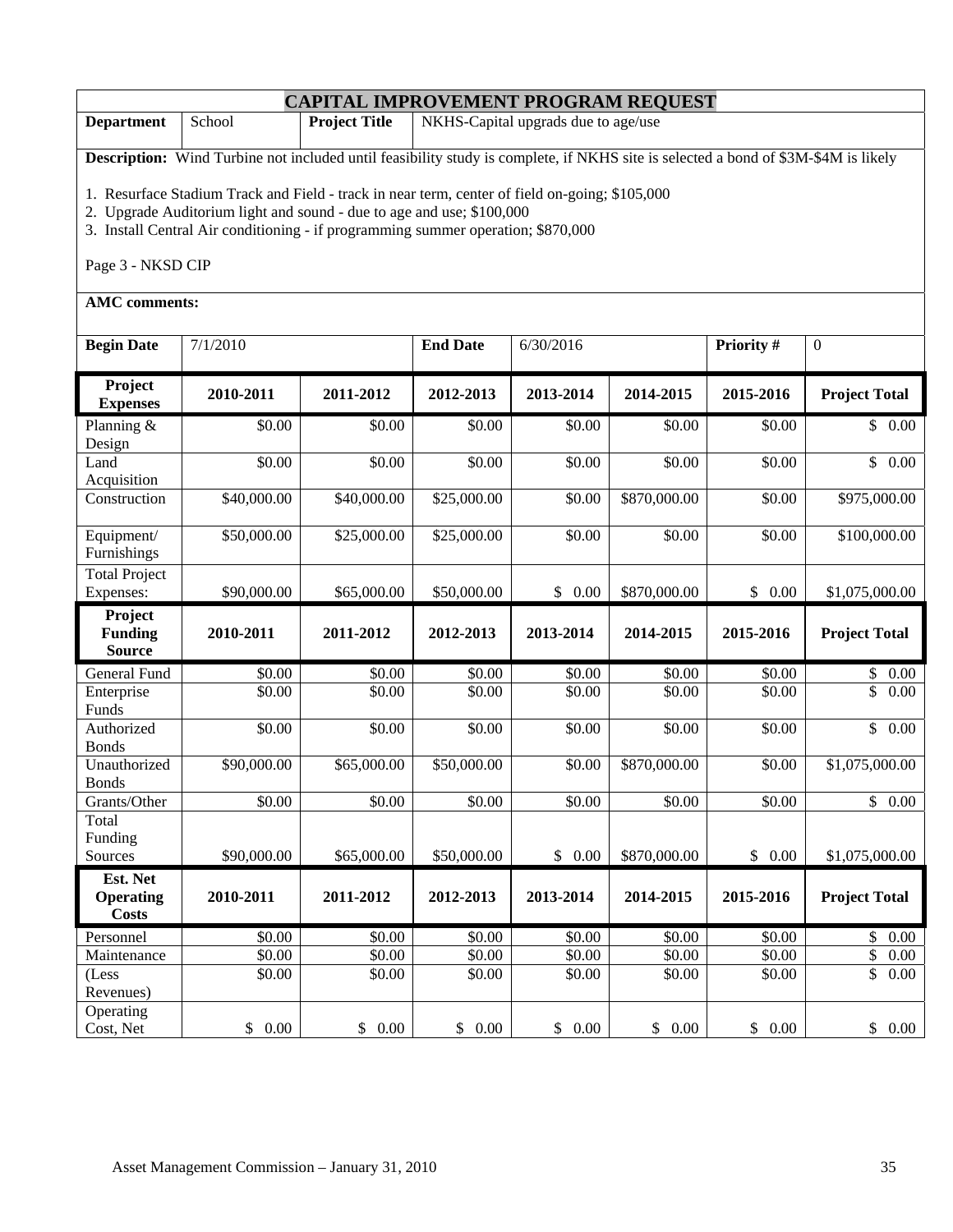| <b>Department</b>                 | School                                                                                                                                                                                             | <b>Project Title</b> |                 | Wickford MS - deferred maintenance |           |                      |                      |  |  |  |  |  |
|-----------------------------------|----------------------------------------------------------------------------------------------------------------------------------------------------------------------------------------------------|----------------------|-----------------|------------------------------------|-----------|----------------------|----------------------|--|--|--|--|--|
|                                   | Description: 1. Family Consumer Science room modifications, per program need; \$43,000<br>2. Heat distribution system, Unit Ventilators, Temp Controls repair as part of \$9M bond work; \$500,000 |                      |                 |                                    |           |                      |                      |  |  |  |  |  |
|                                   | 3. Asbestos floor tile removal; \$65,000                                                                                                                                                           |                      |                 |                                    |           |                      |                      |  |  |  |  |  |
|                                   | 4. Restrooms and Locker room renovations as part of \$9M bond work; \$100,000<br>5. Addition and renovation per RGB Study, remove upon completion of Facilities Master Plan; \$16,000              |                      |                 |                                    |           |                      |                      |  |  |  |  |  |
|                                   |                                                                                                                                                                                                    |                      |                 |                                    |           |                      |                      |  |  |  |  |  |
| Page 5 - NKSD CIP                 |                                                                                                                                                                                                    |                      |                 |                                    |           |                      |                      |  |  |  |  |  |
| <b>AMC</b> comments:              |                                                                                                                                                                                                    |                      |                 |                                    |           |                      |                      |  |  |  |  |  |
| <b>Begin Date</b>                 | 7/1/2010                                                                                                                                                                                           |                      | <b>End Date</b> | 6/30/2016                          |           | Priority #           | $\mathbf{0}$         |  |  |  |  |  |
| Project<br><b>Expenses</b>        | 2010-2011                                                                                                                                                                                          | 2011-2012            | 2012-2013       | 2013-2014                          | 2014-2015 | 2015-2016            | <b>Project Total</b> |  |  |  |  |  |
| Planning $&$<br>Design            | \$0.00                                                                                                                                                                                             | \$0.00               | \$0.00          | \$0.00                             | \$0.00    | \$0.00               | \$0.00               |  |  |  |  |  |
| Land<br>Acquisition               | \$0.00                                                                                                                                                                                             | \$0.00               | \$0.00          | \$0.00                             | \$0.00    | \$0.00               | \$0.00               |  |  |  |  |  |
| Construction                      | \$500,000.00                                                                                                                                                                                       | \$100,000.00         | \$0.00          | \$32,625.00                        | \$0.00    | \$16,252,750<br>.00. | \$16,885,375.00      |  |  |  |  |  |
| Equipment/<br>Furnishings         | \$0.00                                                                                                                                                                                             | \$0.00               | \$0.00          | \$0.00                             | \$0.00    | \$0.00               | \$0.00               |  |  |  |  |  |
| <b>Total Project</b><br>Expenses: | \$500,000.00                                                                                                                                                                                       | \$100,000.00         | \$0.00          | \$32,625.00                        | \$0.00    | \$16,252,750<br>.00  | \$16,885,375.00      |  |  |  |  |  |
| Project                           |                                                                                                                                                                                                    |                      |                 |                                    |           |                      |                      |  |  |  |  |  |
| <b>Funding</b>                    | 2010-2011                                                                                                                                                                                          | 2011-2012            | 2012-2013       | 2013-2014                          | 2014-2015 | 2015-2016            | <b>Project Total</b> |  |  |  |  |  |
| <b>Source</b>                     |                                                                                                                                                                                                    |                      |                 |                                    |           |                      |                      |  |  |  |  |  |
| General Fund                      | \$0.00                                                                                                                                                                                             | \$0.00               | \$0.00          | \$0.00                             | \$0.00    | \$0.00               | \$<br>$0.00\,$       |  |  |  |  |  |
| Enterprise<br>Funds               | \$0.00                                                                                                                                                                                             | \$0.00               | \$0.00          | \$0.00                             | \$0.00    | \$0.00               | $\mathbb{S}$<br>0.00 |  |  |  |  |  |
| Authorized<br><b>Bonds</b>        | \$500,000.00                                                                                                                                                                                       | \$100,000.00         | \$0.00          | \$0.00                             | \$0.00    | \$0.00               | \$600,000.00         |  |  |  |  |  |
| Unauthorized                      | $\overline{$}0.00$                                                                                                                                                                                 | \$0.00               | \$0.00          | \$32,625.00                        | \$0.00    | \$16,252,750         | \$16,285,375.00      |  |  |  |  |  |
| <b>Bonds</b><br>Grants/Other      | \$0.00                                                                                                                                                                                             | \$0.00               | \$0.00          | \$0.00                             | \$0.00    | .00.<br>\$0.00       | \$0.00               |  |  |  |  |  |
| Total                             |                                                                                                                                                                                                    |                      |                 |                                    |           |                      |                      |  |  |  |  |  |
| Funding                           |                                                                                                                                                                                                    |                      |                 |                                    |           | \$16,252,750         |                      |  |  |  |  |  |
| Sources                           | \$500,000.00                                                                                                                                                                                       | \$100,000.00         | \$0.00          | \$32,625.00                        | \$0.00    | .00                  | \$16,885,375.00      |  |  |  |  |  |
| Est. Net                          |                                                                                                                                                                                                    |                      |                 |                                    |           |                      |                      |  |  |  |  |  |
| <b>Operating</b><br><b>Costs</b>  | 2010-2011                                                                                                                                                                                          | 2011-2012            | 2012-2013       | 2013-2014                          | 2014-2015 | 2015-2016            | <b>Project Total</b> |  |  |  |  |  |
| Personnel                         | \$0.00                                                                                                                                                                                             | \$0.00               | \$0.00          | $\overline{$}0.00$                 | \$0.00    | \$0.00               | \$0.00               |  |  |  |  |  |

Maintenance | \$5,000.00 | \$5,000.00 | \$5,000.00 \$5,000.00 \$5,000.00 \$5,000.00 \$30,000.00

Cost, Net  $$5,000.00 \, | \quad $5,000.00 \, | \quad $5,000.00 \, | \quad $5,000.00 \, | \quad $5,000.00 \, | \quad $5,000.00 \, | \quad $5,000.00 \, | \quad $30,000.00 \, | \quad $30,000.00 \, | \quad $30,000.00 \, | \quad $30,000.00 \, | \quad $30,000.00 \, | \quad $30,000.00 \, | \quad $30,000.00 \, | \quad $30,000.$ 

 $$0.00$   $$0.00$   $$0.00$   $$0.00$   $$0.00$   $$0.00$   $$0.00$   $$0.00$ 

**CAPITAL IMPROVEMENT PROGRAM REQUEST**

(Less Revenues)

Operating<br>Cost, Net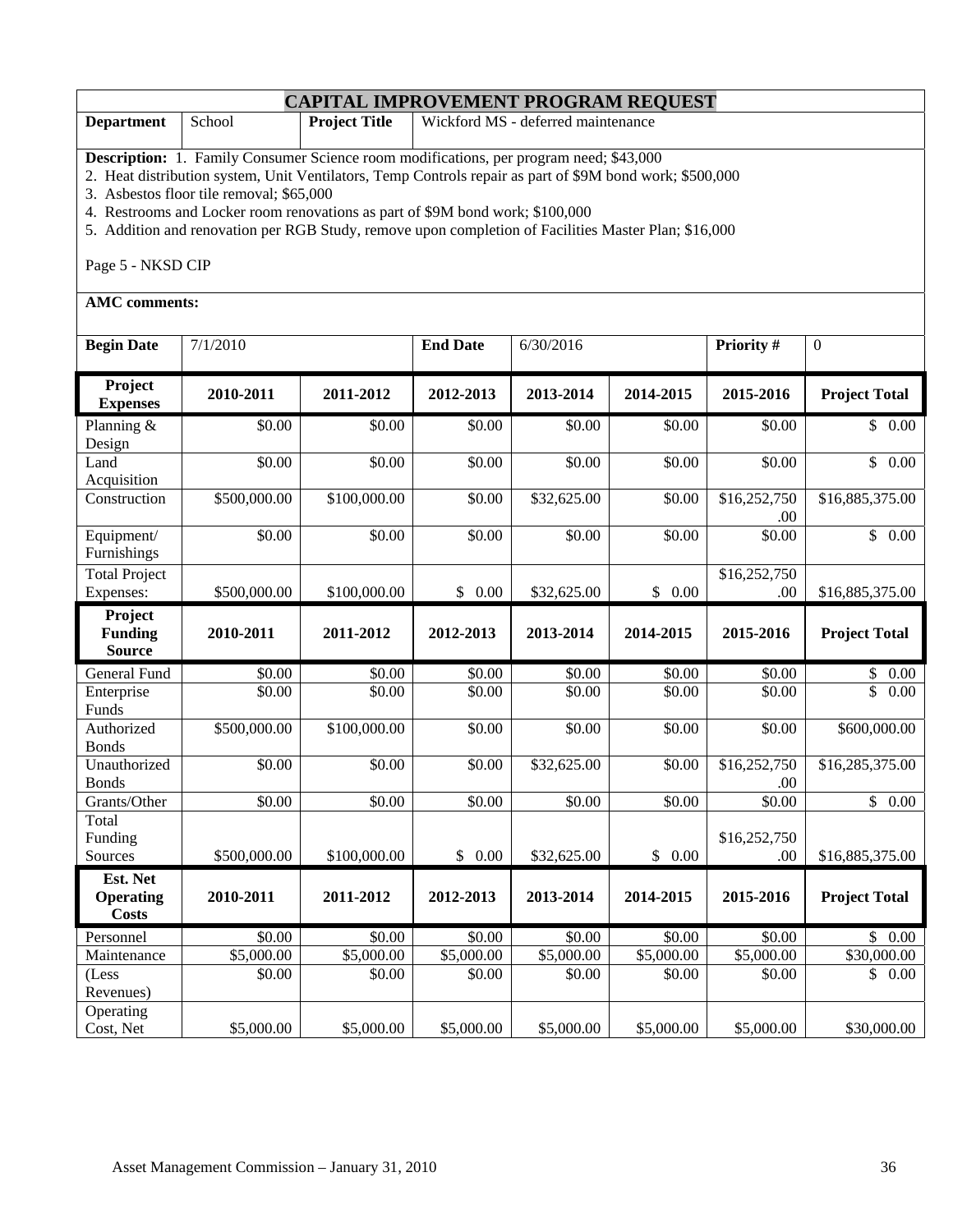#### **CAPITAL IMPROVEMENT PROGRAM REQUEST Department** School **Project Title** Davisville MS - Capital upgrades due to age/use **Description:** 1. Replace roofs ABCFG and at Canopy due to age and condition; \$475,000

2. Temperature controls, roof top units, unit ventilators at classrooms; \$520,000

3. Install Fire Alarm and Life Safety consistent with equipment inplace at WMS; \$283,000

4. Window Replacement, school wide to improve energy efficiency and appearance; \$413,000

5. Family Consumer Science room modifications, as programming dictates; \$42,000

6. Replace cafeteria HVAC system due to age; \$60,000

7. Room cabinets and counters as needed for program and replacement; \$85,000

8. VAT tile removal and replacement; \$605,000

Page 4 - NKSD CIP

**AMC comments:** 

| <b>Begin Date</b>                            | 7/1/2010     |                    | <b>End Date</b> | 6/30/2016    |                        | Priority #  | $\overline{0}$       |
|----------------------------------------------|--------------|--------------------|-----------------|--------------|------------------------|-------------|----------------------|
| Project<br><b>Expenses</b>                   | 2010-2011    | 2011-2012          | 2012-2013       | 2013-2014    | 2014-2015              | 2015-2016   | <b>Project Total</b> |
| Planning &<br>Design                         | \$41,825.00  | \$0.00             | \$0.00          | \$0.00       | \$0.00                 | \$0.00      | \$41,825.00          |
| Land<br>Acquisition                          | \$0.00       | \$0.00             | \$0.00          | \$0.00       | \$0.00                 | \$0.00      | \$0.00               |
| Construction                                 | \$948,063.00 | \$760,500.00       | \$0.00          | \$605,000.00 | \$0.00                 | \$0.00      | \$2,313,563.00       |
| Equipment/<br>Furnishings                    | \$0.00       | \$0.00             | \$85,000.00     | \$0.00       | \$0.00                 | \$42,500.00 | \$127,500.00         |
| <b>Total Project</b><br>Expenses:            | \$989,888.00 | \$760,500.00       | \$85,000.00     | \$605,000.00 | \$0.00                 | \$42,500.00 | \$2,482,888.00       |
| Project<br><b>Funding</b><br><b>Source</b>   | 2010-2011    | 2011-2012          | 2012-2013       | 2013-2014    | 2014-2015              | 2015-2016   | <b>Project Total</b> |
| <b>General Fund</b>                          | \$400,000.00 | \$760,500.00       | \$0.00          | \$605,000.00 | \$0.00                 | \$0.00      | \$1,765,500.00       |
| Enterprise<br>Funds                          | \$0.00       | \$0.00             | \$0.00          | \$0.00       | \$0.00                 | \$0.00      | \$<br>0.00           |
| Authorized<br><b>Bonds</b>                   | \$0.00       | \$0.00             | \$0.00          | \$0.00       | \$0.00                 | \$0.00      | \$<br>0.00           |
| Unauthorized<br><b>Bonds</b>                 | \$589,888.00 | \$0.00             | \$85,000.00     | \$0.00       | \$0.00                 | \$42,500.00 | \$717,388.00         |
| Grants/Other                                 | \$0.00       | $\overline{$}0.00$ | \$0.00          | \$0.00       | \$0.00                 | \$0.00      | $\overline{\$}$ 0.00 |
| Total<br>Funding                             |              |                    |                 |              |                        |             |                      |
| Sources                                      | \$989,888.00 | \$760,500.00       | \$85,000.00     | \$605,000.00 | \$0.00                 | \$42,500.00 | \$2,482,888.00       |
| Est. Net<br><b>Operating</b><br><b>Costs</b> | 2010-2011    | 2011-2012          | 2012-2013       | 2013-2014    | 2014-2015              | 2015-2016   | <b>Project Total</b> |
| Personnel                                    | \$0.00       | \$0.00             | \$0.00          | \$0.00       | \$0.00                 | \$0.00      | \$0.00               |
| Maintenance                                  | \$5,000.00   | \$3,000.00         | \$3,000.00      | \$3,000.00   | $\overline{$3,000.00}$ | \$3,000.00  | \$20,000.00          |
| (Less<br>Revenues)                           | \$0.00       | \$0.00             | \$0.00          | \$0.00       | \$0.00                 | \$0.00      | \$<br>0.00           |
| Operating<br>Cost, Net                       | \$5,000.00   | \$3,000.00         | \$3,000.00      | \$3,000.00   | \$3,000.00             | \$3,000.00  | \$20,000.00          |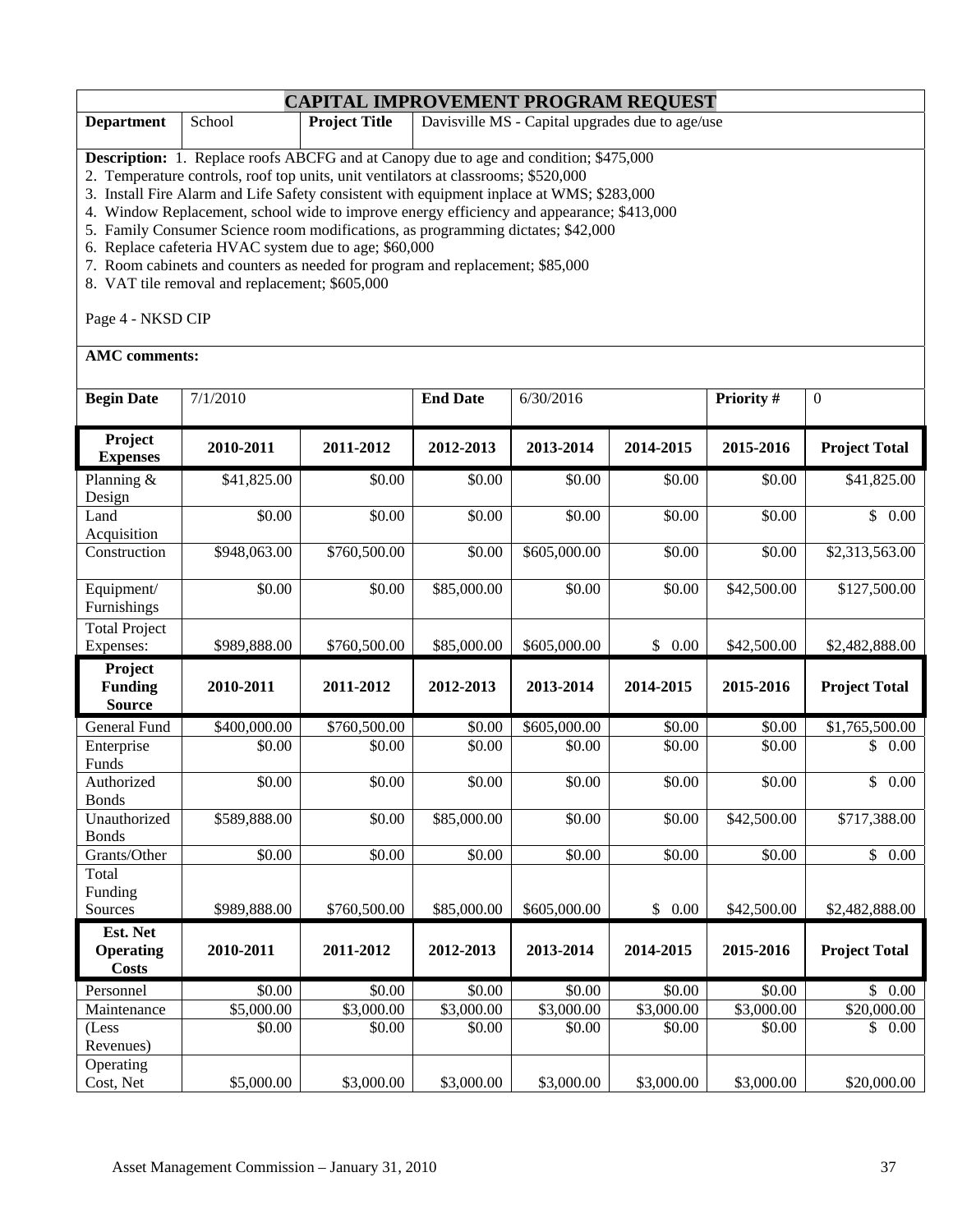| <b>CAPITAL IMPROVEMENT PROGRAM REQUEST</b>                                                                                                                                                                                                                                 |                                                                                      |              |                 |              |           |                                |                                  |  |  |
|----------------------------------------------------------------------------------------------------------------------------------------------------------------------------------------------------------------------------------------------------------------------------|--------------------------------------------------------------------------------------|--------------|-----------------|--------------|-----------|--------------------------------|----------------------------------|--|--|
| <b>Department</b>                                                                                                                                                                                                                                                          | Hamilton Elementary, HVAC, life safety and repairs<br>School<br><b>Project Title</b> |              |                 |              |           |                                |                                  |  |  |
| <b>Description:</b> 1. Fire Alarm upgrade/sprinkler system installation; \$212,000<br>2. HVAC Improvements; \$272,000<br>3. Window and door replacement; \$190,000<br>4. Masonry and Roof Repair; \$75,000<br>5. Floor Covering Replacement; \$50,000<br>Page 9 - NKSD CIP |                                                                                      |              |                 |              |           |                                |                                  |  |  |
| <b>AMC</b> comments:                                                                                                                                                                                                                                                       |                                                                                      |              |                 |              |           |                                |                                  |  |  |
| <b>Begin Date</b>                                                                                                                                                                                                                                                          | 7/1/2010                                                                             |              | <b>End Date</b> | 6/30/2014    |           | Priority #<br>$\boldsymbol{0}$ |                                  |  |  |
| Project<br><b>Expenses</b>                                                                                                                                                                                                                                                 | 2010-2011<br>2011-2012                                                               |              | 2012-2013       | 2013-2014    | 2014-2015 | 2015-2016                      | <b>Project Total</b>             |  |  |
| Planning $&$<br>Design                                                                                                                                                                                                                                                     | \$15,313.00                                                                          | \$0.00       | \$0.00          | \$0.00       | \$0.00    | \$0.00                         | \$15,313.00                      |  |  |
| Land<br>Acquisition                                                                                                                                                                                                                                                        | \$0.00                                                                               | \$0.00       | \$0.00          | \$0.00       | \$0.00    | \$0.00                         | $\mathbb{S}$<br>0.00             |  |  |
| Construction                                                                                                                                                                                                                                                               | \$483,563.00                                                                         | \$175,000.00 | \$0.00          | \$125,000.00 | \$0.00    | \$0.00                         | \$783,563.00                     |  |  |
| Equipment/<br>Furnishings                                                                                                                                                                                                                                                  | \$0.00                                                                               | \$0.00       | \$0.00          | \$0.00       | \$0.00    | \$0.00                         | $\mathbb{S}$<br>$0.00\,$         |  |  |
| <b>Total Project</b><br>Expenses:                                                                                                                                                                                                                                          | \$498,876.00                                                                         | \$175,000.00 | \$0.00          | \$125,000.00 | \$0.00    | \$0.00                         | \$798,876.00                     |  |  |
| Project<br><b>Funding</b><br><b>Source</b>                                                                                                                                                                                                                                 | 2010-2011                                                                            | 2011-2012    | 2012-2013       | 2013-2014    | 2014-2015 | 2015-2016                      | <b>Project Total</b>             |  |  |
| General Fund                                                                                                                                                                                                                                                               | \$483,563.00                                                                         | \$0.00       | \$0.00          | \$0.00       | \$0.00    | \$0.00                         | \$483,563.00                     |  |  |
| Enterprise<br>Funds                                                                                                                                                                                                                                                        | \$0.00                                                                               | \$0.00       | \$0.00          | \$0.00       | \$0.00    | \$0.00                         | \$<br>0.00                       |  |  |
| Authorized<br><b>Bonds</b>                                                                                                                                                                                                                                                 | \$0.00                                                                               | \$0.00       | \$0.00          | \$0.00       | \$0.00    | \$0.00                         | $\mathbb{S}$<br>0.00             |  |  |
| Unauthorized<br><b>Bonds</b>                                                                                                                                                                                                                                               | \$15,313.00                                                                          | \$175,000.00 | \$0.00          | \$125,000.00 | \$0.00    | \$0.00                         | \$315,313.00                     |  |  |
| Grants/Other                                                                                                                                                                                                                                                               | \$0.00                                                                               | \$0.00       | \$0.00          | \$0.00       | \$0.00    | \$0.00                         | $\overline{\$}$ 0.00             |  |  |
| Total<br>Funding<br>Sources                                                                                                                                                                                                                                                | \$498,876.00                                                                         | \$175,000.00 | \$0.00          | \$125,000.00 | \$0.00    | \$0.00                         | \$798,876.00                     |  |  |
| Est. Net<br><b>Operating</b><br><b>Costs</b>                                                                                                                                                                                                                               | 2010-2011                                                                            | 2011-2012    | 2012-2013       | 2013-2014    | 2014-2015 | 2015-2016                      | <b>Project Total</b>             |  |  |
| Personnel                                                                                                                                                                                                                                                                  | \$0.00                                                                               | \$0.00       | \$0.00          | \$0.00       | \$0.00    | \$0.00                         | \$<br>$0.00\,$                   |  |  |
| Maintenance                                                                                                                                                                                                                                                                | \$0.00                                                                               | \$0.00       | \$0.00          | \$0.00       | \$0.00    | \$0.00                         | $\sqrt{\frac{2}{n}}$<br>$0.00\,$ |  |  |
| (Less<br>Revenues)                                                                                                                                                                                                                                                         | \$0.00                                                                               | \$0.00       | \$0.00          | \$0.00       | \$0.00    | \$0.00                         | \$<br>$0.00\,$                   |  |  |
| Operating<br>Cost, Net                                                                                                                                                                                                                                                     | \$0.00                                                                               | \$0.00       | \$0.00          | \$0.00       | \$0.00    | \$0.00                         | \$0.00                           |  |  |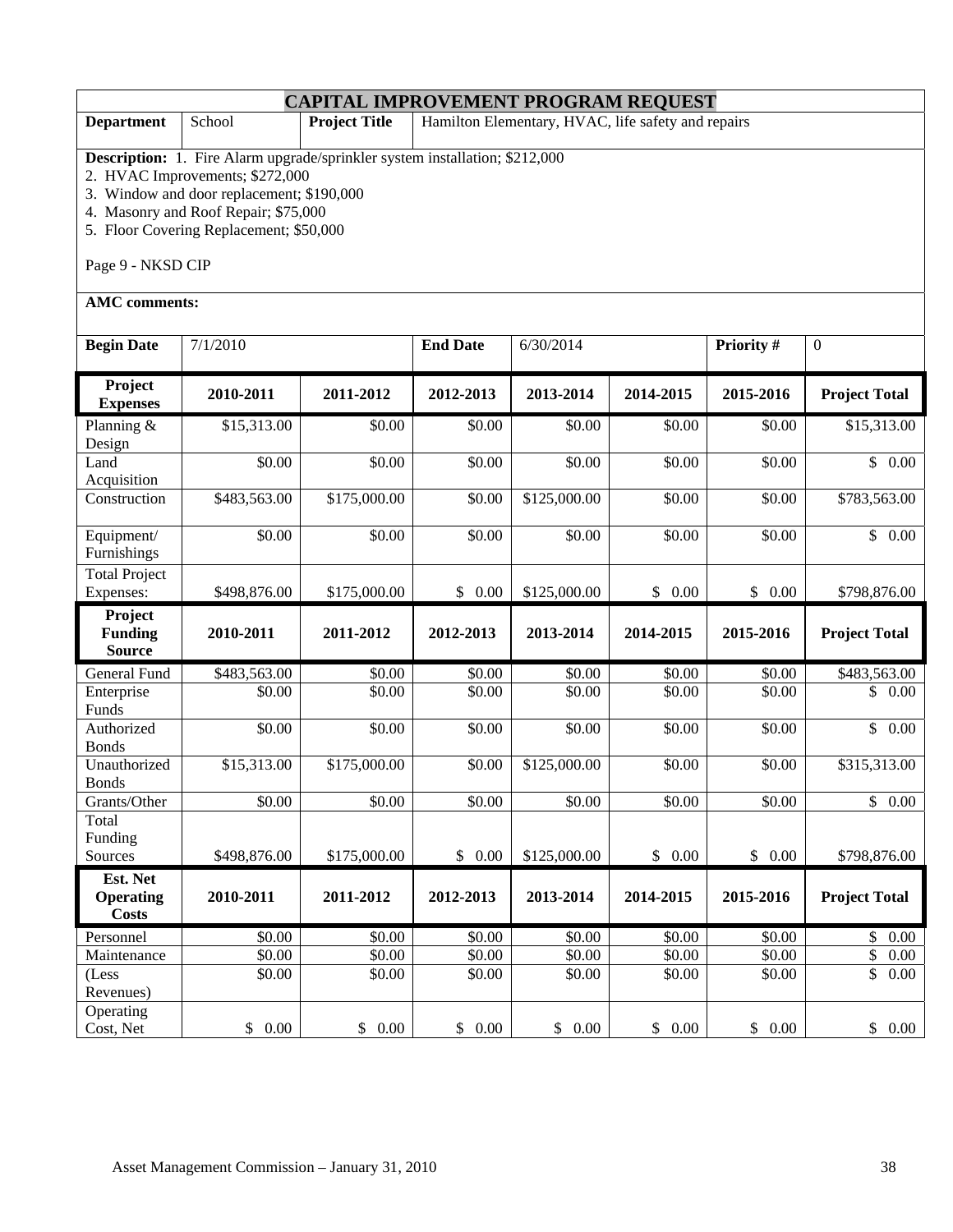| <b>CAPITAL IMPROVEMENT PROGRAM REQUEST</b>                                                                                                                                                                                                                                                                                                                                                                      |                                                                                                    |                                                                   |                    |              |            |            |                      |  |  |
|-----------------------------------------------------------------------------------------------------------------------------------------------------------------------------------------------------------------------------------------------------------------------------------------------------------------------------------------------------------------------------------------------------------------|----------------------------------------------------------------------------------------------------|-------------------------------------------------------------------|--------------------|--------------|------------|------------|----------------------|--|--|
| <b>Department</b>                                                                                                                                                                                                                                                                                                                                                                                               | School                                                                                             | Quid Henseler-HVAC, Life safety & repairs<br><b>Project Title</b> |                    |              |            |            |                      |  |  |
| <b>Description:</b> 1. Replace HVAC - AHU's and related controls; \$240,000<br>2. Replace necessary doors and hardware/windows and screens; \$119,000<br>3. Floor covering replacement; \$100,000<br>4. Install Ceilings for sound reduction; \$30,000<br>5. Clock bell replacements; \$28,000<br>6. Reconfigure interior space for grade configuration; \$50,000<br>Page 10 - NKSD CIP<br><b>AMC</b> comments: |                                                                                                    |                                                                   |                    |              |            |            |                      |  |  |
| <b>Begin Date</b>                                                                                                                                                                                                                                                                                                                                                                                               | 7/1/2010                                                                                           |                                                                   | <b>End Date</b>    | 6/30/2011    |            | Priority # | $\boldsymbol{0}$     |  |  |
| Project<br><b>Expenses</b>                                                                                                                                                                                                                                                                                                                                                                                      | 2010-2011                                                                                          | 2011-2012                                                         | 2012-2013          | 2013-2014    | 2014-2015  | 2015-2016  | <b>Project Total</b> |  |  |
| Planning $&$<br>Design                                                                                                                                                                                                                                                                                                                                                                                          | \$0.00                                                                                             | \$0.00                                                            | \$0.00             | \$0.00       | \$0.00     | \$0.00     | \$0.00               |  |  |
| Land<br>Acquisition                                                                                                                                                                                                                                                                                                                                                                                             | \$0.00                                                                                             | \$0.00                                                            | \$0.00             | \$0.00       | \$0.00     | \$0.00     | $\mathbb{S}$<br>0.00 |  |  |
| Construction                                                                                                                                                                                                                                                                                                                                                                                                    | \$299,625.00                                                                                       | \$110,000.00                                                      | \$0.00             | \$158,000.00 | \$0.00     | \$0.00     | \$567,625.00         |  |  |
| Equipment/<br>Furnishings                                                                                                                                                                                                                                                                                                                                                                                       | \$0.00                                                                                             | \$0.00                                                            | \$0.00             | \$0.00       | \$0.00     | \$0.00     | $\overline{\$}$ 0.00 |  |  |
| <b>Total Project</b><br>Expenses:                                                                                                                                                                                                                                                                                                                                                                               | \$299,625.00                                                                                       | \$110,000.00                                                      | \$0.00             | \$158,000.00 | \$0.00     | \$0.00     | \$567,625.00         |  |  |
| Project<br><b>Funding</b><br><b>Source</b>                                                                                                                                                                                                                                                                                                                                                                      | 2010-2011<br>2011-2012<br>2012-2013<br>2013-2014<br>2014-2015<br>2015-2016<br><b>Project Total</b> |                                                                   |                    |              |            |            |                      |  |  |
| General Fund                                                                                                                                                                                                                                                                                                                                                                                                    | \$240,000.00                                                                                       | \$0.00                                                            | \$0.00             | \$0.00       | \$0.00     | \$0.00     | \$240,000.00         |  |  |
| Enterprise<br>Funds                                                                                                                                                                                                                                                                                                                                                                                             | \$0.00                                                                                             | \$0.00                                                            | \$0.00             | \$0.00       | \$0.00     | \$0.00     | \$<br>0.00           |  |  |
| Authorized<br><b>Bonds</b>                                                                                                                                                                                                                                                                                                                                                                                      | \$0.00                                                                                             | \$0.00                                                            | \$0.00             | \$0.00       | \$0.00     | \$0.00     | $\mathbb{S}$<br>0.00 |  |  |
| Unauthorized<br><b>Bonds</b>                                                                                                                                                                                                                                                                                                                                                                                    | \$59,625.00                                                                                        | \$110,000.00                                                      | \$0.00             | \$158,000.00 | \$0.00     | \$0.00     | \$327,625.00         |  |  |
| Grants/Other                                                                                                                                                                                                                                                                                                                                                                                                    | \$0.00                                                                                             | \$0.00                                                            | $\overline{$}0.00$ | \$0.00       | \$0.00     | \$0.00     | $\overline{\$}$ 0.00 |  |  |
| Total<br>Funding<br>Sources                                                                                                                                                                                                                                                                                                                                                                                     | \$299,625.00                                                                                       | \$110,000.00                                                      | \$0.00             | \$158,000.00 | \$0.00     | \$0.00     | \$567,625.00         |  |  |
| Est. Net<br><b>Operating</b><br><b>Costs</b>                                                                                                                                                                                                                                                                                                                                                                    | 2010-2011                                                                                          | 2011-2012                                                         | 2012-2013          | 2013-2014    | 2014-2015  | 2015-2016  | <b>Project Total</b> |  |  |
| Personnel                                                                                                                                                                                                                                                                                                                                                                                                       | \$0.00                                                                                             | \$0.00                                                            | \$0.00             | \$0.00       | \$0.00     | \$0.00     | \$0.00               |  |  |
| Maintenance                                                                                                                                                                                                                                                                                                                                                                                                     | \$2,500.00                                                                                         | \$2,500.00                                                        | \$2,500.00         | \$2,500.00   | \$2,500.00 | \$2,500.00 | \$15,000.00          |  |  |
| (Less<br>Revenues)                                                                                                                                                                                                                                                                                                                                                                                              | \$0.00<br>\$0.00<br>\$0.00<br>\$0.00<br>\$0.00<br>\$0.00<br>\$0.00                                 |                                                                   |                    |              |            |            |                      |  |  |
| Operating<br>Cost, Net                                                                                                                                                                                                                                                                                                                                                                                          | \$2,500.00                                                                                         | \$2,500.00                                                        | \$2,500.00         | \$2,500.00   | \$2,500.00 | \$2,500.00 | \$15,000.00          |  |  |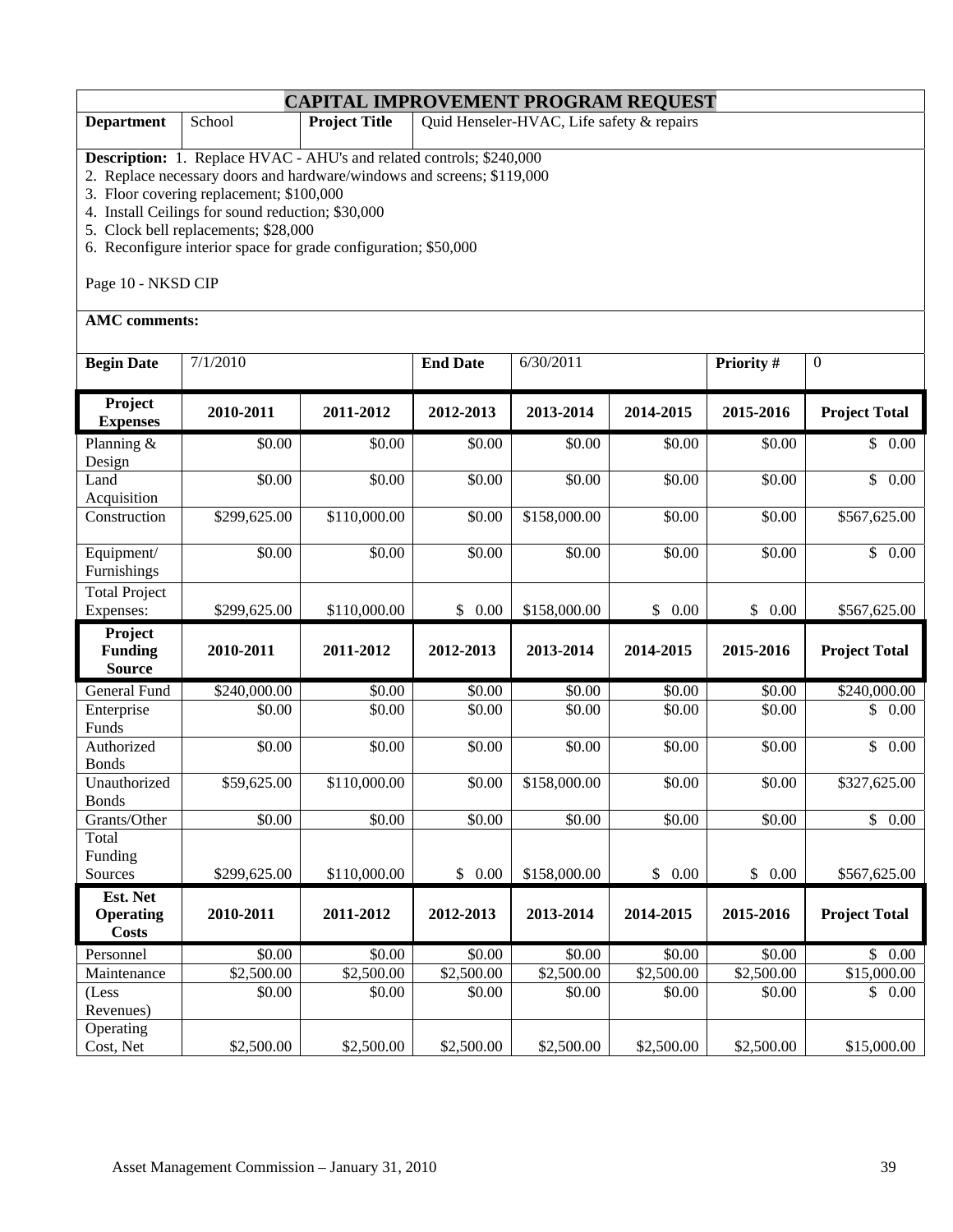| <b>CAPITAL IMPROVEMENT PROGRAM REQUEST</b>                                                                                                                                                                                                                                                                                              |                        |                        |                           |              |            |                        |                      |  |  |  |
|-----------------------------------------------------------------------------------------------------------------------------------------------------------------------------------------------------------------------------------------------------------------------------------------------------------------------------------------|------------------------|------------------------|---------------------------|--------------|------------|------------------------|----------------------|--|--|--|
| <b>Department</b>                                                                                                                                                                                                                                                                                                                       | School                 | <b>Project Title</b>   | Stony Lane $El$ – repairs |              |            |                        |                      |  |  |  |
| Description: 1. Windows Screens Doors and Hardware; \$141,000<br>2. Floor covering replacement; \$100,000<br>3. Masonry Repairs; \$75,000<br>4. Replace HVAC - AHU's, and related controls; \$240,000<br>5. Ceilings for sound reduction; \$30,000<br>6. Clock bell replacements; \$28,000<br>Page 11- NKSD CIP<br><b>AMC</b> comments: |                        |                        |                           |              |            |                        |                      |  |  |  |
| <b>Begin Date</b>                                                                                                                                                                                                                                                                                                                       | 7/1/2010               |                        | <b>End Date</b>           | 6/30/2014    |            | Priority #             | $\boldsymbol{0}$     |  |  |  |
| Project<br><b>Expenses</b>                                                                                                                                                                                                                                                                                                              | 2010-2011              | 2011-2012              |                           | 2013-2014    | 2014-2015  | 2015-2016              | <b>Project Total</b> |  |  |  |
| Planning &<br>Design                                                                                                                                                                                                                                                                                                                    | \$11,375.00            | \$0.00                 | \$0.00                    | \$0.00       | \$0.00     | \$0.00                 | \$11,375.00          |  |  |  |
| Land<br>Acquisition                                                                                                                                                                                                                                                                                                                     | \$0.00                 | \$0.00                 | \$0.00                    | \$0.00       | \$0.00     | \$0.00                 | $\overline{\$}$ 0.00 |  |  |  |
| Construction                                                                                                                                                                                                                                                                                                                            | \$240,000.00           | \$130,000.00           | \$30,000.00               | \$203,000.00 | \$0.00     | \$0.00                 | \$603,000.00         |  |  |  |
| Equipment/<br>Furnishings                                                                                                                                                                                                                                                                                                               | \$0.00                 | \$0.00                 | \$0.00                    | \$0.00       | \$0.00     | \$0.00                 | \$0.00               |  |  |  |
| <b>Total Project</b><br>Expenses:                                                                                                                                                                                                                                                                                                       | \$251,375.00           | \$130,000.00           | \$30,000.00               | \$203,000.00 | \$0.00     | \$0.00                 | \$614,375.00         |  |  |  |
| Project<br><b>Funding</b><br><b>Source</b>                                                                                                                                                                                                                                                                                              | 2010-2011              | 2011-2012              | 2012-2013                 | 2013-2014    | 2014-2015  | 2015-2016              | <b>Project Total</b> |  |  |  |
| General Fund                                                                                                                                                                                                                                                                                                                            | \$240,000.00           | \$0.00                 | \$0.00                    | \$0.00       | \$0.00     | \$0.00                 | \$240,000.00         |  |  |  |
| Enterprise<br>Funds                                                                                                                                                                                                                                                                                                                     | \$0.00                 | \$0.00                 | \$0.00                    | \$0.00       | \$0.00     | \$0.00                 | \$<br>0.00           |  |  |  |
| Authorized<br><b>Bonds</b>                                                                                                                                                                                                                                                                                                              | \$0.00                 | \$0.00                 | \$0.00                    | \$0.00       | \$0.00     | \$0.00                 | \$0.00               |  |  |  |
| Unauthorized<br><b>Bonds</b>                                                                                                                                                                                                                                                                                                            | \$11,375.00            | \$130,000.00           | \$30,000.00               | \$203,000.00 | \$0.00     | \$0.00                 | \$374,375.00         |  |  |  |
| Grants/Other                                                                                                                                                                                                                                                                                                                            | $\overline{50.00}$     | \$0.00                 | \$0.00                    | \$0.00       | \$0.00     | \$0.00                 | $\overline{$}$ 0.00  |  |  |  |
| Total<br>Funding<br>Sources                                                                                                                                                                                                                                                                                                             | \$251,375.00           | \$130,000.00           | \$30,000.00               | \$203,000.00 | \$0.00     | \$0.00                 | \$614,375.00         |  |  |  |
| Est. Net<br><b>Operating</b><br><b>Costs</b>                                                                                                                                                                                                                                                                                            | 2010-2011              | 2011-2012              | 2012-2013                 | 2013-2014    | 2014-2015  | 2015-2016              | <b>Project Total</b> |  |  |  |
| Personnel                                                                                                                                                                                                                                                                                                                               | \$0.00                 | \$0.00                 | \$0.00                    | \$0.00       | \$0.00     | \$0.00                 | \$0.00               |  |  |  |
| Maintenance                                                                                                                                                                                                                                                                                                                             | $\overline{$2,500.00}$ | $\overline{$2,500.00}$ | $\overline{$}2,500.00$    | \$2,500.00   | \$2,500.00 | $\overline{$}2,500.00$ | \$15,000.00          |  |  |  |
| (Less<br>Revenues)                                                                                                                                                                                                                                                                                                                      | \$0.00                 | \$0.00                 | \$0.00                    | \$0.00       | \$0.00     | \$0.00                 | \$0.00               |  |  |  |
| Operating<br>Cost, Net                                                                                                                                                                                                                                                                                                                  | \$2,500.00             | \$2,500.00             | \$2,500.00                | \$2,500.00   | \$2,500.00 | \$2,500.00             | \$15,000.00          |  |  |  |